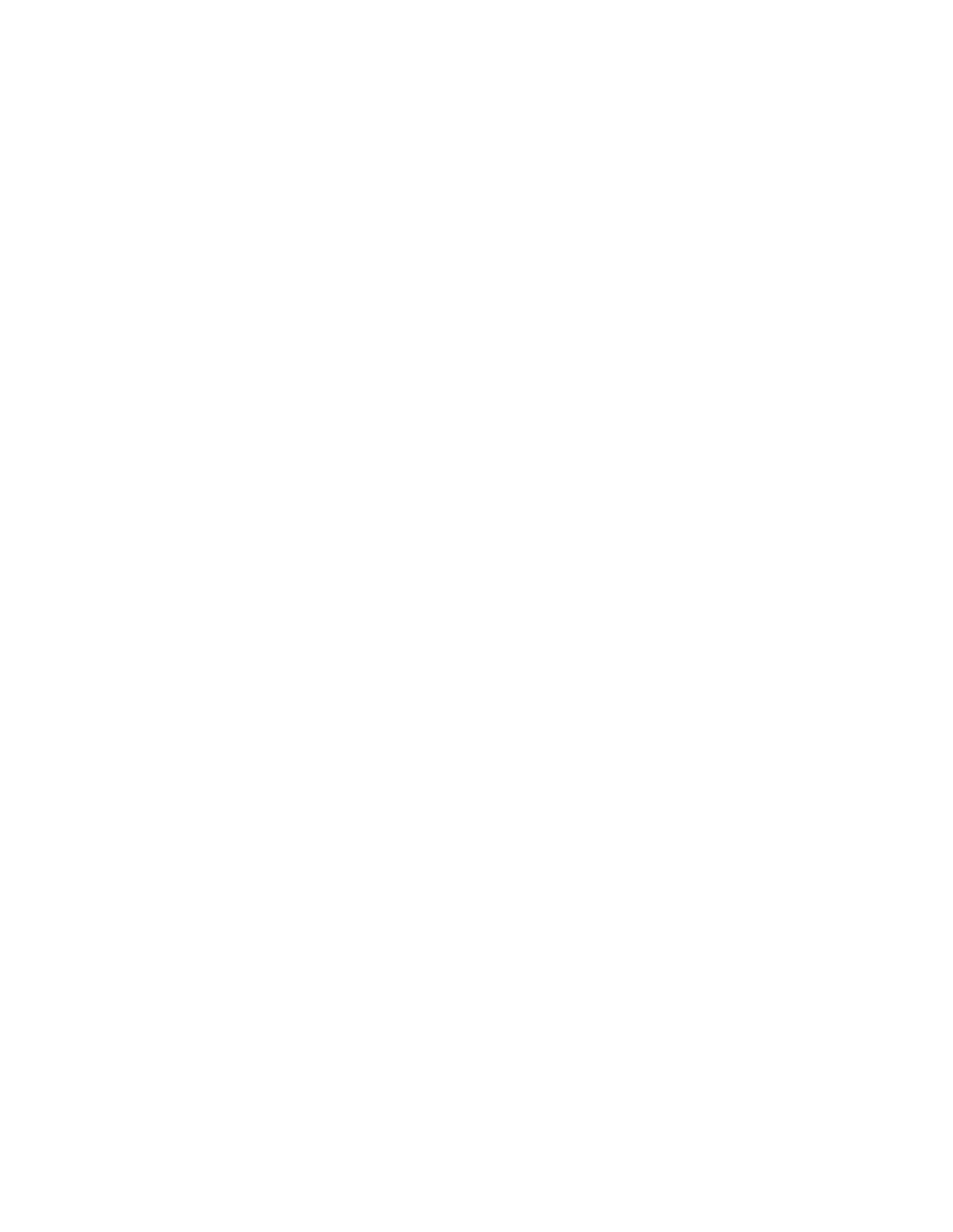

445 S Figueroa Street Suite 2270 Los Angeles, CA 90071 Phone 213 262 9300 Fax 213 262 9303

**www.raftelis.com**

March 21, 2016

Ms. Jeanne Deaver Administrative Services Manager Santa Fe Irrigation District 5920 Linea Del Cielo, Rancho Santa Fe, CA 92091

#### **Subject: Water Rate Study Report**

Dear Ms. Deaver:

Raftelis Financial Consultants, Inc. (RFC) is pleased to present this water rate study (Study) to the District. The Study involved a comprehensive review of the District's Financial Plan, an assessment of alternative tiered rate structures and allocated costs to customer classes and tiers using Cost of Service principles. We are confident the rates presented meet Proposition 218 requirements and are fair and equitable.

The report includes a brief Executive Summary followed by a detailed discussion regarding study assumptions and an in-depth rate derivation.

It was a pleasure working with you and we wish to express our thanks for your and other staff member support during the study. If you have any questions, please call me at (626) 583-1894

Sincerely, *RAFTELIS FINANCIAL CONSULTANTS, INC.*

**Sudhir D. Pardiwala, PE Steve Gagnon, PE** *Executive Vice President Senior Consultant*

etfagoon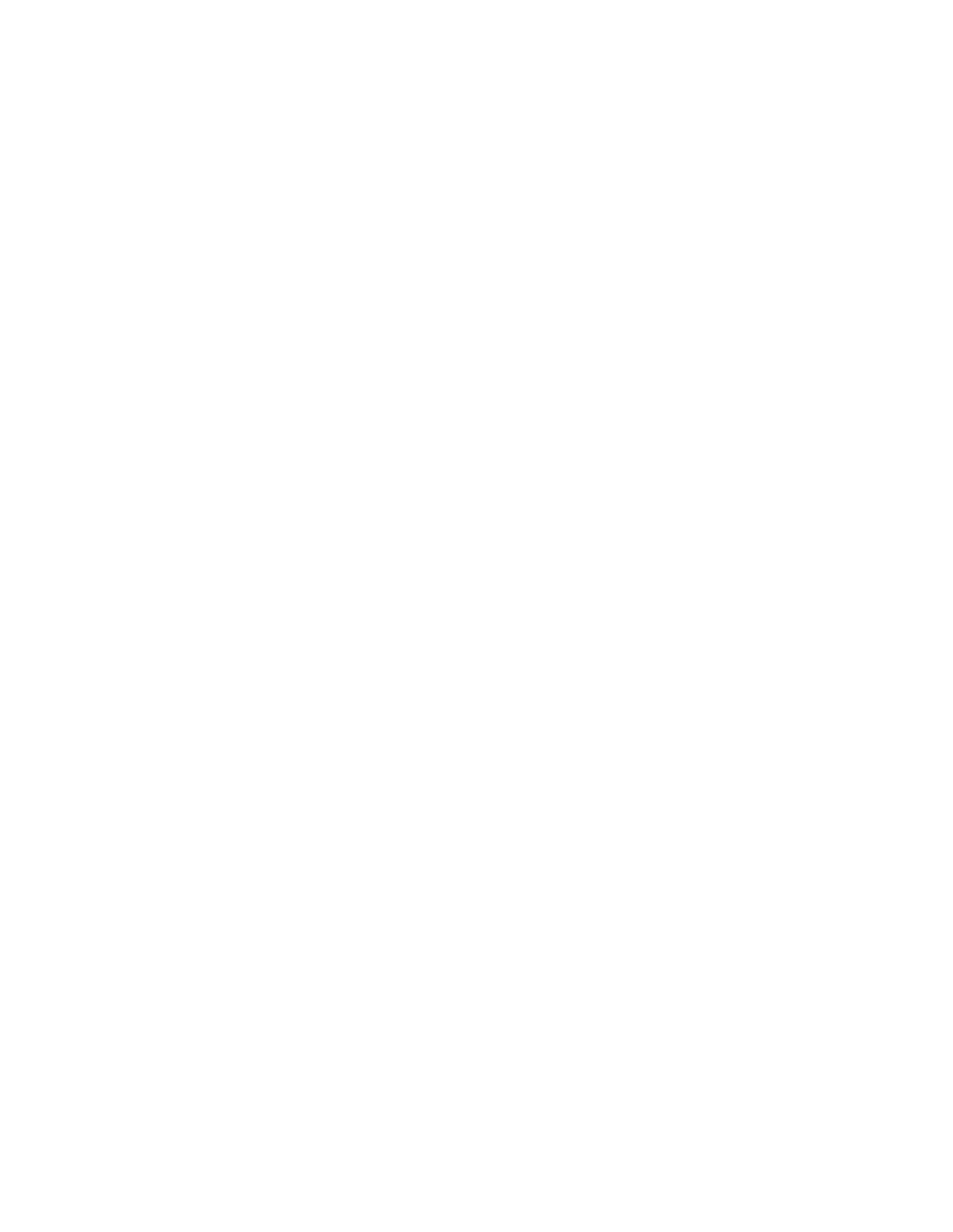# **TABLE OF CONTENTS**

| 1              |     |                                                        |  |
|----------------|-----|--------------------------------------------------------|--|
|                | 1.1 |                                                        |  |
|                |     |                                                        |  |
|                | 1.3 |                                                        |  |
|                |     |                                                        |  |
|                |     |                                                        |  |
|                |     |                                                        |  |
|                |     |                                                        |  |
|                |     |                                                        |  |
|                |     |                                                        |  |
|                |     |                                                        |  |
|                |     |                                                        |  |
|                |     |                                                        |  |
| $\overline{2}$ |     |                                                        |  |
|                |     |                                                        |  |
|                |     |                                                        |  |
|                |     |                                                        |  |
|                |     |                                                        |  |
| $\mathbf{3}$   |     |                                                        |  |
|                |     |                                                        |  |
|                |     |                                                        |  |
|                |     |                                                        |  |
|                |     |                                                        |  |
|                |     |                                                        |  |
|                |     |                                                        |  |
|                |     | 3.7 PROPOSED FINANCIAL PLAN AND REVENUE ADJUSTMENTS15  |  |
| 4              |     | <b>LEGAL FRAMEWORK AND RATE SETTING METHODOLOGY 22</b> |  |
|                |     |                                                        |  |
|                |     |                                                        |  |
|                |     |                                                        |  |
|                |     |                                                        |  |
|                | 1)  |                                                        |  |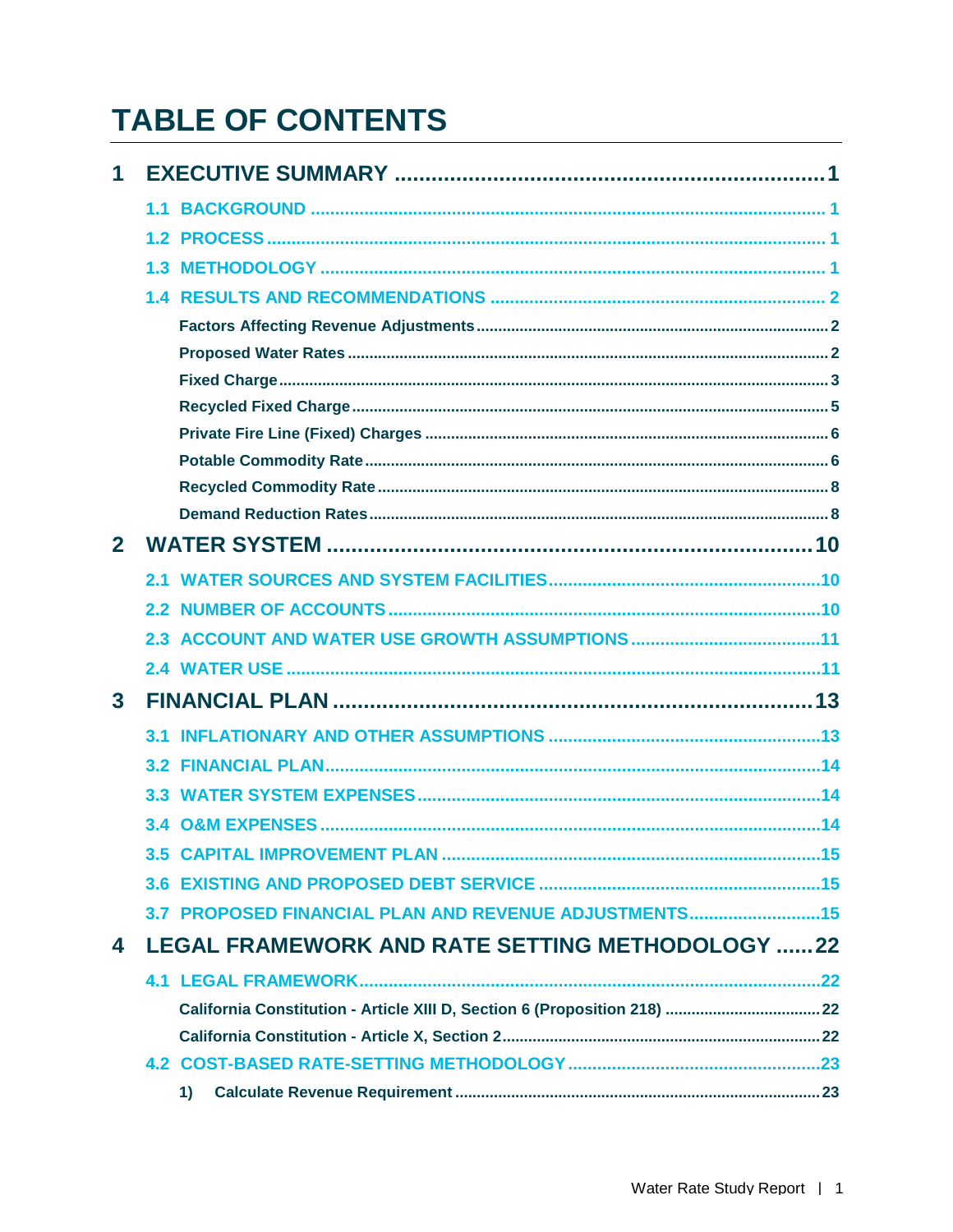|   | 2)                                                                        |  |
|---|---------------------------------------------------------------------------|--|
|   | 3)                                                                        |  |
|   | 4)                                                                        |  |
| 5 |                                                                           |  |
|   |                                                                           |  |
|   |                                                                           |  |
|   |                                                                           |  |
|   | 5.4 DISTRIBUTION OF COST COMPONENTS TO CUSTOMER CLASSES35                 |  |
| 6 |                                                                           |  |
|   |                                                                           |  |
|   |                                                                           |  |
|   |                                                                           |  |
|   |                                                                           |  |
|   |                                                                           |  |
|   |                                                                           |  |
|   |                                                                           |  |
|   |                                                                           |  |
|   |                                                                           |  |
|   |                                                                           |  |
|   |                                                                           |  |
|   |                                                                           |  |
|   |                                                                           |  |
|   |                                                                           |  |
|   |                                                                           |  |
|   |                                                                           |  |
|   |                                                                           |  |
|   |                                                                           |  |
|   | San Diego County Water Authority (SDCWA) Customer Service Charge (CSC) 49 |  |
|   |                                                                           |  |
|   |                                                                           |  |
|   |                                                                           |  |
|   |                                                                           |  |
| 7 |                                                                           |  |
|   |                                                                           |  |
|   |                                                                           |  |
|   |                                                                           |  |
|   |                                                                           |  |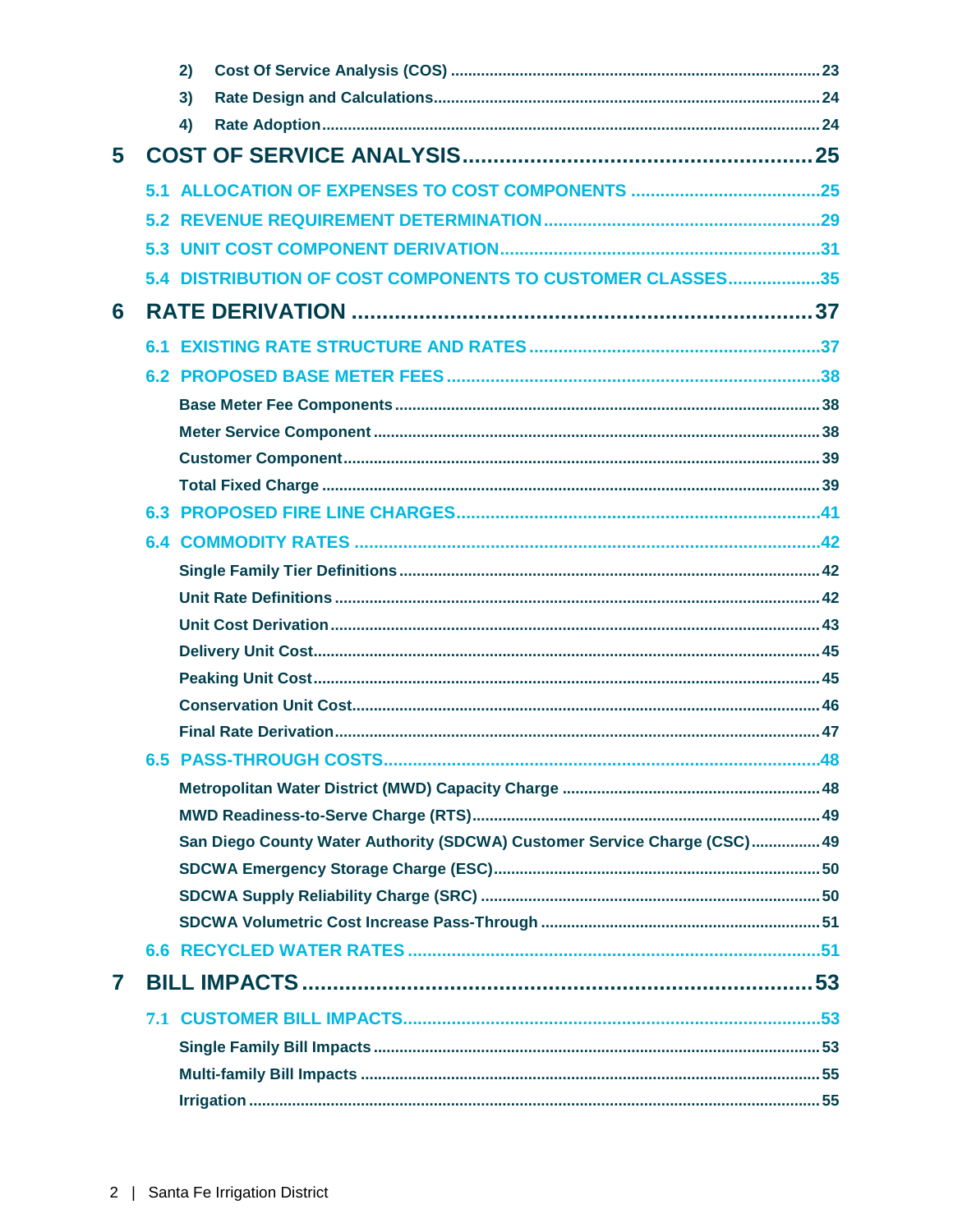| 8 |                                                 |  |
|---|-------------------------------------------------|--|
|   |                                                 |  |
|   |                                                 |  |
|   |                                                 |  |
|   |                                                 |  |
|   |                                                 |  |
| 9 |                                                 |  |
|   | 10 APPENDIX B: WATER SUPPLY COST DERIVATION  66 |  |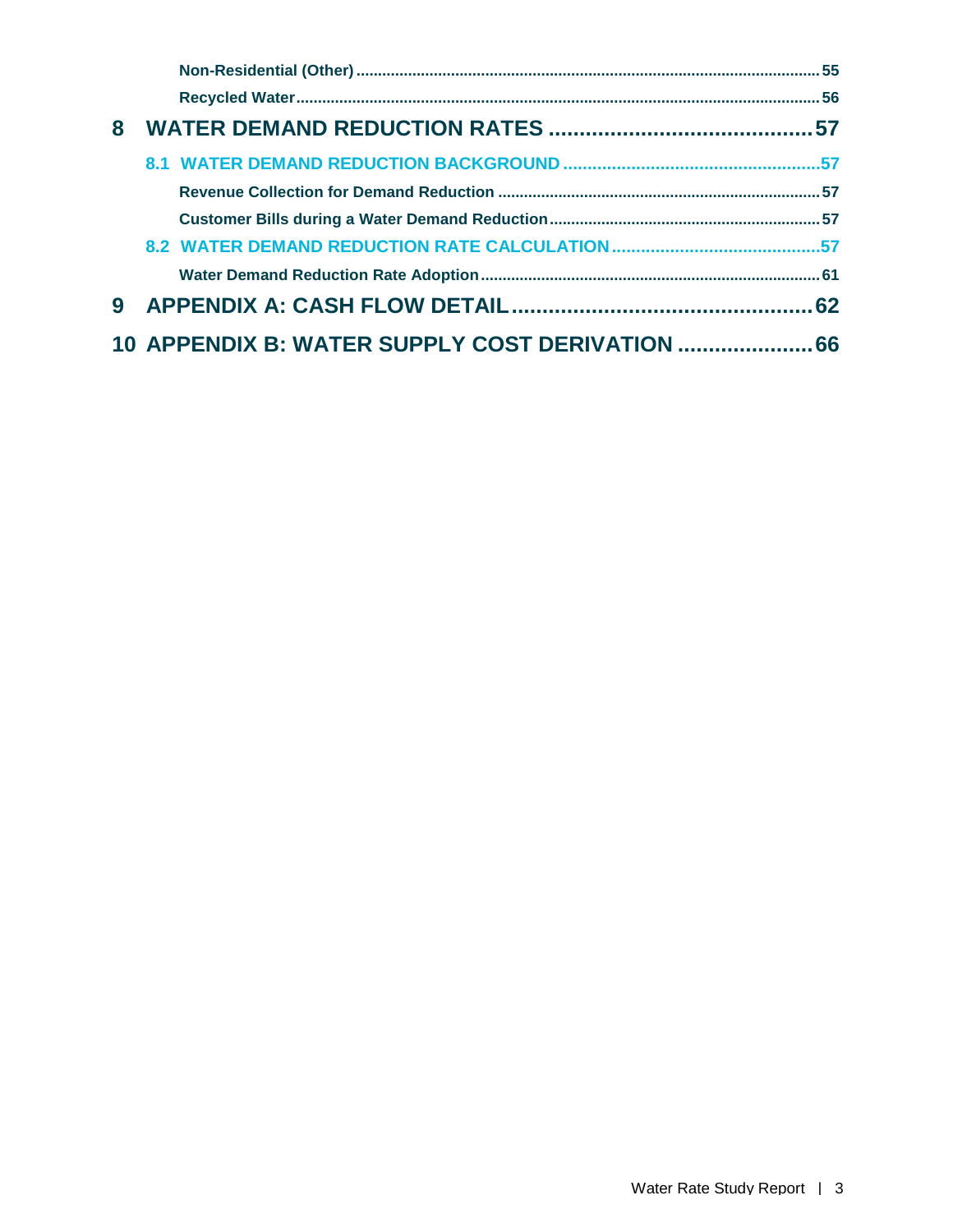# **LIST OF TABLES**

| Table 1-2: Current and Proposed Calendar Year 2016 Bi-Monthly Fixed Charge 4         |  |
|--------------------------------------------------------------------------------------|--|
|                                                                                      |  |
|                                                                                      |  |
|                                                                                      |  |
|                                                                                      |  |
|                                                                                      |  |
|                                                                                      |  |
| Table 1-9: Demand Reduction Rates assuming a 36% Water Use Reduction  9              |  |
|                                                                                      |  |
|                                                                                      |  |
|                                                                                      |  |
|                                                                                      |  |
|                                                                                      |  |
|                                                                                      |  |
|                                                                                      |  |
|                                                                                      |  |
| Table 5-1: System-Wide Peaking Factors and Allocation to Cost Components26           |  |
| Table 5-2: Allocation of O&M Expenses to Cost Causation Components 27                |  |
| Table 5-3: Allocation of FY 2016 O&M Expenses (FY 2016) to Cost Causation Components |  |
|                                                                                      |  |
|                                                                                      |  |
|                                                                                      |  |
|                                                                                      |  |
|                                                                                      |  |
|                                                                                      |  |
|                                                                                      |  |
|                                                                                      |  |
|                                                                                      |  |
|                                                                                      |  |
|                                                                                      |  |
|                                                                                      |  |
|                                                                                      |  |
|                                                                                      |  |
|                                                                                      |  |
|                                                                                      |  |
|                                                                                      |  |
|                                                                                      |  |
|                                                                                      |  |
|                                                                                      |  |
|                                                                                      |  |
| Table 6-16: Derivation of SDCWA Customer Service Charge Pass-Through 50              |  |
|                                                                                      |  |
|                                                                                      |  |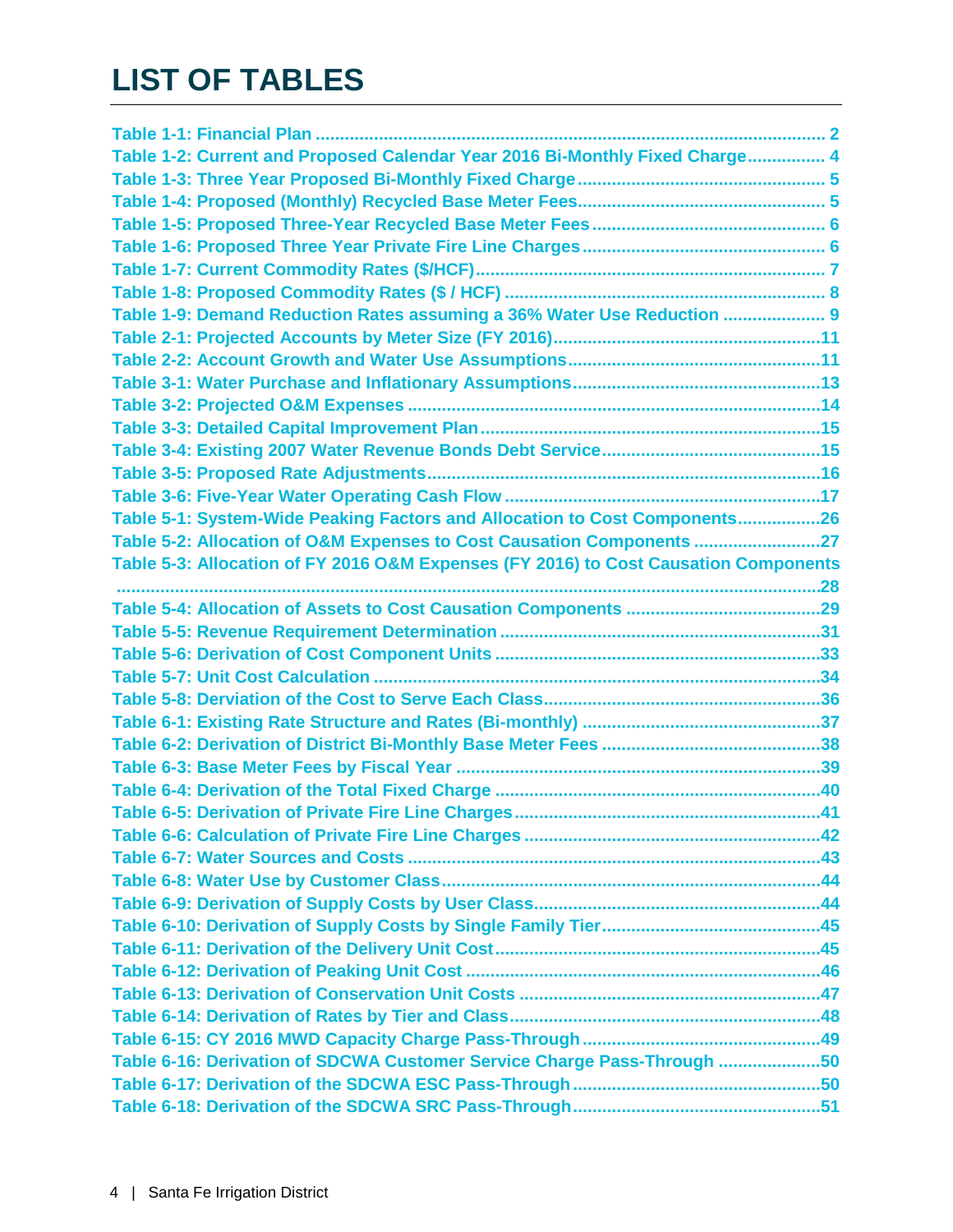| <b>Table 6-20: Derivation of Recycled Water Rates</b>                          |     |
|--------------------------------------------------------------------------------|-----|
|                                                                                |     |
|                                                                                |     |
|                                                                                |     |
|                                                                                |     |
|                                                                                |     |
|                                                                                |     |
| Table 7-6: Irrigation/Commercial Agriculture Bill Impacts (1.5" Meter)55       |     |
|                                                                                |     |
|                                                                                |     |
| Table 8-1: Estimated Use Cutbacks in Percentages and HCF by Demand reduction   |     |
|                                                                                |     |
|                                                                                |     |
|                                                                                |     |
|                                                                                |     |
| Table 8-5: Water Demand Reduction Rates for a 36% Water Use Cutback            |     |
| Table 8-6: Water Demand reduction Rate Increases (%) by Water Demand Reduction |     |
|                                                                                | .61 |

# **LIST OF FIGURES**

<span id="page-8-0"></span>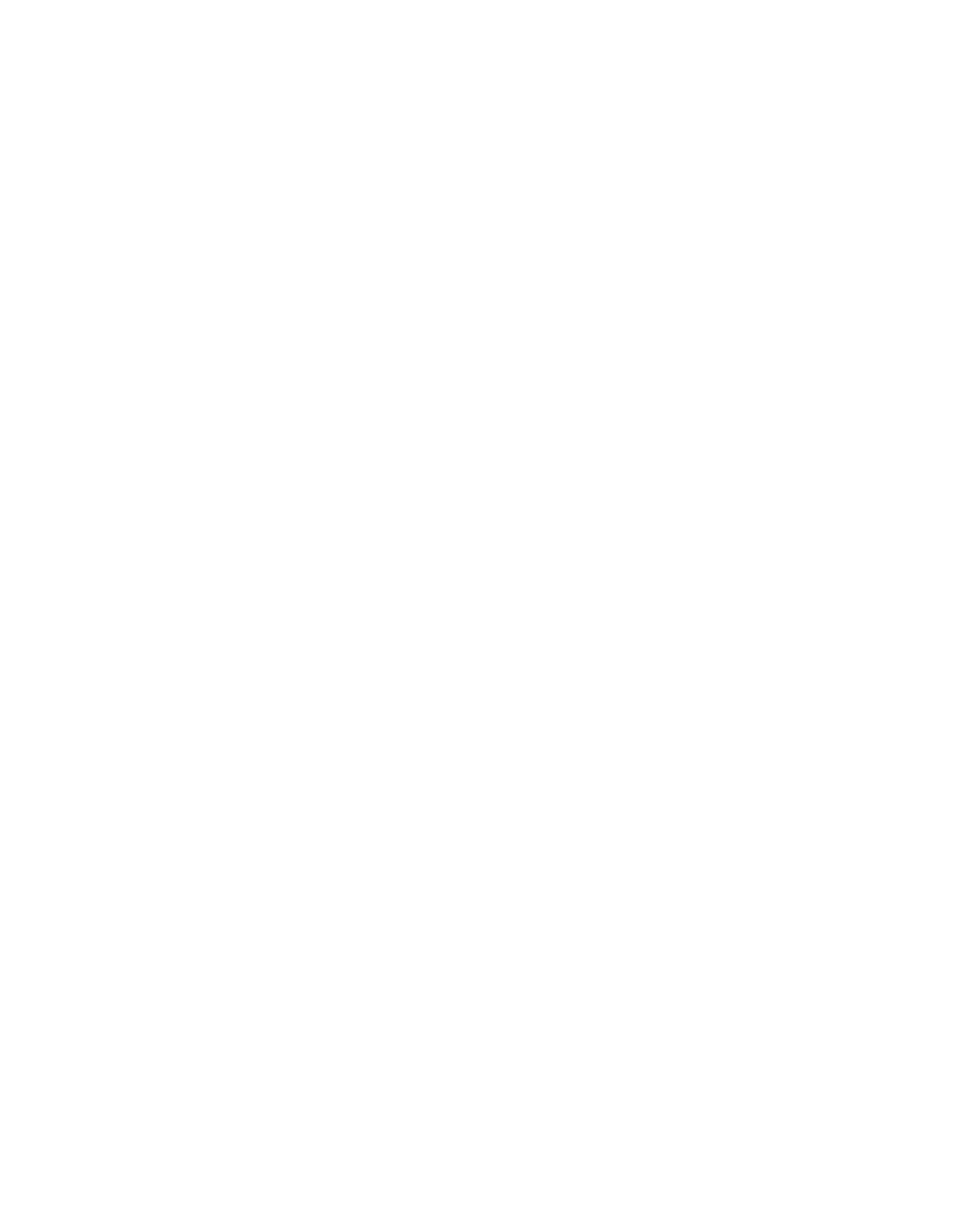# **1 EXECUTIVE SUMMARY**

# <span id="page-10-0"></span>**1.1 BACKGROUND**

In late 2014, the Santa Fe Irrigation District (the District) engaged Raftelis Financial Consultants (RFC) to conduct a Water Rate Study (Study) which included a ten-year Financial Plan. This report presents the Financial Plan and the resulting rates for implementation in February of 2016.

This Executive Summary summarizes the water rates and contains a description of the rate study process, methodology, results and recommendations. The District's last rate adjustment was effective on January 1, 2013. The District wishes to establish fair and equitable rates that:

- 1. Meet fiscal needs in terms of operational expenses, reserve goals and capital investment to maintain the system;
- 2. Are fair and equitable and therefore proportionately allocate the costs of providing service in accordance with California Constitution article XIII D, section 6 (commonly referred to as Proposition 218),
- 3. Result in stable charges over time for customers; and
- 4. Promote water conservation.

The rate goals mentioned above were provided by the Board of Directors as part of a Pricing Objectives exercise facilitated by RFC.

# <span id="page-10-1"></span>**1.2 PROCESS**

District staff, along with RFC, presented two Financial Plan options to the District Board which set forth the total revenue adjustments, capital investment, and debt proposed (Plan #2) during the tenyear study period. The Board of Directors selected the first Financial Plan which consists of 9%, 9% and 9% revenue increases in fiscal years (FY) 2016 through 2018 and does not include any debt financing.

## <span id="page-10-2"></span>**1.3 METHODOLOGY**

The water rates were developed using cost of service principles set forth by the American Water Works Association M1 Manual titled *Principles of Water Rates, Fees and Charges*(AWWA M1 Manual). Cost of service principles endeavor to distribute costs to customer classes in accordance with the way each class uses the water system. This methodology is described in detail in Sections 4 and 5. For this Study, the Base-Extra Capacity Method of the AWWA M1 Manual [wa](#page-10-3)s used to distribute costs to customer classes and tiers. This method separates costs into four main1 components: (1) base costs, (2) extra capacity costs, (3) customer costs, and (4) direct fire protection costs. Base costs are costs associated with meeting average daily demand needs and include operations and maintenance costs and capital costs designed to meet average load conditions. Extra capacity costs are costs (both operating and capital costs) associated with meeting peak demand. Customer costs are costs

<span id="page-10-3"></span>j <sup>1</sup> There can be other cost components such as conservation and supply; however, the four mentioned are almost always used in rate studies.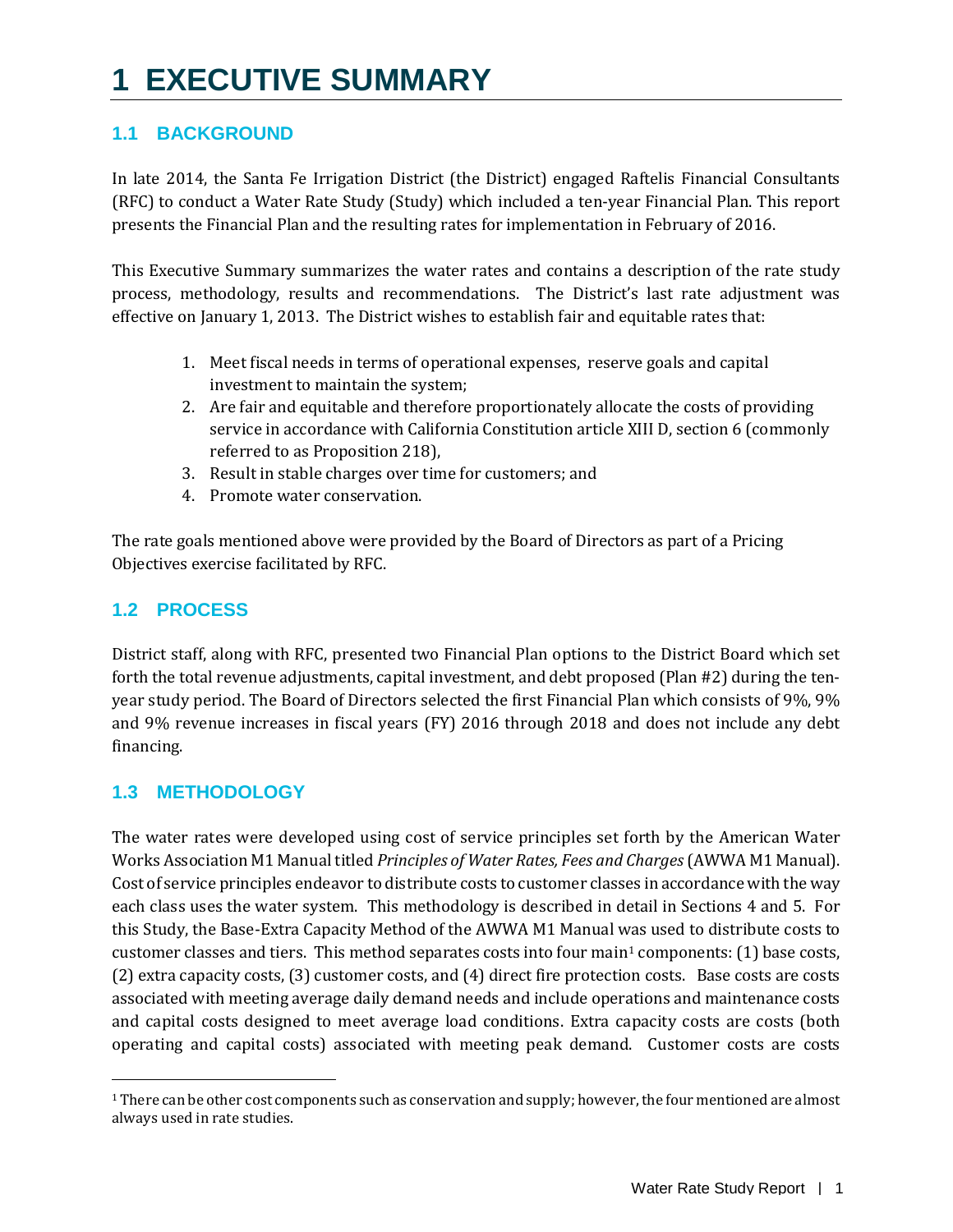associated with serving customers, such as meter reading, billing and customer service, etc. Direct fire protection costs are related solely to the fire protection function of a water system, such as fire hydrants and related mains and valves.

# <span id="page-11-0"></span>**1.4 RESULTS AND RECOMMENDATIONS**

Table 1-1 shows the revenue adjustments that are part of the selected Financial Plan. The District indirectly purchases water from the Metropolitan Water District of Southern California (MWD) through the San Diego County Water Authority (SDCWA). To meet its revenue requirement over the next three years, it is recommended that the District's rates for its water service fees be adjusted to collect 9% more revenue during each of the three years. Other than in the first year, it is important to note that the revenue adjustments shown do not include projected increases in the fixed and volumetric rates imposed on the District by MWD and SDCWA. The District intends to pass through any increases in these wholesale costs of water to its customers in the subsequent two years.

#### **Table 1-1: Financial Plan**

<span id="page-11-3"></span>

|                    | <b>FY 2016</b> | <b>FY 2017</b> | <b>FY 2018</b> |  |
|--------------------|----------------|----------------|----------------|--|
|                    | 9%             | 9%             | 9%             |  |
| Revenue Adjustment |                |                |                |  |

#### <span id="page-11-1"></span>*Factors Affecting Revenue Adjustments*

The following items affect the District's revenue requirement (i.e., costs) and thus its water rates. The District's expenses include Operation and Maintenance (O&M) expenses and capital expenses.

- » **O&M expenses:** Overall, the District's O&M expenses (excluding water costs) are expected to increase approximately 11% from FY 2015 to FY 2016. A major contributor to this increase is additional water conservation staff/costs as well as professional services contracts. The District will purposely make use of reserves from FY 2017 to FY 2020 to minimize customer rate impacts – this is further discussed in Section 3.7.
- » **Water System Capital Investment:** The District will invest over \$47 million over the next five years in water treatment and distribution system infrastructure. The average District capital investment over the next three years is approximately \$9 million per year.
- » **Reduced Water Sales:** State and local public outreach efforts to conserve water are affecting District water use and revenues. The District has seen an 8% decrease in water use from FY 2014 to FY 2015 and projects another 36% decrease for FY 2016. However, rates developed as part of this study (excluding the water shortage rates) assume a 1% decrease in water sales from FY 2015 to FY 2016 to reflect "new normal" water sales. To recover lost revenue the District is also adopting Demand Reduction rates as part of the overall rate structure. This combined 9% decrease in water sales effectively increases water rates since the District's (mostly fixed) costs are spread over fewer units of water sold.

#### <span id="page-11-2"></span>*Proposed Water Rates*

Note that in this report, the terms fee and charge are often used interchangeably. The rate structure for the District's water service fees are composed of two components: (1) a fixed Base Meter Fee, and (2) a variable Commodity Charge. In addition to these two charges, the District also passes through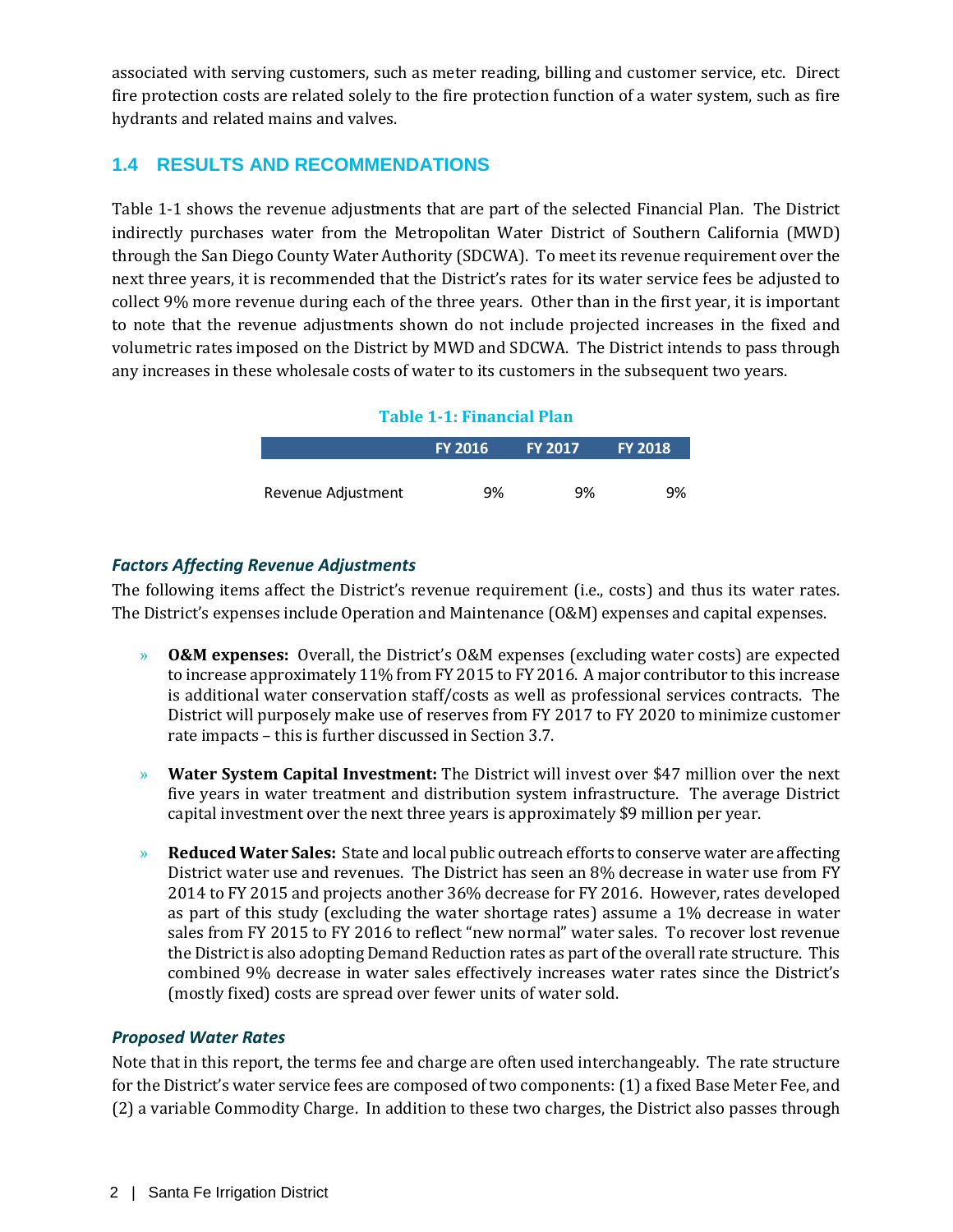to its customers fixed and variable charges that SDCWA and MWD impose on the District for costs associated with the wholesale water they deliver to the District. Each of these charges is described below.

SDCWA imposes the following fixed charges on the District: (1) an Infrastructure Access Charge (IAC); (2) a Supply Reliability Charge (SRC); (3) a Customer Service Charge (CSC); and (4) an Emergency Storage Charge (ESC). The IAC is established by SDCWA on the basis of the size of a customer's water meter and is imposed on the District as an additional source of revenue to SDCWA to provide better coverage for SDCWA's projected fixed costs. The SRC is imposed on the District for the purpose of recovering the cost of SDCWA's investments in long-term water supply reliability projects, including a portion of the water supply costs associated with the Carlsbad Desalination Plant and the Imperial Irrigation District's (IID) water transfers. The CSC is imposed on the District as an allocation of SDCWA's customer service related costs. The ESC is imposed on the District as an allocation of SDCWA's costs for its emergency and carryover water storage program to provide sufficient water to the San Diego region in the event of an emergency. The amount of these latter two charges are determined by SDCWA on the basis of a three-year rolling average of the amount of water purchased by the District from SDCWA.

MWD imposes two fixed charges on the District: a Readiness to Serve Charge (RTS Charge) and a Capacity Charge. The RTS Charge is a fixed charge designed to recover a portion of MWD's debt service on bonds issued to finance capital facilities needed to meet existing demands on MWD's system. The Capacity Charge is a fixed fee imposed (on a dollar per cubic-foot-per-second basis) on the District based on the amount of capacity used by the District and is designed to recover the cost of providing peaking capacity within MWD's distribution system. The SDCWA and MWD charges and any increases in these charges imposed on the District by SDCWA or MWD are passed through by the District to its customers. Together, the District's proposed water service fees and charges are structured to recover the District's costs of providing water service to each customer class and indirectly deter waste, encourage water use efficiency, and manage the District's water resources.

Under the District's prior rate structure, a portion of the fixed charges imposed on the District were included in the rates of the Base Meter Fee. The remainder of the fixed charges were collected through the variable commodity charge. The proposed rates included in this Study no longer include the costs of these charges in the Base Meter Fee, but are separate fixed charge components of the District's rates.

## <span id="page-12-0"></span>*Fixed Charge*

The District's proposed fixed charge is composed of four components:

Total Fixed Charge

 $= 1$ ) SFID Base Meter Fee  $+ 2$ ) SDCWA IAC<sup>2</sup>  $+$  3) MWD Capacity Charge & RTS Charge<sup>3</sup> + 4) SDCWA SRC & ESC & CSC<sup>4</sup>

j <sup>2</sup> San Diego County Water Authority Infrastructure Access Charge

<sup>3</sup> Metropolitan Water District Capacity Charge and Ready to Serve Charge

<sup>4</sup> San Diego County Water Authority Supply Reliability Charge, Emergency Storage Charge and Customer Service Charge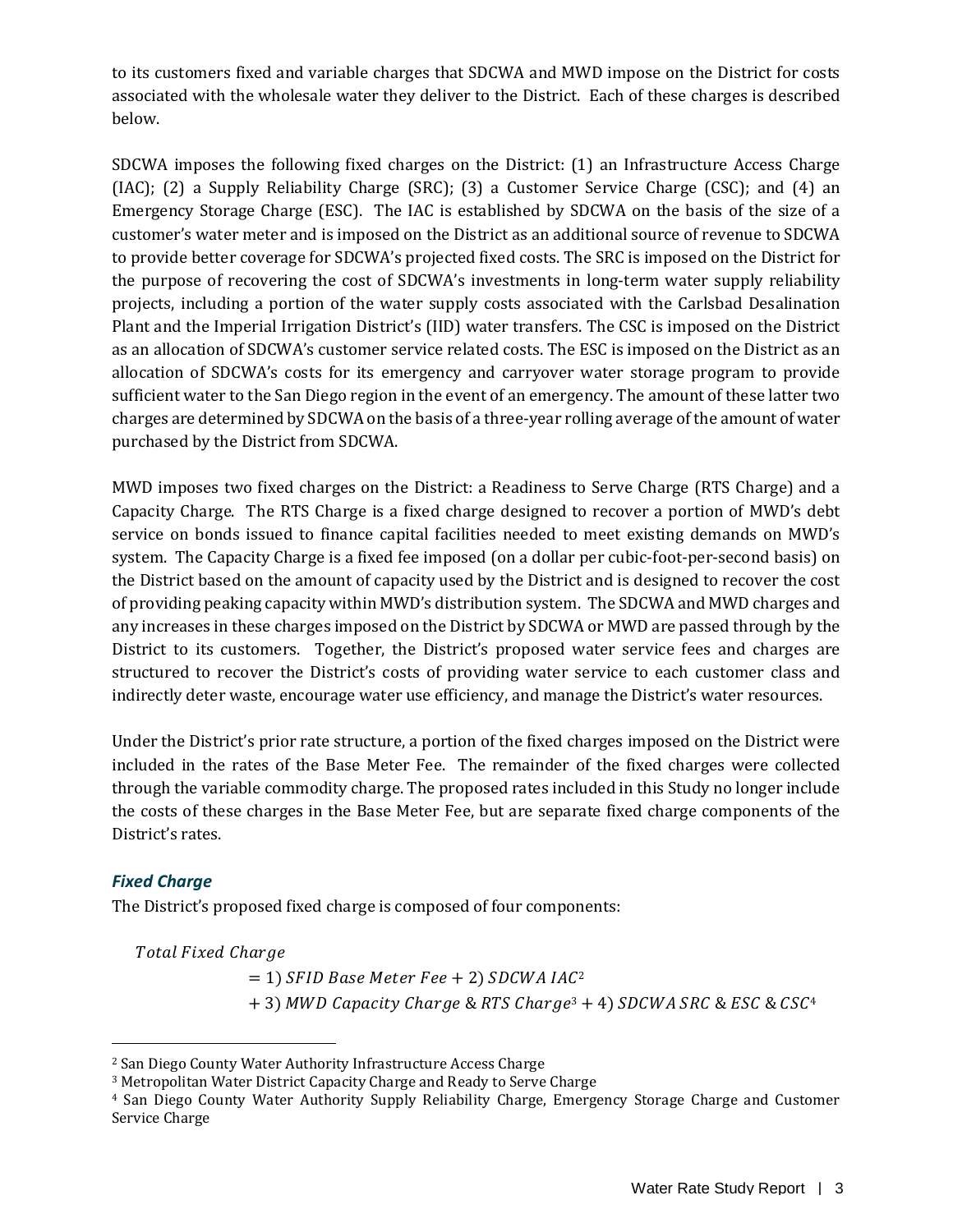The first component is the District's Base Meter Fee and is based on the meter size serving a property. The Base Meter Fee is calculated to recover a portion of the District's fixed costs, such as the costs of billing and collections, customer service, meter reading, meter maintenance, and a portion of extracapacity related costs (i.e., costs associated with meeting system capacity beyond that required for an average rate of use).

A notable change for this rate study is that the District is proposing to itemize and bill the SDCWA and MWD fixed charges which are components 2, 3 and 4 shown in the equation above. The District proposes to authorize automatic increases in the rates for such charges that will be passed-through to its customers in calendar years (CY) 2017 and 2018.

Table 1-2 shows the current bi-monthly Base Meter Fee (column 7) and proposed (column 2) Calendar Year 2016 Base Meter Fee. The total fixed charge (column 6) includes the Base Meter Fee (column 2) and the SDCWA and MWD fixed charges that are imposed on the District and passed through to the District's customers (columns 3, 4, and 5) by meter size. The total fixed charge (column 6) is derived in Section 6.2.

<span id="page-13-0"></span>

| Line No. | <b>Meter</b><br><b>Size</b><br>(1) | Proposed<br><b>SFID</b><br><b>Base Meter</b><br><b>Fee</b><br>(2) | <b>SDCWA IAC</b><br>(3) | <b>MWD Cap</b><br>Charge &<br><b>RTS Charge</b><br>(4) | <b>SDCWA</b><br>SRC, ESC,<br><b>CSC</b><br>(5) | <b>Total Fixed</b><br><b>Charge</b><br>(6) | <b>Current</b><br><b>Base Meter</b><br><b>Fee</b><br>(7) | <b>Difference</b><br>(5)<br>(8) | <b>Difference</b><br>$(\%)$<br>(9) |
|----------|------------------------------------|-------------------------------------------------------------------|-------------------------|--------------------------------------------------------|------------------------------------------------|--------------------------------------------|----------------------------------------------------------|---------------------------------|------------------------------------|
|          |                                    |                                                                   |                         |                                                        |                                                |                                            |                                                          |                                 |                                    |
| 1        | 5/8"                               | \$31.09                                                           | \$5.52                  | \$10.04                                                | \$28.60                                        | \$75.25                                    | \$58.47                                                  | \$16.78                         | 28.7%                              |
| 2        | 3/4"                               | \$31.09                                                           | \$5.52                  | \$10.04                                                | \$28.60                                        | \$75.25                                    | \$58.47                                                  | \$16.78                         | 28.7%                              |
| 3        | 1"                                 | \$47.34                                                           | \$8.83                  | \$16.73                                                | \$47.67                                        | \$120.57                                   | \$92.93                                                  | \$27.64                         | 29.7%                              |
| 4        | 1.5"                               | \$87.97                                                           | \$16.56                 | \$33.46                                                | \$95.35                                        | \$233.33                                   | \$179.10                                                 | \$54.23                         | 30.3%                              |
| 5        | 2"                                 | \$136.72                                                          | \$28.70                 | \$53.53                                                | \$152.56                                       | \$371.51                                   | \$282.49                                                 | \$89.02                         | 31.5%                              |
| 6        | 3"                                 | \$250.48                                                          | \$52.99                 | \$100.37                                               | \$286.04                                       | \$689.88                                   | \$523.75                                                 | \$166.13                        | 31.7%                              |
| 7        | 4"                                 | \$413.00                                                          | \$90.52                 | \$167.28                                               | \$476.74                                       | \$1,147.53                                 | \$868.39                                                 | \$279.14                        | 32.1%                              |
| 8        | 6"                                 | \$819.28                                                          | \$165.60                | \$334.55                                               | \$953.48                                       | \$2,272.91                                 | \$1,730.02                                               | \$542.89                        | 31.4%                              |
| 9        | 8"                                 | \$1,306.81                                                        | \$287.04                | \$535.29                                               | \$1,525.57                                     | \$3,654.71                                 | \$2,763.97                                               | \$890.74                        | 32.2%                              |
| 10       | 10"                                | \$1,875.61                                                        | \$430.56                | \$769.48                                               | \$2,193.01                                     | \$5,268.65                                 | \$3,970.24                                               | \$1,298.41                      | 32.7%                              |

#### **Table 1-2: Current and Proposed Calendar Year 2016 Bi-Monthly Fixed Charge**

The District will authorize passing through increases in the rates for the fixed charges imposed on the District (components 2, 3 and 4 in the equation above) from the SDCWA and MWD (pass-through increases) on a calendar year basis - January 1 of each year. The fixed charges shown in Table 1-2 include calendar year 2016 SDCWA and MWD pass-throughs. Note that the SDCWA sets the IAC yearly and this component of the District total Fixed Charge would adjust accordingly.

Table 1-3 shows the total fixed charge in which column 2 includes the 2016 calendar year (CY) wholesale pass-through increases since the SDCWA and MWD fixed charges for CY 2016 are known. The rates for the SCDWA and MWD fixed charges for CY 2017 and 2018 are unknown at this time,<sup>[5](#page-13-1)</sup> therefore columns 3 and 4 in Table 1-3 do not include wholesale pass-through increases – the charges

<span id="page-13-1"></span>j <sup>5</sup> The SDCWA has published its rates for CY 2016 only.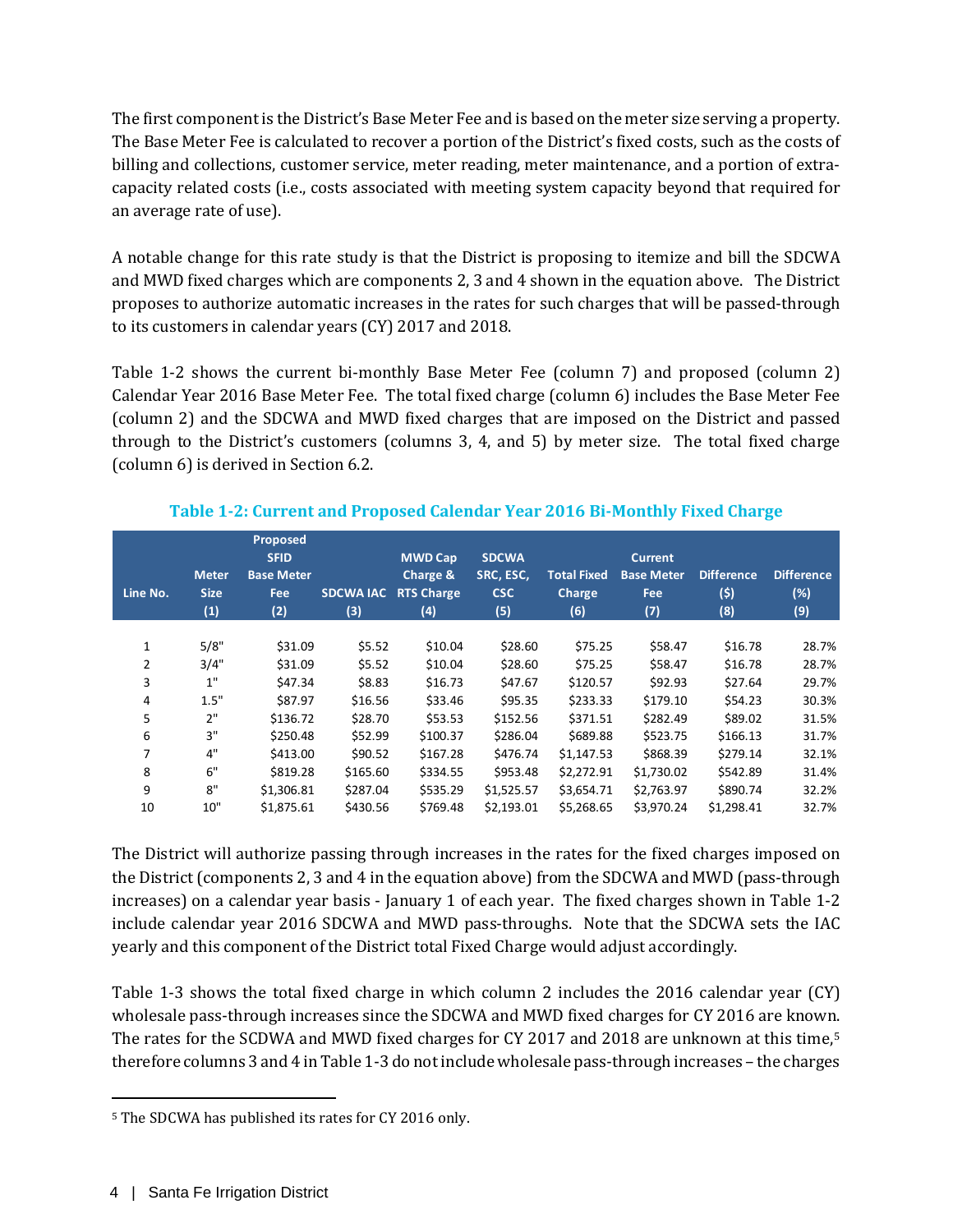<span id="page-14-1"></span>shown reflect the increase in the District's Base Meter Fee only. The District is proposing to authorize automatic pass-through increases in subsequent calendar years for a period of up to two years.

| <b>Meter Size</b><br>(Inches)<br>(1) | February 1,<br><b>2016 Total</b><br><b>Fixed Charge</b><br>(2) | January 1,<br>2017 Fixed<br>Charge <sup>1</sup><br>(3) | January 1,<br>2018 Fixed<br>Charge <sup>1</sup><br>(4) |
|--------------------------------------|----------------------------------------------------------------|--------------------------------------------------------|--------------------------------------------------------|
| 5/8"                                 | \$75.25                                                        | \$78.05                                                | \$81.10                                                |
| 3/4"                                 | \$75.25                                                        | \$78.05                                                | \$81.10                                                |
| 1"                                   | \$120.57                                                       | \$124.84                                               | \$129.48                                               |
| 1.5"                                 | \$233.33                                                       | \$241.25                                               | \$249.88                                               |
| 2"                                   | \$371.51                                                       | \$383.82                                               | \$397.23                                               |
| 3"                                   | \$689.88                                                       | \$712.43                                               | \$737.00                                               |
| 4"                                   | \$1,147.53                                                     | \$1,184.70                                             | \$1,225.22                                             |
| 6"                                   | \$2,272.91                                                     | \$2,346.65                                             | \$2,427.02                                             |
| 8"                                   | \$3,654.71                                                     | \$3,772.33                                             | \$3,900.53                                             |
| 10"                                  | \$5,268.65                                                     | \$5,437.46                                             | \$5,621.46                                             |

#### **Table 1-3: Three Year Proposed Bi-Monthly Fixed Charge**

 $1$ Does not include MWD and SDCWA future adjustments

#### <span id="page-14-0"></span>*Recycled Fixed Charge*

Table 1-4 shows the proposed recycled water Base Meter Fee by meter size and the existing recycled Base Meter Fee. Based on projected revenue requirements, we recommend no changes to the commodity rate and a slight decrease in monthly base meter fee as shown in Table 1-4.

#### **Table 1-4: Proposed (Monthly) Recycled Base Meter Fees**

<span id="page-14-2"></span>

|                |              |                |                 | <b>Proposed</b> |                                       |            |
|----------------|--------------|----------------|-----------------|-----------------|---------------------------------------|------------|
|                |              | <b>Fixed</b>   |                 | <b>Monthly</b>  | <b>Current</b>                        |            |
| <b>Line</b>    | <b>Meter</b> | <b>Monthly</b> |                 | <b>Base</b>     | <b>Base</b>                           |            |
| No.            | <b>Size</b>  | <b>Charge</b>  | <b>Customer</b> |                 | <b>Meter Fee Meter Fee Difference</b> |            |
|                | (1)          | (2)            | (3)             | (4)             | (5)                                   | (6)        |
| $\mathbf{1}$   | 5/8"         | \$20.06        | \$6.71          | \$26.77         | \$27.58                               | $-50.81$   |
| $\overline{2}$ | 3/4"         | \$20.06        | \$6.71          | \$26.77         | \$27.58                               | $-50.81$   |
| 3              | 1"           | \$33.43        | \$6.71          | \$40.14         | \$43.84                               | $-53.70$   |
| 4              | 1.5"         | \$66.86        | \$6.71          | \$73.57         | \$84.48                               | $-510.91$  |
| 5              | 2"           | \$106.97       | \$6.71          | \$113.69        | \$133.25                              | $-519.56$  |
| 6              | 3"           | \$200.57       | \$6.71          | \$207.28        | \$247.05                              | $-539.77$  |
| 7              | 4"           | \$334.28       | \$6.71          | \$341.00        | \$409.62                              | $-568.62$  |
| 8              | 6"           | \$668.56       | \$6.71          | \$675.28        | \$816.05                              | $-$140.77$ |
| 9              | 8"           | \$1,069.70     | \$6.71          | \$1,076.42      | \$1,303.76                            | $-5227.34$ |
| 10             | 10"          | \$1,537.70     | \$6.71          | \$1,544.41      | \$1,872.76                            | $-5328.35$ |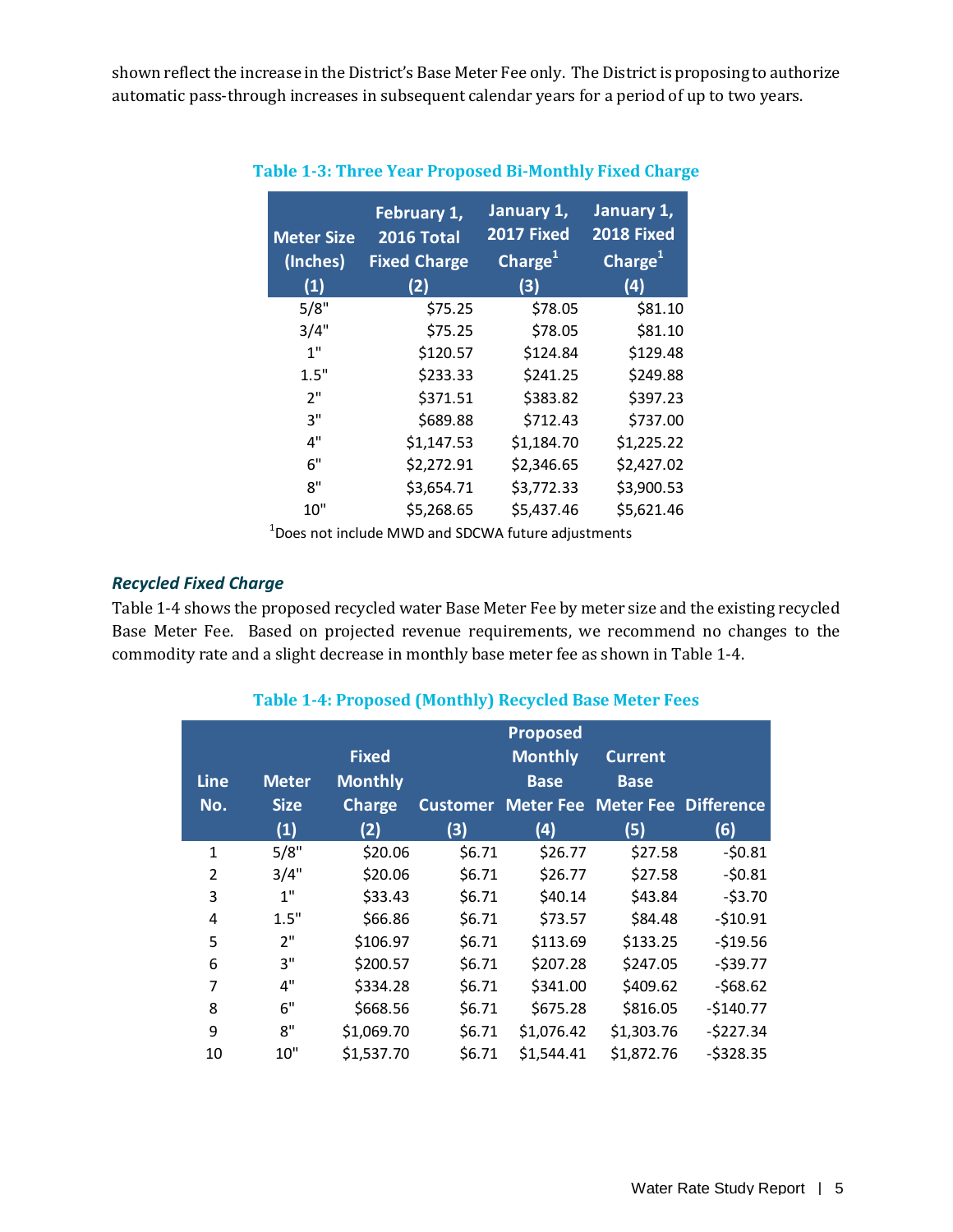<span id="page-15-2"></span>Table 1-5 shows the proposed three-year recycled Base Meter Fee. The charges for CY 2017 and 2018 are escalated at 3% which correlates with long-term inflation.

| <b>Meter Size</b> | February 1,<br>2016 | January 1,<br>2017 | January 1,<br>2018 |
|-------------------|---------------------|--------------------|--------------------|
| 5/8"              | \$26.77             | \$27.57            | \$28.40            |
| 3/4"              | \$26.77             | \$27.57            | \$28.40            |
| 1"                | \$40.14             | \$41.35            | \$42.59            |
| 1.5"              | \$73.57             | \$75.78            | \$78.05            |
| 2"                | \$113.69            | \$117.10           | \$120.61           |
| 3"                | \$207.28            | \$213.50           | \$219.91           |
| 4"                | \$341.00            | \$351.23           | \$361.76           |
| 6"                | \$675.28            | \$695.54           | \$716.40           |
| 8"                | \$1,076.42          | \$1,108.71         | \$1,141.97         |
| 10"               | \$1,544.41          | \$1,590.75         | \$1,638.47         |

#### **Table 1-5: Proposed Three-Year Recycled Base Meter Fees**

#### <span id="page-15-0"></span>*Private Fire Line (Fixed) Charges*

<span id="page-15-3"></span>Table 1-6 shows the three-year private Fire Line bi-monthly charges. There are no pass-through increases associated with this charge. The rates for the Fire Line Charges are derived in Section 6.3.

| <b>Fire</b><br><b>Connection</b><br><b>Size</b><br>(inches) | <b>Existing</b><br><b>Charge</b><br>(1) | February 1,<br>2016<br>(2) | January 1,<br>2017<br>(3) | January 1,<br>2018<br>(4) |
|-------------------------------------------------------------|-----------------------------------------|----------------------------|---------------------------|---------------------------|
| 5/8"                                                        | \$14.21                                 | \$9.26                     | \$9.53                    | \$9.82                    |
| 3/4"                                                        | \$14.21                                 | \$9.26                     | \$9.53                    | \$9.82                    |
| 1"                                                          | \$19.15                                 | \$12.13                    | \$12.49                   | \$12.87                   |
| 1.5"                                                        | \$31.51                                 | \$22.44                    | \$23.11                   | \$23.81                   |
| 2"                                                          | \$46.97                                 | \$40.23                    | \$41.43                   | \$42.68                   |

#### **Table 1-6: Proposed Three Year Private Fire Line Charges**

#### <span id="page-15-1"></span>*Potable Commodity Rate*

Tables 1-7 and 1-8 show the current and proposed commodity rates by customer class respectively. The rates are designed to recover the costs associated with serving each class and tier as discussed in Sections 5 and 6.

At the Board's request we assessed the feasibility of creating a separate commodity rate for Commercial Agriculture customers. We then analyzed the water use of current customers meeting the District's Commercial Agriculture criteria. This customer class exhibits very similar usage patterns as the irrigation customer class, and therefore has the same commodity rate as shown in Table 1-7.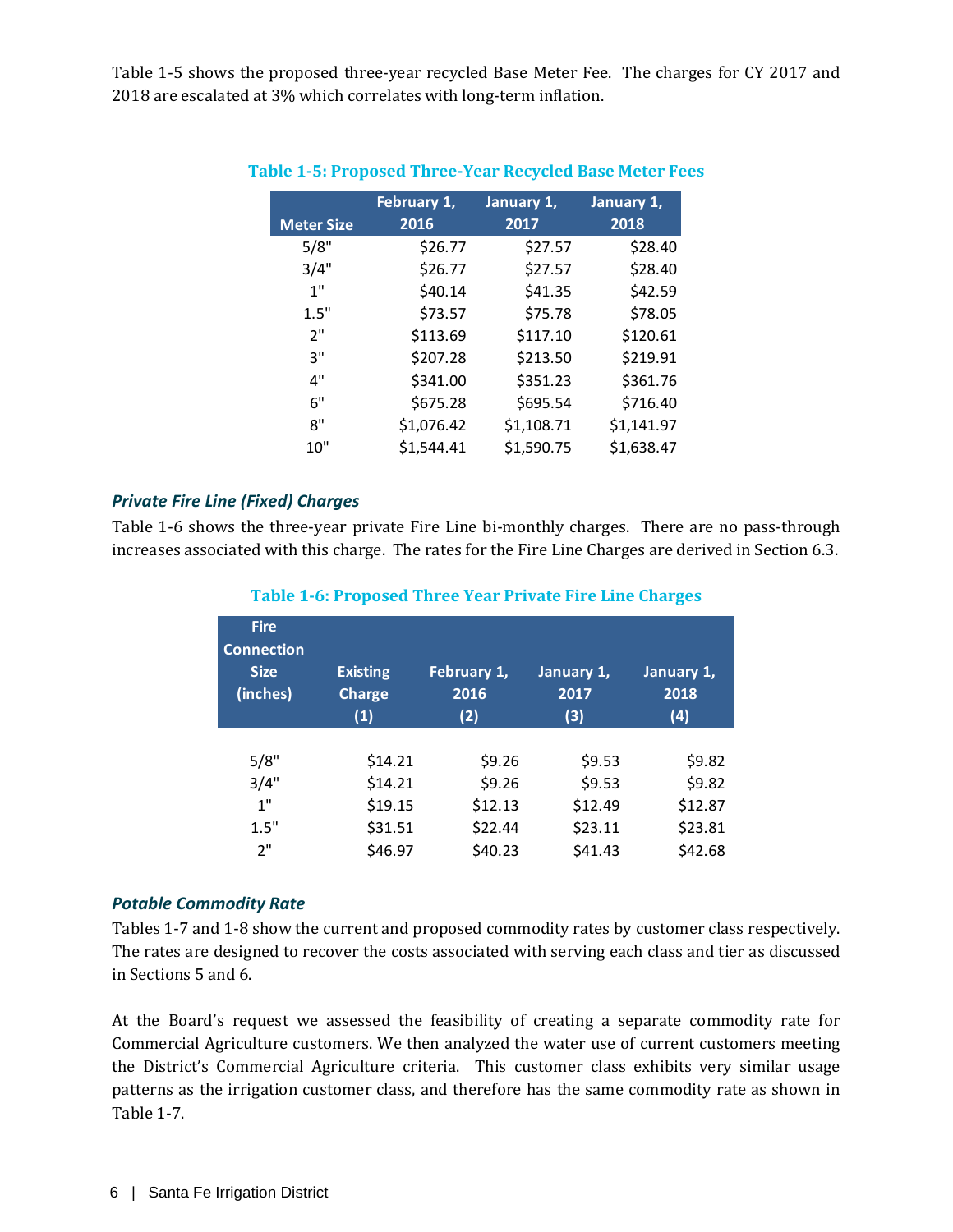<span id="page-16-0"></span>

|                                     | <b>Bi-Monthly</b><br><b>Breakpoint</b> | <b>Commodity</b><br>Rate |
|-------------------------------------|----------------------------------------|--------------------------|
| <b>Class/Tier</b>                   | (HCF) <sup>1</sup>                     | (S / HCF)                |
| Single Family                       |                                        |                          |
| Tier 1                              | 0 - 15                                 | \$2.70                   |
| Tier 2                              | $16 - 300$                             | \$3.84                   |
| Tier 3                              | >300                                   | \$4.39                   |
|                                     |                                        |                          |
| <b>Multifamily Residence</b>        |                                        | \$3.84                   |
| Non-Residential                     |                                        | \$3.71                   |
| Irrigation / Commercial Agriculture |                                        | \$4.04                   |
| <b>Temporary Construction Use</b>   |                                        | \$4.39                   |
| Fire Line Use                       |                                        | \$4.39                   |
| Recycled                            |                                        | \$3.19                   |
| <sup>1</sup> One Hundred Cubic Feet |                                        |                          |

#### **Table 1-7: Current Commodity Rates (\$/HCF)**

An important change for this rate study is that the District will authorize wholesale pass-through increases on a calendar year basis. Table 1-8 shows the proposed District's Commodity rates – column 3 includes the CY 2016 SDCWA pass-through. Columns 4 and 5 show the District's Commodity rate *without* the wholesale pass–through increases since SDCWA's rates for those years are not published at this time. The commodity rates shown in columns 4 and 5 reflect the increase in the District's costs (only). In subsequent years the District will calculate the pass-through increases to be implemented when SDCWA publishes its rates. The pass-through increases for CY 2016 are fully derived and discussed in Section 6.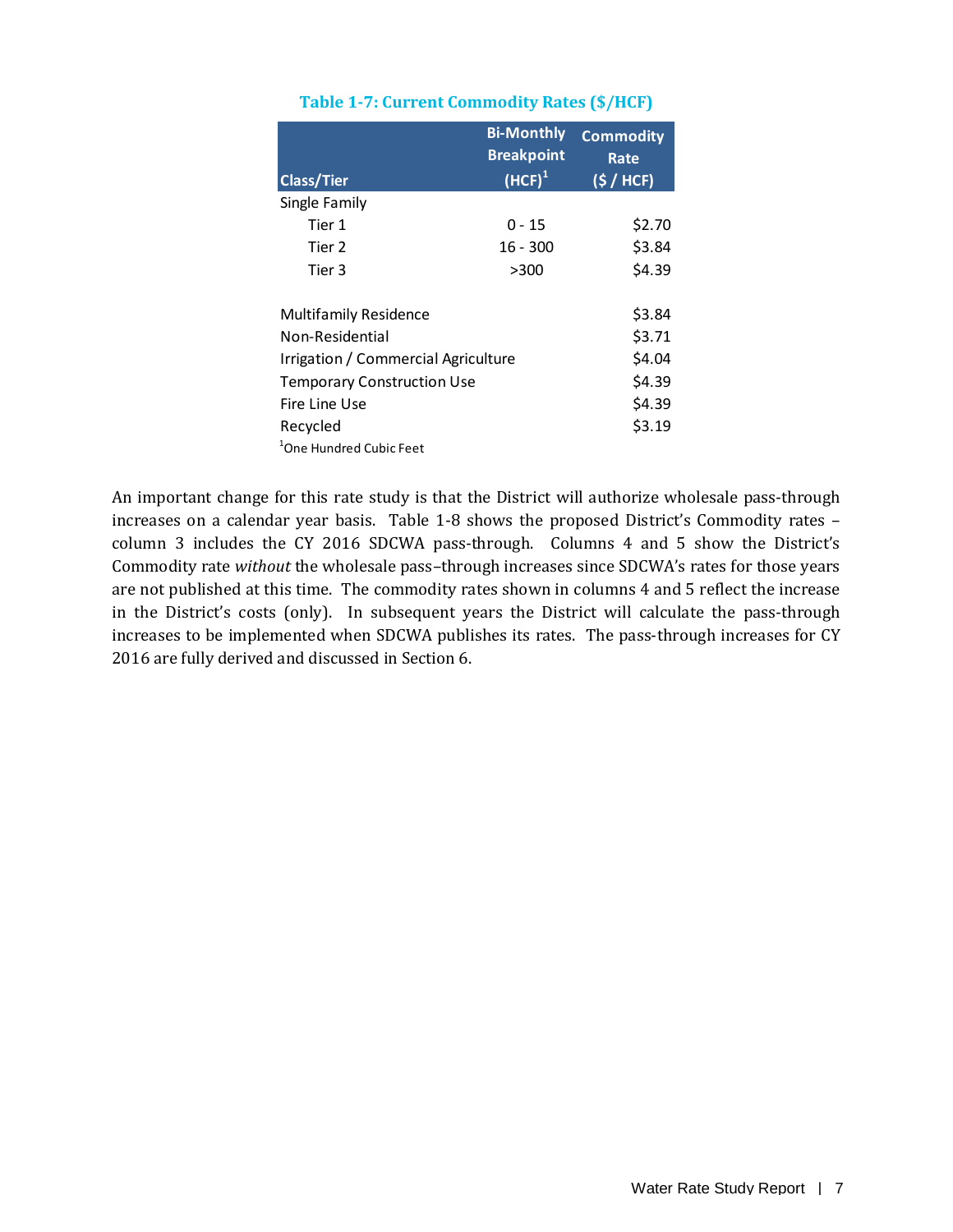<span id="page-17-2"></span>

|                               |                                                        | February 1,      |                   |                              |
|-------------------------------|--------------------------------------------------------|------------------|-------------------|------------------------------|
|                               |                                                        | 2016             | January 1,        | January 1,                   |
| <b>Commodity</b>              | <b>Bi-Monthly</b>                                      | <b>Total</b>     | 2017              | 2018                         |
| Rate                          | <b>Breakpoint</b>                                      | <b>Commodity</b> | <b>Commodity</b>  | <b>Commodity</b>             |
| (S / HCF)                     | (HCF)                                                  | Rate             | Rate <sup>1</sup> | $\overline{\mathsf{Rate}}^1$ |
| (1)                           | (2)                                                    | (3)              | (4)               | (5)                          |
| Single Family                 |                                                        |                  |                   |                              |
| Tier 1                        | $0 - 15$                                               | \$2.12           | \$2.30            | \$2.54                       |
| Tier 2                        | $16 - 37$                                              | \$2.55           | \$2.78            | \$3.06                       |
| Tier 3                        | $38 - 165$                                             | \$4.57           | \$4.98            | \$5.46                       |
| Tier 4                        | >165                                                   | \$5.34           | \$5.82            | \$6.38                       |
| Multi-family Residence        |                                                        | \$3.89           | \$4.23            | \$4.65                       |
|                               | Irrigation / Commercial Agriculture                    | \$4.47           | \$4.87            | \$5.34                       |
| Non-Residential               |                                                        | \$3.90           | \$4.25            | \$4.66                       |
| <b>Temporary Construction</b> |                                                        | \$4.65           | \$5.06            | \$5.55                       |
| Fire Line                     |                                                        | \$4.65           | \$5.06            | \$5.55                       |
| <b>Recycled Water</b>         |                                                        | \$3.19           | TBD               | <b>TBD</b>                   |
|                               | <sup>1</sup> Does not include wholesaler pass-throughs |                  |                   |                              |

## **Table 1-8: Proposed Commodity Rates (\$ / HCF)**

#### <span id="page-17-0"></span>*Recycled Commodity Rate*

The District purchases recycled water from the San Elijo Joint Powers Authority. Note that the District plans to authorize passing through any increases in recycled water costs from the San Elijo Joint Powers Authority should they occur. If not, the recycled water rate would remain unchanged. The recycled Commodity Rate remains at \$3.19 / HCF.

#### <span id="page-17-1"></span>*Demand Reduction Rates*

As a result of state mandated water use cutbacks of 36 percent compared to 2013 usage, District customers have reduced usage and the District is experiencing lower water sales, and therefore lower water revenue. To help mitigate the loss in revenue from reduced sales, the District will adopt Demand Reduction Rates to use as a tool during periods of reduced customer demand.

The District is subject to penalties from the State should it not meet the mandated reductions. The District will implement Demand Reduction Rates as necessary with formal Board adoption, depending on the level of cutbacks to ensure that it recovers revenues to meet its expenses.

As demand drops, the District's water purchase costs decrease along with revenue. However, the District's revenue decreases at a greater rate than its costs do. The majority of the District's shortterm costs are fixed (e.g., salaries, benefits, debt service, etc.) and therefore water Demand Reduction Rates are a tool that can be used to recover lost revenue needed to help cover its fixed costs.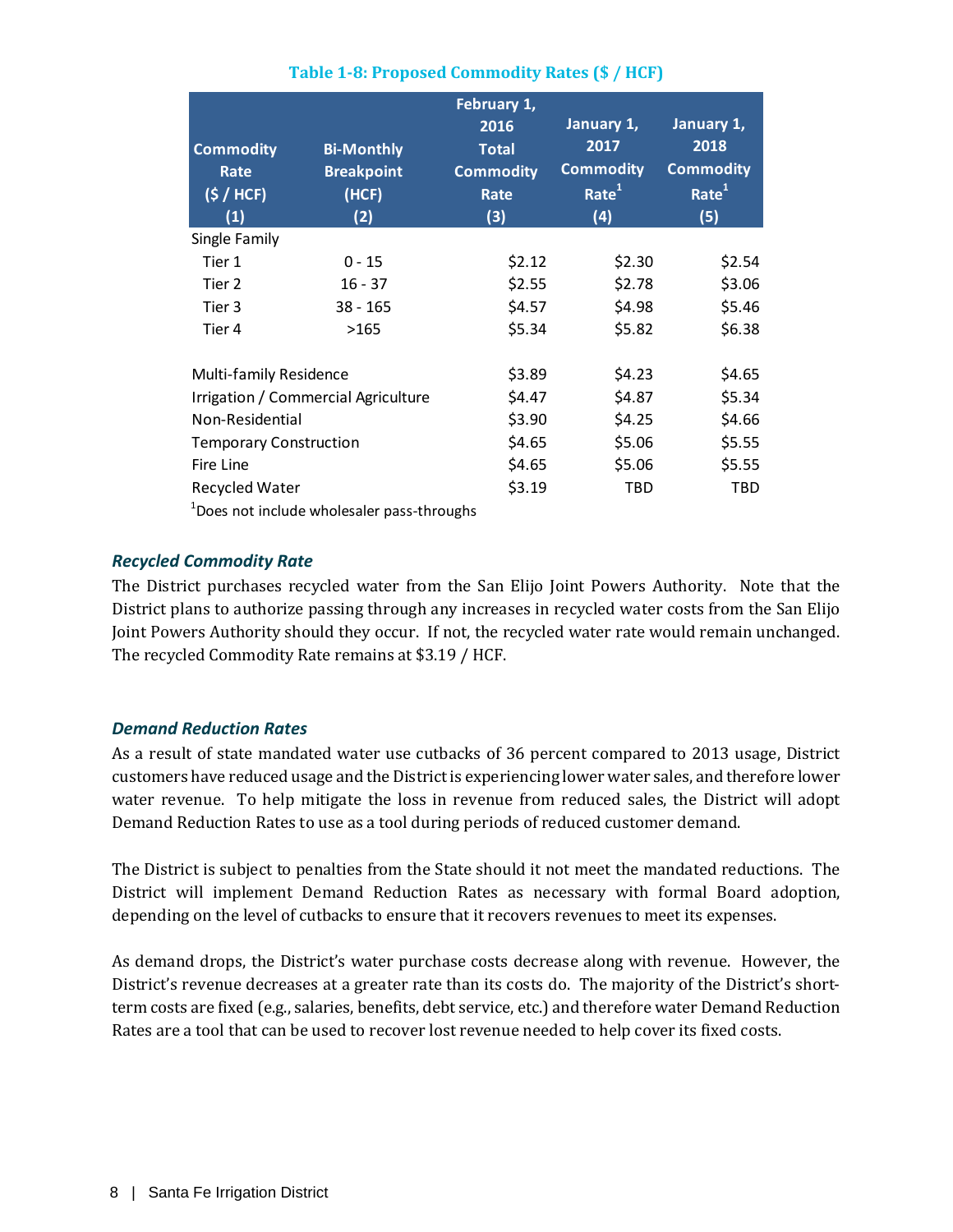Under the proposed Demand Reduction Rates, customers who cut back their water use by the current cutback goal of 36%, would experience lower water bills than their bills under normal use. Conversely, those that do not cut back consumption will realize higher bills.

Table 1-9 shows the proposed Demand Reduction Rates assuming an overall 36% cutback by District customers. Depending on current customer use reductions, the District Board could implement lower Demand Reduction Rates. Demand Reductions Rates are derived and discussed in Section 8.

|             |                                     | <b>Demand</b>    |             |
|-------------|-------------------------------------|------------------|-------------|
|             |                                     | <b>Reduction</b> |             |
| <b>Line</b> |                                     | Rate             |             |
| No.         | <b>Class</b>                        | (S / HCF)        | \$ Increase |
|             | (1)                                 | (2)              | (3)         |
|             | <b>SFR</b>                          |                  |             |
| 1           | Tier 1                              | \$3.06           | \$0.95      |
| 2           | Tier 2                              | \$3.70           | \$1.14      |
| 3           | Tier 3                              | \$6.62           | \$2.05      |
| 4           | Tier 4                              | \$7.74           | \$2.39      |
| 5           | Multi-family Residence              | \$5.63           | \$1.74      |
| 6           | Irrigation / Commerical Agriculture | \$6.47           | \$2.00      |
| 7           | Non-Residential                     | \$5.65           | \$1.75      |
| 8           | <b>Temporary Construction</b>       | \$6.73           | \$2.08      |
| 9           | Fire Line                           | \$6.73           | \$2.08      |

<span id="page-18-0"></span>**Table 1-9: Demand Reduction Rates assuming a 36% Water Use Reduction**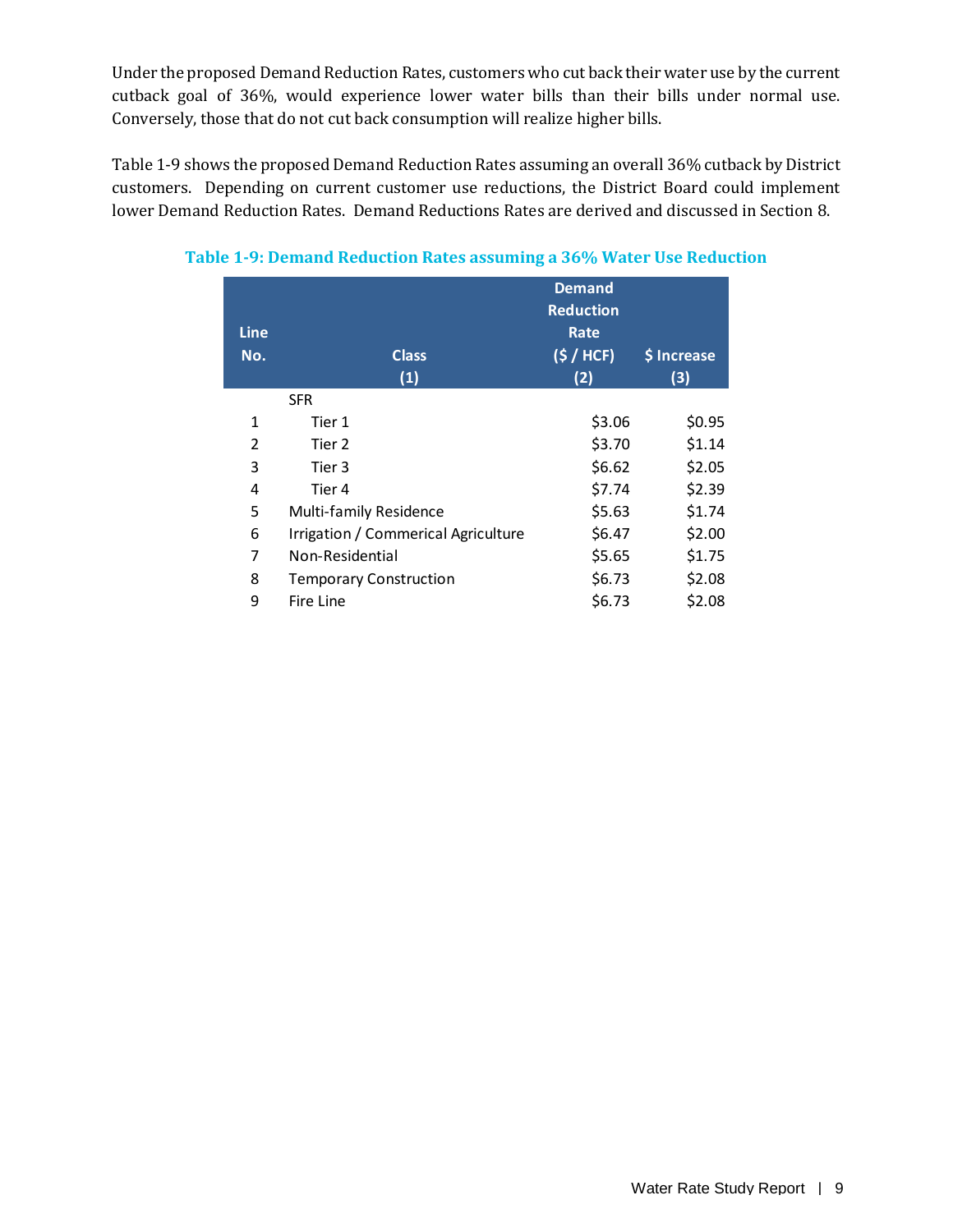# <span id="page-19-0"></span>**2 WATER SYSTEM**

This section briefly describes the water system and the District-provided customer account and water use data for FY 2013 – FY 2015.

# <span id="page-19-1"></span>**2.1 WATER SOURCES AND SYSTEM FACILITIES**

The District currently serves a population of approximately 20,000 people, with approximately 6,500 potable water service connections. The District purchases the majority of its water from the SDCWA and also has rights to local water stored in Lake Hodges. Historically, the District has used approximately 30% local water and 70% imported water for potable deliveries; however, the drought has limited the amount of water available from Lake Hodges in recent years. The District's current water supply scenario is driven by the limited water resources, regional drought conditions, rapidly increasing costs of imported water, and the volatility of local water supply. The District also sells approximately 500 to 550 acre feet (AF) of recycled water it purchases from the San Elijo Joint Powers Authority (SEJPA).

The District operates and maintains 150 miles of pipelines, one storage reservoir, the R. E. Badger Filtration Plant (40 MGD), two pump stations, the 850 AF San Dieguito Reservoir, eight miles of transmission mains, and a 1.4 megawatt hydroelectric power plant.

On January 17, 2014, Governor Jerry Brown issued a drought state of emergency declaration in response to record-low water levels in California's rivers and reservoirs as well as an abnormally low snowpack. On April 1, 2015, Governor Brown issued an Executive Order calling for statewide mandatory water reductions of up to 25%. The drought has impacted the availability and cost of imported water the District purchases from SDCWA and the availability of local water supplies. Additionally, on May 5, 2015, the State Water Resources Control Board (SWRCB) approved regulations, based on Governor Brown's Executive Order, mandating the District to reduce its water consumption by 36% percent from June 2015 through February 2016 as compared to the same months in 2013. On February 2, 2016, the SWRCB extended this call for conservation through October 2016.

# <span id="page-19-2"></span>**2.2 NUMBER OF ACCOUNTS**

Table 2-1 shows the projected number of water accounts, including Fire Line and recycled accounts, by meter size for FY 2016. RFC projected the number of meters using FY 2014 meter count data provided by the District. The number of accounts are used to forecast the amount of fixed revenue the District will receive from fixed meter charges (Base Meter Charge and wholesale water charges passed through to District customers).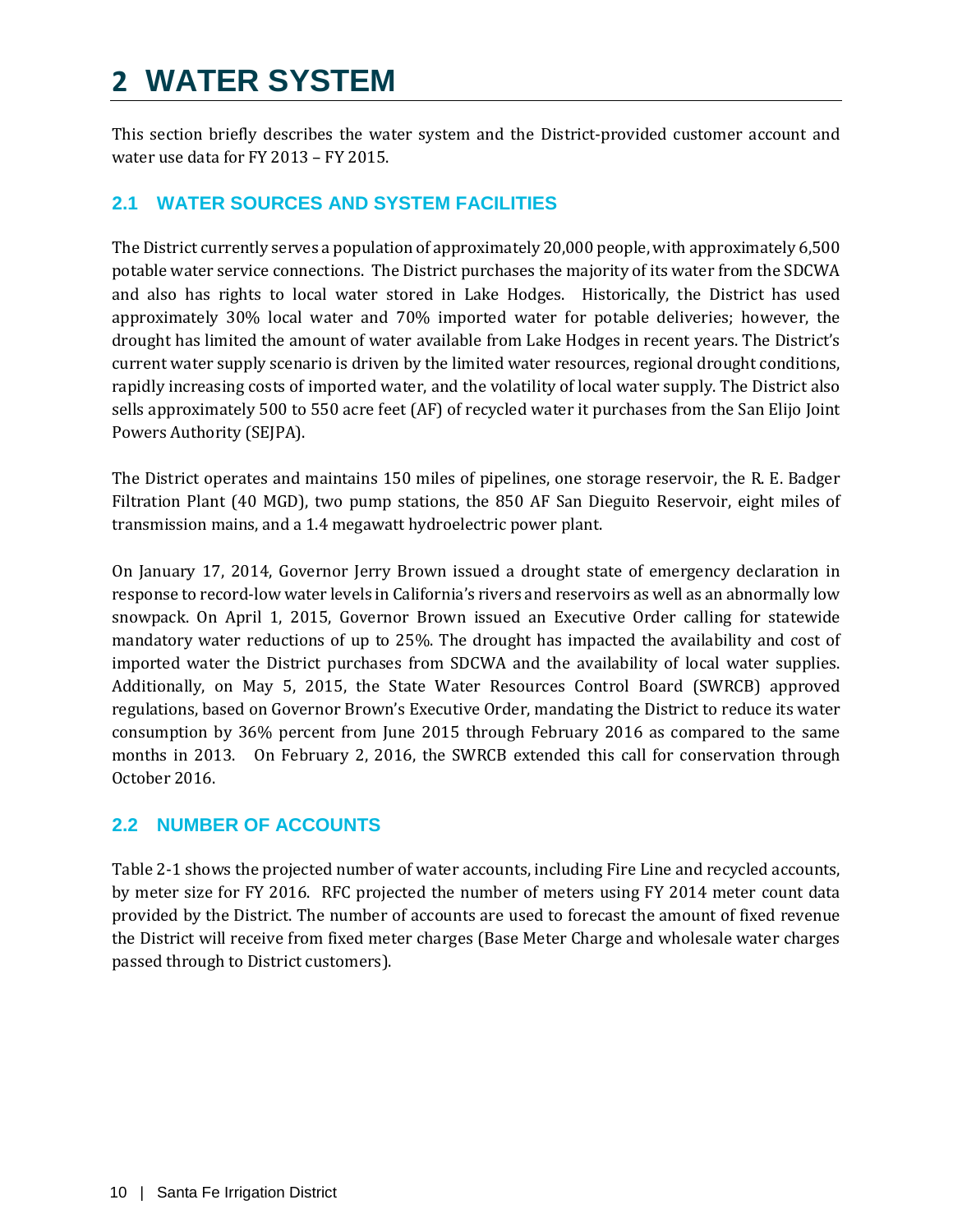<span id="page-20-2"></span>

|                   |                      |                     | Irrigation /      |                    |                 |                 |              |
|-------------------|----------------------|---------------------|-------------------|--------------------|-----------------|-----------------|--------------|
|                   | <b>Single Family</b> | <b>Multi-family</b> | <b>Commercial</b> | Non-               |                 |                 |              |
| <b>Meter Size</b> | <b>Residence</b>     | <b>Residence</b>    | Agriculture       | <b>Residential</b> | <b>Fireline</b> | <b>Recycled</b> | <b>Total</b> |
| 5/8"              | 12                   | 1                   |                   | 2                  |                 |                 | 15           |
| 3/4"              | 3,201                | 154                 | 35                | 159                | 103             |                 | 3,652        |
| 1"                | 1,537                | 82                  | 29                | 111                | 565             | 15              | 2,339        |
| 1.5"              | 620                  | 134                 | 31                | 100                | 104             |                 | 989          |
| 2"                | 62                   | 91                  | 31                | 54                 | 63              | 28              | 329          |
| 3"                |                      | $\overline{2}$      |                   | $\overline{2}$     |                 | 3               | 8            |
| 4"                |                      |                     |                   | $\overline{2}$     |                 |                 |              |
| 6"                |                      |                     | 2                 |                    |                 |                 | 2            |
| 8"                |                      |                     |                   |                    |                 |                 |              |
| 10"               |                      |                     |                   |                    |                 |                 |              |
| <b>Total</b>      | 5,434                | 464                 | 130               | 430                | 835             | 49              | 7,342        |

# **Table 2-1: Projected Accounts by Meter Size (FY 2016)**

# <span id="page-20-0"></span>**2.3 ACCOUNT AND WATER USE GROWTH ASSUMPTIONS**

The revenue calculated for each of the fiscal years in the Financial Plan is a function of the number of accounts, account growth, water use trends, and existing rates. As shown in Table 2-2, this study assumes no account growth. Like most water purveyors, the District has realized reduced water use due to conservation – more than what is shown in Table 2-2. However, the District is setting rates using a "new normal" projected long- term water use and implementing Demand Reduction Rates to cover the shortfall in revenue during water shortages. Table 2-2 shows the water use growth/decline in comparison to FY 2015. As shown the financial plan assumes a 1% reduction in water (the Water Demand Reduction Factor) use from FY 2015 to FY 2016 – this is on top of a 7.5% decrease from FY 2014 to FY 2015. Water use in FY 2017 is expected to increase slightly as shown in Table 2-2.

## **Table 2-2: Account Growth and Water Use Assumptions**

<span id="page-20-3"></span>

|                                                        | <b>FY 2016</b> | <b>FY 2017</b> | <b>FY 2018</b> | <b>FY 2019</b> | <b>FY 2020</b> |  |  |  |  |
|--------------------------------------------------------|----------------|----------------|----------------|----------------|----------------|--|--|--|--|
| Account Growth                                         | 0.00%          | . በ በበ%        | 0.00%          | . በ በበ%        | 0.00%          |  |  |  |  |
| Water Demand Reduction Factor                          | በ 75%          | 0.75%          | 0.00%          |                |                |  |  |  |  |
| Note: Water use from FY 2014 to FY 2015 decreased 7.5% |                |                |                |                |                |  |  |  |  |

# <span id="page-20-1"></span>**2.4 WATER USE**

Figure 2-1 shows FY 2014 water use by customer class. The first number shown in the pie chart is the water use in hundred cubic feet (HCF) followed by the percentage of total water used by the class. The total water use for FY 2014 was 11,920 AF (or 5.19 million HCF) including recycled water.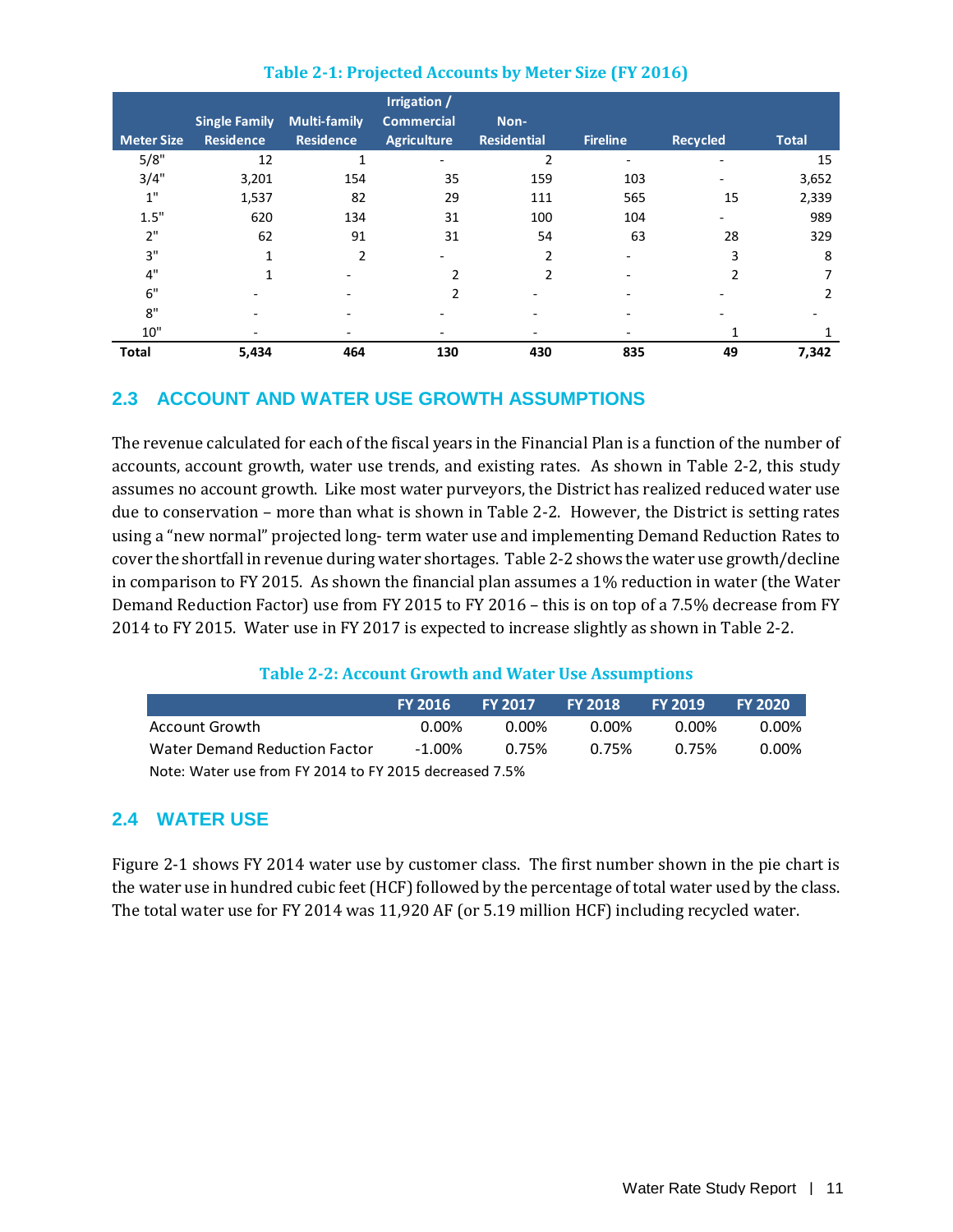<span id="page-21-0"></span>

# **Figure 2-1: Water Use in HCF by Customer Class - FY 2014**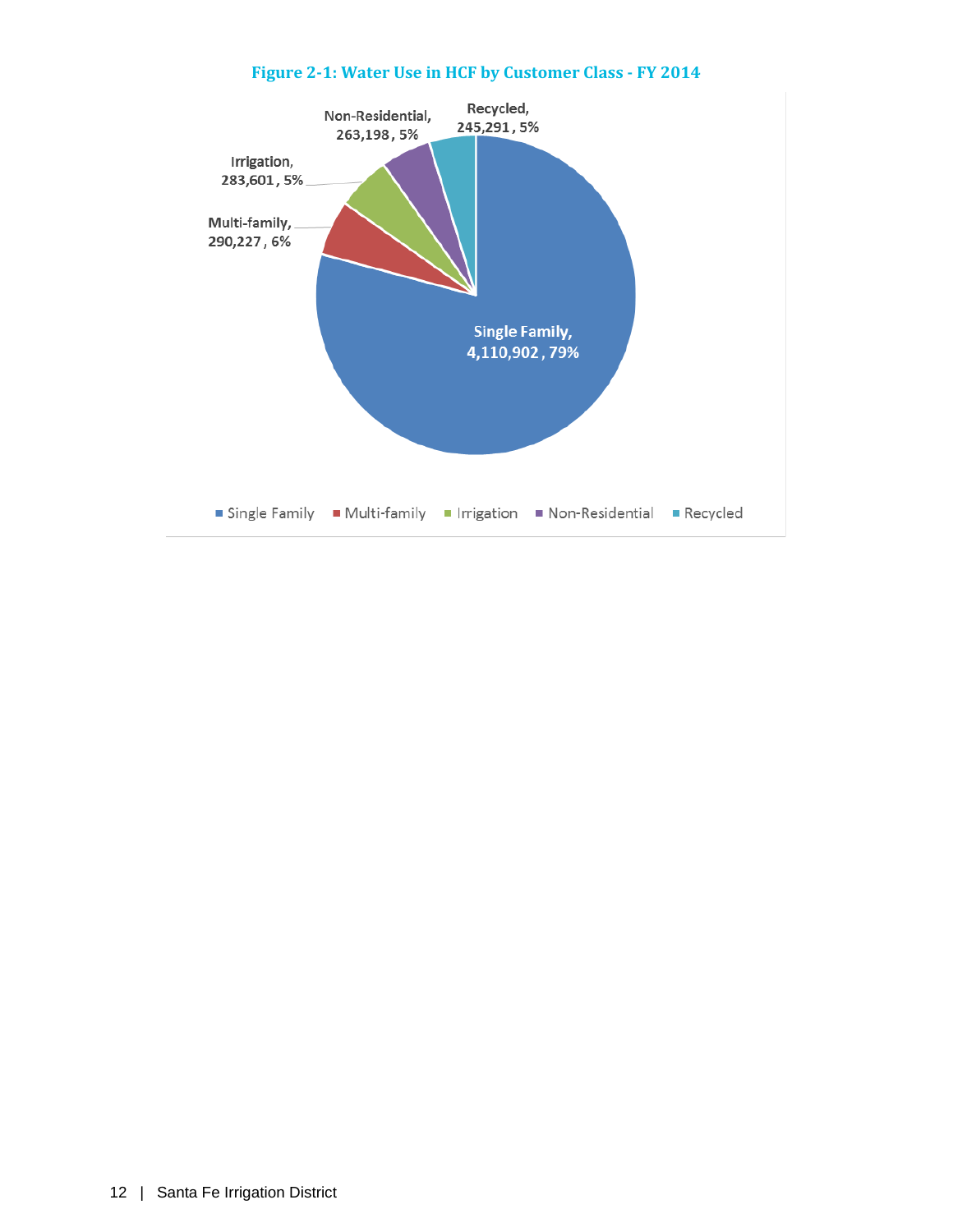# <span id="page-22-0"></span>**3 FINANCIAL PLAN**

This section describes the assumptions used in projecting operating and capital expenses as well as reserve coverage requirements that determine the overall revenue adjustments required to ensure the financial stability of the District. Revenue adjustments represent the average increase in rates for the District as a whole; rate changes for individual classes will depend on the cost of service results – since a cost of service analysis allocates costs to each user class.

# <span id="page-22-1"></span>**3.1 INFLATIONARY AND OTHER ASSUMPTIONS**

To ensure that future costs are reasonably projected, we make informed assumptions about inflationary factors, water costs and use. Table 3-1 shows the water sales, purchase and inflationary assumptions incorporated in the Financial Plan. Note the slightly decreased water sales in FY 2016 reflecting the drought. The District is setting rates based on the level of sales shown and also has the option to enact Demand Reduction Rates since true water sales for FY 2016 will likely be lower than those shown in Table 3-1. The inflationary factors shown in Table 3-1 reflect long-term averages for general and capital (construction) inflation and energy prices. The salary and benefit inflationary factors were provided by the District and reflect employee benefit obligations.

<span id="page-22-2"></span>

|                               | $[Y 2015^1]$ | $FY 2016^2$   | <b>FY 2017</b> | <b>FY 2018</b> | <b>FY 2019</b> | $FY 2020^3$ |
|-------------------------------|--------------|---------------|----------------|----------------|----------------|-------------|
| Water Sales (Acre Feet)       |              |               |                |                |                |             |
| Potable                       | 10,506       | 10,401        | 10,479         | 10,558         | 10,637         | 10,637      |
| Recycled                      | 522          | 450           | 500            | 550            | 550            | 550         |
| Water Purchases (Acre Feet)   |              |               |                |                |                |             |
| <b>Imported Treated</b>       | 474          | 300           | 302            | 305            | 307            | 307         |
| <b>Imported Raw</b>           | 9,391        | 7,001         | 7,078          | 7,156          | 7,234          | 7,234       |
| Local Water (Lake Hodges)     | 811          | 3,268         | 3,268          | 3,268          | 3,268          | 3,268       |
| <b>Escalatory Assumptions</b> |              |               |                |                |                |             |
| General                       | <b>NA</b>    | <b>Budget</b> | 3.0%           | 3.0%           | 3.0%           | 3.0%        |
| Salary                        | <b>NA</b>    | <b>Budget</b> | 3.0%           | 3.0%           | 3.0%           | 3.0%        |
| <b>Benefits</b>               | <b>NA</b>    | <b>Budget</b> | 4.0%           | 4.0%           | 4.0%           | 4.0%        |
| <b>Benefits - Medical</b>     | <b>NA</b>    | <b>Budget</b> | 7.5%           | 7.5%           | 7.5%           | 7.5%        |
| Benefits - Dental             | <b>NA</b>    | <b>Budget</b> | 5.0%           | 5.0%           | 5.0%           | 5.0%        |
| <b>Benefits - CalPers</b>     | <b>NA</b>    | <b>Budget</b> | 12.0%          | 8.0%           | 8.0%           | 8.0%        |
| Chemicals                     | <b>NA</b>    | <b>Budget</b> | 4.0%           | 4.0%           | 4.0%           | 4.0%        |
| Utilities                     | <b>NA</b>    | <b>Budget</b> | 4.0%           | 4.0%           | 4.0%           | 4.0%        |
| Capital                       | <b>NA</b>    | <b>Budget</b> | 3.5%           | 3.5%           | 3.5%           | 3.5%        |

### **Table 3-1: Water Purchase and Inflationary Assumptions**

<sup>1</sup>FY 2015 shown for comparison purposes

 $2$ FY 2016 - Budgeted values were used, therefore no escalatory values needed.

 $3$ Water purchase and escalatory factors remain the same beyond FY 2020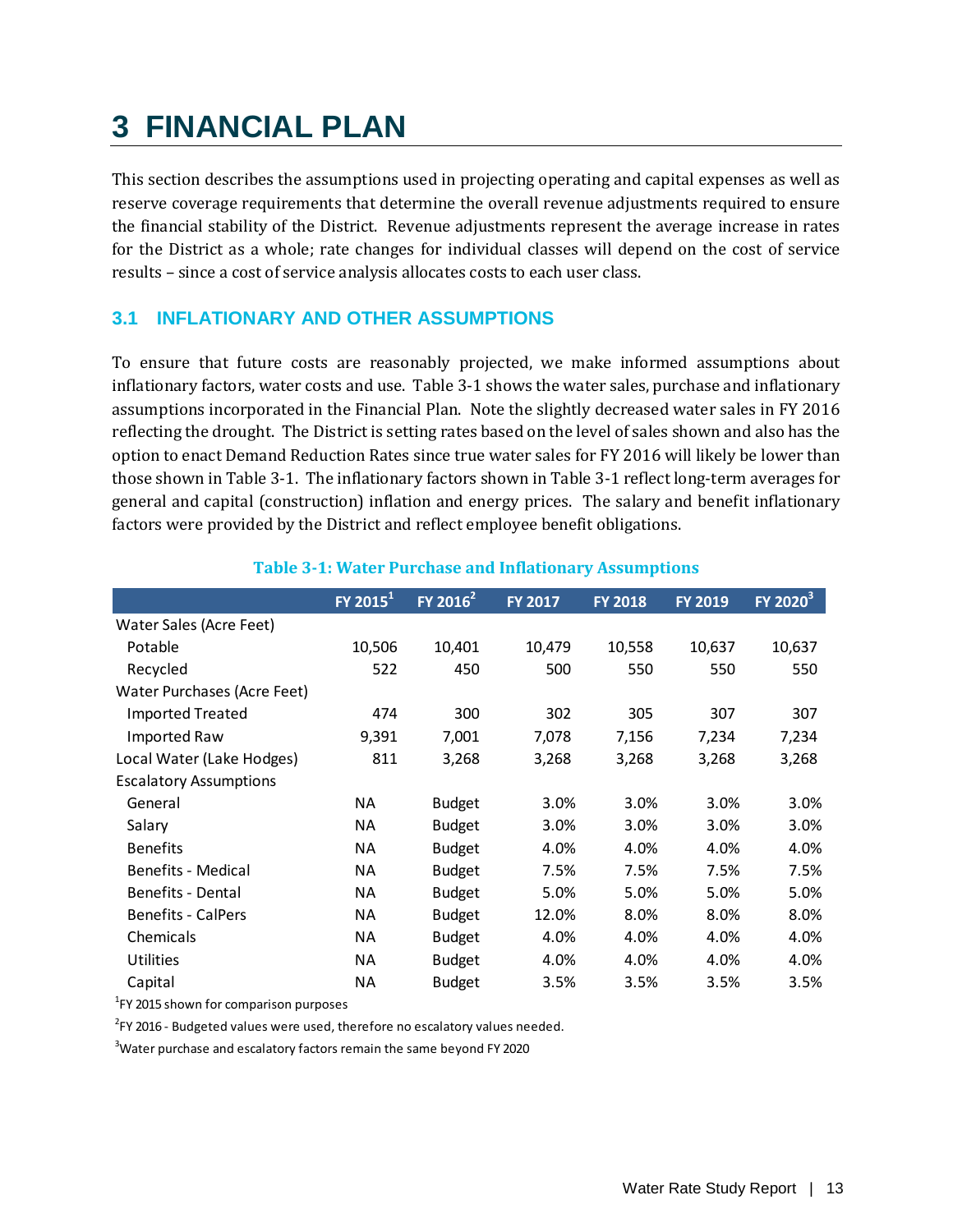### <span id="page-23-0"></span>**3.2 FINANCIAL PLAN**

The assumptions shown in Table 3-1 were incorporated into the 10-year Financial Plan. To develop the Financial Plan, RFC projected annual expenses and revenues and, capital expenditures, modeled reserve balances and transfers between funds, capital expenditures and calculated debt service coverage ratios to estimate the amount of additional rate revenue needed per year. This section of the report provides a discussion of O&M expenses, the Capital Improvement Plan (CIP), reserve funding, projected revenue under existing rates, and the revenue adjustments needed to ensure the fiscal sustainability and solvency of the District.

# <span id="page-23-1"></span>**3.3 WATER SYSTEM EXPENSES**

The District's expenses include O&M expenses, capital expenses, and debt service payments. Sections 3.4 through 3.6 discuss the details of each of these expenses.

## <span id="page-23-2"></span>**3.4 O&M EXPENSES**

The District's O&M budget is shown by fiscal year in Table 3-2. Fiscal Year 2016 is the year for which rates were calculated (this is known as the test year) and FY 2015 is shown for comparison. The Financial Plan study period is from FY 2016 to 2025; however, data for the next 5 years are shown for report readability. The full 10-year financial plan is shown in Appendix A. The O&M budget incorporates the inflationary factors discussed in Section 3.1. Fiscal Year 2015 water purchase costs are notably higher compared to FY 2016 because the District is anticipating lower water sales, and consequently lower water purchases, in FY 2016 (shown in Table 3-1).

<span id="page-23-3"></span>

| <b>Line</b>    | <b>Expense</b>                                       | <b>FY 2015</b> | <b>FY 2016</b> | <b>FY 2017</b> | <b>FY 2018</b> | <b>FY 2019</b> | <b>FY 2020</b> |
|----------------|------------------------------------------------------|----------------|----------------|----------------|----------------|----------------|----------------|
| No.            | (1)                                                  | (2)            | (3)            | (4)            | (5)            | (6)            | (7)            |
| $\mathbf{1}$   | Personnel                                            | \$6,122,982    | \$6,393,268    | \$6,695,387    | \$6,981,226    | \$7,282,131    | \$7,599,056    |
| $\overline{2}$ | Administration                                       | \$834,031      | \$1,182,899    | \$1,219,718    | \$1,257,740    | \$1,297,006    | \$1,337,562    |
| 3              | Engineering                                          | \$85,000       | \$170,271      | \$175,379      | \$180,641      | \$186,060      | \$191,642      |
| 4              | Operations                                           | \$1,036,940    | \$1,144,700    | \$1,179,041    | \$1,214,412    | \$1,250,845    | \$1,288,370    |
| 5              | Plant                                                | \$2,803,346    | \$3,154,295    | \$3,259,100    | \$3,367,456    | \$3,479,486    | \$3,595,317    |
| 6              | <b>Water Costs</b>                                   |                |                |                |                |                |                |
| 7              | Variable Costs                                       | \$8,695,505    | \$6,456,453    | \$6,746,714    | \$7,160,396    | \$7,599,180    | \$7,979,139    |
| 8              | <b>Fixed Costs</b>                                   |                |                |                |                |                |                |
| 9              | <b>CWA Supply Reliability Charge</b>                 | \$0            | \$194,346      | \$398,409      | \$418,330      | \$439,246      | \$461,209      |
| 10             | CWA Infrastructure Access Charge                     | \$340,134      | \$345,228      | \$362,596      | \$389,070      | \$408,523      | \$428,949      |
| 11             | <b>CWA Customer Service Charge</b>                   | \$304,182      | \$358,590      | \$419,246      | \$440,208      | \$462,218      | \$485,329      |
| 12             | <b>CWA Emergency Storage Charge</b>                  | \$794,976      | \$941,076      | \$1,102,486    | \$1,157,610    | \$1,215,491    | \$1,276,265    |
| 13             | <b>MWD Capacity Charge</b>                           | \$152,508      | \$202,740      | \$238,657      | \$250,590      | \$263,119      | \$276,275      |
| 14             | MWD Readiness-to-Serve Charge                        | \$469,128      | \$424,464      | \$445,687      | \$467,972      | \$491,370      | \$515,939      |
| 15             | Local Water Cost                                     | \$86,400       | \$100,000      | \$102,000      | \$104,040      | \$106,121      | \$108,243      |
| 16             | <b>Total O&amp;M Expenses</b>                        | \$21,725,131   | \$21,068,329   | \$22,344,420   | \$23,389,688   | \$24,480,795   | \$25,543,294   |
| 17             | <b>Total O&amp;M Expenses less Fixed Water Costs</b> | \$19,664,203   | \$18,601,885   | \$19,377,339   | \$20,265,909   | \$21,200,828   | \$22,099,329   |

## **Table 3-2: Projected O&M Expenses**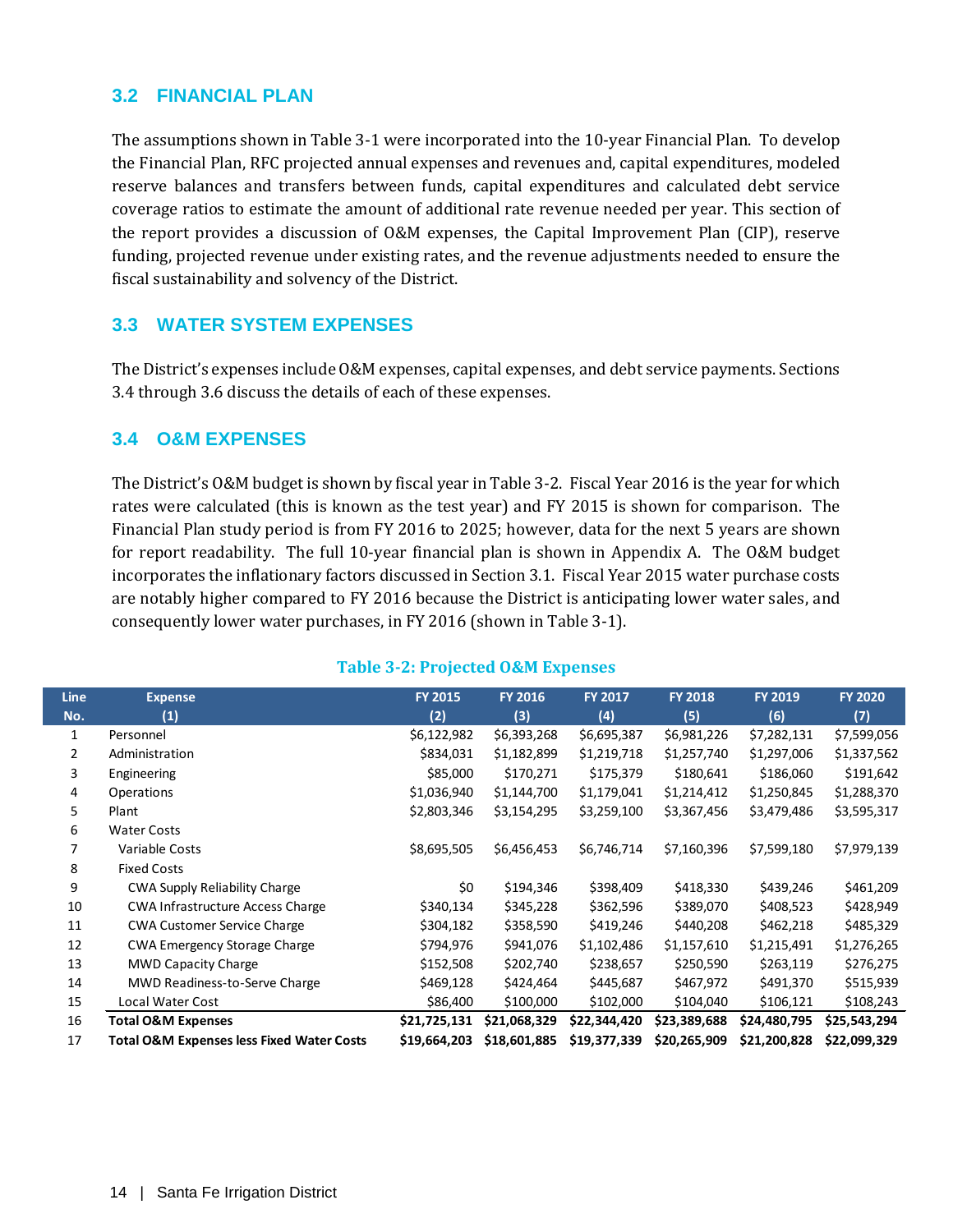# <span id="page-24-0"></span>**3.5 CAPITAL IMPROVEMENT PLAN**

Table 3-3 shows the District's five-year CIP summary. The District is funding capital investment through rate revenue (also known as PAY-GO funding). Line 6 shows the contribution from San Dieguito Water District towards capital improvements at the R.E. Badger Filtration Plant (Joint Facilities). Line 7 shows the District's total CIP responsibility.

<span id="page-24-3"></span>

| <b>Line</b><br>No. | <b>Capital Component</b><br>(1) | <b>FY 2016</b><br>(2) | <b>FY 2017</b><br>(3) | <b>FY 2018</b><br>(4) | <b>FY 2019</b><br>(5) | <b>FY 2020</b><br>(6) |
|--------------------|---------------------------------|-----------------------|-----------------------|-----------------------|-----------------------|-----------------------|
| 1                  | <b>Distribution System</b>      | \$3,170,000           | \$5,097,375           | \$4,793,732           | \$5,571,307           | \$6,235,114           |
| $\mathbf{2}$       | <b>Other District Assets</b>    | \$625,000             | \$258,750             | \$80,193              | \$554,359             | \$0                   |
| 3                  | Joint Facilities                | \$7,297,874           | \$5,443,583           | \$6,432,171           | \$5,393,912           | \$6,535,143           |
| 4                  | <b>Capital Acquisitions</b>     | \$557,000             | \$576,495             | \$596,672             | \$617,556             | \$639,170             |
| 5                  | <b>Total CIP</b>                | \$11,649,874          | \$11,376,202          | \$11,902,768          | \$12,137,135          | \$13,409,428          |
| 6                  | <b>SDWD Contribution</b>        | \$3,408,061           | \$2,363,717           | \$1,927,899           | \$2,402,470           | \$2,840,960           |
|                    | <b>SFID CIP</b>                 | \$8,241,813           | \$9,012,485           | \$9,974,868           | \$9,734,665           | \$10,568,468          |

### **Table 3-3: Detailed Capital Improvement Plan**

# <span id="page-24-1"></span>**3.6 EXISTING AND PROPOSED DEBT SERVICE**

Table 3-4 shows the District's existing debt service payments. The Financial Plan presented in this section assumes no additional debt. The debt service on the 2007 Water Revenue Bonds ends in FY 2020 and therefore would remove the associated debt service coverage requirement of 115%.

#### **Table 3-4: Existing 2007 Water Revenue Bonds Debt Service**

<span id="page-24-4"></span>

| <b>Line</b><br>No. | <b>Debt Service Component</b><br>(1) | <b>FY 2016</b><br>(2) | <b>FY 2017</b><br>(3) | <b>FY 2018</b><br>(4) | <b>FY 2019</b><br>(5) | <b>FY 2020</b><br>(6) |
|--------------------|--------------------------------------|-----------------------|-----------------------|-----------------------|-----------------------|-----------------------|
|                    | Principal                            | \$1.135,000           | \$1,175,000           | \$1,220,000           | \$1,270,000           | \$1.325.000           |
|                    | Interest                             | \$216.150             | \$172.750             | \$126.575             | \$76.875              | \$24.975              |
|                    | Total Debt Service                   | \$1,351,150           | \$1,347,750           | \$1,346,575           | \$1,346,875           | \$1,349,975           |

# <span id="page-24-2"></span>**3.7 PROPOSED FINANCIAL PLAN AND REVENUE ADJUSTMENTS**

The proposed revenue adjustments help ensure adequate revenue to fund operating expenses, capital expenditures, and compliance with bond covenants. Financial Plan modelling assumes the revenue adjustment occurs on February 1, 2016. The proposed revenue adjustments would enable the District to execute the CIP shown in Table 3-3 and exceed its debt service coverage requirement of 115% over the ten year study period.

Table 3-5 shows the Financial Plan selected by the Board of Directors. At this time the District has elected to proceed with three annual revenue adjustments, as shown in Table 3-5. The rates presented in Section 6 are based on this Financial Plan.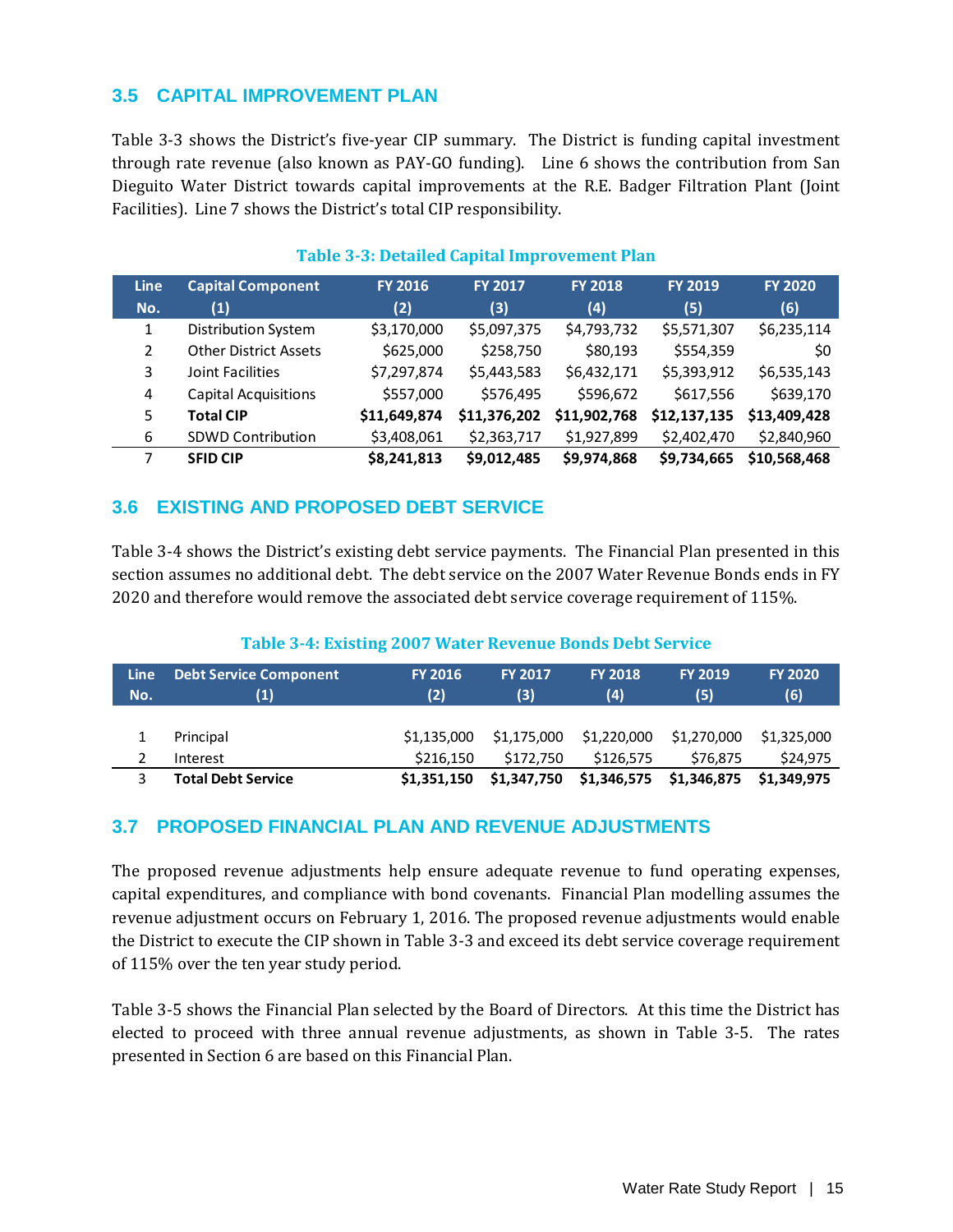| <b>Table 3-5: Proposed Rate Adjustments</b> |  |  |  |  |
|---------------------------------------------|--|--|--|--|
|---------------------------------------------|--|--|--|--|

<span id="page-25-0"></span>

|                    |    | FY 2016 FY 2017 FY 2018 |     |
|--------------------|----|-------------------------|-----|
|                    |    |                         |     |
| Revenue Adjustment | 9% | 9%                      | .9% |

Table 3-6 shows the cash flow detail over the next five years assuming the revenue adjustments shown in Table 3-5. Line number 18 shows the additional revenue from the revenue adjustments. The Financial Plan assumes 8% and 3% revenue adjustments in FY 2019 and FY 2020; however, the District will reevaluate its revenue needs for those years in FY 2018. Line 58 shows the District meets debt service coverage requirement of 115% during the study period.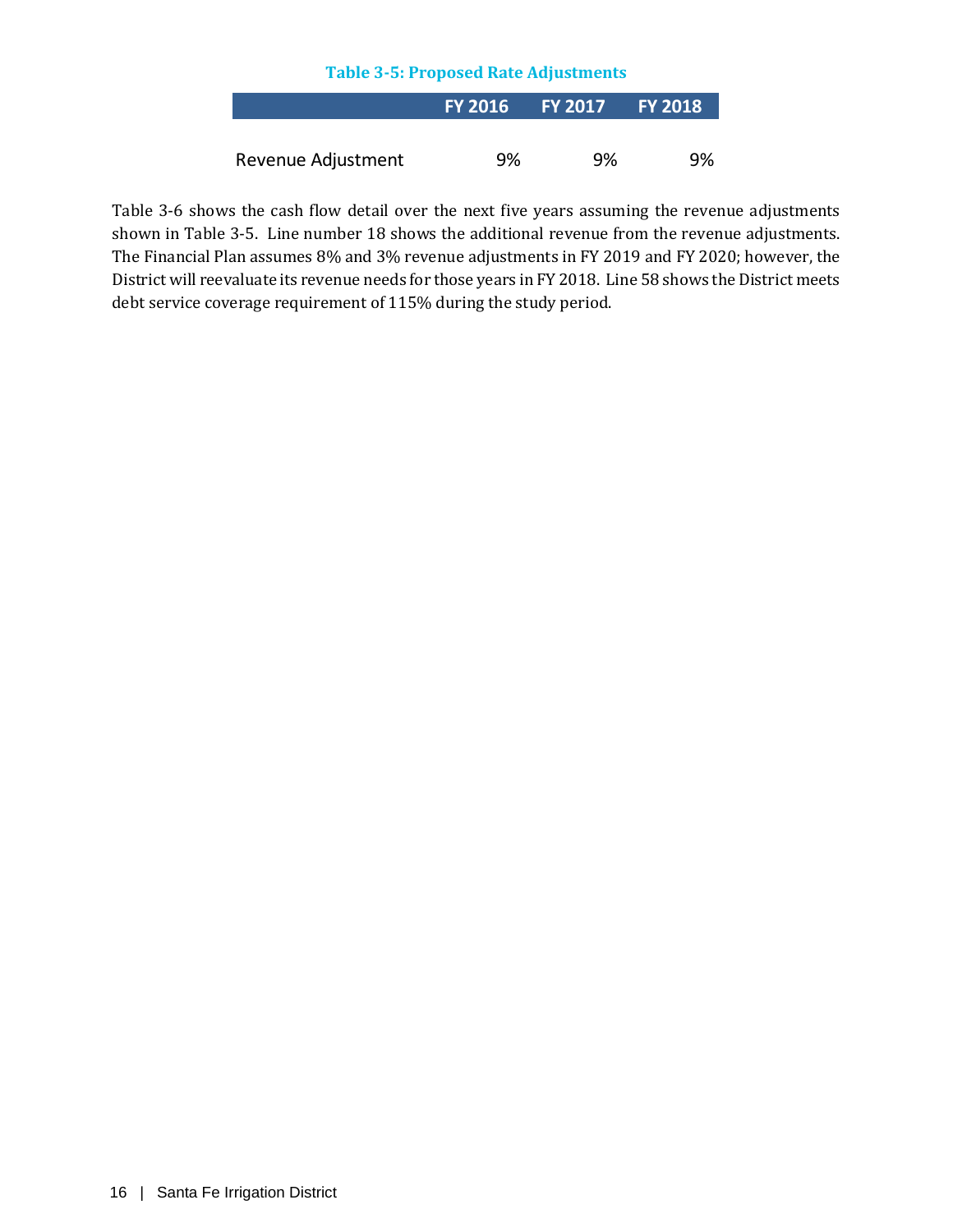# **Table 3-6: Five-Year Water Operating Cash Flow**

<span id="page-26-0"></span>

| Line   |                                 |                                    |                  | 2016         | 2017         | 2018         | 2019         | 2020         |
|--------|---------------------------------|------------------------------------|------------------|--------------|--------------|--------------|--------------|--------------|
| No.    |                                 |                                    |                  | Projected    | Projected    | Projected    | Projected    | Projected    |
|        |                                 |                                    |                  | (1)          | (2)          | (3)          | (4)          | (5)          |
| 1      | Revenue - Potable (Bi-Monthly)  |                                    |                  |              |              |              |              |              |
| 2      | Revenue from SFID Rates         |                                    |                  | \$21,117,280 | \$21,247,465 | \$21,378,628 | \$21,510,774 | \$21,510,774 |
| 8      | <b>Additional Revenue:</b>      |                                    |                  |              |              |              |              |              |
| 9      | <b>Fiscal</b>                   | Revenue                            | Month            |              |              |              |              |              |
| 10     | Year                            | Adjustment                         | <b>Effective</b> |              |              |              |              |              |
| 13     | FY 2016                         | 9.0%                               | Feb              | \$791,898    | \$1,912,272  | \$1,924,076  | \$1,935,970  | \$1,935,970  |
| 14     | FY 2017                         | 9.0%                               | Jan              |              | \$1,042,188  | \$2,097,243  | \$2,110,207  | \$2,110,207  |
| 15     | FY 2018                         | 9.0%                               | Jan              |              |              | \$1,142,998  | \$2,300,126  | \$2,300,126  |
| 16     | FY 2019                         | 8.0%                               | Jan              |              |              |              | \$1,114,283  | \$2,228,566  |
| 17     | FY 2020                         | 3.0%                               | Jan              |              |              |              |              | \$451,285    |
| 18     | <b>Total Additional Revenue</b> |                                    |                  | \$791,898    | \$2,954,460  | \$5,164,318  | \$7,460,585  | \$9,026,153  |
| 19     |                                 |                                    |                  |              |              |              |              |              |
| $20\,$ | <b>Other Revenue</b>            |                                    |                  |              |              |              |              |              |
| 21     | Pass-through Revenue            |                                    |                  |              |              |              |              |              |
| 22     | <b>SDCWA IAC Revenue</b>        |                                    |                  | \$0          | \$17,368     | \$43,842     | \$63,295     | \$83,721     |
| 23     |                                 | MWD RTS and Capacity Charge        |                  | \$0          | \$57,140     | \$91,357     | \$127,285    | \$165,010    |
| 24     | SDCWA SRC, ESC and CSC          |                                    |                  | \$0          | \$426,129    | \$522,136    | \$622,943    | \$728,791    |
| 26     |                                 | Passthrough SDCWA Volumetric       |                  | \$0          | \$220,447    | \$563,791    | \$931,711    | \$1,311,670  |
| 27     | SDWD Operating Contribution     |                                    |                  | \$2,080,907  | \$2,172,006  | \$2,248,361  | \$2,328,004  | \$2,411,302  |
| 28     | Other Non-Operating Revenue     |                                    |                  | \$333,000    | \$332,495    | \$331,994    | \$331,497    | \$331,497    |
| 29     | Interest Income                 |                                    |                  | \$205,500    | \$205,500    | \$205,500    | \$205,500    | \$205,500    |
| 30     | <b>Total Revenue</b>            |                                    |                  | \$24,528,584 | \$27,633,011 | \$30,549,926 | \$33,581,594 | \$35,774,417 |
| 32     | <b>O&amp;M Expenses</b>         |                                    |                  |              |              |              |              |              |
| 33     | Personnel                       |                                    |                  | \$6,393,268  | \$6,695,387  | \$6,981,226  | \$7,282,131  | \$7,599,056  |
| 34     | Admin                           |                                    |                  | \$1,182,899  | \$1,219,718  | \$1,257,740  | \$1,297,006  | \$1,337,562  |
| 35     | Engineering                     |                                    |                  | \$170,271    | \$175,379    | \$180,641    | \$186,060    | \$191,642    |
| 36     | Operations                      |                                    |                  | \$1,144,700  | \$1,179,041  | \$1,214,412  | \$1,250,845  | \$1,288,370  |
| 37     | Plant                           |                                    |                  | \$3,154,295  | \$3,259,100  | \$3,367,456  | \$3,479,486  | \$3,595,317  |
| 39     | <b>Water Costs</b>              |                                    |                  |              |              |              |              |              |
| 40     | Variable Costs                  |                                    |                  | \$6,456,453  | \$6,746,714  | \$7,160,396  | \$7,599,180  | \$7,979,139  |
| 42     | <b>Fixed Costs</b>              |                                    |                  |              |              |              |              |              |
| 43     |                                 | SDCWA Supply Reliability Charge    |                  | \$194,346    | \$398,409    | \$418,330    | \$439,246    | \$461,209    |
| 44     |                                 | SDCWA Infrastructure Access Charge |                  | \$345,228    | \$362,596    | \$389,070    | \$408,523    | \$428,949    |
| 45     |                                 | SDCWA Customer Service Charge      |                  | \$358,590    | \$419,246    | \$440,208    | \$462,218    | \$485,329    |
| 46     |                                 | SDCWA Emergency Storage Charge     |                  | \$941,076    | \$1,102,486  | \$1,157,610  | \$1,215,491  | \$1,276,265  |
| 47     | <b>MWD Capacity Charge</b>      |                                    |                  | \$202,740    | \$238,657    | \$250,590    | \$263,119    | \$276,275    |
| 48     |                                 | MWD Readiness-to-Serve Charge      |                  | \$424,464    | \$445,687    | \$467,972    | \$491,370    | \$515,939    |
| 49     | <b>Subtotal Fixed Costs</b>     |                                    |                  | \$2,466,444  | \$2,967,081  | \$3,123,779  | \$3,279,968  | \$3,443,966  |
| 50     | Local Water                     |                                    |                  | \$100,000    | \$102,000    | \$104,040    | \$106,121    | \$108,243    |
| 52     | <b>Subtotal Water Costs</b>     |                                    |                  | \$9,022,897  | \$9,815,795  | \$10,388,214 | \$10,985,268 | \$11,531,348 |
| 53     | <b>Total O&amp;M Expenses</b>   |                                    |                  | \$21,068,329 | \$22,344,420 | \$23,389,688 | \$24,480,795 | \$25,543,294 |
| 54     | <b>Existing Debt</b>            |                                    |                  | \$1,351,150  | \$1,347,750  | \$1,346,575  | \$1,346,875  | \$1,349,975  |
| 55     | <b>Total Expenses</b>           |                                    |                  | \$22,419,479 | \$23,692,170 | \$24,736,263 | \$25,827,670 | \$26,893,269 |
| 56     |                                 |                                    |                  |              |              |              |              |              |
| 57     | <b>Net Cash Flow</b>            |                                    |                  | \$2,109,105  | \$3,940,841  | \$5,813,663  | \$7,753,924  | \$8,881,148  |
| 58     | Coverage                        |                                    |                  | 256%         | 392%         | 532%         | 676%         | 758%         |
| 59     | <b>Target Coverage</b>          |                                    |                  | 115%         | 115%         | 115%         | 115%         | 115%         |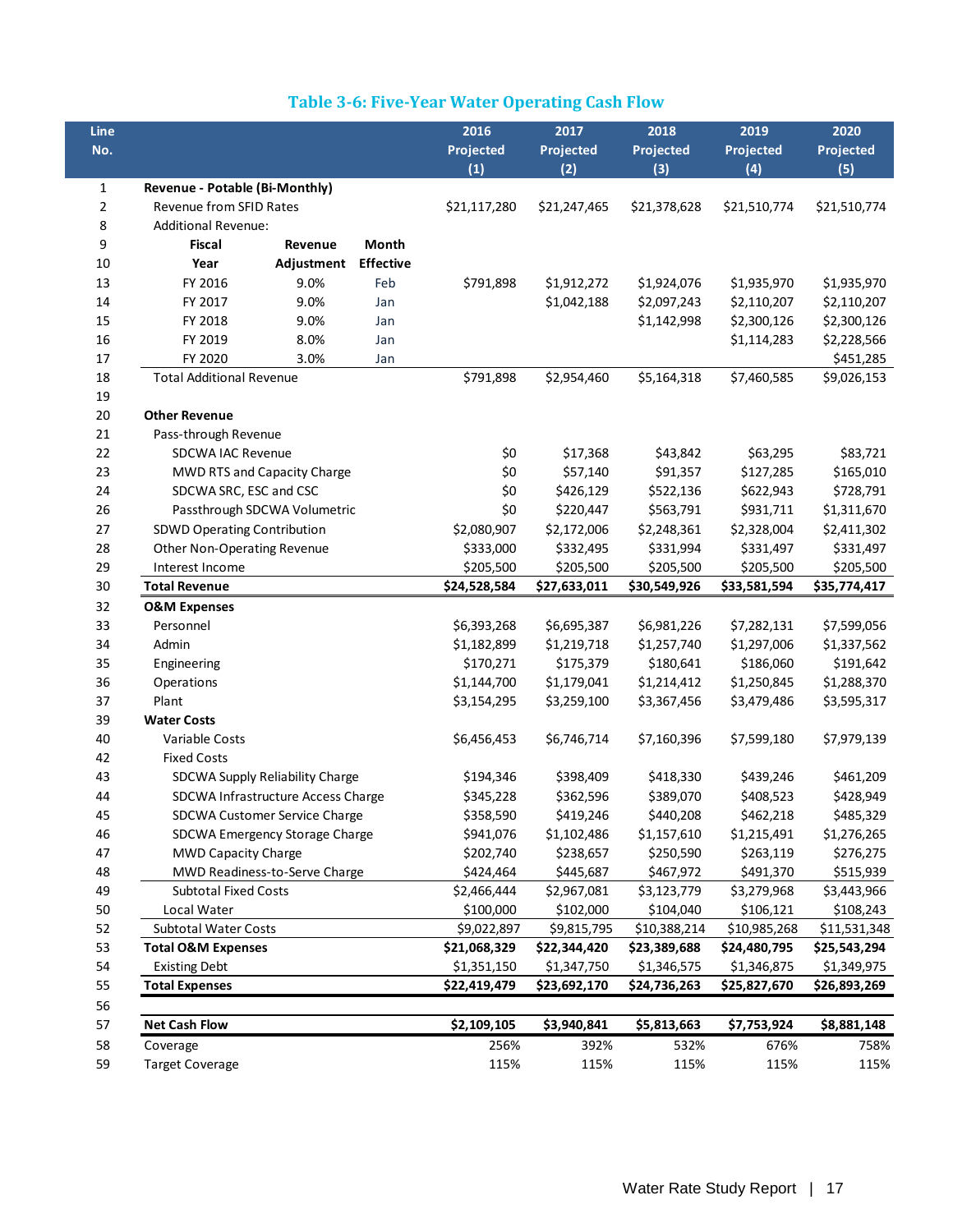Figures 3-1 through 3-5 display the FY 2016 through FY 2025 Financial Plan in graphical format. Though we show the ten year Financial Plan, the District will reevaluate revenue adjustments and the Financial Plan in FY 2018. At this time, the District is setting rates for FY 2016 through FY 2018. Figure 3-1 shows the modeled revenue adjustments (blue bars). The pass-throughs increases due to increased wholesale water costs from the SDCWA and the MWD would add approximately 2.5% in FY 2016. Revenue adjustments for FY 2019 and beyond will be evaluated in the future. Figure 3-1 also shows the calculated and minimum debt coverage requirements as shown by the green and red lines, respectively.

<span id="page-27-0"></span>

**Figure 3-1: Proposed Revenue Adjustments**

Figure 3-2 graphically illustrates the operating Financial Plan – i.e., it compares existing and proposed revenues with projected expenses. The expenses include O&M, purchased water, debt service, pass-through increases and reserve funding, and are shown by the stacked bars. Total revenues at existing and proposed rates are shown by the horizontal red and green lines, respectively. As shown on the graph, current revenue from existing rates, in red, does not meet future total expenses and, therefore the need for revenue adjustments.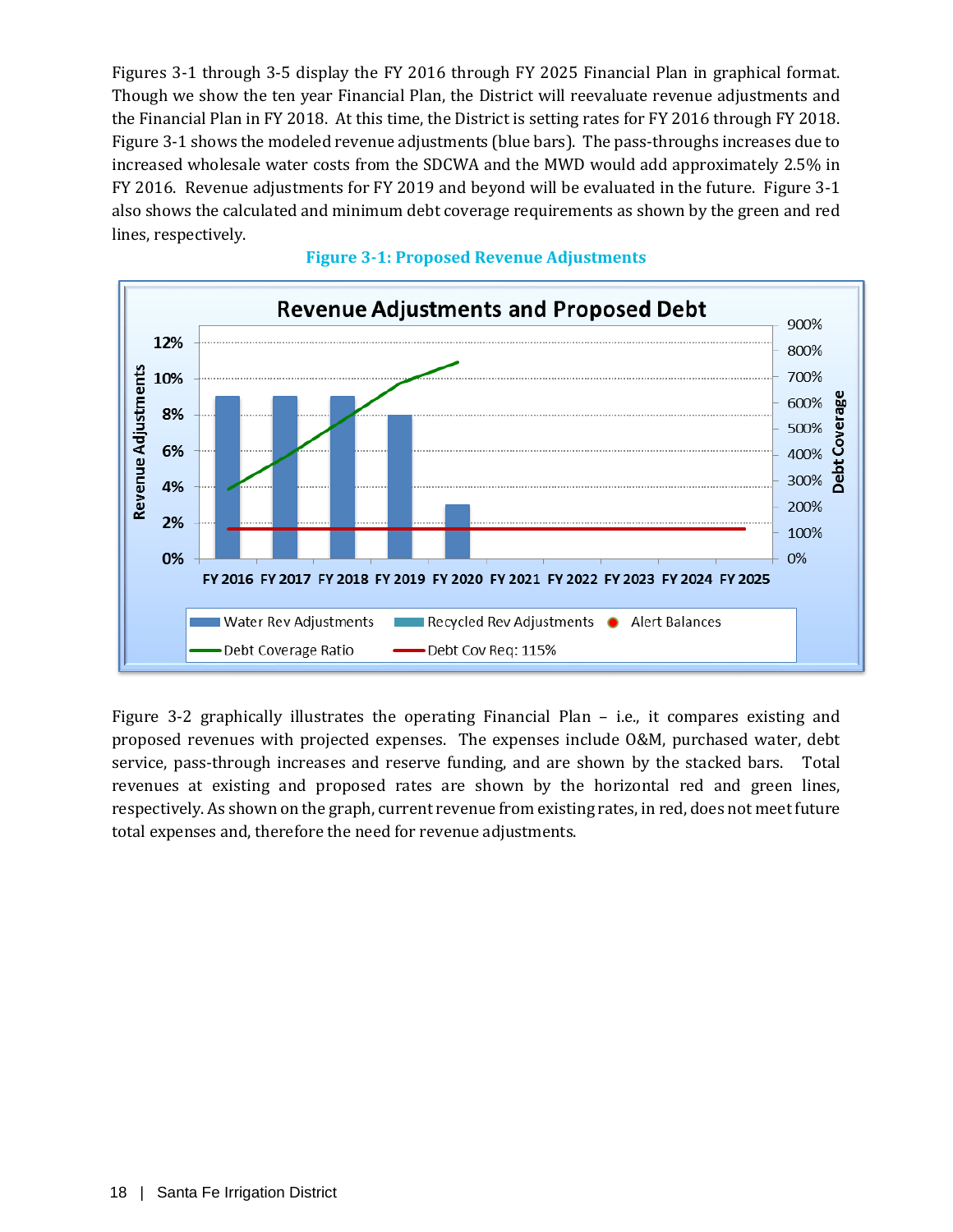<span id="page-28-0"></span>

**Figure 3-2: Proposed Operating Financial Plan**

Figure 3-3 summarizes the projected CIP and its funding sources – which for this study is solely rate revenue. The graph shows the portion of CIP that is funded by San Dieguito Water District in blue for its share of the Badger Filtration Plant capital investment.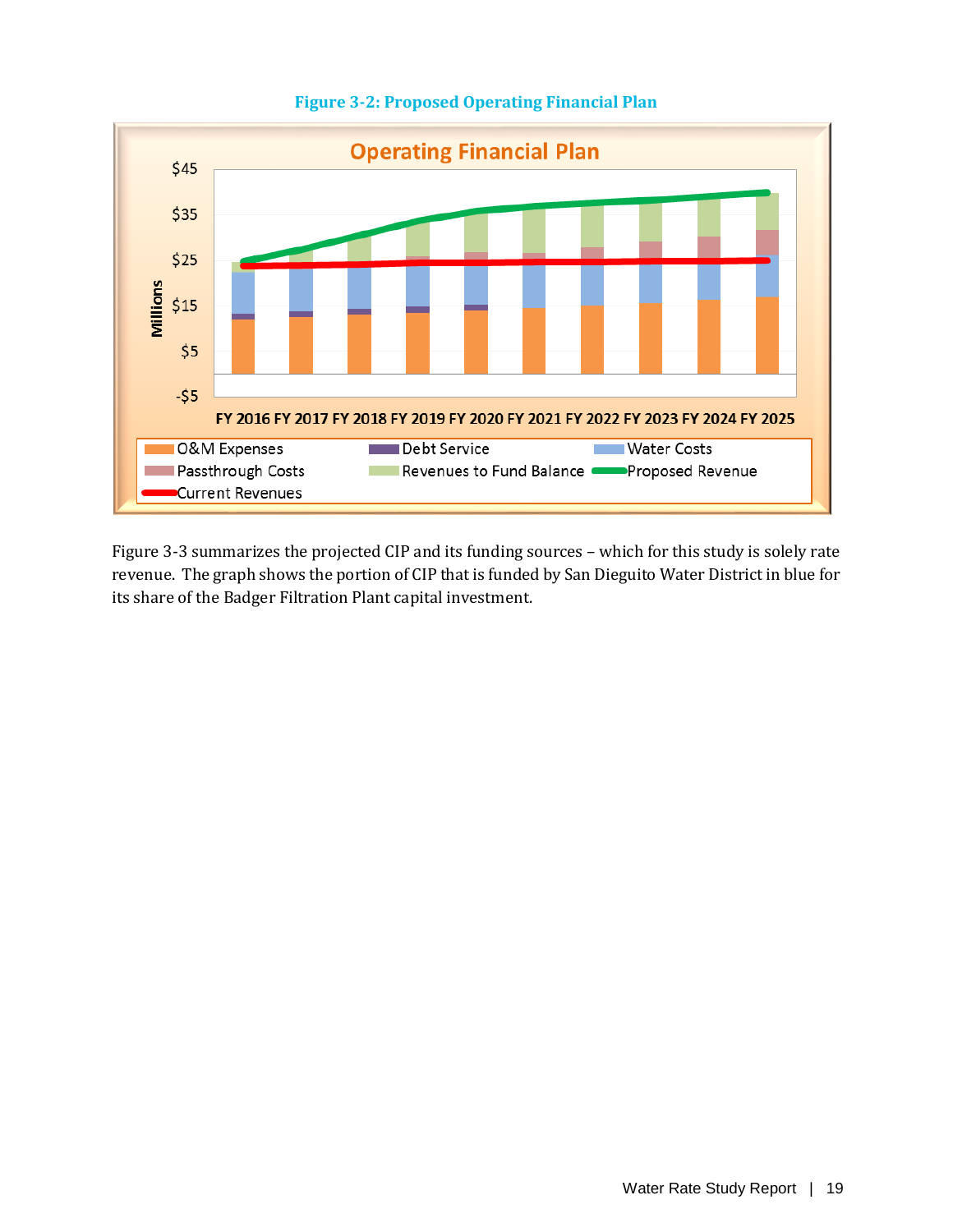<span id="page-29-0"></span>

**Figure 3-3: Projected CIP and Funding Sources**

Figure 3-4 displays the ending balance of all the District's reserves combined. The red horizontal line is the total reserve fund target balance which consists of the operating reserve, capital reserve and rate stabilization reserve funds. The minimum target for the operating reserve fund is 60 days of current FY operating expenses. The minimum Board approved capital reserve fund target balance is the sum of the following:

- 1) 100% of the current year PAY-GO (Rate funded) capital,
- 2) 50% of next years' PAY-GO capital,
- 3) 25% of the third years' PAY-GO capital.

The target for the capital reserve fund decreases in the out years since the CIP decreases. The minimum target for the rate stabilization reserve is the sum of the following:

- 1) 8% of current FY property tax,
- 2) 10% of current FY water sales,
- 3) 5% of current FY water purchase costs.

As shown, the total reserves dip below the minimum target in FYs 2017 through FY 2021. The District desires to minimize customer rate impacts by slowly reaching target reserve fund levels over a 5 year period.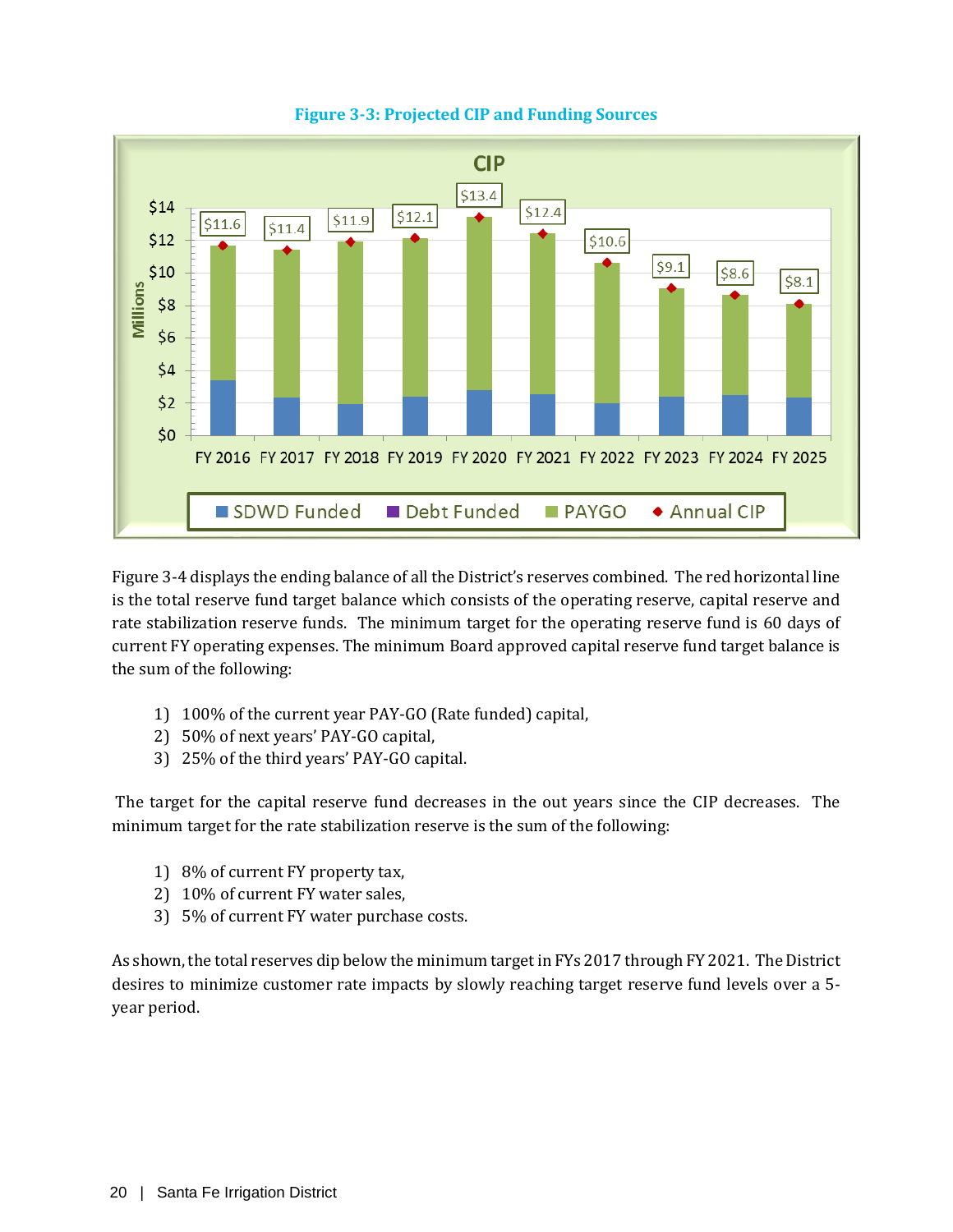<span id="page-30-0"></span>

# **Figure 3-4: Projected Total Reserve Fund Ending Balances**

Appendix A – The Ten Year Financial Plan shows the cash flow detail and the flow of funds for all the District's reserves.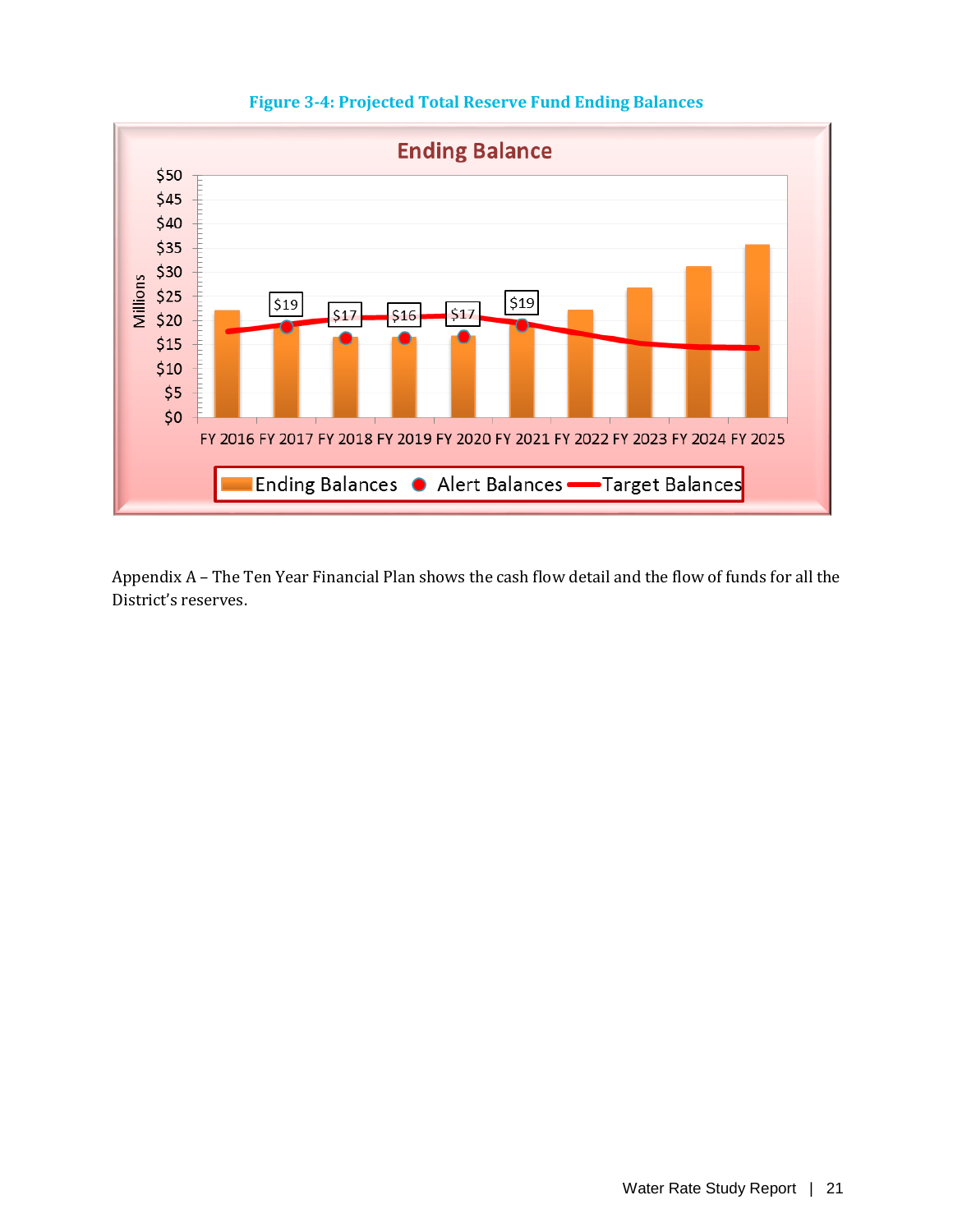# <span id="page-31-0"></span>**4 LEGAL FRAMEWORK AND RATE SETTING METHODOLOGY**

# <span id="page-31-1"></span>**4.1 LEGAL FRAMEWORK**

This section of the report describes the legal framework that was considered to ensure that the calculated cost of service rates provide a fair and equitable allocation of costs to customer classes.

#### <span id="page-31-2"></span>*California Constitution - Article XIII D, Section 6 (Proposition 218)*

Proposition 218 was enacted in 1996. It amended the California Constitution by adding article XIII C and XIII D. Article XIII D, section 6 established procedural requirements for the imposition of property-related fees and charges and substantive provisions governing the amount that may be imposed and the use of such fees charged by local agencies. The substantive requirements for such fees and charges are as follows:

- 1. A property-related charge (such as water service fees and charges) imposed by a public agency on a parcel shall not exceed the costs required to provide the property-related service.
- 2. Revenues derived by the charge shall not be used for any other purpose other than that for which the charge was imposed.
- 3. The amount of the charge imposed upon any parcel shall not exceed the proportional cost of service attributable to the parcel.
- 4. No charge may be imposed for a service unless that service is actually used or immediately available to the owner of the property.
- 5. No fee or charge may be imposed for general governmental services including, but not limited to, police, fire, ambulance or library services, where the service is available to the public at large in substantially the same manner as it is to property owners.

RFC followed industry-standard rate setting methodologies set forth by the AWWA *M1 Manual* to ensure this study meets Proposition 218 requirements and creates rates that do not exceed the cost of providing water service and are proportionate to the cost of providing water service.

#### <span id="page-31-3"></span>*California Constitution - Article X, Section 2*

Article X, Section 2 of the California Constitution (established in 1976) states the following:

- "It is hereby declared that because of the conditions prevailing in this State the general welfare requires that the water resources of the State be put to beneficial use to the fullest extent of which they are capable, and that the waste or unreasonable use or unreasonable method of use of water be prevented, and that the conservation of such waters is to be exercised with a view to the reasonable and beneficial use thereof in the interest of the people and for the public welfare."

As stated above Article X, section 2 of the State Constitution institutes the need to preserve the State's water supplies and to discourage the wasteful or unreasonable use of water by encouraging conservation. As such, public agencies are constitutionally mandated to maximize the beneficial use of water, prevent waste, and encourage conservation.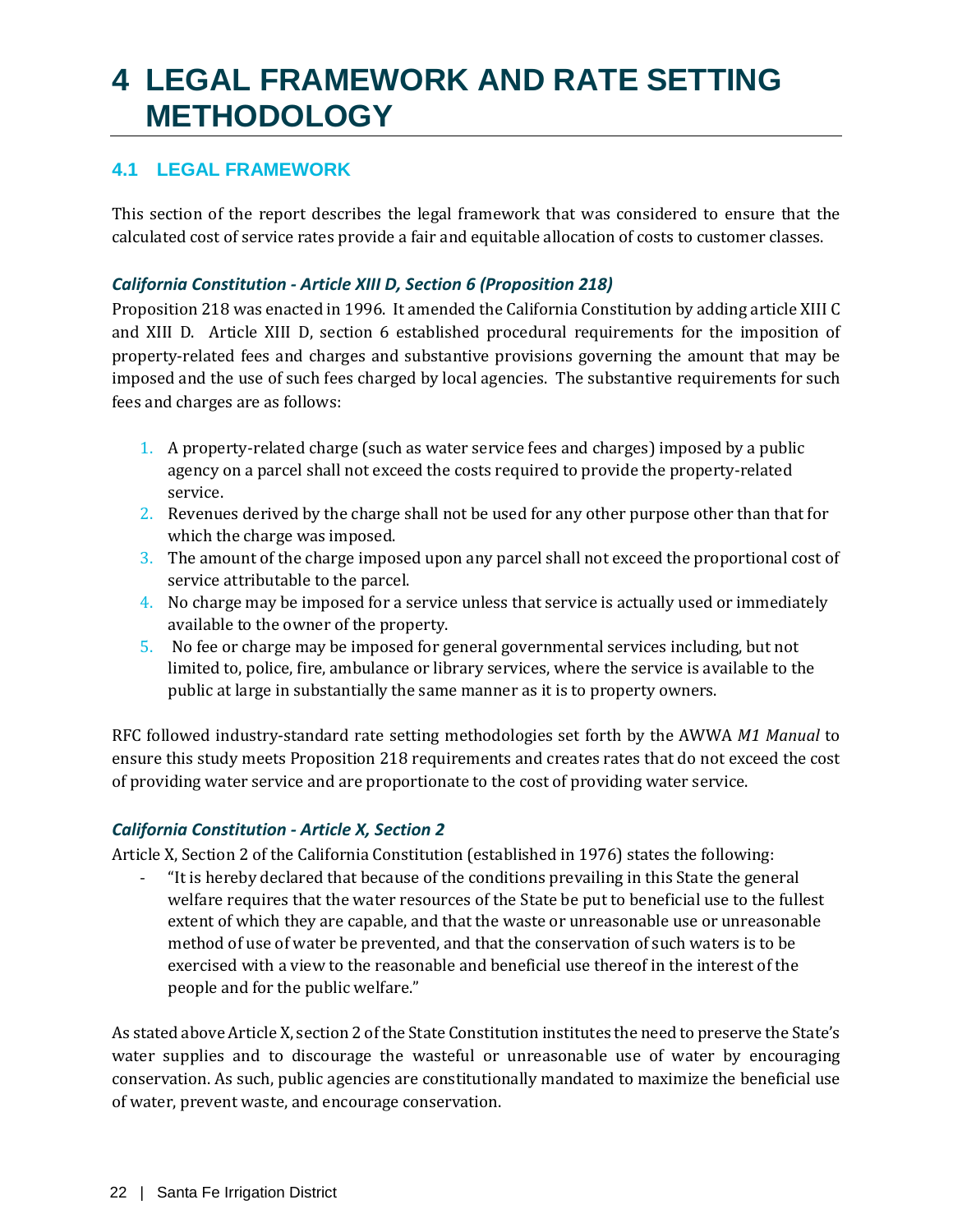In addition, Section 106 of the Water Code declares that the highest priority use of water is for domestic purposes, with irrigation secondary. To meet the objectives of Article X, section 2, Water Code Section 375 et seq., a water purveyor may utilize its water rate design to incentivize the efficient use of water. The proposed tiered rates for the single family residential customers were designed in compliance with California Constitution article XIII D, section 6 by allocating a proportionately greater share of the cost of providing service to those whose water usage creates greater demands and burdens on the District's water system and water resources, and therefore generates additional costs for the District. The tiered rates also have the incidental effect of encouraging conservation by sending a price signal to customers to use less water.

**"**Inclining" block rate structures (which are synonymous with tiered rates) when properly designed and differentiated by customer class, allow a water utility to send consistent conservation price incentives to customers. Due to heightened interest in water conservation, tiered rates have gained widespread use, especially in relatively water-scarce regions, such as Southern California.

# <span id="page-32-0"></span>**4.2 COST-BASED RATE-SETTING METHODOLOGY**

As stated in the AWWA M1 Manual, "the costs of water rates and charges should be recovered from classes of customers in proportion to the cost of serving those customers." To develop utility rates that comply with Proposition 218 and industry standards, while meeting other emerging goals and objectives of the utility, there are four major steps discussed below.

## <span id="page-32-1"></span>*1) Calculate Revenue Requirement*

The rate-making process starts by determining the test year revenue requirement - which for this study is FY 2016. The revenue requirement should sufficiently fund the utility's O&M, debt service, and capital expenses, and reserve funding.

# <span id="page-32-2"></span>*2) Cost Of Service Analysis (COS)*

The annual cost of providing water service is distributed among customer classes commensurate with their service requirements. A COS analysis involves the following:

- 1. Functionalizing costs. This process takes each cost item in the District's budget and organizes the items collectively based on what function is served. Examples of cost functions are supply, treatment, transmission, distribution, storage, meter servicing and customer billing and collection.
- 2. Allocating functionalized costs to cost components. This process allocates the functionalized costs to cost components. Cost components include base, maximum day, maximum hour<sup>[6](#page-32-3)</sup>, meter service, customer service and conservation costs.
- 3. Distributing the cost components. This analysis distributes the cost components, using unit costs, to customer classes in proportion to their demands on the water system. This is described in the M1 Manual published by AWWA.

A COS analysis considers both the average quantity of water consumed (base costs) and the peak rate at which it is consumed (peaking or capacity costs as identified by maximum day and maximum hour

<span id="page-32-3"></span>j *<sup>6</sup> Collectively maximum day and maximum hour costs are known as peaking costs or capacity costs.*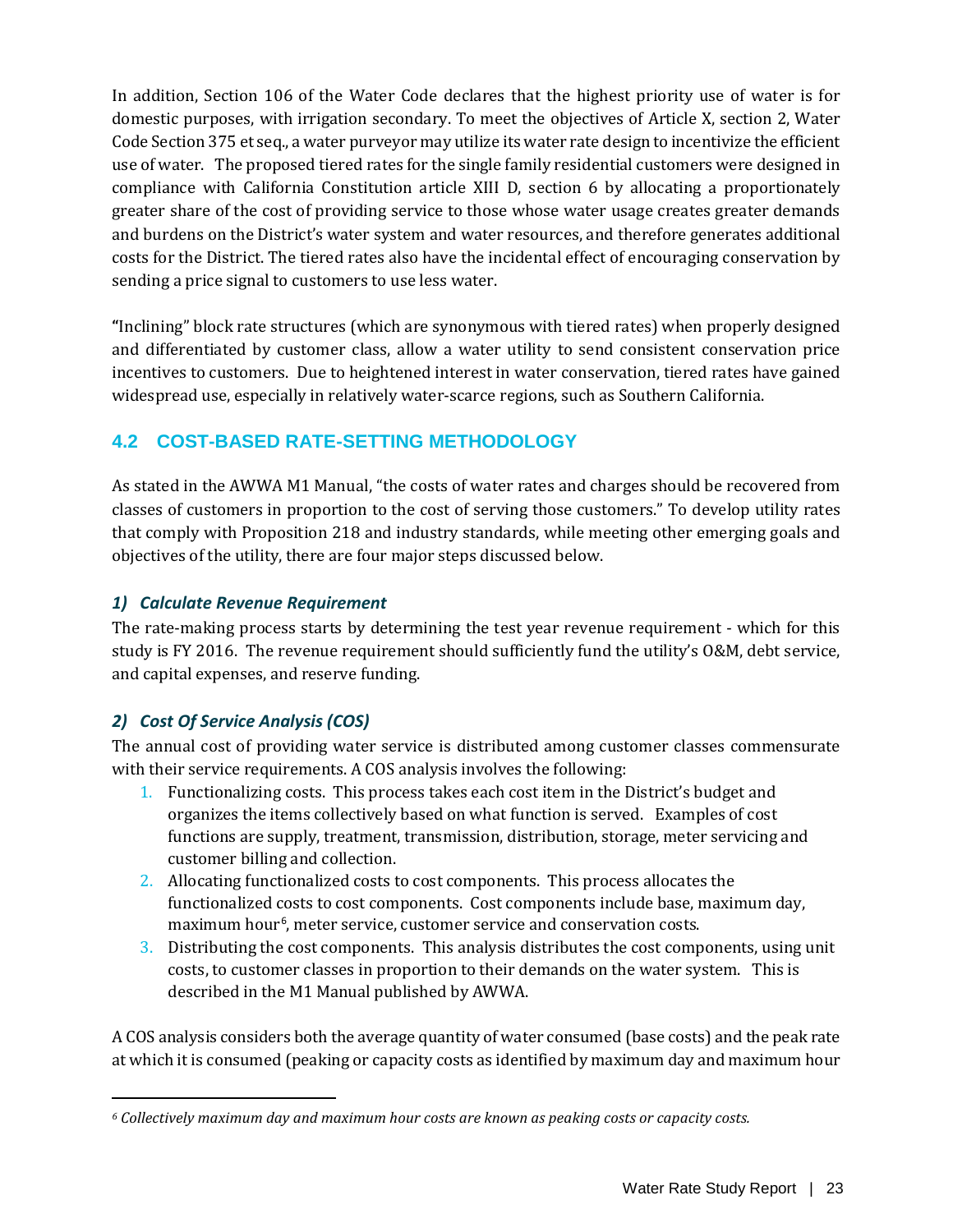demands).[7](#page-33-2) Peaking costs are costs that are incurred during peak times of consumption. There are additional costs associated with designing, constructing, and operating and maintaining facilities to meet peak demands. These peak demand costs need to be allocated to those customers and customer classes whose water usage results in the District incurring the associated costs. In other words, not all customer classes share the same responsibility for peaking related costs.

# <span id="page-33-0"></span>*3) Rate Design and Calculations*

Rates do more than simply recover costs. Within the legal framework and industry standards, properly designed rates should support and optimize a blend of various utility objectives, such as conservation, affordability for essential needs, and revenue stability, among other objectives. Rates may also act as a public information tool in communicating these objectives to customers.

## <span id="page-33-1"></span>*4) Rate Adoption*

Rate adoption is the last step of the rate-making process to comply with Proposition 218. RFC documented the rate study results in this Study Report to help educate the public about the proposed changes, the rationale and justifications behind the changes, and their anticipated financial impacts in lay terms.

j

<span id="page-33-2"></span><sup>&</sup>lt;sup>7</sup> System capacity is the system's ability to supply water to all delivery points at the time when demanded. Coincident peaking factors are calculated for each customer class at the time of greatest system demand. The time of greatest demand is known as peak demand. Both the operating costs and capital asset related costs incurred to accommodate the peak flows are generally allocated to each customer class based upon the class's contribution to the peak month, day and hour event.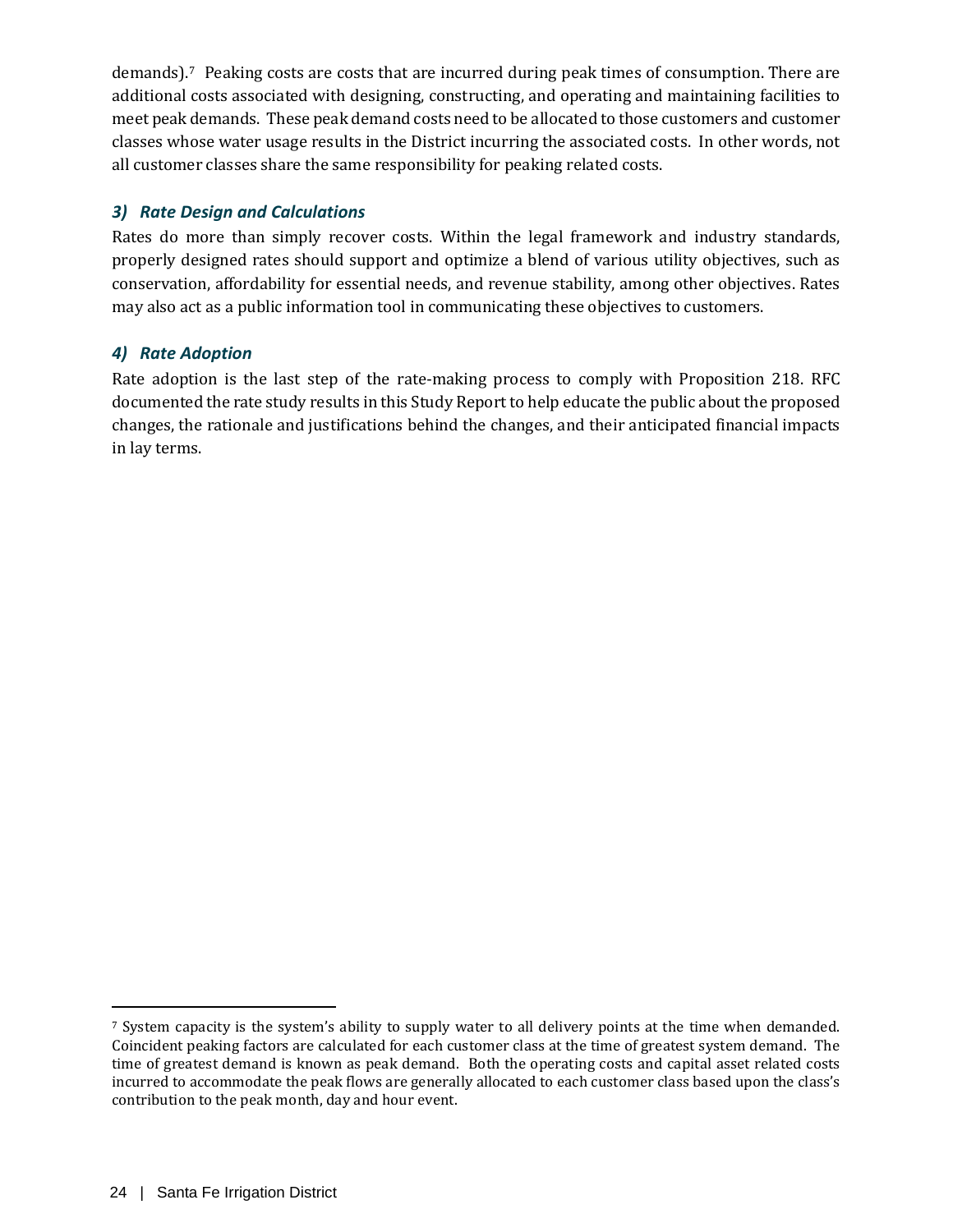# <span id="page-34-0"></span>**5 COST OF SERVICE ANALYSIS**

The principles and methodology of a cost of service analysis were described in Section 4.2. A Cost of Service analysis distributes a utility's revenue requirements (costs) to each customer class. To do so we allocate the District's revenue requirement to the **cost causation components**. The cost causation components include:

- 1. Base (average) costs<sup>[8](#page-34-2)</sup>
- 2. Peaking costs (maximum day and maximum hour)
- 3. Meter service
- 4. Billing and customer service
- 5. Fire protection
- 6. Conservation

j

7. General and administrative costs

Peaking costs are further divided into maximum day and maximum hour demand. The maximum day demand is the maximum amount of water used in a single day in a year. The maximum hour demand is the maximum usage in an hour on the maximum usage day. Different facilities, such as distribution and storage facilities are designed to meet the peaking demands of customers. Therefore, extra capacity<sup>[9](#page-34-3)</sup> costs include the  $0&M$  and capital costs associated with meeting peak customer demand. This method is consistent with the AWWA M1 Manual, and is widely used in the water industry to perform cost of service analyses.

# <span id="page-34-1"></span>**5.1 ALLOCATION OF EXPENSES TO COST COMPONENTS**

In a Cost of Service analysis we must allocate the District's expenses to the cost causation components. To do so we must identify system-wide peaking factors which are shown in column 2, Table 5-1. The system-wide peaking factors are used to derive the cost component allocation bases (i.e., percentages) shown in columns 3 through 5 of Table 5-1. Expenses are then allocated to the cost components using these allocation bases shown in column 1. To understand the interpretation of the percentages shown in columns 3 through 5 we must first establish the base use as the average daily demand during the year.

As an example, expenses that are allocated to the cost components using the maximum bi-monthly bases (line 2) attribute 74% (1.00/1.36) of the demand (and therefore costs) to base (average daily demand) use and the remaining 26% to maximum day (peaking) use. Expenses allocated using the maximum day bases assume  $49\%$  (1.00/1.70 – half of fire allocation) of costs are due to base demands, with the remaining proportion, less fire, (100%-49%-20% (fire)) of costs allocated to the maximum day cost component to account for the layout of the District and the storage and distribution systems needed to meet fire demands. Twenty percent of costs allocated using the max day bases is allocated to fire protection. Lastly, expenses allocated using the maximum hour bases

<span id="page-34-2"></span><sup>8</sup> The base component can be further divided into supply and base/delivery cost components as discussed in Section 6.3.

<span id="page-34-3"></span>*<sup>9</sup>* The terms extra capacity, peaking and capacity costs are used interchangeably.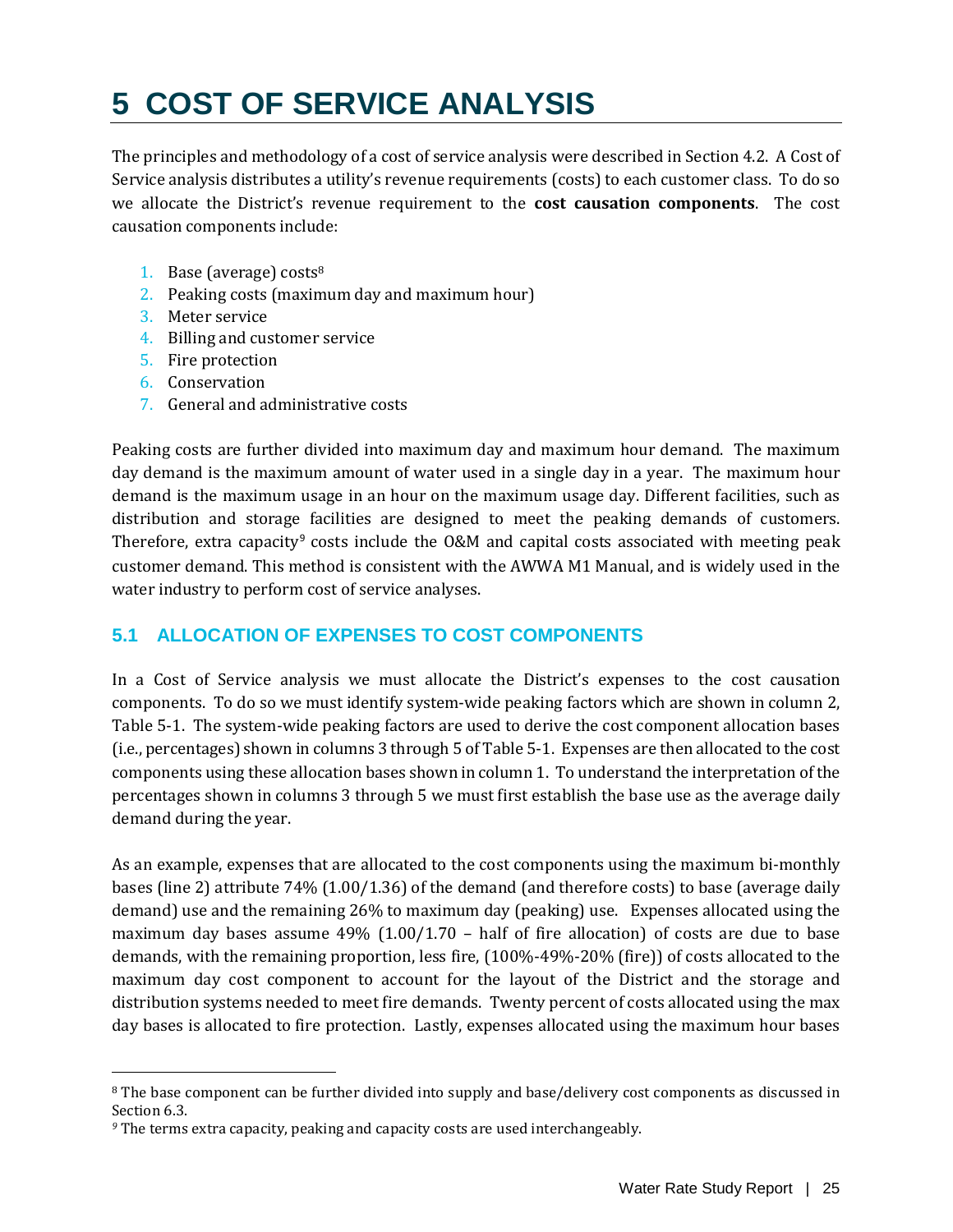attribute 27% of the costs to the base cost component, 17% to maximum day, and 37% to maximum hour and 20% to fire protection using a similar derivation as for maximum day. Collectively the maximum day and hour cost components are known as peaking costs. These allocation bases are used to assign District expenses in Table 5-3 to the cost components.

<span id="page-35-0"></span>

| Line No.       | <b>Cost Component</b> System Wide<br><b>Allocation Bases Peaking Factor</b><br>(1) | (2)  | <b>Base</b><br>(3) | Max Day<br>(4) | <b>Max Hour</b><br>(5) | <b>Fire</b><br>(6) | <b>Total</b><br>(7) | System MDD <sup>3</sup><br>/ System Max<br><b>Bi-Monthly</b><br><b>Demand</b><br>(8) | Hour/<br><b>Max</b><br>Day<br><b>Ratio</b><br>(9) |
|----------------|------------------------------------------------------------------------------------|------|--------------------|----------------|------------------------|--------------------|---------------------|--------------------------------------------------------------------------------------|---------------------------------------------------|
|                | Base                                                                               | 1.00 | 100%               | 0%             | 0%                     | 0%                 | 100%                |                                                                                      |                                                   |
| $\overline{2}$ | Max Bi-M / Avg Bi-                                                                 | 1.36 | 74%                | 26%            | 0%                     | 0%                 | 100%                |                                                                                      |                                                   |
| 3              | Max Day <sup>2</sup>                                                               | 1.70 | 49%                | 31%            | 0%                     | 20%                | 100%                | 125%                                                                                 |                                                   |
| 4              | Max Hour                                                                           | 3.00 | 27%                | 17%            | 37%                    | 20%                | 100%                |                                                                                      | 176%                                              |

#### **Table 5-1: System-Wide Peaking Factors and Allocation to Cost Components**

<sup>1</sup>Source for Max Bi/ Avg Bi = Usage FY 13-15YTD\_db (formatted\_bimonthly) Find Max Bimonth Period,

Max Bi-M/Avg Bi-M stands for Max Bi-monthly use over Average Bi-monthly use

2 Source: From Water Master Plan (see SFID 2010 Model)

<sup>3</sup>MDD = Maximum Day Demand

Fire Allocation Source (%); 2010 SFID Model

Tables 5-2 and 5-3 allocate O&M expenses for FY 2016 shown earlier in Table 3-2. We allocate costs to each cost component using the bases shown in column 1 of Table 5-2, which are those defined in Table 5-1. We multiply the total expense for each line in Table 5-3, column 10, by the respective percentage in Table 5-2. For example, the total for District Administration in line 2 of Table 5-3, is multiplied by the percentages in Table 5-2 to yield the amounts shown in line 2 of Table 5-3.

The allocation bases are chosen based on the type of cost for each line item and the proportion of those costs associated with each cost component. For example, District Engineering is allocated using the max hour basis since we estimate engineering time is spent accordingly – i.e., 27% of engineering time is spent on projects that serve base demand<sup>[10](#page-35-1)</sup>, and 53% of engineering time is spent on projects involving peak demands (this is the sum of max day and max hour) which would involve working on the transmission, distribution and storage systems. Lastly, we assume 20% of engineering time is spent working on storage and distribution for fire protection. A similar logic is used for the remaining expenses in each of the line items. Nearly all Administration costs are allocated to General and Administrative.

We note that the total for FY 2016 (which is known as the Test Year) in line 53, column 10 of Table 5-3 equals the total O&M (less pass-through increases) in line 17, column 3 of Table 3-2. Line 54 of Table 5-3 shows the total resulting cost component allocation for O&M expenses. This resulting allocation is used to allocate the District's operating revenue requirement (discussed in Section 5.2) to the cost components.

<span id="page-35-1"></span>j <sup>10</sup> Base demand refers to average daily demand.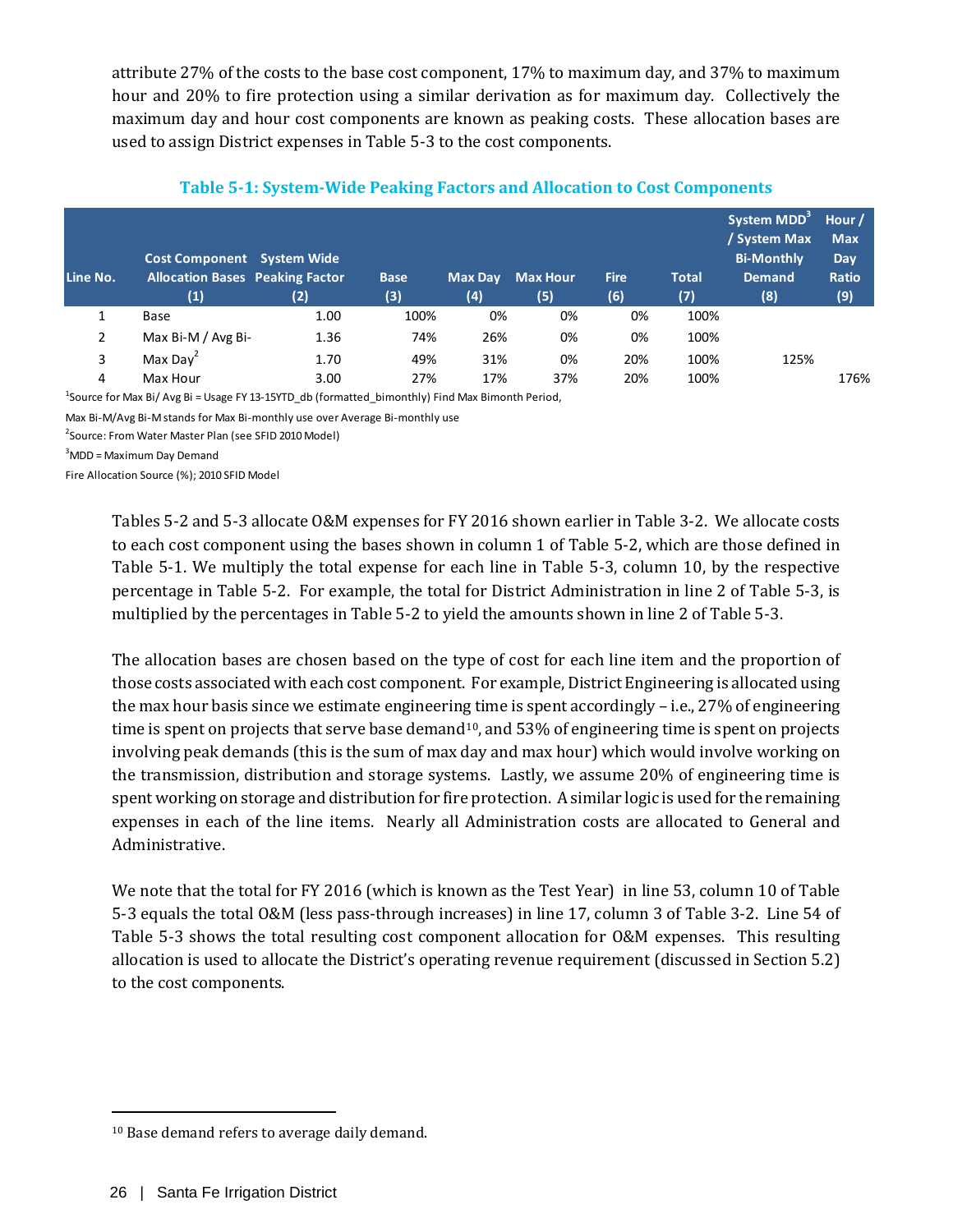## **Table 5-2: Allocation of O&M Expenses to Cost Causation Components**

| Line           |                                               | <b>Allocation</b> |             |                |                 | <b>Fire</b> | <b>Meter</b>   |                 | Con-      |          |         |              |
|----------------|-----------------------------------------------|-------------------|-------------|----------------|-----------------|-------------|----------------|-----------------|-----------|----------|---------|--------------|
| No.            |                                               | <b>Bases</b>      | <b>Base</b> | <b>Max Day</b> | <b>Max Hour</b> | Protection  | <b>Service</b> | <b>Customer</b> | servation | Recycled | General | <b>Total</b> |
|                |                                               | (1)               | (2)         | (3)            | (4)             | (5)         | (6)            | (7)             | (8)       | (9)      | (9)     | (10)         |
| 1              | Personnel                                     |                   |             |                |                 |             |                |                 |           |          |         |              |
| $\overline{2}$ | <b>District Administration</b>                | General & Admin   | 0%          | 0%             | 0%              | 0%          | 0%             | 17%             | 0%        | 0%       | 83%     | 100%         |
| 3              | <b>Water Conservation</b>                     | Conservation      | 0%          | 0%             | 0%              | 0%          | 0%             | 0%              | 100%      | 0%       | 0%      | 100%         |
| 4              | <b>District Engineering</b>                   | Max Hour          | 27%         | 17%            | 37%             | 20%         | 0%             | 0%              | 0%        | 0%       | 0%      | 100%         |
| 5              | <b>District Operations</b>                    | Max Hour          | 27%         | 17%            | 37%             | 20%         | 0%             | 0%              | 0%        | 0%       | 0%      | 100%         |
| 6              | District Retiree Health Care Prog             | General & Admin   | 0%          | 0%             | 0%              | 0%          | 0%             | 0%              | 0%        | 0%       | 100%    | 100%         |
| 7              | Water Treatment Plant Oper                    | Base              | 100%        | 0%             | 0%              | 0%          | 0%             | 0%              | 0%        | 0%       | 0%      | 100%         |
| 8              | Plant Maintenance                             | Base              | 100%        | 0%             | 0%              | 0%          | 0%             | 0%              | 0%        | 0%       | 0%      | 100%         |
| 9              | Plant Laboratory                              | Base              | 100%        | 0%             | 0%              | 0%          | 0%             | 0%              | 0%        | 0%       | 0%      | 100%         |
| 10             | <b>Plant Administration</b>                   | Base              | 100%        | 0%             | 0%              | 0%          | 0%             | 0%              | 0%        | 0%       | 0%      | 100%         |
| 11             | Plant Retiree Health Care Prog                | Base              | 100%        | 0%             | 0%              | 0%          | 0%             | 0%              | 0%        | 0%       | 0%      | 100%         |
| 12             |                                               |                   |             |                |                 |             |                |                 |           |          |         |              |
| 13             | Admin                                         |                   |             |                |                 |             |                |                 |           |          |         |              |
| 14             | <b>Board Support</b>                          | General & Admin   | 0%          | 0%             | 0%              | 0%          | 0%             | 0%              | 0%        | 0%       | 100%    | 100%         |
| 15             | Property & Liability Ins                      | General & Admin   | 0%          | 0%             | 0%              | 0%          | 0%             | 0%              | 0%        | 0%       | 100%    | 100%         |
| 16             | <b>Office Supplies</b>                        | General & Admin   | 0%          | 0%             | 0%              | 0%          | 0%             | 0%              | 0%        | 0%       | 100%    | 100%         |
| 17             | <b>Information Technology</b>                 | General & Admin   | 0%          | 0%             | 0%              | 0%          | 0%             | 0%              | 0%        | 0%       | 100%    | 100%         |
| 18             | Other Office Expense                          | General & Admin   | 0%          | 0%             | 0%              | 0%          | 0%             | 0%              | 0%        | 0%       | 100%    | 100%         |
| 19             | Conservation                                  | Conservation      | 0%          | 0%             | 0%              | 0%          | 0%             | 0%              | 100%      | 0%       | 0%      | 100%         |
| 20             | <b>Professional Services</b>                  | General & Admin   | 0%          | 0%             | 0%              | 0%          | 0%             | 0%              | 0%        | 0%       | 100%    | 100%         |
| 21             | Training & Development                        | General & Admin   | 0%          | 0%             | 0%              | 0%          | 0%             | 0%              | 0%        | 0%       | 100%    | 100%         |
| 22             | LAFCO Operations                              | General & Admin   | 0%          | 0%             | 0%              | 0%          | 0%             | 0%              | 0%        | 0%       | 100%    | 100%         |
| 23             | Interdepartmental Charges                     | General & Admin   | 0%          | 0%             | 0%              | 0%          | 0%             | 0%              | 0%        | 0%       | 100%    | 100%         |
| 24             |                                               |                   |             |                |                 |             |                |                 |           |          |         |              |
| 25             | Engineering                                   |                   |             |                |                 |             |                |                 |           |          |         |              |
| 26             | Drafting & Mapping                            | General & Admin   | 0%          | 0%             | 0%              | 0%          | 0%             | 0%              | 0%        | 0%       | 100%    | 100%         |
| 27             | <b>Engineering Services</b>                   | General & Admin   | 0%          | 0%             | 0%              | 0%          | 0%             | 0%              | 0%        | 0%       | 100%    | 100%         |
| 28             | <b>Other Expenses</b>                         | General & Admin   | 0%          | 0%             | 0%              | 0%          | 0%             | 0%              | 0%        | 0%       | 100%    | 100%         |
| 29             | Interdepartmental Charges                     | General & Admin   | 0%          | 0%             | 0%              | 0%          | 0%             | 0%              | 0%        | 0%       | 100%    | 100%         |
| 30             |                                               |                   |             |                |                 |             |                |                 |           |          |         |              |
| 31             | <b>Operations</b>                             |                   |             |                |                 |             |                |                 |           |          |         |              |
|                |                                               | Base              | 100%        | 0%             | 0%              | 0%          | 0%             | 0%              | 0%        | 0%       | 0%      | 100%         |
| 32             | <b>System Operations</b>                      | Max Day           |             |                |                 | 20%         |                |                 |           |          | 0%      | 100%         |
| 33             | <b>Facilities Maintenance</b><br>Construction |                   | 49%         | 31%            | 0%              | 20%         | 0%<br>0%       | 0%<br>0%        | 0%        | 0%       | 0%      | 100%         |
| 34             |                                               | Max Day           | 49%<br>0%   | 31%            | 0%              | 0%          |                |                 | 0%        | 0%       | 0%      |              |
| 35             | Pot & Recyc Meter Ser & Bckflw                | Meter Service     |             | 0%             | 0%              |             | 100%           | 0%              | 0%        | 0%       |         | 100%         |
| 36             | Safety                                        | General & Admin   | 0%          | 0%             | 0%              | 0%          | 0%             | 0%              | 0%        | 0%       | 100%    | 100%         |
| 37             | Interdepartmental Charges                     | General & Admin   | 0%          | 0%             | 0%              | 0%          | 0%             | 0%              | 0%        | 0%       | 100%    | 100%         |
| 38             |                                               |                   |             |                |                 |             |                |                 |           |          |         |              |
| 39             | Plant                                         |                   |             |                |                 |             |                |                 |           |          |         |              |
| 40             | Local Water & Transport                       | Max Bi-M/Avg Bi-M | 74%         | 26%            | 0%              | 0%          | 0%             | 0%              | 0%        | 0%       | 0%      | 100%         |
| 41             | <b>Operations (Filtration Plant)</b>          | Max Bi-M/Avg Bi-M | 74%         | 26%            | 0%              | 0%          | 0%             | 0%              | 0%        | 0%       | 0%      | 100%         |
| 42             | Maintenance                                   | Max Bi-M/Avg Bi-M | 74%         | 26%            | 0%              | 0%          | 0%             | 0%              | 0%        | 0%       | 0%      | 100%         |
| 43             | Laboratory                                    | Base              | 100%        | 0%             | 0%              | 0%          | 0%             | 0%              | 0%        | 0%       | 0%      | 100%         |
| 44             | Administrative                                | Base              | 100%        | 0%             | 0%              | 0%          | 0%             | 0%              | 0%        | 0%       | 0%      | 100%         |
| 45             | Interdepartmental Charges                     | Base              | 100%        | 0%             | 0%              | 0%          | 0%             | 0%              | 0%        | 0%       | 0%      | 100%         |
| 46             | SFID Local Water Reimburse                    | Base              | 100%        | 0%             | 0%              | 0%          | 0%             | 0%              | 0%        | 0%       | 0%      | 100%         |
| 47             |                                               |                   |             |                |                 |             |                |                 |           |          |         |              |
| 48             | <b>Water Costs</b>                            |                   |             |                |                 |             |                |                 |           |          |         |              |
| 49             | Variable Costs                                | Max Bi-M/Avg Bi-M | 74%         | 26%            | 0%              | 0%          | 0%             | 0%              | 0%        | 0%       | 0%      | 100%         |
| 50             |                                               |                   |             |                |                 |             |                |                 |           |          |         |              |
| 51             | Local Water                                   | Base              | 100%        | 0%             | 0%              | 0%          | 0%             | 0%              | 0%        | 0%       | 0%      | 100%         |
| 52             | <b>Recycled Water</b>                         | Recycled          | 0%          | 0%             | 0%              | 0%          | 0%             | 0%              | 0%        | 100%     | 0%      | 100%         |
|                |                                               |                   |             |                |                 |             |                |                 |           |          |         |              |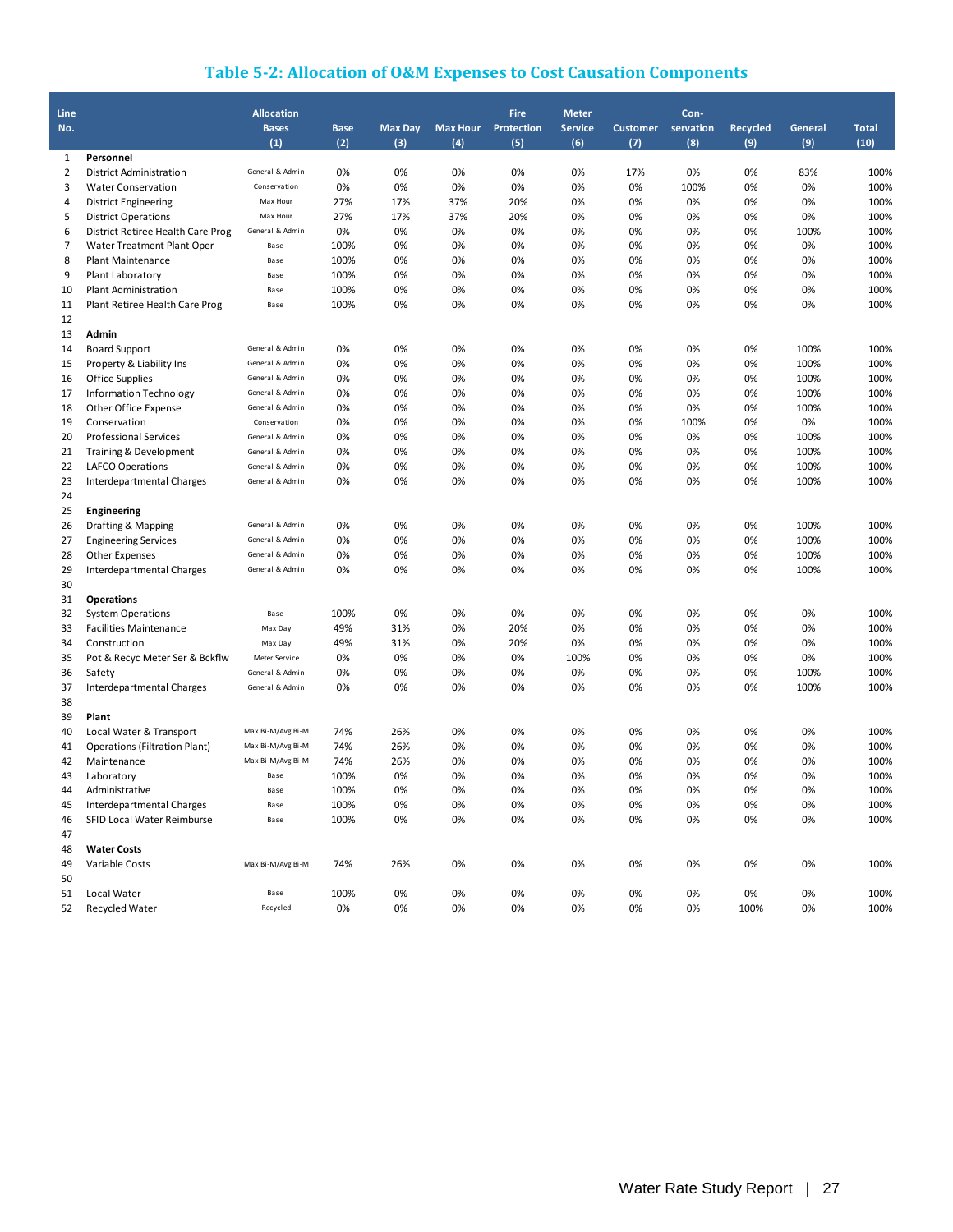## **Table 5-3: Allocation of FY 2016 O&M Expenses (FY 2016) to Cost Causation Components**

| Line           |                                      |                         |                |            | <b>Fire</b>                | <b>Meter</b>   |                           | Con-       |             |                          |
|----------------|--------------------------------------|-------------------------|----------------|------------|----------------------------|----------------|---------------------------|------------|-------------|--------------------------|
| No.            |                                      | <b>Base</b>             | <b>Max Day</b> |            | <b>Max Hour Protection</b> | <b>Service</b> | <b>Customer</b> servation |            | General     | <b>Total</b>             |
|                |                                      | (1)                     | (2)            | (3)        | (4)                        | (5)            | (6)                       | (7)        | (9)         | (10)                     |
| $\mathbf{1}$   | Personnel                            |                         |                |            |                            |                |                           |            |             |                          |
| $\overline{2}$ | <b>District Administration</b>       | \$0                     | \$0            | \$0        | \$0                        | \$0            | \$243,289                 | \$0        | \$1,187,823 | \$1,431,112              |
| 3              | <b>Water Conservation</b>            | \$0                     | \$0            | \$0        | \$0                        | \$0            | \$0                       | \$150,000  | \$0         | \$150,000                |
| 4              | <b>District Engineering</b>          | \$108,462               | \$67,789       | \$149,135  | \$81,347                   | \$0            | \$0                       | \$0        | \$0         | \$406,733                |
| 5              | <b>District Operations</b>           | \$516,899               | \$323,062      | \$710,736  | \$387,674                  | \$0            | \$0                       | \$0        | \$0         | \$1,938,371              |
| 6              | District Retiree Health Care Prog    | \$0                     | \$0            | \$0        | \$0                        | \$0            | \$0                       | \$0        | \$413,362   | \$413,362                |
| 7              | Water Treatment Plant Oper           | \$1,018,884             | \$0            | \$0        | \$0                        | \$0            | \$0                       | \$0        | \$0         | \$1,018,884              |
| 8              | <b>Plant Maintenance</b>             | \$629,852               | \$0            | \$0        | \$0                        | \$0            | \$0                       | \$0        | \$0         | \$629,852                |
| 9              | Plant Laboratory                     | \$150,974               | \$0            | \$0        | \$0                        | \$0            | \$0                       | \$0        | \$0         | \$150,974                |
| 10             | Plant Administration                 | \$113,127               | \$0<br>\$0     | \$0<br>\$0 | \$0<br>\$0                 | \$0<br>\$0     | \$0<br>\$0                | \$0<br>\$0 | \$0<br>\$0  | \$113,127<br>\$140,853   |
| 11             | Plant Retiree Health Care Prog       | \$140,853               |                |            |                            |                |                           |            |             |                          |
| 12             | Admin                                |                         |                |            |                            |                |                           |            |             |                          |
| 13<br>14       | <b>Board Support</b>                 | \$0                     | \$0            | \$0        | \$0                        | \$0            | \$0                       | \$0        | \$89,545    | \$89,545                 |
| 15             | Property & Liability Ins             | \$0                     | \$0            | \$0        | \$0                        | \$0            | \$0                       | \$0        | \$117,000   | \$117,000                |
| 16             | <b>Office Supplies</b>               | \$0                     | \$0            | \$0        | \$0                        | \$0            | \$0                       | \$0        | \$50,925    | \$50,925                 |
| 17             | <b>Information Technology</b>        | \$0                     | \$0            | \$0        | \$0                        | \$0            | \$0                       | \$0        | \$112,980   | \$112,980                |
| 18             | <b>Other Office Expense</b>          | \$0                     | \$0            | \$0        | \$0                        | \$0            | \$0                       | \$0        | \$123,478   | \$123,478                |
| 19             | Conservation                         | \$0                     | \$0            | \$0        | \$0                        | \$0            | \$0                       | \$120,000  | \$0         | \$120,000                |
| 20             | <b>Professional Services</b>         | \$0                     | \$0            | \$0        | \$0                        | \$0            | \$0                       | \$0        | \$704,800   | \$704,800                |
| 21             | Training & Development               | \$0                     | \$0            | \$0        | \$0                        | \$0            | \$0                       | \$0        | \$34,907    | \$34,907                 |
| 22             | <b>LAFCO Operations</b>              | \$0                     | \$0            | \$0        | \$0                        | \$0            | \$0                       | \$0        | \$13,200    | \$13,200                 |
| 23             | <b>Interdepartmental Charges</b>     | \$0                     | \$0            | \$0        | \$0                        | \$0            | \$0                       | \$0        | (5183, 936) | ( \$183, 936)            |
| 24             |                                      |                         |                |            |                            |                |                           |            |             |                          |
| 25             | Engineering                          |                         |                |            |                            |                |                           |            |             |                          |
| 26             | Drafting & Mapping                   | \$0                     | \$0            | \$0        | \$0                        | \$0            | \$0                       | \$0        | \$3,000     | \$3,000                  |
| 27             | <b>Engineering Services</b>          | \$0                     | \$0            | \$0        | \$0                        | \$0            | \$0                       | \$0        | \$160,000   | \$160,000                |
| 28             | Other Expenses                       | \$0                     | \$0            | \$0        | \$0                        | \$0            | \$0                       | \$0        | \$19,000    | \$19,000                 |
| 29             | Interdepartmental Charges            | \$0                     | \$0            | \$0        | \$0                        | \$0            | \$0                       | \$0        | (511, 729)  | (511, 729)               |
| 30             |                                      |                         |                |            |                            |                |                           |            |             |                          |
| 31             | <b>Operations</b>                    |                         |                |            |                            |                |                           |            |             |                          |
| 32             | <b>System Operations</b>             | \$236,700               | \$0            | \$0        | \$0                        | \$0            | \$0                       | \$0        | \$0         | \$236,700                |
| 33             | <b>Facilities Maintenance</b>        | \$75,237                | \$48,043       | \$0        | \$30,820                   | \$0            | \$0                       | \$0        | \$0         | \$154,100                |
| 34             | Construction                         | \$281,224               | \$179,576      | \$0        | \$115,200                  | \$0            | \$0                       | \$0        | \$0         | \$576,000                |
| 35             | Pot & Recyc Meter Ser & Bckflw       | \$0                     | \$0            | \$0        | \$0                        | \$162,100      | \$0                       | \$0        | \$0         | \$162,100                |
| 36             | Safety                               | \$0                     | \$0            | \$0        | \$0                        | \$0            | \$0                       | \$0        | \$15,800    | \$15,800                 |
| 37             | Interdepartmental Charges            | \$0                     | \$0            | \$0        | \$0                        | \$0            | \$0                       | \$0        | \$0         | \$0                      |
| 38             |                                      |                         |                |            |                            |                |                           |            |             |                          |
| 39             | Plant                                |                         |                |            |                            |                |                           |            |             |                          |
| 40             | Local Water & Transport              | \$438,971               | \$158,029      | \$0        | \$0                        | \$0            | \$0                       | \$0        | \$0         | \$597,000                |
| 41             | <b>Operations (Filtration Plant)</b> | \$814,412               | \$293,188      | \$0        | \$0                        | \$0            | \$0                       | \$0        | \$0         | \$1,107,600              |
| 42             | Maintenance                          | \$587,706               | \$211,574      | \$0        | \$0                        | \$0            | \$0                       | \$0        | \$0         | \$799,280                |
| 43             | Laboratory                           | \$127,600               | \$0            | \$0        | \$0                        | \$0            | \$0                       | \$0        | \$0         | \$127,600                |
| 44             | Administrative                       | \$352,150               | \$0            | \$0        | \$0                        | \$0            | \$0                       | \$0        | \$0         | \$352,150                |
| 45             | <b>Interdepartmental Charges</b>     | \$220,665               | \$0            | \$0        | \$0                        | \$0            | \$0                       | \$0        | \$0         | \$220,665                |
| 46             | SFID Local Water Reimburse           | ( \$50,000)             | \$0            | \$0        | \$0                        | \$0            | \$0                       | \$0        | \$0         | ( \$50,000)              |
| 47             |                                      |                         |                |            |                            |                |                           |            |             |                          |
| 48             | <b>Water Costs</b>                   |                         |                |            |                            |                |                           |            |             |                          |
| 49             | Variable Costs                       | \$4,747,392 \$1,709,061 |                | \$0        | \$0                        | \$0            | \$0                       | \$0        | \$0         | \$6,456,453              |
| 50             | Local Water                          | \$100,000               | \$0            | \$0        | \$0                        | \$0            | \$0                       | \$0        | \$0         | \$100,000                |
| 51             | Recycled Water                       | \$0                     | \$0            | \$0        | \$0                        | \$0            | \$0                       | \$0        | \$0         | \$0                      |
| 52             |                                      |                         |                |            |                            |                |                           |            |             |                          |
| 53             |                                      | \$10,611,107            | \$2,990,323    | \$859,871  | \$615,041                  | \$162,100      | \$243,289                 | \$270,000  |             | \$2,850,154 \$18,601,885 |
| 54             | Allocation to Cost Components        | 57.0%                   | 16.1%          | 4.6%       | 3.3%                       | 0.9%           | 1.3%                      | 1.5%       | 15.3%       | 100.0%                   |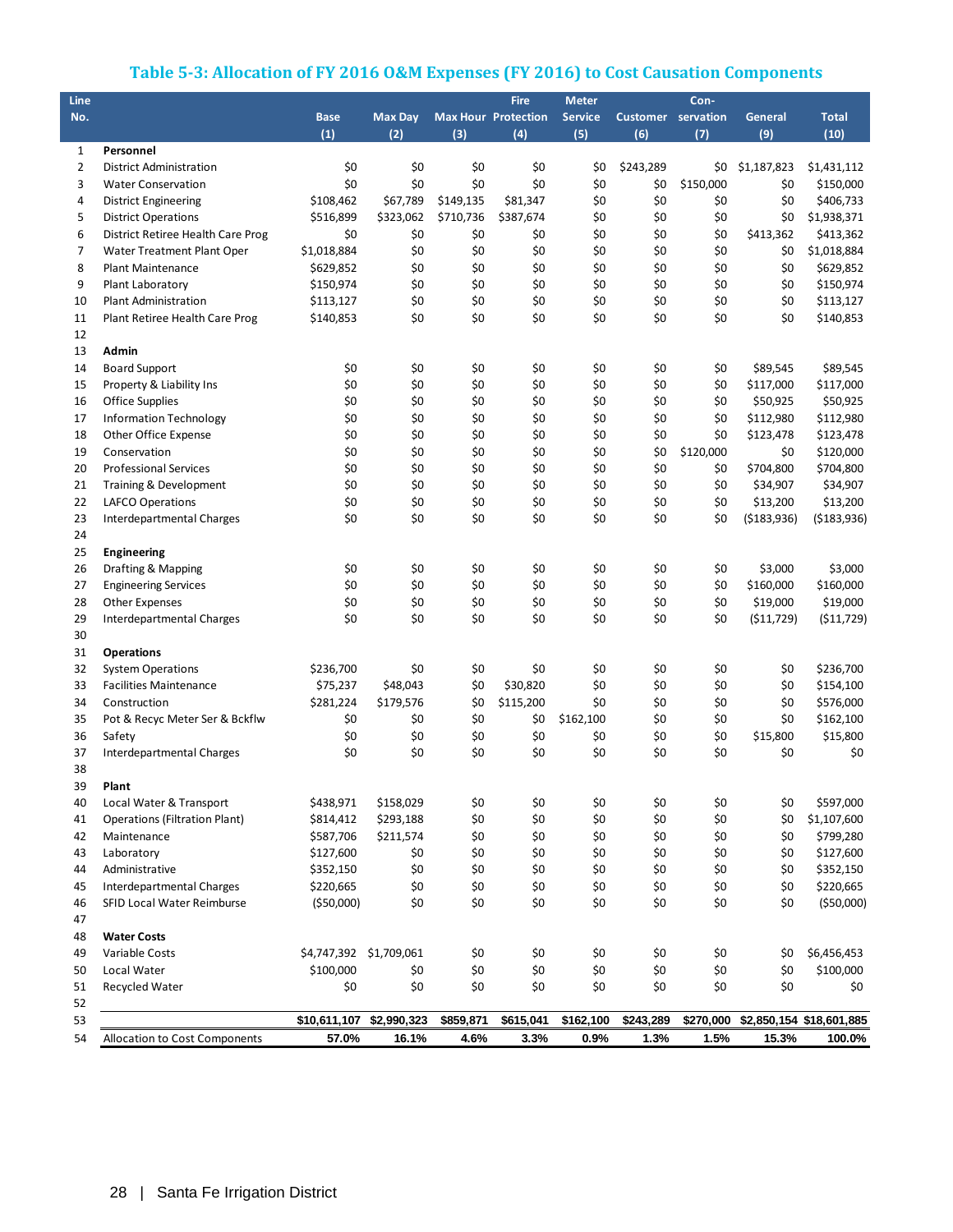We also allocate the District's assets to the cost components as shown in Table 5-4. The resulting total asset allocation is derived in a similar manner as the O&M allocation. RFC functionalized (shown in lines 1 through 11 of Table 5-4) the District's assets and then allocated them to the cost causation components in the same manner as O&M expenses were allocated. Part of the District's revenue requirement includes rate/reserve funded capital. This capital portion of the revenue requirement is allocated to the cost causation components using the resulting asset allocation shown in line 27 of Table 5-4.

| <b>Line</b><br>No. | <b>Capital Function</b><br>(1) | <b>Allocation Basis</b><br>(2)    | <b>Base</b><br>(3) | <b>Max Day</b><br>(4) | <b>Max Hour</b><br>(5) | <b>Fire</b><br><b>Protection</b><br>(6) | <b>Meter</b><br><b>Service</b><br>(7) | <b>Customer</b><br>(8) | Con-<br>servation<br>(9) | General<br>(10) | <b>Total</b><br>(11) |
|--------------------|--------------------------------|-----------------------------------|--------------------|-----------------------|------------------------|-----------------------------------------|---------------------------------------|------------------------|--------------------------|-----------------|----------------------|
|                    | Source of Supply               | Base                              | 100%               | 0%                    | 0%                     | 0%                                      | 0%                                    | 0%                     | 0%                       | 0%              | 100%                 |
| 2                  | Wells                          | Max Day                           | 49%                | 31%                   | 0%                     | 20%                                     | 0%                                    | 0%                     | 0%                       | 0%              | 100%                 |
| 3                  | Pumping                        | Max Day                           | 49%                | 31%                   | 0%                     | 20%                                     | 0%                                    | 0%                     | 0%                       | 0%              | 100%                 |
| 4                  | Treatment                      | Max Day                           | 49%                | 31%                   | 0%                     | 20%                                     | 0%                                    | 0%                     | 0%                       | 0%              | 100%                 |
| 5                  | Transmission                   | Max Day                           | 49%                | 31%                   | 0%                     | 20%                                     | 0%                                    | 0%                     | 0%                       | 0%              | 100%                 |
| 6                  | <b>Distribution</b>            | <b>Max Hour</b>                   | 27%                | 17%                   | 37%                    | 20%                                     | 0%                                    | 0%                     | 0%                       | 0%              | 100%                 |
|                    | Storage                        | <b>Max Hour</b>                   | 27%                | 17%                   | 37%                    | 20%                                     | 0%                                    | 0%                     | 0%                       | 0%              | 100%                 |
| 8                  | Meters and Services            | <b>Meter Service</b>              | 0%                 | 0%                    | 0%                     | 0%                                      | 100%                                  | 0%                     | 0%                       | 0%              | 100%                 |
| 9                  | Fire Protection                | <b>Fire Protection</b>            | 0%                 | 0%                    | 0%                     | 100%                                    | 0%                                    | 0%                     | 0%                       | 0%              | 100%                 |
| 10                 | <b>Customer Billing</b>        | <b>Billing &amp; Cust Service</b> | 0%                 | 0%                    | 0%                     | 0%                                      | 0%                                    | 100%                   | 0%                       | 0%              | 100%                 |
| 11                 | <b>General Plant</b>           | <b>General &amp; Admin</b>        | 0%                 | 0%                    | 0%                     | 0%                                      | 0%                                    | 0%                     | 0%                       | 100%            | 100%                 |

#### **Table 5-4: Allocation of Assets to Cost Causation Components**

|    |                         |              |                |                 | <b>Fire</b>       |               |                 | Conservati |             |              |
|----|-------------------------|--------------|----------------|-----------------|-------------------|---------------|-----------------|------------|-------------|--------------|
|    |                         | <b>Base</b>  | <b>Max Day</b> | <b>Max Hour</b> | <b>Protection</b> | <b>Meters</b> | <b>Customer</b> | on         | General     | <b>Total</b> |
|    |                         |              |                |                 |                   |               |                 |            |             |              |
| 13 | Source of Supply        | \$7,206,086  | \$0            | \$0             | \$0               | \$0           | \$0             | \$0        | \$0         | \$7,206,086  |
| 14 | Wells                   | \$3,507      | \$2,239        | \$0             | \$1,437           | \$0           | \$0             | \$0        | \$0         | Ŝ.<br>7,183  |
| 15 | Pumping                 | \$949,134    | \$606,074      | \$0             | \$388,802         | \$0           | \$0             | \$0        | \$0         | \$1,944,010  |
| 16 | Treatment               | \$3,657,967  | \$2,335,810    | \$0             | \$1,498,444       | \$0           | \$0             | \$0        | \$0         | \$7,492,221  |
| 17 | Transmission            | \$4,820,869  | \$3,078,386    | \$0             | \$1,974,814       | \$0           | \$0             | \$0        | \$0         | \$9,874,069  |
| 18 | <b>Distribution</b>     | \$1,128,465  | \$705,291      | \$1,551,639     | \$846,349         | \$0           | \$0             | \$0        | \$0         | \$4,231,744  |
| 19 | Storage                 | \$123,121    | \$76,950       | \$169,291       | \$92,340          | \$0           | \$0             | \$0        | \$0         | Ś<br>461,702 |
| 20 | Meters and Services     | \$0          | \$0            | \$0             | \$0               | \$50,551      | \$0             | \$0        | \$0         | 50,551<br>S  |
| 21 | Fire Protection         | \$0          | \$0            | \$0             | \$65,703          | \$0           | \$0             | \$0        | \$0         | 65,703<br>Ŝ  |
| 22 | <b>Customer Billing</b> | \$0          | \$0            | \$0             | \$0               | \$0           | \$93,752        | \$0        | \$0         | 93,752<br>Ŝ  |
| 23 | <b>General Plant</b>    | \$0          | \$0            | \$0             | \$0               | \$0           | \$0             | \$0        | \$4,943,292 | \$4,943,292  |
| 25 |                         |              |                |                 |                   |               |                 |            |             |              |
| 26 | <b>TOTAL ASSETS</b>     | \$17,889,149 | \$6,804,750    | \$1,720,930     | \$4,867,889       | \$50,551      | \$93,752        | SO.        | \$4,943,292 | \$36,370,313 |
| 27 | % of Total Assets       | 49.2%        | 18.7%          | 4.7%            | 13.4%             | 0.1%          | 0.3%            | $0.0\%$    | 13.6%       | 100%         |

## **5.2 REVENUE REQUIREMENT DETERMINATION**

Table 5-5 shows the revenue requirement derivation with the total revenue required from District rates shown in line 24[11.](#page-38-0) The total in line 24, column 1, is the (O&M) revenue requirement that is allocated to the cost components using the percentages derived in line 54 of Table 5-3. The total in line 24, column 2 is allocated to the cost components using the percentages derived in line 27 of Table 5-4.

RFC calculated the revenue requirement using FY 2016 expenses, which include water purchases, O&M expenses, capital expenses and existing debt service. O&M expenses include the costs shown in lines 3 through 8 in Table 5-5. To arrive at the rate revenue requirement in line 24, column 3, we

<span id="page-38-0"></span>j <sup>11</sup> Table 5-5 also shows the amounts to be collected from the fixed charge pass-through increases in lines 26 through 28.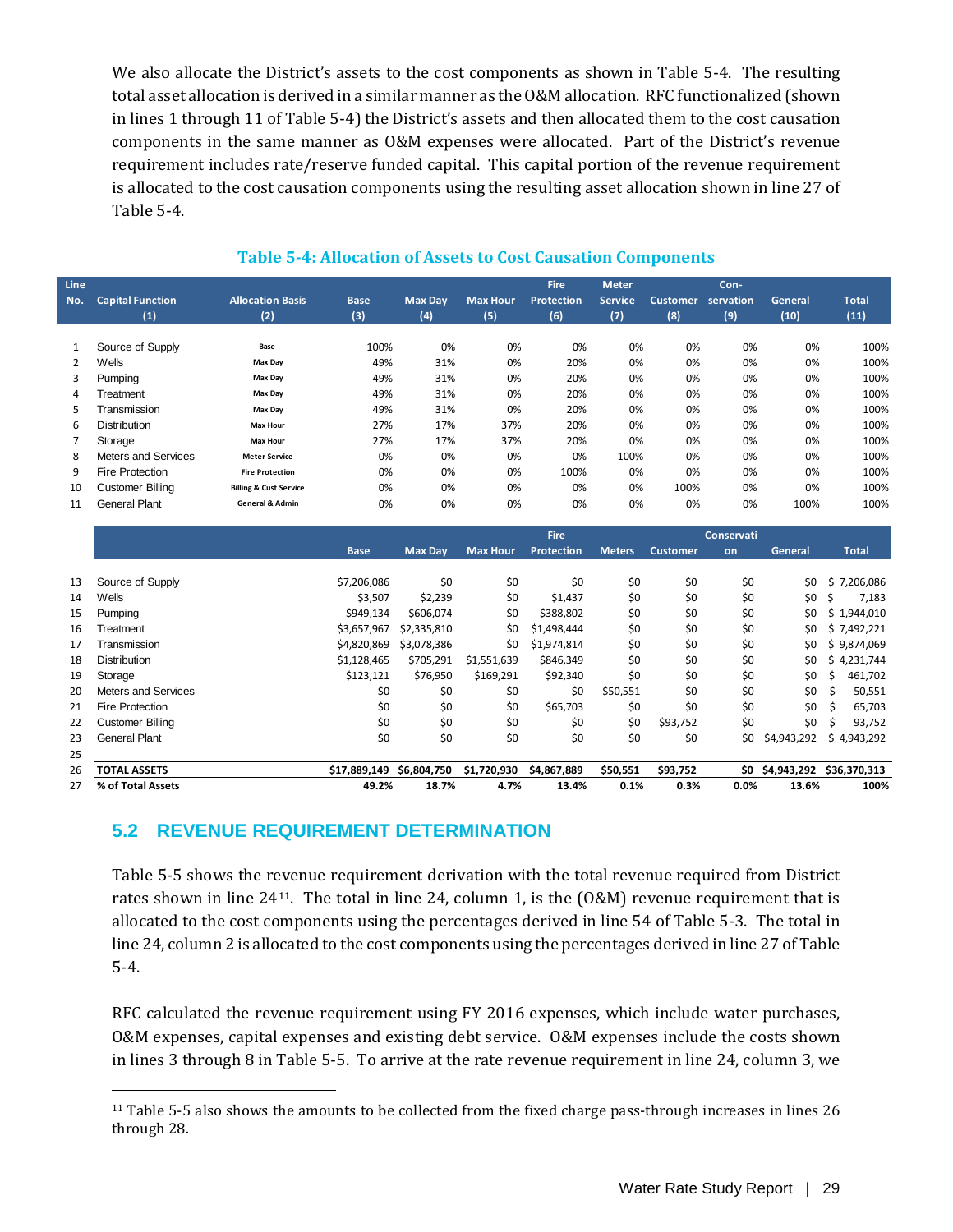subtract revenue offsets from other (non-rate) revenues and make adjustments for annual cash balances and for the fact that the impending rate adjustment will take place six (or more) months into the fiscal year and we must therefore annualize the rate increase (line 21). The adjustments, shown as negative values are subtracted (therefore added as a result of subtracting a negative number) to arrive at the total revenue required from District rates in line 24 column 3. This is the amount that District base meter fees and commodity rates are designed to collect.

We note that adding lines 33-40, 50 and 54 in column 1 of Table 3-6 yields the total shown in column 3, line 10 of Table 5-5. The revenue offsets shown in Table 5-5 are taken from lines 27 thru 29, column 1 in Table 3-6. These revenue offsets are non-rate revenue that lowers the revenue derived from rates. The adjustment for cash balance, in line 19 of Table 5-5, is the net cash balance taken from line 57, column 1, in Table 3-6. The adjustment for mid-year increase in line 21 adjusts the revenue adjustments we have modeled in the cash flow table – line 13 of Table 3-6. Note these numbers are not intended to be the same - it annualizes this revenue adjustment, in line 13 of Table 3-6, to reflect the fact that the District is implementing rates half way through the fiscal year. We must design rates to collect the annualized amounts shown in line 13 of Table 3-6.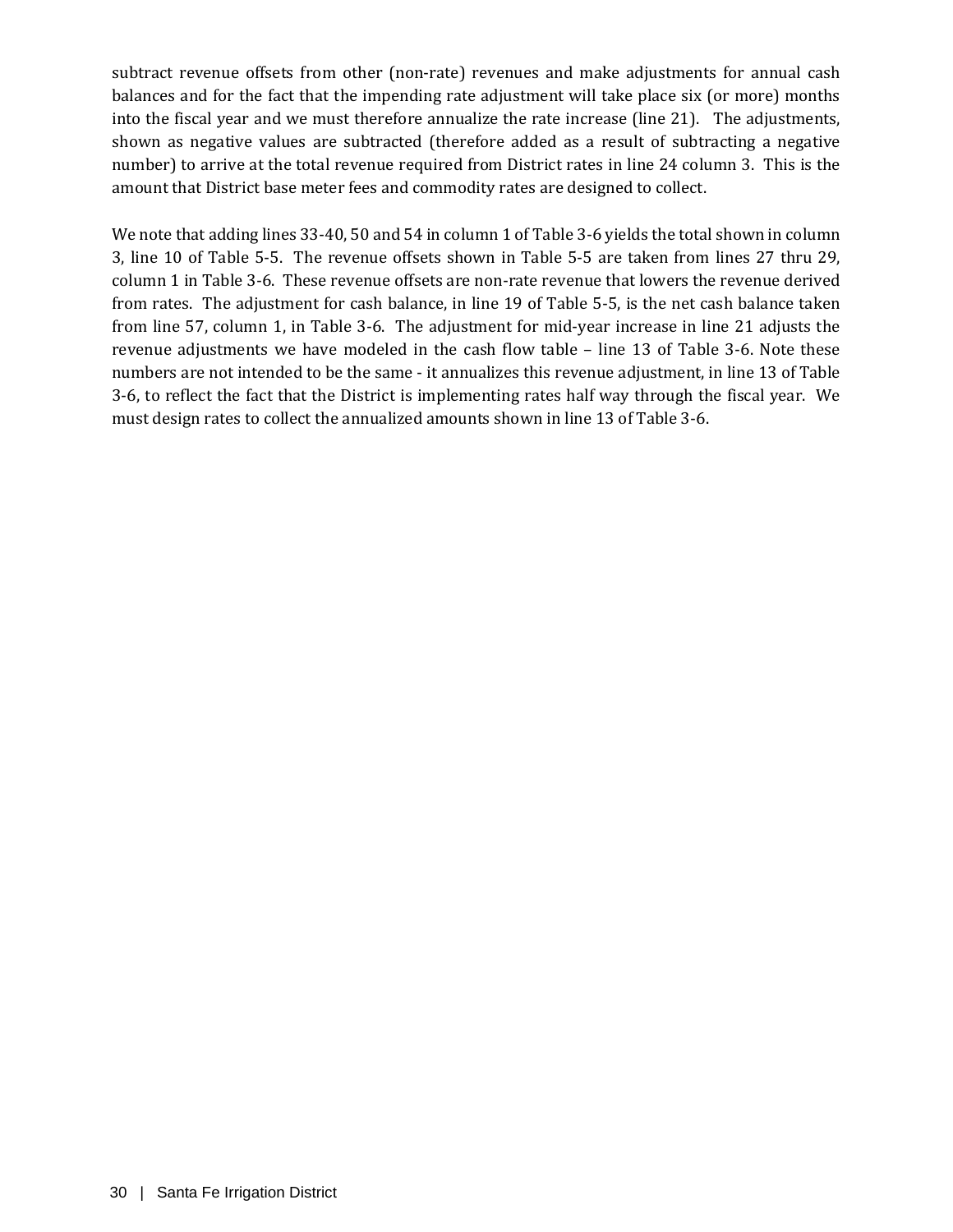| <b>Table 5-5: Revenue Requirement Determination</b> |  |
|-----------------------------------------------------|--|
|-----------------------------------------------------|--|

| Line No.       |                                                         |                  | <b>FY 2016</b> |                  |  |  |
|----------------|---------------------------------------------------------|------------------|----------------|------------------|--|--|
|                |                                                         | (1)              | (2)            | (3)              |  |  |
| $\mathbf{1}$   |                                                         | <b>Operating</b> | Capital        | <b>Total</b>     |  |  |
| $\overline{2}$ | <b>Revenue Requirement</b>                              |                  |                |                  |  |  |
| 3              | Personnel                                               | \$6,393,268      |                | \$6,393,268      |  |  |
| 4              | Admin                                                   | \$1,182,899      |                | \$1,182,899      |  |  |
| 5              | Engineering                                             | \$170,271        |                | \$170,271        |  |  |
| 6              | Operations                                              | \$1,144,700      |                | \$1,144,700      |  |  |
| 7              | Plant                                                   | \$3,154,295      |                | \$3,154,295      |  |  |
| 8              | <b>Subtotal Water Costs</b>                             | \$6,556,453      |                | \$6,556,453      |  |  |
| 9              | Debt Service (Existing and Proposed)                    |                  | \$1,351,150    | \$1,351,150      |  |  |
| 10             | <b>Total Revenue Requirement</b>                        | \$18,601,885     | \$1,351,150    | \$19,953,035     |  |  |
| 11             |                                                         |                  |                |                  |  |  |
| 12             | <b>Revenue Offsets</b>                                  |                  |                |                  |  |  |
| 13             | <b>CWA IAC Revenue</b>                                  | \$0              |                | \$0              |  |  |
| 14             | MWD RTS and Capacity Charge                             | \$0              |                | \$0              |  |  |
| 15             | CWA SRC, ESC and CSC                                    | \$0              |                | \$0              |  |  |
| 16             | Passthrough MWD Volumetric                              | \$0              |                | \$0              |  |  |
| 13             | <b>SDWD Operating Contribution</b>                      | \$2,080,907      |                | \$2,080,907      |  |  |
| 14             | <b>Other Non-Operating Revenue</b>                      | \$333,000        |                | \$333,000        |  |  |
| 15             | Interest Income                                         | \$205,500        |                | \$205,500        |  |  |
| 16             | <b>Total Revenue Offsets</b>                            | \$2,619,407      |                | \$2,619,407      |  |  |
| 17             |                                                         |                  |                |                  |  |  |
| 18             | Adjustments                                             |                  |                |                  |  |  |
| 19             | Adjustment for Cash Balance                             | (52, 109, 105)   |                | (52, 109, 105)   |  |  |
| 21             | Adjustment for Mid-year Increase                        | (51, 108, 657)   |                | (51, 108, 657)   |  |  |
| 22             | <b>Total Adjustments</b>                                | ( \$3, 217, 762) |                | ( \$3, 217, 762) |  |  |
| 23             |                                                         |                  |                |                  |  |  |
| 24             | <b>Revenue Required from SFID Rates</b>                 | \$19,200,241     | \$1,351,150    | \$20,551,391     |  |  |
| 25             |                                                         |                  |                |                  |  |  |
| 26             | <b>CWA IAC</b>                                          |                  |                | \$345,228        |  |  |
| 27             | <b>CWA SRC, CSC, ESC</b>                                |                  |                | \$1,494,012      |  |  |
| 28             | <b>MWD Fixed Charges</b>                                |                  |                | \$627,204        |  |  |
| 29             | <b>Total</b>                                            |                  |                | \$2,466,444      |  |  |
| 30             | Revenue Required from SFID Rates and CWA/MWD Pass-thrus |                  |                | \$23,017,835     |  |  |

## **5.3 UNIT COST COMPONENT DERIVATION**

Our end goal is to allocate the revenue requirement in line 24, column 3 of Table 5-5 to the cost components, and then distribute the cost components to each user class. To do so we must calculate the cost component unit costs, which starts by assessing the total units demanded by each class for each cost component. This is shown across the bottom of Table 5-6 in line 12. Table 5-6 also shows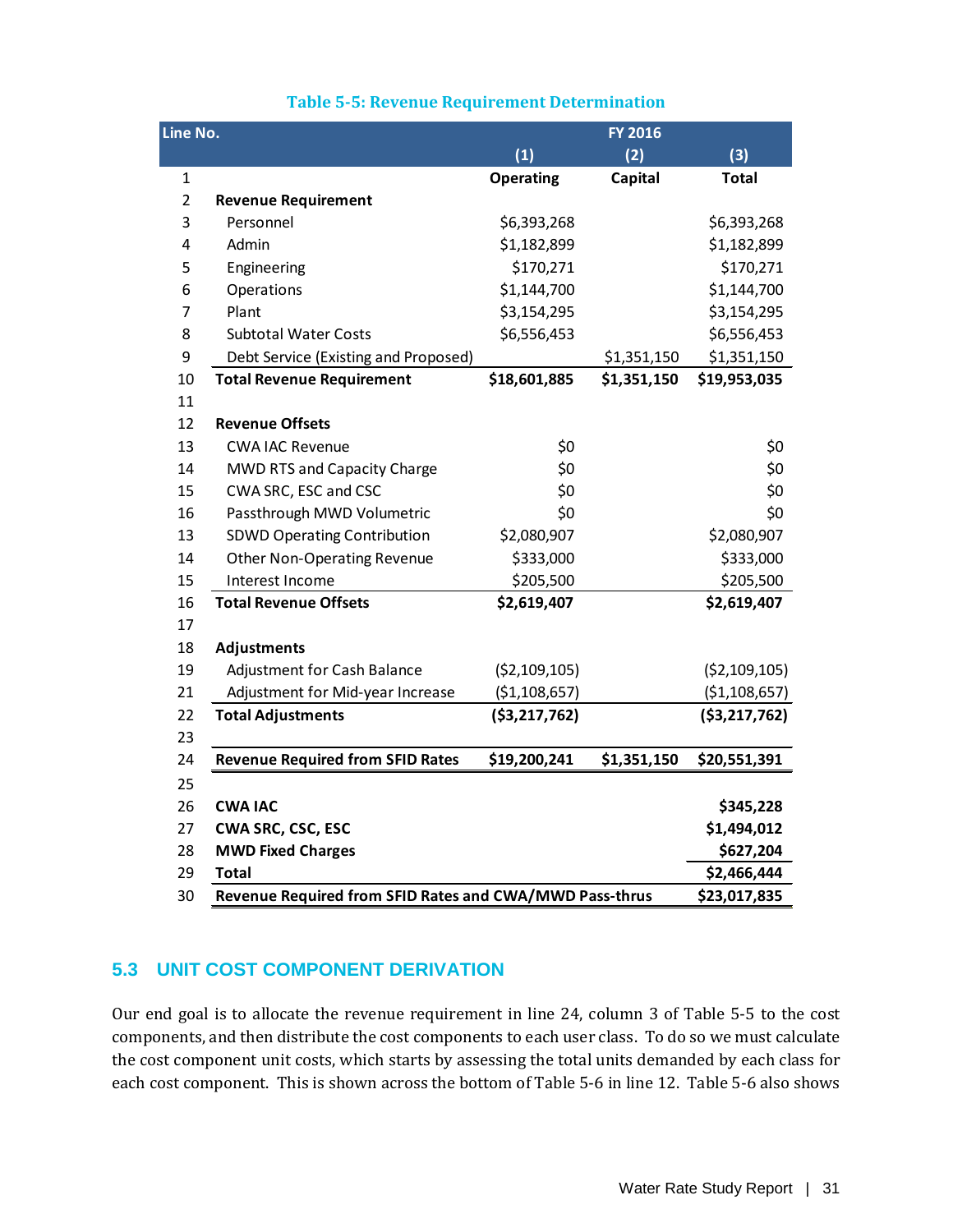the peaking factors for each tier and class in column 1.<sup>[12](#page-41-0)</sup> The peaking factors establish the maximum day and hour requirements for each class and are the reason for the peaking unit rate differentials discussed in Table 6-11 of Section 6.

Table 5-7 shows the cost component unit cost derivation in line 17. Line 24 plus line 16 of Table 5-5 are added and are allocated to the cost components using the resulting O&M allocation from line 54 of Table 5-3. Similarly the capital revenue requirement in column 2 of Table 5-5 is allocated to the cost components using the resulting asset allocation from line 27 of Table 5-4. Revenue offsets (line 3 of Table 5-7 and line 16 of Table 5-5) are also allocated to the cost components using the resulting allocation of O&M from line 54 of Table 5-3. General and Administrative costs are distributed in proportion to the resulting allocation of the other cost components – this is shown in lines 5 and 6 of Table 5-7. Public fire protection costs are allocated to the meter service component (line 9 of Table 5-7). Private fire protection is allocated a portion of meter service costs to account for maintenance of fire meters in line 11 of Table 5-7. Lastly, we allocate a portion of capacity related costs to the meter service component in line 12 of Table 5-7 (column 5). This reflects the District's desire to collect a portion of capacity related costs through the fixed charge instead of the volumetric (commodity) rate. The allocation of the revenue requirement in column 9, line 13 of Table 5-7, to cost components is shown in line 13. The total for each cost component in line 13 (Table 5-7) is divided by the units of service in line 14 (Table 5-7) to calculate the unit cost in line 17 (Table 5-7). For example, the unit cost for the base component is determined by dividing the total base cost by total water use in one hundred cubic feet (HCF). Max day costs are divided by the total max day use in HCF/day. Annual billing and customer service costs are divided by the estimated number of annual bi-monthly bills. The unit costs are used to distribute the cost components to the customer classes in Section 5.4.

<span id="page-41-0"></span>j  $12$  The District must construct and operate infrastructure to deliver water at peak times. A user class with higher peaking (capacity) needs is allocated a larger share of the capacity costs compared to other classes. The peaking factors are used to derive the proportion of water demanded by each class during times of peak demand.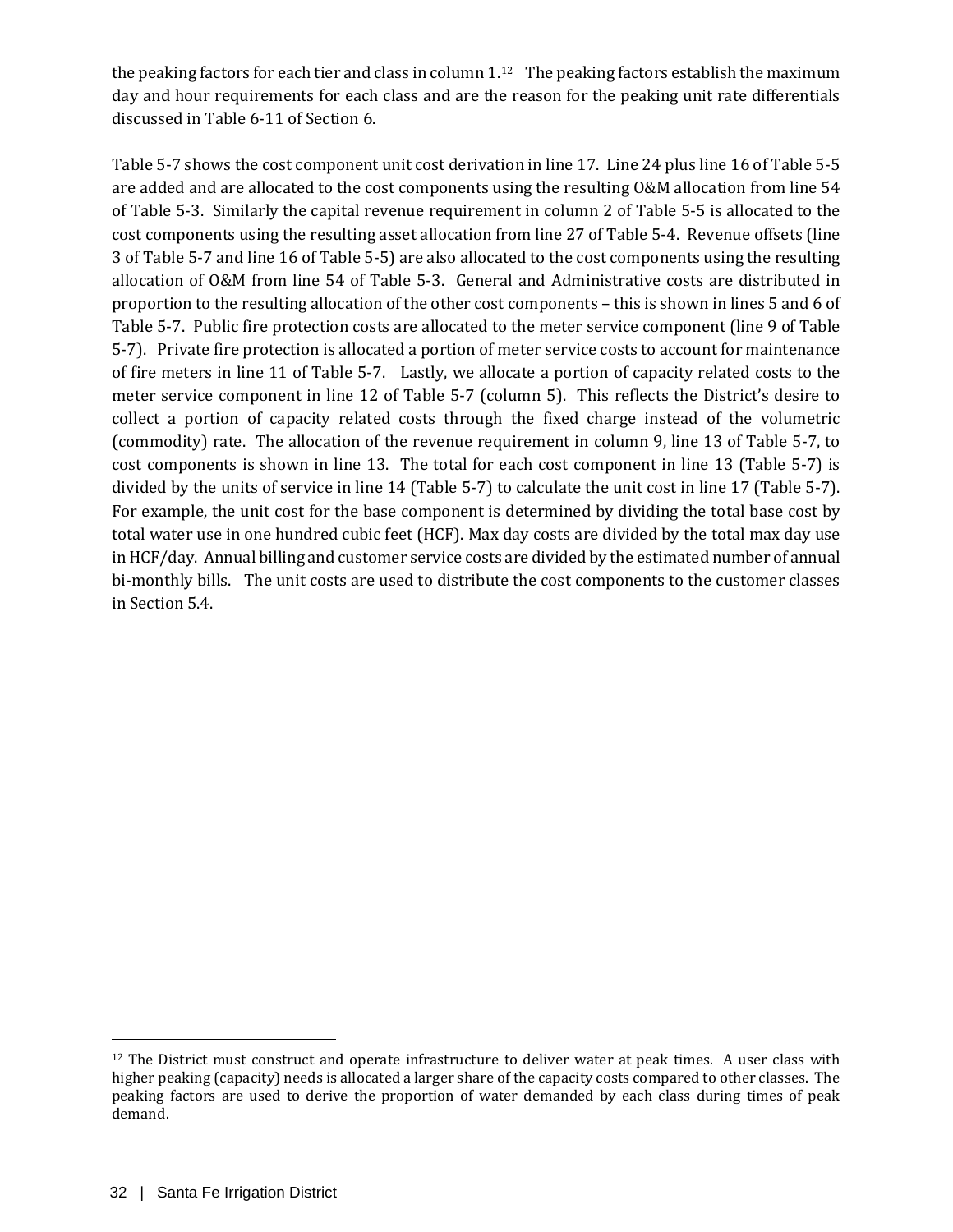|    | <b>Line No Customer Class</b>                                                                                                                                                                                                 | Max Bi-<br>Mnth / Avg<br><b>Bi-Mnth</b><br>Peaking<br>Factors <sup>1</sup> | <b>Annual Usage</b><br>(hcf) | <b>Daily Usage</b><br>(hcf) | <b>Max Day</b><br>Factor | Max Day<br><b>Requirement</b><br>(hcf/day) | <b>Max Day</b><br>Requirement<br>above ADD<br>(hcf/day) | <b>Max Hour</b><br>Factor | <b>Max Hour</b><br>Requirement<br>(hcf/day) | <b>Max Hour</b><br>Requirement<br>above Max Day<br>(hcf/day) | Hy-<br>draulically<br><b>Equivalent</b><br><b>Meters</b> | No. of Bills | <b>Private Fire</b><br><b>Line Bills</b> | Recycled<br>(Billed<br>Monthly) |
|----|-------------------------------------------------------------------------------------------------------------------------------------------------------------------------------------------------------------------------------|----------------------------------------------------------------------------|------------------------------|-----------------------------|--------------------------|--------------------------------------------|---------------------------------------------------------|---------------------------|---------------------------------------------|--------------------------------------------------------------|----------------------------------------------------------|--------------|------------------------------------------|---------------------------------|
|    |                                                                                                                                                                                                                               | (1)                                                                        | (2)                          | (3)                         | (4)                      | (5)                                        | (6)                                                     | (7)                       | (8)                                         | (9)                                                          | (10)                                                     | (11)         | (12)                                     | (13)                            |
| 1  | SFR                                                                                                                                                                                                                           |                                                                            |                              |                             |                          |                                            |                                                         | 3.07                      |                                             |                                                              |                                                          |              |                                          |                                 |
| 2  | Tier 1                                                                                                                                                                                                                        | 1.02                                                                       | 504,447                      | 1,382                       | 1.27                     | 1,760                                      | 378                                                     | 2.25                      | 3,105                                       | 1,346                                                        |                                                          |              |                                          |                                 |
| 3  | Tier 2                                                                                                                                                                                                                        | 1.10                                                                       | 727,433                      | 1,993                       | 1.38                     | 2,743                                      | 750                                                     | 2.43                      | 4,840                                       | 2,097                                                        |                                                          |              |                                          |                                 |
|    | Tier 3                                                                                                                                                                                                                        | 1.26                                                                       | 1,126,326                    | 3,086                       | 1.58                     | 4,877                                      | 1,791                                                   | 2.79                      | 8,606                                       | 3,729                                                        |                                                          |              |                                          |                                 |
| 5  | Tier 4                                                                                                                                                                                                                        | 1.74                                                                       | 1,406,027                    | 3,852                       | 2.17                     | 8,378                                      | 4,526                                                   | 3.84                      | 14,785                                      | 6,407                                                        |                                                          |              |                                          |                                 |
| 6  | Subtotal                                                                                                                                                                                                                      |                                                                            | 3,764,233                    | 10,313                      |                          | 17,757                                     | 7,444                                                   |                           | 31,336                                      | 13,579                                                       |                                                          |              |                                          |                                 |
|    | <b>Multifamily Residence</b>                                                                                                                                                                                                  | 1.21                                                                       | 265,752                      | 728                         | 1.52                     | 1,104                                      | 376                                                     | 2.68                      | 1,948                                       | 844                                                          |                                                          |              |                                          |                                 |
| 8  | Irrigation                                                                                                                                                                                                                    | 1.59                                                                       | 279,859                      | 767                         | 1.99                     | 1,525                                      | 759                                                     | 3.51                      | 2,692                                       | 1,167                                                        |                                                          |              |                                          |                                 |
| 9  | Non Residential (Other)                                                                                                                                                                                                       | 1.22                                                                       | 220,829                      | 605                         | 1.53                     | 924                                        | 319                                                     | 2.69                      | 1,630                                       | 707                                                          |                                                          |              |                                          |                                 |
| 10 | <b>Temporary Construction</b>                                                                                                                                                                                                 | 1.75                                                                       | 842                          | $\overline{2}$              | 2.19                     | 5                                          | 3                                                       | 3.86                      | 9                                           | $\overline{4}$                                               |                                                          |              |                                          |                                 |
| 11 | Fire Line Use                                                                                                                                                                                                                 | 1.75                                                                       | 1,967                        | 5                           | 2.19                     | 12                                         | 6                                                       | 3.86                      | 21                                          | 9                                                            |                                                          |              |                                          |                                 |
| 10 | All Classes (Less Recycled)                                                                                                                                                                                                   |                                                                            |                              |                             |                          |                                            |                                                         |                           |                                             |                                                              | 10,915                                                   | 38,748       | 5,010                                    |                                 |
| 11 | Recycled                                                                                                                                                                                                                      |                                                                            |                              |                             |                          |                                            |                                                         |                           |                                             |                                                              |                                                          |              |                                          | 588                             |
| 12 |                                                                                                                                                                                                                               |                                                                            | 4,533,482                    | 12,420                      |                          |                                            | 8,907                                                   |                           |                                             | 16,309                                                       | 10,915                                                   | 38,748       | 5,010                                    | 588                             |
|    | The contract and the state of the contract of the contract of the contract of the contract of the contract of the contract of the contract of the contract of the contract of the contract of the contract of the contract of |                                                                            | $\sim$                       |                             |                          |                                            |                                                         |                           |                                             |                                                              |                                                          |              |                                          |                                 |

## **Table 5-6: Derivation of Cost Component Units**

<sup>1</sup> Ratio of Max Bi-monthly use over Average Bi-monthly use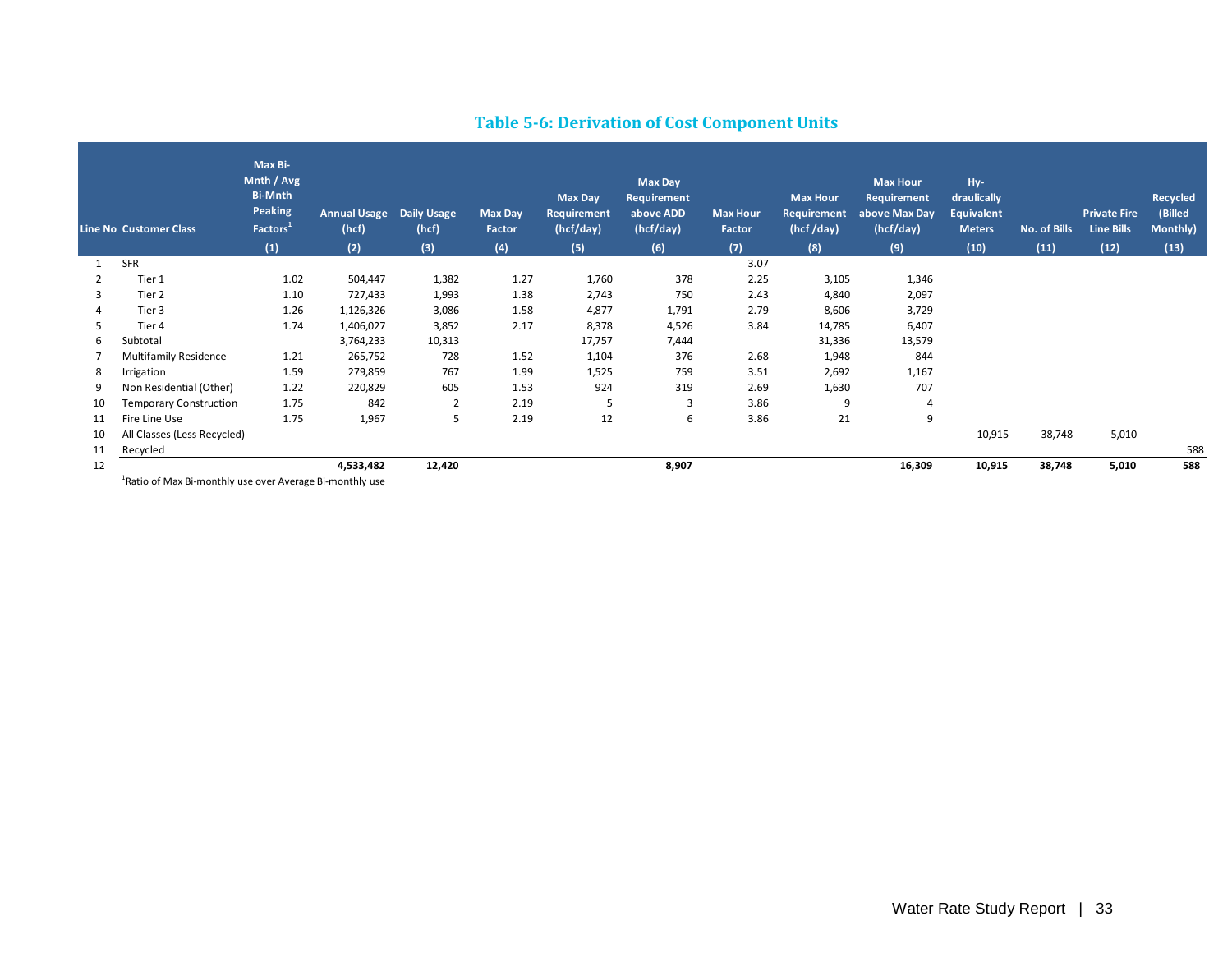|          |                                      |                |                |                 | <b>Fire</b>            |                               |              | Con-      |                |                |
|----------|--------------------------------------|----------------|----------------|-----------------|------------------------|-------------------------------|--------------|-----------|----------------|----------------|
| Line No. |                                      | <b>Base</b>    | <b>Max Day</b> | <b>Max Hour</b> | <b>Protection</b>      | <b>Meter Service Customer</b> |              | servation | <b>General</b> | <b>Total</b>   |
|          |                                      | (1)            | (2)            | (3)             | (4)                    | (5)                           | (6)          | (7)       | (8)            | (9)            |
|          | <b>Operating Expenses</b>            | \$12,446,620   | \$3,507,590    | \$1,008,612     | \$721,431              | \$190,140                     | \$285,373    | \$316,705 | \$3,343,175    | \$21,819,647   |
| 2        | Capital Expenses                     | \$769,113      | \$292,558      | \$73,988        | \$209,286              | \$2,173                       | \$4,031      | \$0       | \$0            | \$1,351,150    |
| 3        | <b>Revenue Offsets</b>               | (51, 494, 193) | (5421,079)     | (5121,082)      | ( \$86, 606)           | (522, 826)                    | ( \$34, 259) | (538,020) | (5401, 342)    | ( \$2,619,407) |
| 4        | <b>Total Cost of Service</b>         | \$11,721,540   | \$3,379,069    | \$961,519       | \$844,111              | \$169,488                     | \$255,145    | \$278,685 | \$2,941,833    | \$20,551,391   |
| 5        | Allocation of General Cost %         | 67%            | 19%            | 5%              | 4.8%                   | 1%                            | 1%           | 2%        | 17%            |                |
| 6        | Allocation of General Cost           | \$1,958,188    | \$564,504      | \$160,630       | \$141,016              | \$28,314                      | \$42,624     | \$46,557  |                | \$2,941,833    |
|          | Subtotal                             | \$13,679,728   | \$3,943,573    | \$1,122,149     | \$985,127              | \$197,802                     | \$297,770    | \$325,242 |                | \$20,551,391   |
| 8        | %                                    | 66.6%          | 19.2%          | 5.5%            | 4.8%                   | 1.0%                          | 1.4%         | 1.6%      | 0.0%           | 100%           |
| 9        | Allocation of Public Fire Protection |                |                |                 | (5962, 994)            | \$962,994                     |              |           |                | \$0            |
| 10       | <b>Allocated Cost of Service</b>     | \$13,679,728   | \$3,943,573    | \$1,122,149     | \$22,133               | \$1,160,796                   | \$297,770    | \$325,242 | \$0            | \$20,551,391   |
| 11       | Fire Share of Meter Costs            |                |                |                 | 20,271                 | (20, 271)                     |              |           |                |                |
| 12       | Capacity in Meter Charge             | \$0            | ( \$354, 922)  | ( \$100,993)    | \$0                    | \$455,915                     | \$0          | \$0       | \$0            |                |
| 13       | <b>Adjusted Cost of Service</b>      | \$13,679,728   | \$3,588,651    | \$1,021,156     | \$42,403               | \$1,596,441                   | \$297,770    | \$325,242 | \$0            | \$20,551,391   |
| 14       | <b>Unit of Service</b>               | 4,533,482      | 8,907          | 16,309          | 1,305                  | 10,915                        | 44,346       | 4,530,673 |                |                |
| 15       | Units                                | <b>HCF</b>     | $HCF$ / day    |                 | HCF / day Demand Units | Hyd Eq. Mtrs                  | # of Bills   |           |                |                |
| 16       |                                      |                |                |                 |                        |                               |              |           |                |                |
| 17       | <b>Unit Cost</b>                     | \$3.02         | \$402.92       | \$62.61         | \$32.48                | \$24.38                       | \$6.71       | \$0.07    |                |                |

## **Table 5-7: Unit Cost Calculation**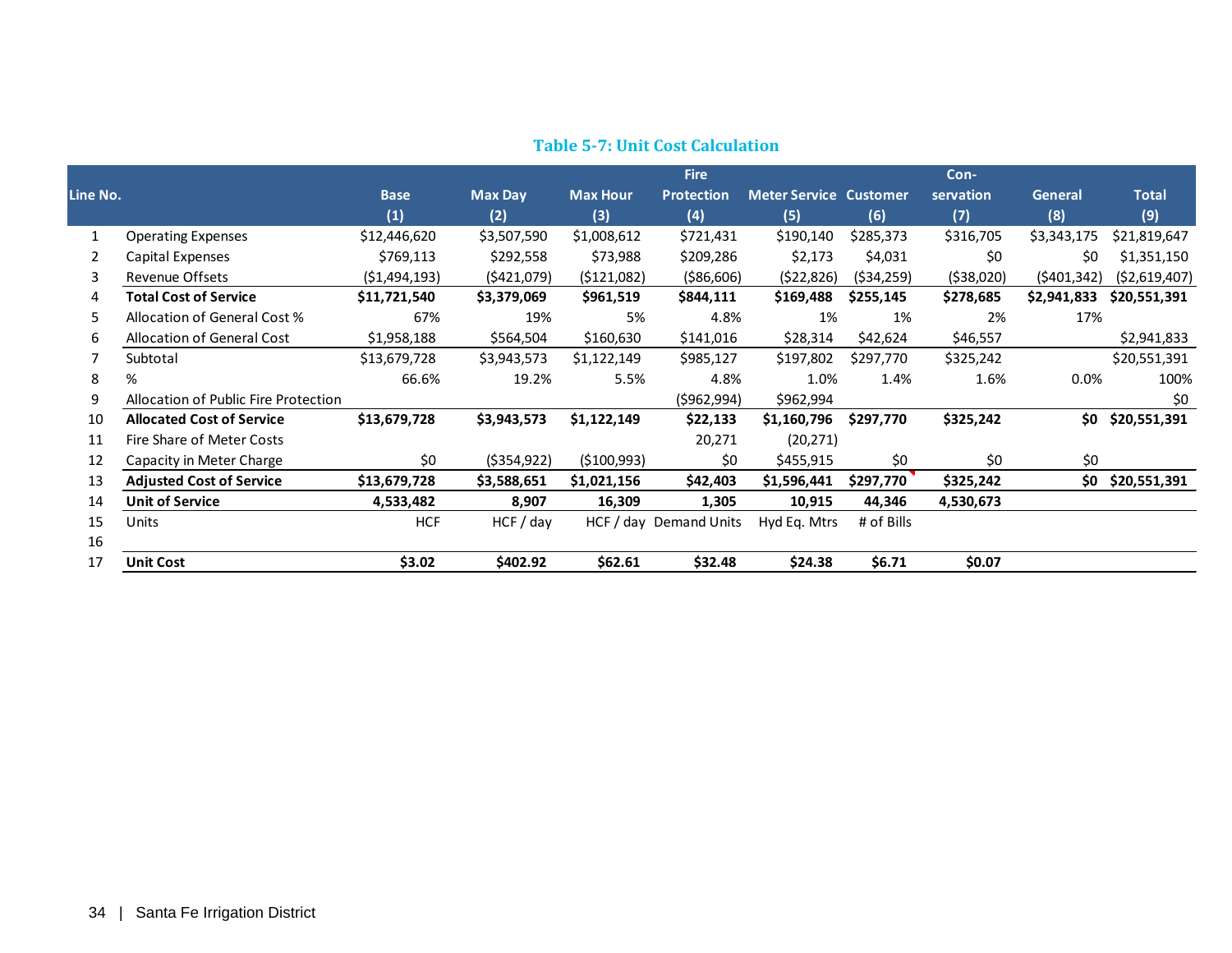## **5.4 DISTRIBUTION OF COST COMPONENTS TO CUSTOMER CLASSES**

The final step in a cost of service analysis is to distribute the cost components to the user classes using the unit costs derived in Table 5-7, line 17. This is the ultimate goal of a cost of service analysis and yields the cost to serve each customer class. Table 5-8 shows the derivation of the cost to serve (i.e., cost of service for) each class. The cost components shown in columns 1, 2, 3 and 7 of Table 5-8 are collected through the commodity (volumetric) rates (\$/HCF). The cost components shown in columns 4, 5, and 6 are collected through the District's Base Meter charge to provide fixed revenue. The existing versus proposed proportion of fixed revenue is approximately 17% and 19%, respectively, including all pass-through increases, and is directly related to the volume of water sold.

To derive the cost to serve each class, the unit costs from line 17 in Table 5-7 are multiplied by the units shown in Table 5-6 (columns 2, 6 and 9) for each class. For example, the base costs for the Multifamily class is calculated by multiplying the base unit cost (line 17, column 1, Table 5-7) by the annual Multifamily use (line 7, column 2, Table 5-6). Similarly the Multifamily *customer* costs are derived by multiplying the *customer* unit cost (line 17, column 6 in Table 5-7) by the number of Multifamily bills (not shown but equal to 2,784 bills; the total number for all classes is shown in line 10, column 11 in Table 5-6). Similar calculations for each of the remaining user classes and cost components yield the total cost to serve each user class shown in column 8 of Table 5-8. Note that the total cost of service is equal to the revenue requirement in line 24 of Table 5-5 as intended. We have now calculated the **cost to serve each user class** and can proceed to derive rates necessary to collect the cost to serve each class and the customers within each class.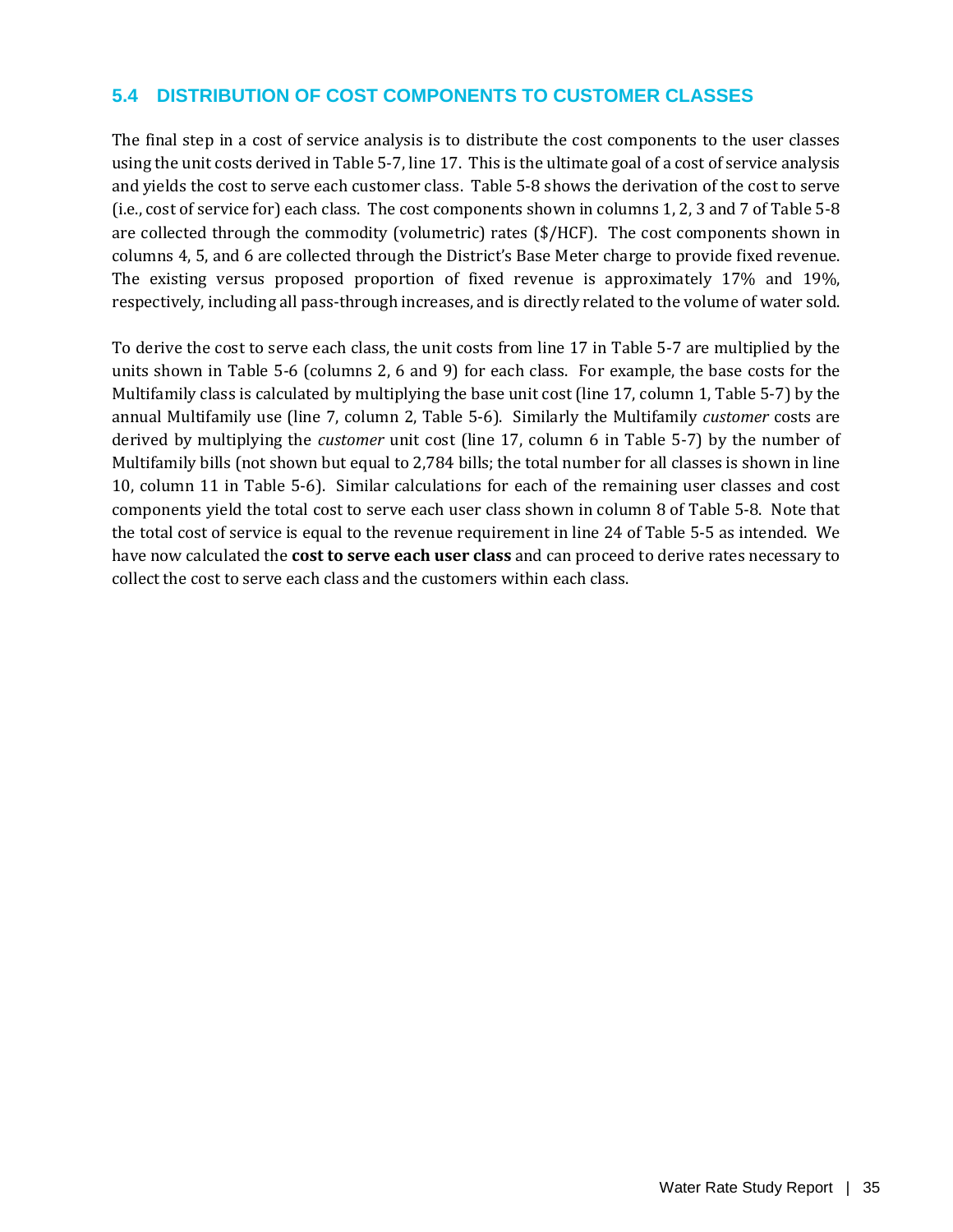| Line No. |                               | <b>Base</b><br>(1) | <b>Max Day</b><br>(2) | <b>Max Hour</b><br>(3) | (4)      | <b>Fire Protection Meter Service</b><br>(5) | <b>Customer</b><br>(6) | <b>Con-servation</b><br>(7) | Total COS <sup>1</sup><br>(8) | <b>Total</b><br><b>Commodity</b><br><b>Revenue</b><br>(9) | <b>Total Fixed</b><br><b>Revenue</b><br>(10) |
|----------|-------------------------------|--------------------|-----------------------|------------------------|----------|---------------------------------------------|------------------------|-----------------------------|-------------------------------|-----------------------------------------------------------|----------------------------------------------|
|          | <b>SFR</b>                    |                    |                       |                        |          | \$1,199,147                                 | \$218,926              | -SO                         |                               |                                                           |                                              |
| 2        | Tier 1                        | \$1,522,163        | \$152,163             | \$84,255               |          |                                             |                        | \$36,213                    |                               | \$1,794,794                                               |                                              |
| 3        | Tier 2                        | \$2,195,020        | \$302,041             | \$131,317              |          |                                             |                        | \$52,220                    |                               | \$2,680,599                                               |                                              |
| 4        | Tier 3                        | \$3,398,674        | \$721,517             | \$233,492              |          |                                             |                        | \$80,855                    |                               | \$4,434,539                                               |                                              |
| 5        | Tier 4                        | \$4,242,671        | \$1,823,674           | \$401,158              |          |                                             |                        | \$100,934                   |                               | \$6,568,436                                               |                                              |
| 6        | Subtotal SFR                  | \$11,358,528       | \$2,999,397           | \$850,222              |          | \$1,199,147                                 | \$218,926              | \$270,222                   | \$16,896,441                  | \$15,478,368                                              | \$1,418,073                                  |
|          | <b>Multifamily Residence</b>  | \$801,905          | \$151,373             | \$52,850               |          | \$181,900                                   | \$18,694               | \$19,077                    | \$1,225,799                   | \$1,025,205                                               | \$200,594                                    |
| 8        | Irrigation                    | \$844,472          | \$305,703             | \$73,040               |          | \$89,853                                    | \$7,534                | \$20,090                    | \$1,340,691                   | \$1,243,304                                               | \$97,387                                     |
| 9        | Non Residential (Other)       | \$666,348          | \$128,497             | \$44,238               |          | \$125,541                                   | \$15,027               | \$15,853                    | \$995,503                     | \$854,935                                                 | \$140,568                                    |
| 10       | <b>Temporary Construction</b> | \$2,541            | \$1,104               | \$242                  |          |                                             |                        |                             | \$3,886                       | \$3,886                                                   |                                              |
| 11       | Fire Line Use                 | \$5,935            | \$2,578               | \$564                  |          |                                             |                        |                             | \$9,078                       | \$9,078                                                   |                                              |
| 10       | Private Fire Line             |                    |                       |                        | \$42,403 |                                             | \$33,641               |                             | \$76,044                      | \$0                                                       | \$76,044                                     |
| 11       | Recycled                      |                    |                       |                        |          |                                             | \$3,948                |                             | \$3,948                       | \$0                                                       | \$3,948                                      |
| 12       | <b>TOTAL</b>                  | \$13,679,728       | \$3,588,651           | \$1,021,156            | \$42,403 | \$1,596,441                                 | \$297,770              | \$325,242                   | \$20,551,391                  | \$18,703,576                                              | \$1,962,653                                  |
|          | $1 - 1 - 1$                   |                    |                       |                        |          |                                             |                        |                             |                               |                                                           |                                              |

## **Table 5-8: Derviation of the Cost to Serve Each Class**

Cost of Service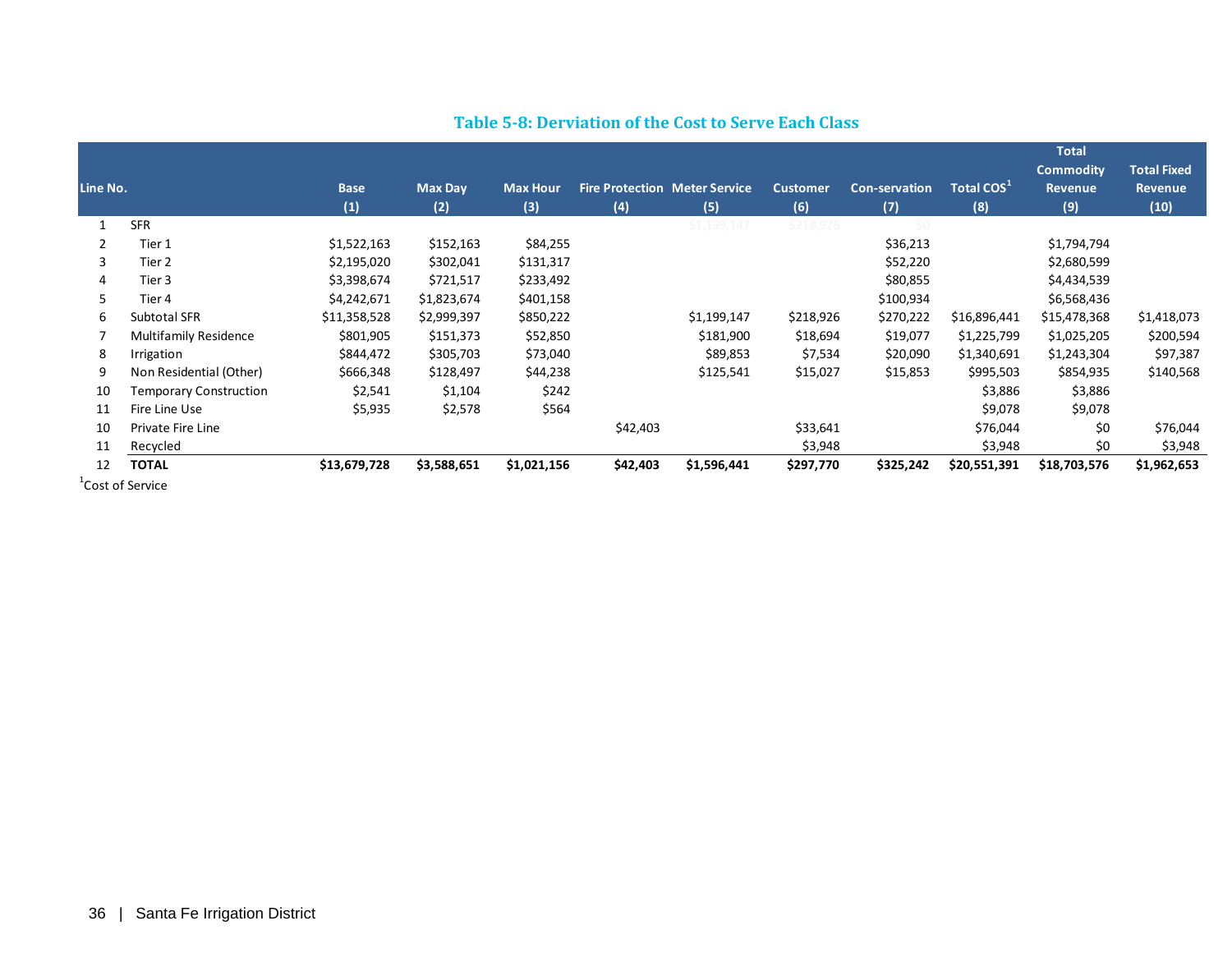# **6 RATE DERIVATION**

## **6.1 EXISTING RATE STRUCTURE AND RATES**

The District's existing rate structure consists of a fixed bi-monthly meter charge, called a Base Meter Fee determined on the basis of the size of the meter serving a property. The District also has a threetier, Commodity Rate for single family customers, and a uniform Commodity Rate for all remaining classes. Table 6-1 shows the existing rate structure and rates. Please note that in this report, the terms fee and charge are often used interchangeably.

|                                     | <b>Bi-Monthly Fee</b> | <b>Monthly Fee</b>  |                  |
|-------------------------------------|-----------------------|---------------------|------------------|
|                                     |                       | <b>Private Fire</b> |                  |
| <b>Meter Size</b>                   | <b>Potable</b>        | <b>Line</b>         | <b>Reclaimed</b> |
| 5/8"                                | \$58.47               | \$14.21             | \$27.58          |
| 3/4"                                | \$58.47               | \$14.21             | \$27.58          |
| 1 <sup>0</sup>                      | \$92.93               | \$19.15             | \$43.84          |
| 11/2"                               | \$179.10              | \$31.51             | \$84.48          |
| 2"                                  | \$282.49              | \$46.97             | \$133.25         |
| 3"                                  | \$523.75              | \$81.58             | \$247.05         |
| 4"                                  | \$868.39              | \$131.02            | \$409.62         |
| 6"                                  | \$1,730.02            | \$255.84            | \$816.05         |
| 8"                                  | \$2,763.97            | \$405.40            | \$1,303.76       |
| 10"                                 | \$3,970.24            | \$579.66            | \$1,872.76       |
|                                     |                       |                     |                  |
|                                     |                       | <b>Bi-Monthly</b>   | <b>Commodity</b> |
|                                     |                       | <b>Breakpoint</b>   | <b>Rate</b>      |
| <b>Class/Tier</b>                   |                       | $(HCF)^1$           | (S / HCF)        |
| Single Family                       |                       |                     |                  |
| Tier 1                              |                       | $0 - 15$            | \$2.70           |
| Tier 2                              |                       | $16 - 300$          | \$3.84           |
| Tier 3                              |                       | >300                | \$4.39           |
|                                     |                       |                     |                  |
| <b>Multifamily Residence</b>        |                       |                     | \$3.84           |
| Non-Residential                     |                       |                     | \$3.71           |
| Irrigation / Commercial Agriculture |                       | \$4.04              |                  |
| <b>Temporary Construction Use</b>   |                       |                     | \$4.39           |
| Fire Line Use                       | \$4.39                |                     |                  |
| Recycled                            |                       |                     | \$3.19           |
| <sup>1</sup> One Hundred Cubic Feet |                       |                     |                  |

## **Table 6-1: Existing Rate Structure and Rates (Bi-monthly)**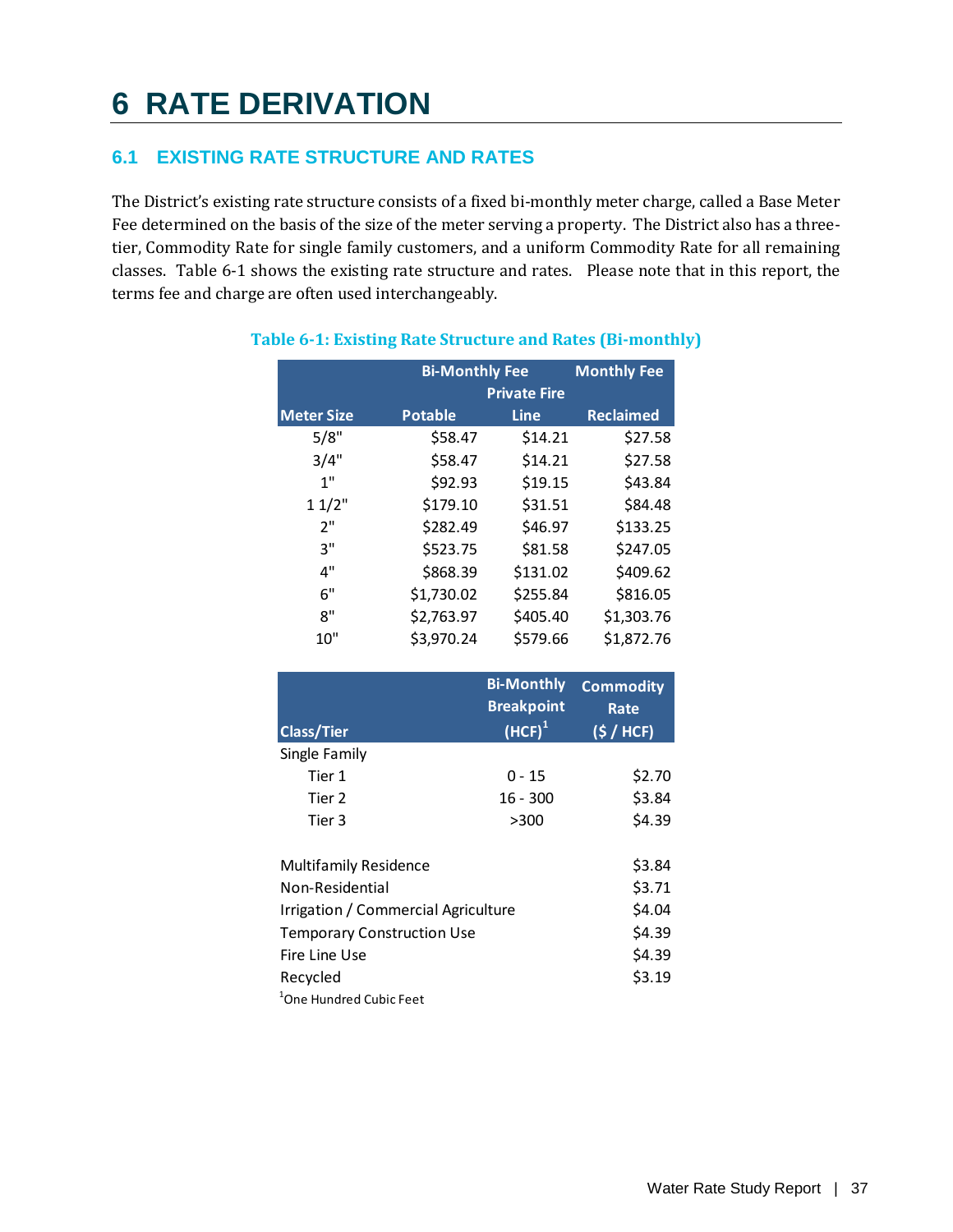## **6.2 PROPOSED BASE METER FEES**

Table 6-2 shows the derivation of the District Base Meter Fees in column 5. The cost of service analysis derived in Table 5-8 feeds into the Base Meter Fee derivation as the Base Meter Fee is designed to collect the amount of revenue shown in column 10 of Table 5-8. The Base Meter Fees shown in Table 6-2 do not include the SDCWA and MWD pass-through increases that the District will now pass through by way of a fixed charge. These are discussed in Table 6-3 below. The industry standard is to use the most numerous meter as the standard with which to compare meter capacity. The District's most numerous meter is the  $\frac{3}{4}$ " meter and therefore it is the base to which the capacity of other meter sizes is compared to.

| <b>Meter Size</b><br>(1) | <b>AWWA Capacity</b><br><b>Ratio</b><br>(2) | <b>Meter Service</b><br><b>Component</b><br>(3) | <b>Customer</b><br><b>Component</b><br>(4) | <b>Proposed SFID</b><br><b>Base Meter Fee</b><br>(5) |
|--------------------------|---------------------------------------------|-------------------------------------------------|--------------------------------------------|------------------------------------------------------|
| 5/8"                     | 1.0                                         | \$24.38                                         | \$6.71                                     | \$31.09                                              |
| 3/4"                     | 1.0                                         | \$24.38                                         | \$6.71                                     | \$31.09                                              |
| 1"                       | 1.7                                         | \$40.63                                         | \$6.71                                     | \$47.34                                              |
| 1.5"                     | 3.3                                         | \$81.26                                         | \$6.71                                     | \$87.97                                              |
| 2"                       | 5.3                                         | \$130.01                                        | \$6.71                                     | \$136.72                                             |
| 3"                       | 10.0                                        | \$243.77                                        | \$6.71                                     | \$250.48                                             |
| 4"                       | 16.7                                        | \$406.28                                        | \$6.71                                     | \$413.00                                             |
| 6"                       | 33.3                                        | \$812.56                                        | \$6.71                                     | \$819.28                                             |
| 8"                       | 53.3                                        | \$1,300.10                                      | \$6.71                                     | \$1,306.81                                           |
| 10"                      | 76.7                                        | \$1,868.89                                      | \$6.71                                     | \$1,875.61                                           |

#### **Table 6-2: Derivation of District Bi-Monthly Base Meter Fees**

#### *Base Meter Fee Components*

There are two cost components that comprise the District's Base Meter Fee: meter service and customer service; they are described below. This fee recognizes the fact that the District incurs fixed costs related to maintaining meters, billing customers and providing ready-to-use water capacity even when a customer does not use any water.

#### *Meter Service Component*

The meter service component collects capacity (also known as peaking) related costs. These costs are shown as max day and max hour costs in Section 5. A portion of capacity related costs can be allocated to and collected through the meter service component by meter size because larger meters have the potential to demand more capacity compared to smaller meters. Capacity ratios, a function of a meter's maximum flow rate, are used to increase the service charge to larger capacity meters The potential capacity demand (peaking) is proportional to the potential flow through each meter size as established by the AWWA hydraulic capacity ratios. The AWWA capacity ratios used for this report are shown in column 2 of Table 6-2. The ratios shown are the ratio of potential flow through each meter size compared to the flow through a  $\frac{3}{4}$ -inch meter. The  $\frac{3}{4}$ -in meter is the standard meter size for the District and is used to compare the capacities of the larger meters. Larger meters have the potential to demand more peak capacity. For example, column 2 shows that hydraulic capacity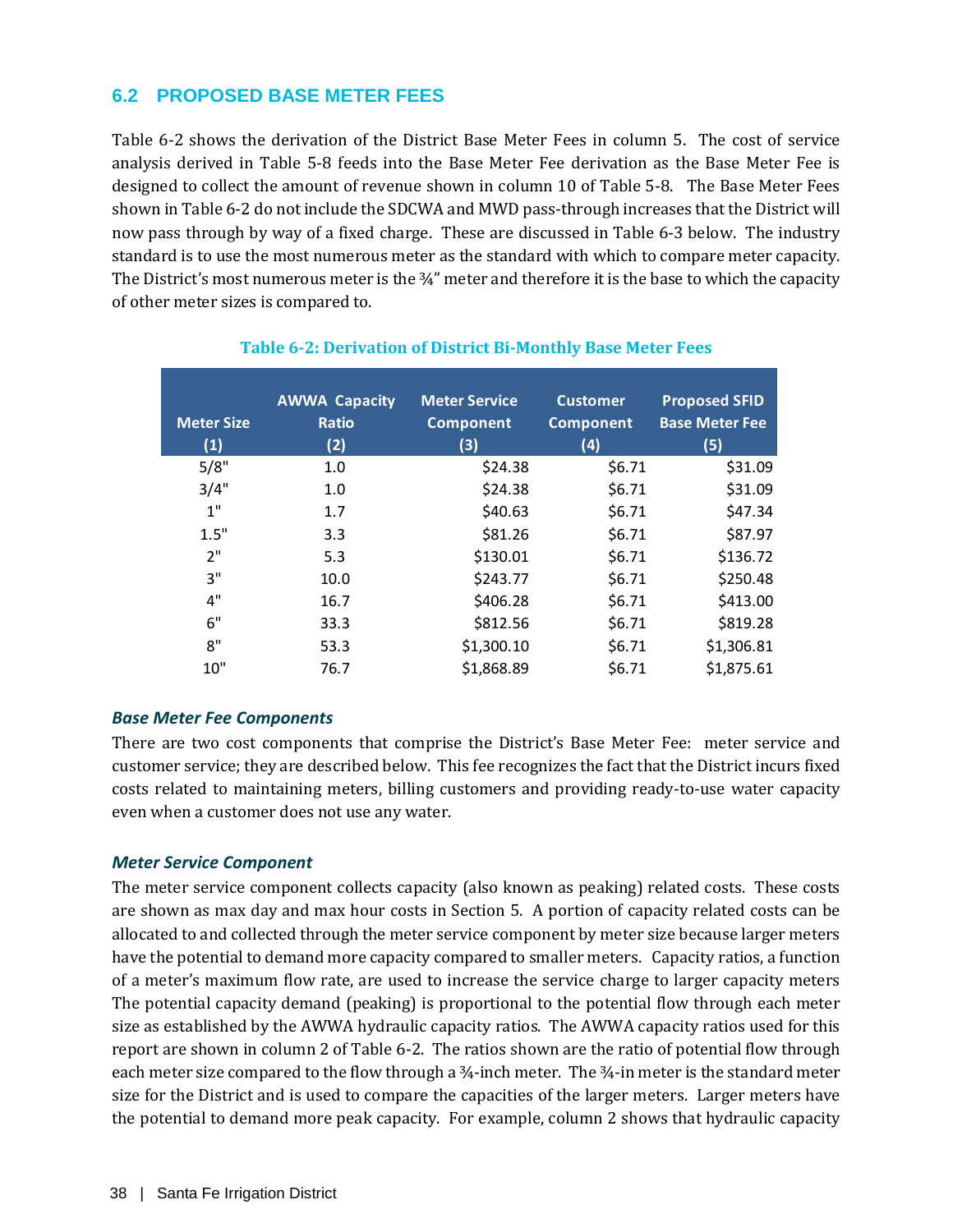of a 2-inch meter is 5.3 times that of a ¾-inch meter and therefore the meter service component of the Base Meter Fee is 5.3 times that of the 3/4-inch meter. The meter service component for a  $\frac{3}{4}$ inch meter is derived in column 5, line 17 of Table 5-7 and this fee for larger meters is scaled up using the AWWA capacity ratios shown in column 2 of Table 6-2.

Allocating extra capacity costs by meter size (instead of using the maximum day and maximum hour cost components by applying the peaking factors shown in column 1 of Table 5-6) is a common way to provide greater revenue stability, especially in light of decreasing revenues during a drought or other reasons for sales declines.

The meter service component also recovers costs associated with maintaining and servicing meters. The cost for maintaining and servicing larger meters is proportional to the AWWA hydraulic capacity ratios shown in column 2.

#### *Customer Component*

The customer component, shown in column 4, recovers costs associated with meter reading, customer billing and collection, as well as answering customer calls. These costs are the same for all meter sizes as it costs the same to bill a small meter as it does a larger meter. The customer component is derived in column 6 (line 17) of Table 5-7.

Table 6-3 shows the Base Meter Fees for the next three fiscal years. The Base Meter Fees for FY 2017 and 2018 are derived by applying the revenue adjustments shown in Table 3-5 to the Base Meter Fee for FY 2016.

|                   | February 1,<br>2016 | January 1,<br>2017 | January 1,<br>2018 |  |
|-------------------|---------------------|--------------------|--------------------|--|
| <b>Meter Size</b> | <b>Base Meter</b>   | <b>Base Meter</b>  | <b>Base Meter</b>  |  |
| (Inches)          | Fee                 | Fee                | Fee                |  |
|                   | (1)                 | (2)                | (3)                |  |
| 5/8"              | \$31.09             | \$33.89            | \$36.94            |  |
| 3/4"              | \$31.09             | \$33.89            | \$36.94            |  |
| 1"                | \$47.34             | \$51.60            | \$56.25            |  |
| 1.5"              | \$87.97             | \$95.89            | \$104.52           |  |
| 2"                | \$136.72            | \$149.03           | \$162.44           |  |
| 3"                | \$250.48            | \$273.03           | \$297.60           |  |
| 4"                | \$413.00            | \$450.17           | \$490.68           |  |
| 6"                | \$819.28            | \$893.01           | \$973.38           |  |
| 8"                | \$1,306.81          | \$1,424.43         | \$1,552.63         |  |
| 10"               | \$1,875.61          | \$2,044.41         | \$2,228.41         |  |

## **Table 6-3: Base Meter Fees by Fiscal Year**

#### *Total Fixed Charge*

The District proposes to pass through the SDCWA IAC, SRC, ESC and CSC, as well as the MWD's RTS Charge and Capacity Charge. These wholesaler fixed costs are added to the Districts Base Meter Fee to yield the total fixed charge. Table 6-4 shows the District Base Meter Fee and the SDCWA and MWD charges that will be passed through to District customers, which yield the total fixed charge shown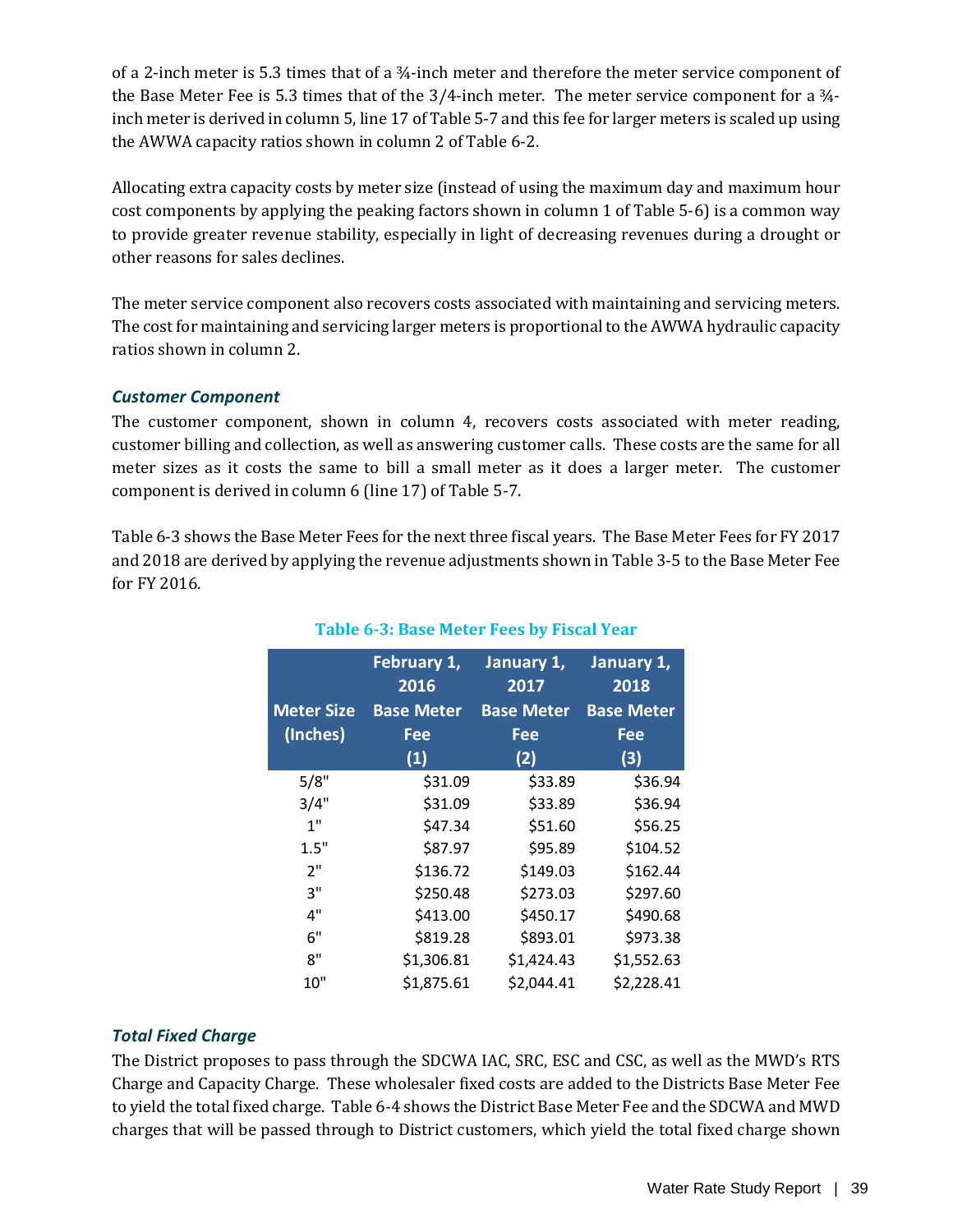in column 6. Table 6-4 includes the CY 2016 pass-throughs from the SDCWA and MWD that will be passed –through to District customers, shown in columns 3, 4 and 5. The District intends to authorize pass-through increases for increases in these charges in subsequent calendar years.

|                |                   |                         |                  |                            |                   | ີ                  |                                     |                   |                   |
|----------------|-------------------|-------------------------|------------------|----------------------------|-------------------|--------------------|-------------------------------------|-------------------|-------------------|
|                |                   | Proposed<br><b>SFID</b> |                  | <b>MWD Cap</b><br>Charge & | <b>SDCWA SRC,</b> | <b>Total Fixed</b> | <b>Current</b><br><b>Base Meter</b> | <b>Difference</b> | <b>Difference</b> |
| Line No.       | <b>Meter Size</b> | <b>Base Meter</b>       | <b>SDCWA IAC</b> | <b>RTS Charge</b>          | <b>ESC, CSC</b>   | <b>Charge</b>      | Fee                                 | (5)               | (%)               |
|                | (1)               | (2)                     | (3)              | (4)                        | (5)               | (6)                | (7)                                 | (8)               | (9)               |
|                |                   |                         |                  |                            |                   |                    |                                     |                   |                   |
| $\mathbf{1}$   | 5/8"              | \$31.09                 | \$5.52           | \$10.04                    | \$28.60           | \$75.25            | \$58.47                             | \$16.78           | 28.7%             |
| $\overline{2}$ | 3/4"              | \$31.09                 | \$5.52           | \$10.04                    | \$28.60           | \$75.25            | \$58.47                             | \$16.78           | 28.7%             |
| 3              | 1"                | \$47.34                 | \$8.83           | \$16.73                    | \$47.67           | \$120.57           | \$92.93                             | \$27.64           | 29.7%             |
| 4              | 1.5"              | \$87.97                 | \$16.56          | \$33.46                    | \$95.35           | \$233.33           | \$179.10                            | \$54.23           | 30.3%             |
| 5              | 2"                | \$136.72                | \$28.70          | \$53.53                    | \$152.56          | \$371.51           | \$282.49                            | \$89.02           | 31.5%             |
| 6              | 3"                | \$250.48                | \$52.99          | \$100.37                   | \$286.04          | \$689.88           | \$523.75                            | \$166.13          | 31.7%             |
| 7              | 4"                | \$413.00                | \$90.52          | \$167.28                   | \$476.74          | \$1,147.53         | \$868.39                            | \$279.14          | 32.1%             |
| 8              | 6"                | \$819.28                | \$165.60         | \$334.55                   | \$953.48          | \$2,272.91         | \$1,730.02                          | \$542.89          | 31.4%             |
| 9              | 8"                | \$1,306.81              | \$287.04         | \$535.29                   | \$1,525.57        | \$3,654.71         | \$2,763.97                          | \$890.74          | 32.2%             |
| 10             | 10"               | \$1,875.61              | \$430.56         | \$769.48                   | \$2,193.01        | \$5,268.65         | \$3,970.24                          | \$1,298.41        | 32.7%             |
|                |                   |                         |                  |                            |                   |                    |                                     |                   |                   |

## **Table 6-4: Derivation of the Total Fixed Charge**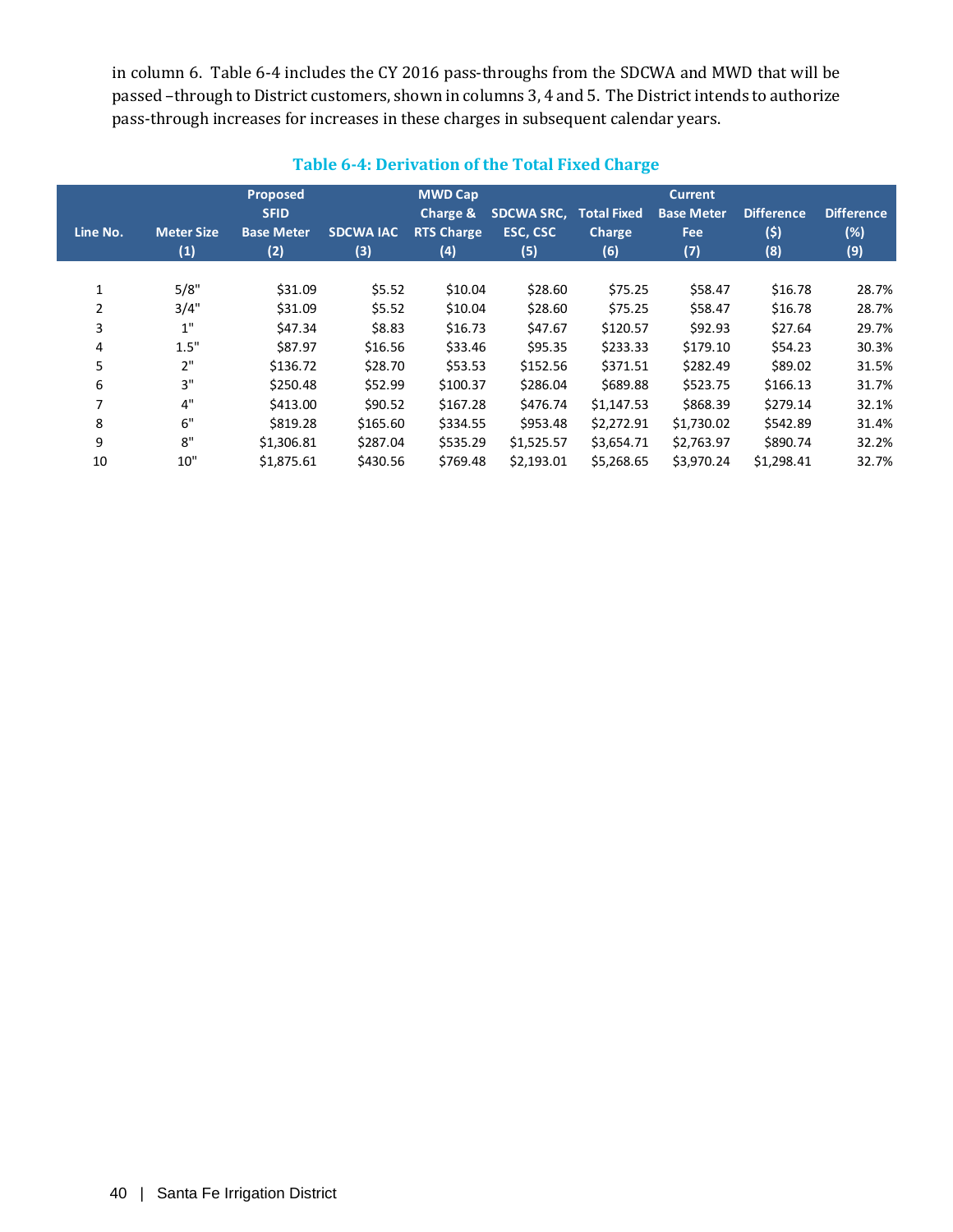## **6.3 PROPOSED FIRE LINE CHARGES**

Table 6-5 shows the derivation of private fire line charges. Private fire line charges are calculated based on the potential flow through public and private fire hydrants and fire connections. Total fire protection costs are allocated to private and public fire protection in proportion to the potential demand of each. The top portion of Table 6-5 calculates the potential private fire demand by calculating the demand units from public fire hydrants. Column 2 shows that residential fire hydrants are served through six inch pipelines with two, 2.5 inch diameter ports on the hydrant. We calculate demand factors<sup>[13](#page-50-0)</sup> for each type of hydrant (residential and industrial) and then multiply by the number of hydrants in column 3 to yield the total demand units shown in column 5. We perform a similar calculation for private fire connections. Column 6 of Table 6-5 shows the percent responsibility for public and private fire costs. Line 8, column 5 shows the number of private fire demand units – which was used to calculate the annual private fire charge shown in Table 5-7, line 17 column 4.

|          | <b>Public Fire Protection Potential Demand</b>             |                                       |                                           |                                                              |        |                                                 |  |  |  |  |  |  |  |
|----------|------------------------------------------------------------|---------------------------------------|-------------------------------------------|--------------------------------------------------------------|--------|-------------------------------------------------|--|--|--|--|--|--|--|
| Line No. | <b>Public Fire</b><br><b>Hydrants</b><br>(6" Mains)<br>(1) | <b>Connection Size</b><br>(in)<br>(2) | <b>Number in</b><br><b>Service</b><br>(3) | Demand Factor <sup>1</sup> Demand Units<br>$\left( 4\right)$ | (5)    | % of Total Fire<br><b>Protecion Cost</b><br>(6) |  |  |  |  |  |  |  |
|          | Residential                                                | 6" Conn, 2 - 2.5" Dia                 | 1,996                                     | 22                                                           | 44,440 |                                                 |  |  |  |  |  |  |  |
| 2        | Industrial                                                 | 6" Conn, 2 - 2.5" Dia, 4" Dia         | 204                                       | 61                                                           | 12,359 |                                                 |  |  |  |  |  |  |  |
|          |                                                            |                                       | 2,200                                     |                                                              | 56,799 | 98%                                             |  |  |  |  |  |  |  |

#### **Table 6-5: Derivation of Private Fire Line Charges**

| <b>Private Fire Protection Potential Demand Calculation</b> |                                |                                    |                                         |        |                                          |  |  |  |  |  |  |  |  |
|-------------------------------------------------------------|--------------------------------|------------------------------------|-----------------------------------------|--------|------------------------------------------|--|--|--|--|--|--|--|--|
| Line No.                                                    | <b>Connection Size</b><br>(in) | <b>Number in</b><br><b>Service</b> | Demand Factor <sup>1</sup> Demand Units |        | % of Total Fire<br><b>Protecion Cost</b> |  |  |  |  |  |  |  |  |
| 3                                                           | 5/8"                           | $\Omega$                           | 0.29                                    | 0      |                                          |  |  |  |  |  |  |  |  |
| 4                                                           | 3/4"                           | 103                                | 0.47                                    | 48     |                                          |  |  |  |  |  |  |  |  |
| 5                                                           | 1"                             | 565                                | 1.00                                    | 565    |                                          |  |  |  |  |  |  |  |  |
| 6                                                           | 1.5"                           | 104                                | 2.90                                    | 302    |                                          |  |  |  |  |  |  |  |  |
|                                                             | 2"                             | 63                                 | 6.19                                    | 390    |                                          |  |  |  |  |  |  |  |  |
| 8                                                           |                                | 835                                |                                         | 1,305  | 2.2%                                     |  |  |  |  |  |  |  |  |
| 9                                                           |                                |                                    |                                         |        |                                          |  |  |  |  |  |  |  |  |
| Total<br>10                                                 |                                | 3,035                              |                                         | 58,104 | 100%                                     |  |  |  |  |  |  |  |  |

 $^{1}$ Diameter of the connection raised to 2.63 - Based on the Hazen-Williams equation for flow.

Table 6-6 shows the derivation of the bi-monthly private fire line charge. The annual private fire line charge derived in column 4 of Table 5-7 is divided by the number of billing periods (6) to yield the bi-monthly private fire line charge shown in column 4 for the smaller meters. The larger meter private fire charges are calculated by scaling up the small meter charges by the demand factors for private fire line connections shown in column 4 of Table 6-4. The fire line service charges are lower

<span id="page-50-0"></span>j  $<sup>13</sup>$  Demand factors are calculated using the Hazen Williams equation for flow through pipe which is a function</sup> of the diameter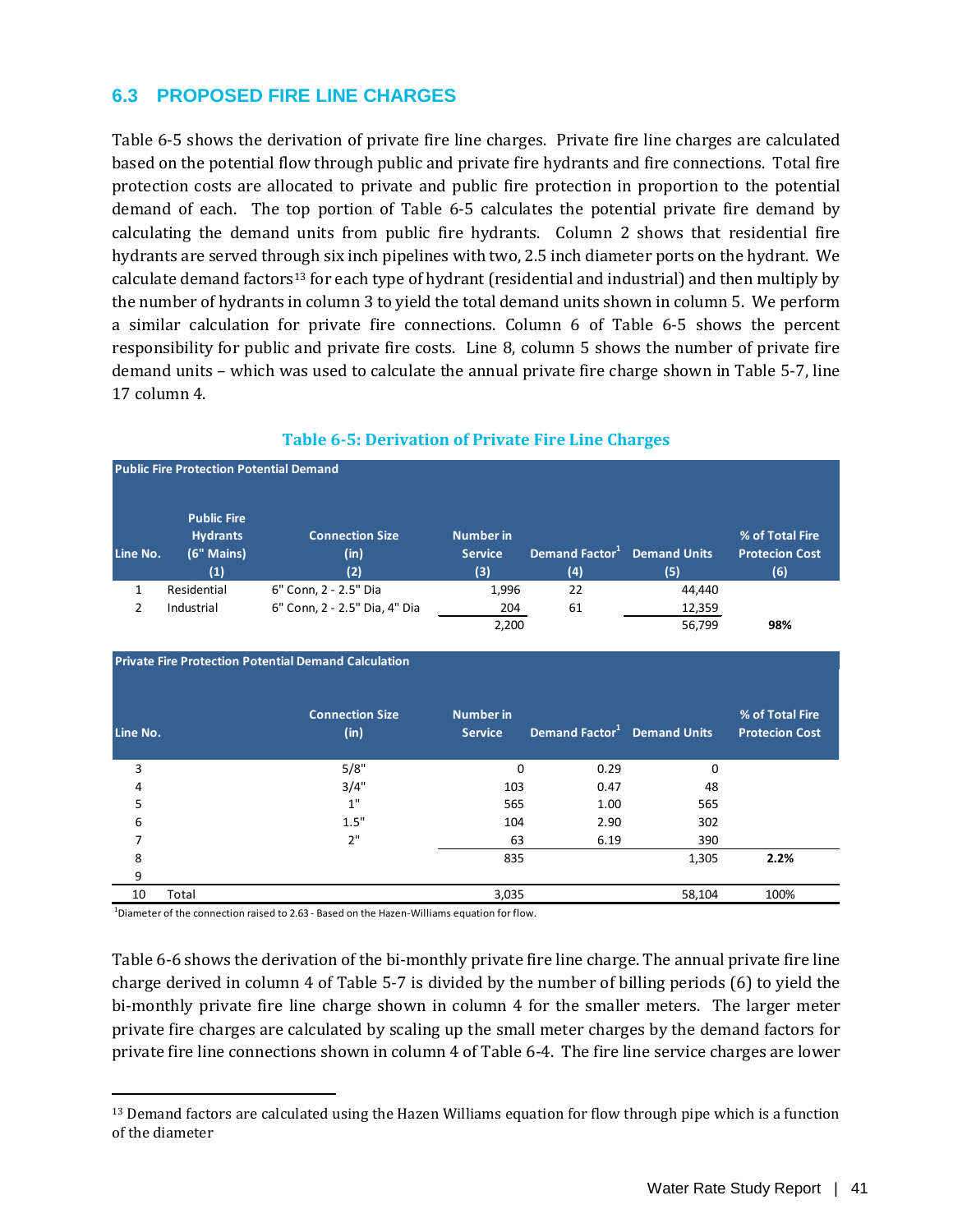than the current charges because the District has experienced an increase in the number of fire line service connections because fire departments now require fire service protection for new and remodeled residential services.

| Line No. | <b>Connection Size</b><br>(in)<br>(1) | Fire Bi-monthly Charge<br>(2) | <b>Bi-monthly Billing</b><br><b>Charge</b><br>(3) | <b>Proposed Bi-</b><br>monthly Charge<br>(4) | <b>Current Bi-</b><br>monthly<br><b>Charge</b><br>(5) |
|----------|---------------------------------------|-------------------------------|---------------------------------------------------|----------------------------------------------|-------------------------------------------------------|
| 1        | 5/8"                                  | \$2.54                        | \$6.71                                            | \$9.26                                       | \$14.21                                               |
| 2        | 3/4"                                  | \$2.54                        | \$6.71                                            | \$9.26                                       | \$14.21                                               |
| 3        | 1"                                    | \$5.41                        | \$6.71                                            | \$12.13                                      | \$19.15                                               |
| 4        | 1.5"                                  | \$15.73                       | \$6.71                                            | \$22.44                                      | \$31.51                                               |
| 5        | 2"                                    | \$33.51                       | \$6.71                                            | \$40.23                                      | \$46.97                                               |

### **Table 6-6: Calculation of Private Fire Line Charges**

## **6.4 COMMODITY RATES**

#### *Single Family Tier Definitions*

The District uses three main sources of water supply for single family customers: local water from Lake Hodges; imported raw water from SDCWA; and imported treated water from SDCWA. As described below, the direct and indirect costs of each source of supply are increasingly more expensive. The amount of water in the breakpoint for the first tier is unchanged and approximately equates to the amount of water necessary to serve a three-person household using 60 gallons of water per day per person (gpcd) on a bi-monthly basis.<sup>14</sup> The amount of water established for the second tier is based on the projected bi-monthly allocation of the amount of water historically available (on a long-term basis) from Lake Hodges to each of the District's accounts. The amount of water established for the third tier is set at the average summer Single Family bi-monthly use, when water use is at its highest, so that water use beyond this tier (Tier 4 use) is primarily outdoor usage in excess of the average water use.

Absent higher customer demands, the District would be less reliant on the more expensive SDCWA imported water supplies. As a result, the proposed commodity rate structure progressively allocates higher cost supplies to higher volume users. The Tier 1 rate is set using the lowest cost water sources, has the lowest peaking unit rate, and no conservation costs. Tiers 2-4 assign progressively higher water supply, peaking and conservation costs to those who place more demands on the system and generate the associated costs.

#### *Unit Rate Definitions*

The commodity rates for each class and tier are derived by summing of the unit rates (\$ / HCF) for:

- 1. Water Supply
- 2. Delivery
- 3. Peaking
- 4. Conservation

<span id="page-51-0"></span>j <sup>14</sup> A similar level of use is identified in Water Code section 10608.20 as essential indoor use.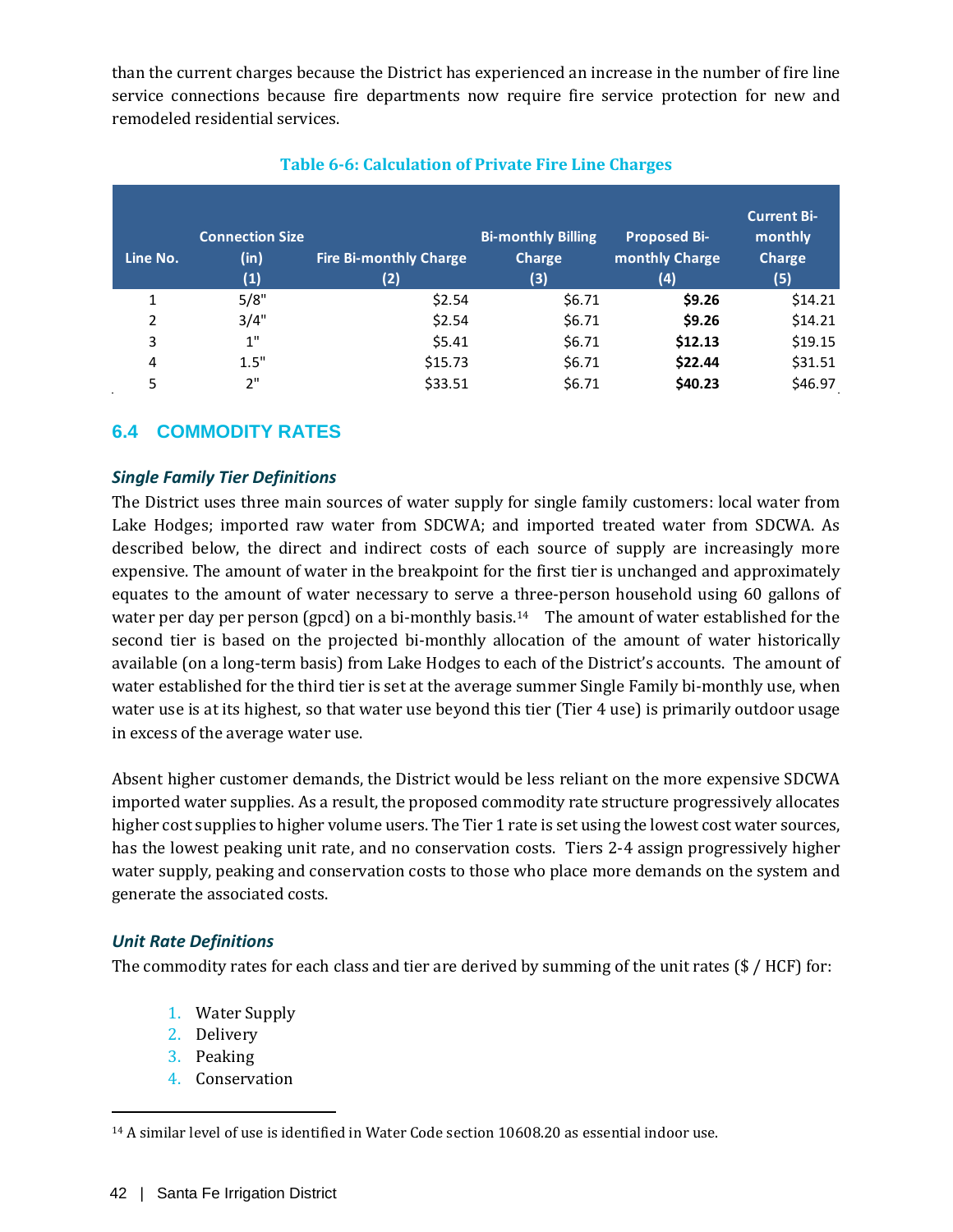**Water Supply costs** are costs associated with obtaining and treating water to make it ready for delivery from each of the District's three possible sources of potable supply, shown in Table 6-6.

**Delivery costs** are the operating and capital costs associated with delivering water to all customers at a constant average rate of use – also known as serving customers under average daily demand conditions. Therefore delivery costs are spread over all units of water which results in an equal delivery unit costs for all classes and tiers.

**Peaking costs,** or extra-capacity costs, represent costs incurred to meet customer peak demands in excess of a base use (or in excess of average daily demand). Total extra capacity costs are composed of maximum day and maximum hour demands as discussed in Section 5. For the portion of extra capacity costs collected through the commodity rate, peaking costs are distributed to each tier and class using peaking factors derived from customer use data – this is shown in columns 2 and 3 in Table 5-8. For the portion of extra capacity costs collected through the fixed charge, AWWA hydraulic capacity factors are used to distribute extra capacity costs to customer classes – this is shown in column 5 (meter service) of Table 5-8.

**Conservation costs** are costs which cover water conservation and efficiency programs and efforts. These programs are targeted to high volume water users. Therefore conservation costs are allocated progressively to Tiers 2, 3 and 4, for which conservation programs are designed to promote water efficiency. The allocation of conservation costs to upper tiers proportionately allocates such costs to those customers whose greater demand create the need for conservation and efficiency programs and efforts.

## *Unit Cost Derivation*

The first step in the commodity rate calculation is the derivation of the supply rate for each tier and class. The supply rate for each tier and class is a function of the cost and amount of water allocated from each of the District's water sources. Table 6-7 shows the estimated volume (water sold) and cost of each District's water source.

| Line No.      | <b>Water Source</b><br>(1)       | <b>Cost</b><br>(S / HCF)<br>(2) | <b>Total (HCF)</b><br>(3) |
|---------------|----------------------------------|---------------------------------|---------------------------|
| 1             | Treated Local Water <sup>1</sup> | \$0.74                          | 1,370,702                 |
| $\mathcal{P}$ | Imported Raw Water <sup>1</sup>  | \$2.75                          | 3,034,098                 |
| 3             | <b>Imported Treated Water</b>    | \$2.75                          | 128,682                   |
| 4             | Total                            |                                 | 4,533,482                 |
| 5             | <b>Weighted Average Cost</b>     | \$2.14                          |                           |

## **Table 6-7: Water Sources and Costs**

 $1$ Includes cost to treat raw water in the R.E. Badger Filtration Plant

The water sources shown in Table 6-7 were allocated to each user class in proportion to the water use in each class. The use by user class is shown in Table 6-8.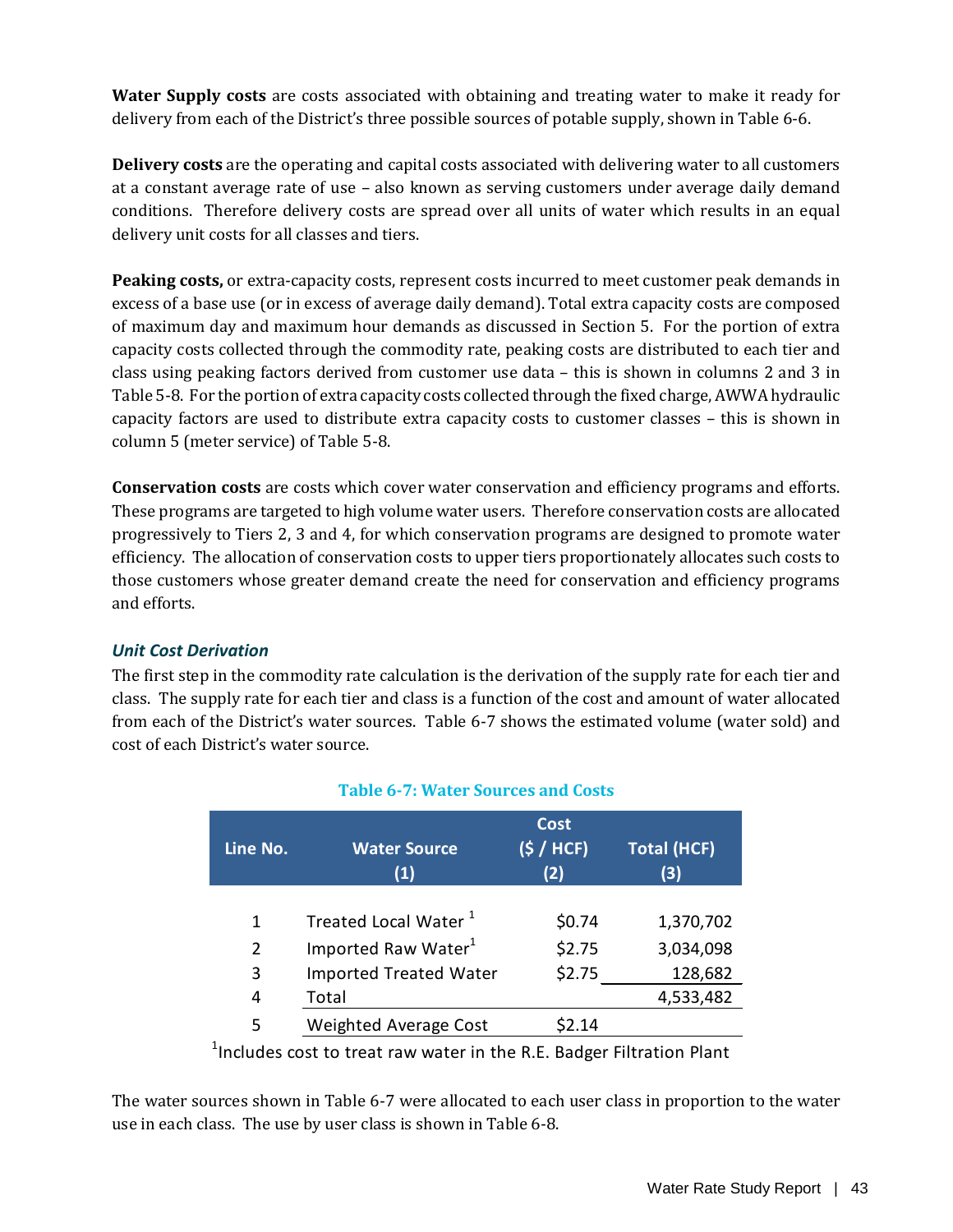#### **Table 6-8: Water Use by Customer Class**

|                 |                            |                  |                   | Non-               |                     |                     |              |
|-----------------|----------------------------|------------------|-------------------|--------------------|---------------------|---------------------|--------------|
|                 | Single Family Multi-family |                  |                   | <b>Residential</b> | <b>Temporary</b>    |                     |              |
|                 | <b>Residence</b>           | <b>Residence</b> | <b>Irrigation</b> | (Other)            | <b>Construction</b> | <b>Fireline Use</b> | <b>Total</b> |
| Total Use (HCF) | 3.764.233                  | 265.752          | 279.859           | 220.829            | 842                 | 1.967               | 4,533,482    |
| % of Use        | 83%                        | 6%               | 6%                | 5%                 | 0%                  | 0%                  | 100%         |

Table 6-9 column 9, shows the total water *sold* (used) from each source. The use is allocated in proportion to the use in each class shown in Table 6-8. When water supply is allocated in proportion to use in each class it results in the same average supply cost for each class as shown in line 6 of Table 6-9. To calculate the average supply cost by user class, we take the weighted average - weighted by the use from each source - of the *supply cost for each source* (column 2, Table 6-9). Appendix B shows the derivation of these supply costs. The average *supply cost for each class* is shown in line 6 of Table 6-9. This is the first component of the rate derivation for each class.

|          | Derivation of Supply Costs by Class |                  |                                                      |                                                |                          |                                              |                                                |                            |                     |
|----------|-------------------------------------|------------------|------------------------------------------------------|------------------------------------------------|--------------------------|----------------------------------------------|------------------------------------------------|----------------------------|---------------------|
| Line No. | <b>Water Source</b><br>(1)          | (S / HCF)<br>(2) | Supply Cost Single Family<br><b>Residence</b><br>(3) | <b>Multi-family</b><br><b>Residence</b><br>(4) | <b>Irrigation</b><br>(5) | Non-<br><b>Residential</b><br>(Other)<br>(6) | <b>Temporary</b><br><b>Construction</b><br>(7) | <b>Fireline Use</b><br>(8) | <b>TOTAL</b><br>(9) |
|          | Treated Local Water <sup>1</sup>    | \$0.74           | 1,138,119                                            | 80,350                                         | 84,616                   | 66,768                                       | 255                                            | 595                        | 1,370,702           |
| 2        | Imported Raw M&I Water <sup>1</sup> | \$2.75           | 2,519,267                                            | 177,859                                        | 187,300                  | 147,793                                      | 564                                            | 1,316                      | 3,034,098           |
| 3        | <b>Imported Treated Water</b>       | \$2.75           | 106,847                                              | 7,543                                          | 7,944                    | 6,268                                        | 24                                             | 56                         | 128,682             |
| 4        |                                     |                  |                                                      |                                                |                          |                                              |                                                |                            |                     |
|          | Total Use by Class (HCF)            |                  | 3,764,233                                            | 265,752                                        | 279,859                  | 220,829                                      | 842                                            | 1,967                      | 4,533,482           |
| 6        | Average Supply Cost (\$ / HCF)      | \$2.14           | \$2.14                                               | \$2.14                                         | \$2.14                   | \$2.14                                       | \$2.14                                         | \$2.14                     | \$2.14              |

#### **Table 6-9: Derivation of Supply Costs by User Class**

 $1$ Includes the cost to treat water in the R. E. Badger Filtration Plant

We must also derive the supply unit cost for each single family tier. Table 6-10 shows this derivation. The water allocated to the single family class, shown in column 3 of Table 6-9, is allocated to each tier as shown - Tier 1 is allocated local water. Tier 2 is allocated mostly local water with a small amount of imported water. Tier 3 is allocated imported raw water and Tier 4 is allocated mostly imported raw water with some imported treated water. We calculate the weighted average supply cost by tier by taking the weighted average of the *supply cost by source* (line 7 , Table 6-10), weighted by the use in each tier (column 4), to produce the average *supply cost by tier* shown in column 12 of Table 6-10. Note that the average supply cost for the single family class as a whole, shown in the bottom right corner, is the same as that shown in Table 6-9. The average supply cost by tier is a component of the total tier rate.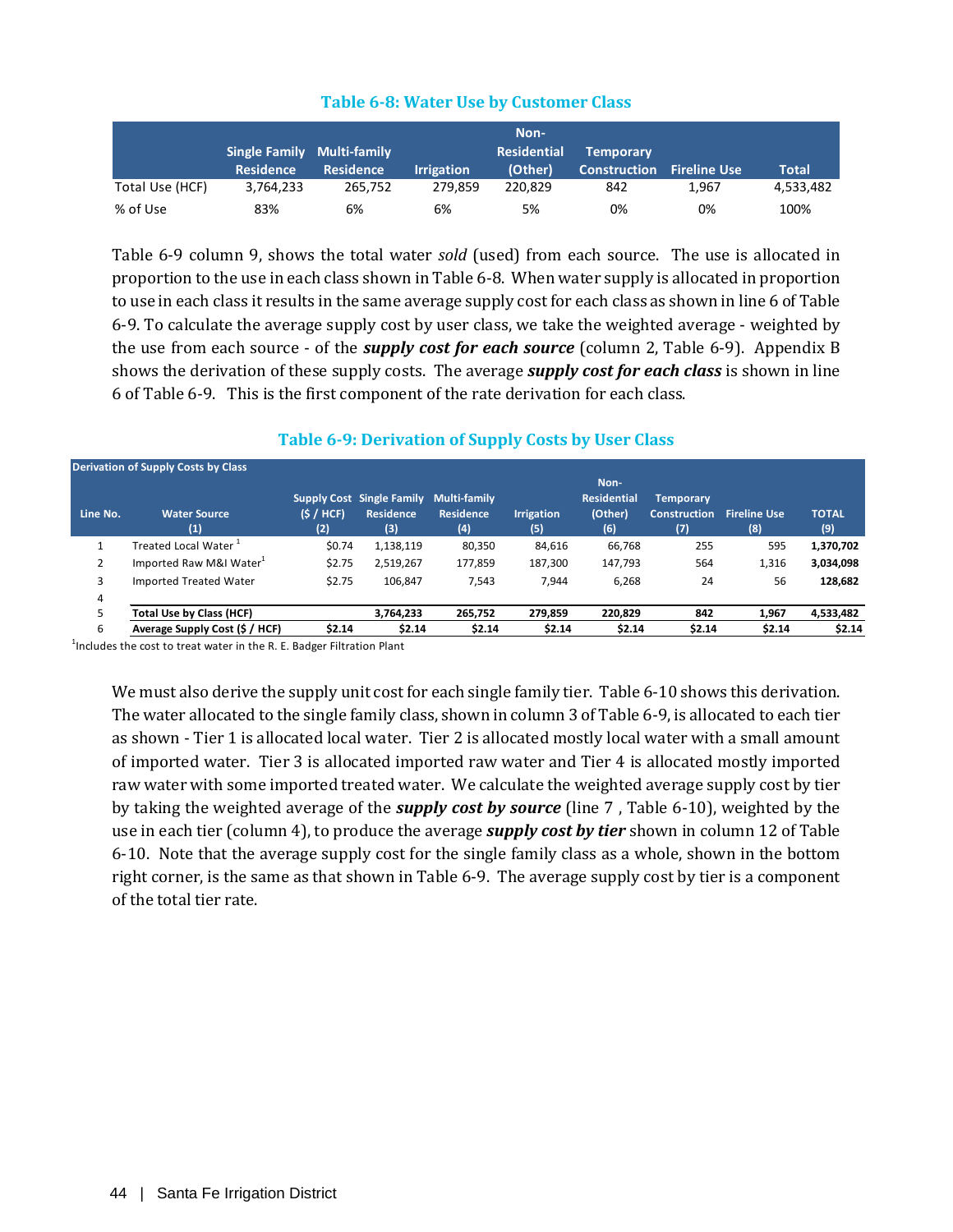#### **Table 6-10: Derivation of Supply Costs by Single Family Tier**

|                | <b>Derivation of Supply Costs by SFR Tier</b> |                   |          |                    |           | <b>Total Water Supply by Source (HCF)</b> |                |              |                    |
|----------------|-----------------------------------------------|-------------------|----------|--------------------|-----------|-------------------------------------------|----------------|--------------|--------------------|
|                |                                               |                   |          |                    | Water     | Water <sup>1</sup>                        | <b>Treated</b> | <b>TOTAL</b> | Average            |
|                |                                               | <b>Bi-Monthly</b> |          |                    |           |                                           |                |              |                    |
|                |                                               | <b>Tier</b>       |          |                    |           |                                           |                |              | <b>Supply Cost</b> |
| Line No.       | <b>Tier</b>                                   | <b>BreakPoint</b> | % of Use | <b>Use by Tier</b> | 1,138,119 | 2,519,267                                 | 106,847        | 3,764,233    | by Tier            |
|                | (1)                                           | (2)               | (3)      | (4)                | (5)       | (6)                                       | (7)            | (11)         | (12)               |
|                | Tier 1                                        | $0 - 15$          | 13.4%    | 504,447            | 504,447   |                                           | ۰              | 504,447      | \$0.74             |
| $\overline{2}$ | Tier 2                                        | $16 - 37$         | 19.3%    | 727,433            | 633,672   | 93,761                                    | ٠              | 727,433      | \$1.00             |
| 3              | Tier 3                                        | $38 - 165$        | 29.9%    | 1,126,326          | ٠         | 1,126,326                                 |                | 1,126,326    | \$2.75             |
| 4              | Tier 4                                        | >165              | 37.4%    | 1,406,027          | ۰         | 1,299,180                                 | 106,847        | 1,406,027    | \$2.75             |
| 5              |                                               |                   | 100.0%   | 3,764,233          | 1,138,119 | 2,519,267                                 | 106,847        | 3,764,233    |                    |
| 6              |                                               |                   |          |                    |           |                                           |                |              |                    |
|                | Average Supply Cost by Source (\$ / HCF)      |                   |          |                    | \$0.74    | \$2.75                                    | \$2.75         |              | \$2.14             |

1 Includes the cost to treat raw water

#### *Delivery Unit Cost*

We derive the delivery unit cost in Table 6-11 by subtracting the water supply costs from the District's cost to obtain, treat and deliver water (known as the base rate and shown in line 1). This base cost was derived in line 17, column 1 of Table 5-7. The base rate is the unit cost to supply and deliver water under average daily demand conditions. By subtracting the average unit supply cost, line 6 of Table 6-9, we identify the unit cost to *deliver* water under the same conditions. This delivery cost is the same for all classes and for all single family tiers.

#### **Table 6-11: Derivation of the Delivery Unit Cost**

| Line No. |                                                          | <b>Unit Rate</b><br>(S / HCF) |
|----------|----------------------------------------------------------|-------------------------------|
|          | Fully Loaded Base Cost (Obtain, Treat and Deliver Water) | \$3.02                        |
|          | Less Cost to Obtain and Treat Water (Supply Costs)       | \$2.14                        |
|          | <b>Delivery Cost</b>                                     | \$0.87                        |

#### *Peaking Unit Cost*

Table 6-12 shows the derivation of the unit peaking costs for single family tiers and each customer class. The peaking costs shown in column 4 were derived in the cost of service section and are the sum of columns 2 and 3, the max day and max hour peaking costs, in Table 5-8. The peaking rate is calculated by dividing the peaking costs (column 4) by the use (column 5) for each class. Note that the peaking rate is correlated with the peaking factor – a higher peaking factor correlates to a higher peaking rate. Also note that the total peaking costs in column 4 of Table 6-12 matches the total peaking costs (max day and max hour) shown in columns 2 and 3 in Table 5-8.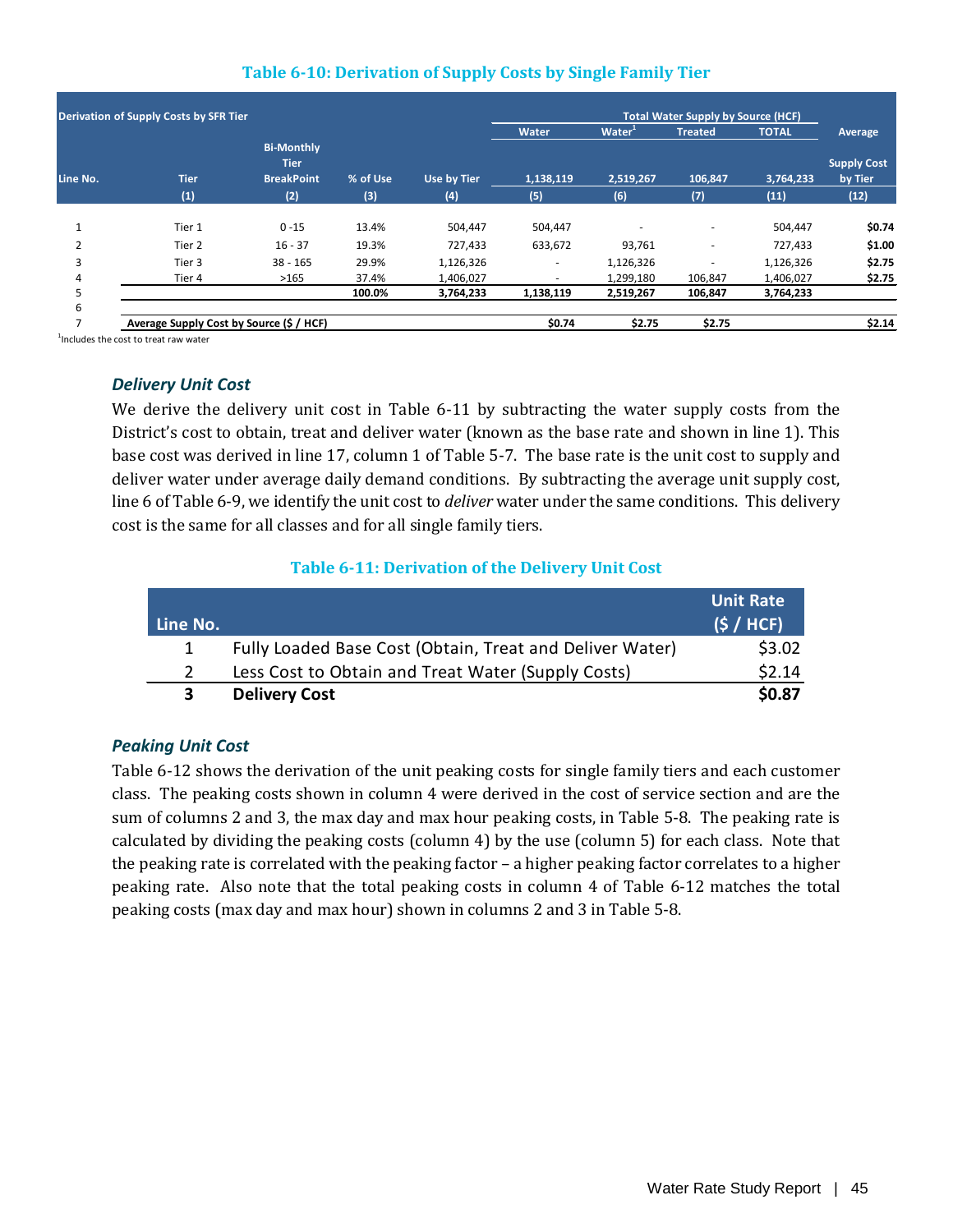|          | <b>Derivation of Peaking Costs</b>  |                                                  |                                       |                      |                     |                                   |
|----------|-------------------------------------|--------------------------------------------------|---------------------------------------|----------------------|---------------------|-----------------------------------|
|          | Tier / Class                        | <b>Tier</b><br><b>Breakpoint</b><br>(Bi-monthly) | <b>Peaking</b><br>Factor <sup>1</sup> | <b>Peaking Costs</b> | <b>Use</b><br>(HCF) | <b>Peaking Rate</b><br>(\$ / HCF) |
| Line No. | (1)                                 | (2)                                              | (3)                                   | (4)                  | (5)                 | (6)                               |
| 1        | Single Family                       |                                                  | 1.39                                  |                      |                     |                                   |
| 2        | Tier 1                              | $0 - 15$                                         | 1.02                                  | \$236,419            | 504,447             | \$0.47                            |
| 3        | Tier 2                              | $16 - 37$                                        | 1.10                                  | \$433,359            | 727,433             | \$0.60                            |
| 4        | Tier 3                              | $38 - 165$                                       | 1.26                                  | \$955,009            | 1,126,326           | \$0.85                            |
| 5        | Tier 4                              | >165                                             | 1.74                                  | \$2,224,832          | 1,406,027           | \$1.58                            |
| 6        | Subtotal                            |                                                  |                                       | \$3,849,619          | 3,764,233           |                                   |
| 7        | <b>Multi-family Residence</b>       |                                                  | 1.21                                  | \$204,223            | 265,752             | \$0.77                            |
| 8        | Irrigation / Commercial Agriculture |                                                  | 1.59                                  | \$378,742            | 279,859             | \$1.35                            |
| 9        | Non-Residential                     |                                                  | 1.22                                  | \$172,735            | 220,829             | \$0.78                            |
| 10       | <b>Temporary Construction</b>       |                                                  | 1.75                                  | \$1,345              | 842                 | \$1.60                            |
| 11       | Fire Line                           |                                                  | 1.75                                  | \$3,143              | 1,967               | \$1.60                            |
| 12       | <b>Total</b>                        |                                                  |                                       | \$4,609,807          | 4,533,482           |                                   |

#### **Table 6-12: Derivation of Peaking Unit Cost**

 $^{1}$ Calculated as the maximum bi-monthly use divided by the average bi-monthly use for each class

#### *Conservation Unit Cost*

Table 6-13 shows the derivation of the conservation unit costs by class and tier. The conservation costs for the single family class is calculated by taking the conservation costs derived in the cost of service analysis, shown in column 7 of Table 5-8, and allocating these costs to each tier using the allocation factors, shown in column 3, to allocate the total conservation costs to Tiers 2, 3 and 4. Tiers 3 and 4, containing the highest volume users, have higher allocation factors to recognize the fact that conservation and efficiency programs are targeted at these users, and therefore are the reason for these programs. The allocation factor is weighted by the water use in column 4 resulting in the percent responsibility for conservation costs shown in column 6. The conservation rate is derived by dividing the conservation costs (column 7) by the use in column 4 and is shown in column 8.

The conservation rate for the remaining user classes is calculated by dividing the conservation costs by the use (columns 2 and 4) to yield the conservation rate in column 8. We note that the total conservation costs shown in column 2 matches with that derived in column 7 of Table 5-8.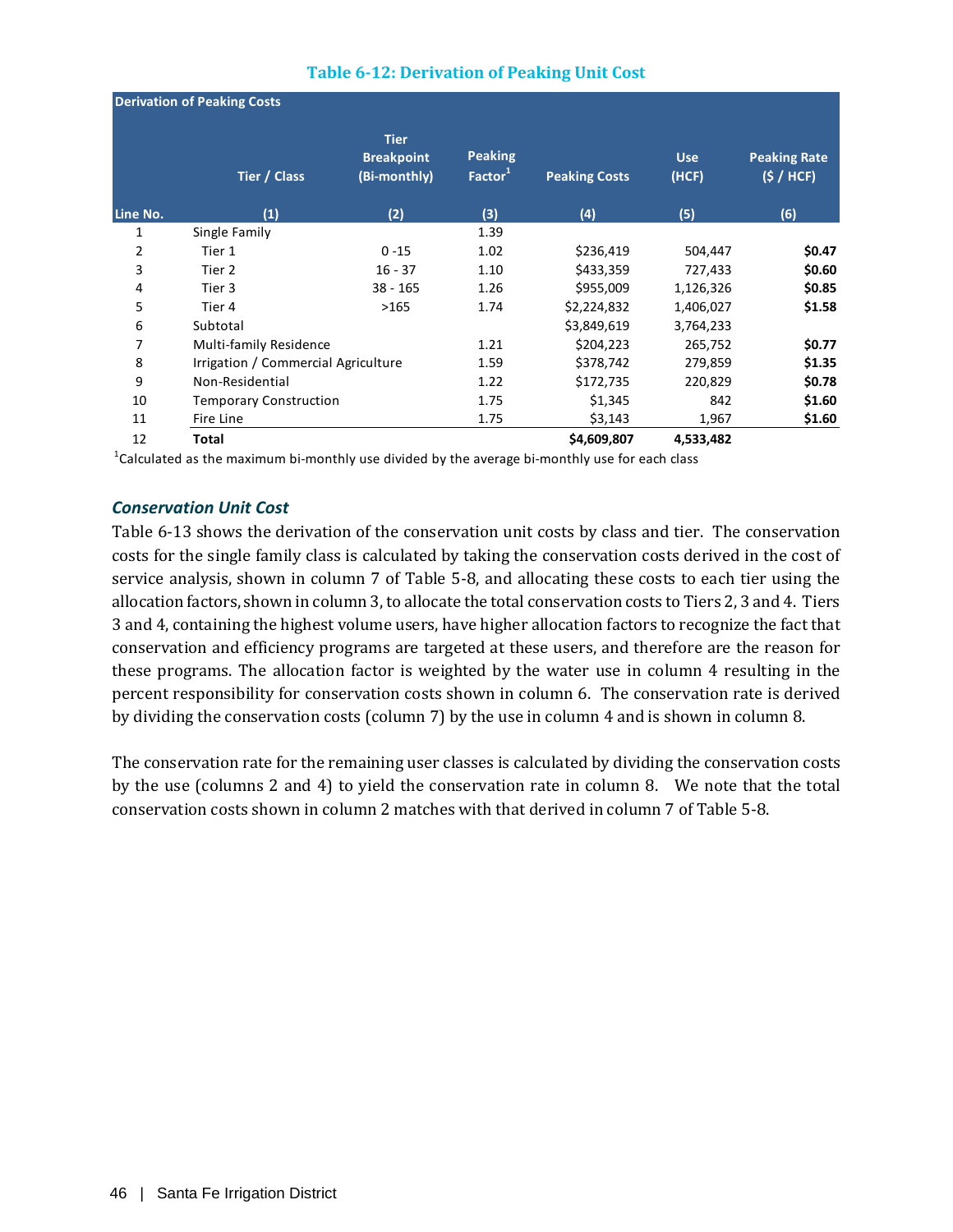|          | <b>Derivation of Conservation Rate by Class</b> |                                     |                                     |                             |                     |                                         |                                                                                       |                                                        |                                          |
|----------|-------------------------------------------------|-------------------------------------|-------------------------------------|-----------------------------|---------------------|-----------------------------------------|---------------------------------------------------------------------------------------|--------------------------------------------------------|------------------------------------------|
|          | Tier / Class                                    | <b>Tier Breakpoint</b><br>(HCF)     | <b>Conservation</b><br><b>Costs</b> | <b>Allocation</b><br>Factor | <b>Use</b><br>(HCF) | Weighted<br><b>Allocation</b><br>Factor | Percent<br><b>Responsibility</b><br>for<br><b>Conservation</b><br><b>Costs</b><br>(%) | <b>Allocated</b><br><b>Conservation</b><br><b>Cost</b> | <b>Conservation</b><br>Rate<br>(S / HCF) |
| Line No. | (1)                                             |                                     | (2)                                 | (3)                         | (4)                 | (5)                                     | (6)                                                                                   | (7)                                                    | (8)                                      |
| 1        | Single Family                                   |                                     |                                     |                             |                     |                                         |                                                                                       |                                                        |                                          |
| 2        | Tier 1                                          | $0 - 15$                            | \$36,213                            | 0.00                        | 504,447             |                                         | 0%                                                                                    | \$0                                                    | \$0.00                                   |
| 3        | Tier 2                                          | $16 - 37$                           | \$52,220                            | 0.75                        | 727,433             | 545,575                                 | 14%                                                                                   | \$38,992                                               | \$0.05                                   |
| 4        | Tier 3                                          | $38 - 165$                          | \$80,855                            | 1.00                        | 1,126,326           | 1,126,326                               | 30%                                                                                   | \$80,498                                               | \$0.07                                   |
| 5        | Tier 4                                          | >165                                | \$100,934                           | 1.50                        | 1,406,027           | 2,109,041                               | 56%                                                                                   | \$150,732                                              | \$0.11                                   |
| 6        | Subtotal                                        |                                     | \$270,222                           |                             | 3,764,233           | 3,780,941                               | 100%                                                                                  | \$270,222                                              |                                          |
| 7        | <b>Multi-family Residence</b>                   |                                     | \$19,077                            |                             | 265,752             |                                         |                                                                                       |                                                        | \$0.07                                   |
| 8        |                                                 | Irrigation / Commercial Agriculture | \$20,090                            |                             | 279,859             |                                         |                                                                                       |                                                        | \$0.07                                   |
| 9        | Non-Residential                                 |                                     | \$15,853                            |                             | 220,829             |                                         |                                                                                       |                                                        | \$0.07                                   |
| 10       | <b>Temporary Construction</b>                   |                                     | \$0                                 |                             | 842                 |                                         |                                                                                       |                                                        | \$0.00                                   |
| 11       | Fire Line                                       |                                     | \$0                                 |                             | 1,967               |                                         |                                                                                       |                                                        | \$0.00                                   |
| 12       | Total                                           |                                     | \$325,242                           |                             | \$4,533,482         |                                         |                                                                                       |                                                        |                                          |

#### **Table 6-13: Derivation of Conservation Unit Costs**

#### *Final Rate Derivation*

We have calculated the unit rates for supply, delivery, peaking and conservation for single family tiers and for each class in Tables 6-6 through 6-13. Table 6-14 shows the final rates for the Commodity Rate derivation by summing each unit cost to derive the total rate for each tier and class shown in column 7. We note that the total revenue shown in line 17, column 9, nearly matches the revenue requirement derived in Table 5-5 line 24 and shown in line 18 with a slight difference due to rounding. Note that the rates shown in Table 6-11 do not include the CY pass through. Passthoughs are discussed in the pass-through section below.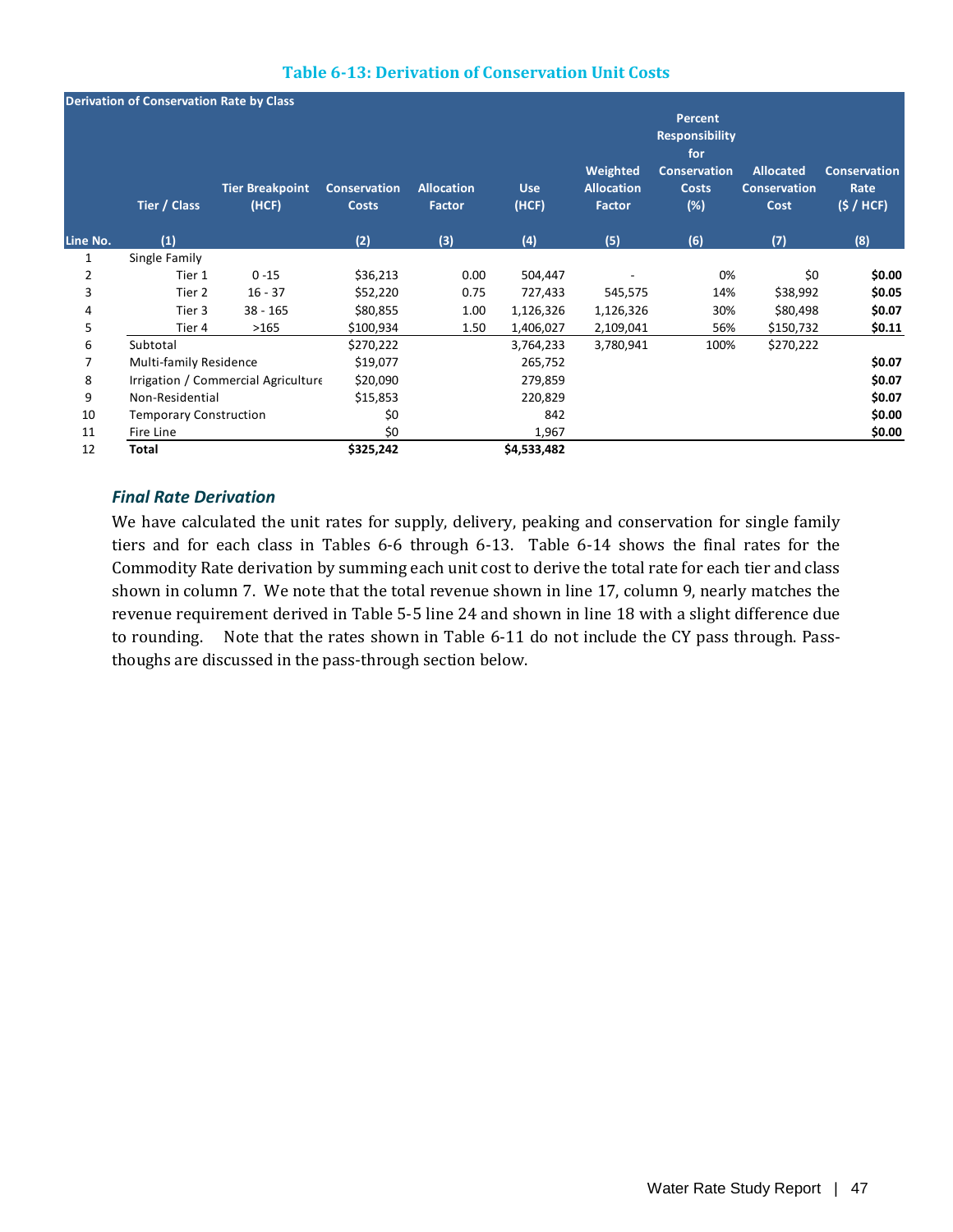|                | <b>Total Rate Derivation</b>  |                                                            |                                   |                                     |                                    |                                       | <b>Total</b>                                |                            |                                                  |
|----------------|-------------------------------|------------------------------------------------------------|-----------------------------------|-------------------------------------|------------------------------------|---------------------------------------|---------------------------------------------|----------------------------|--------------------------------------------------|
| Line No.       | <b>Tier</b><br>(1)            | <b>Bi-monthly</b><br><b>Breakpoint</b><br>(HCF)<br>(2)     | <b>Supply</b><br>(S / HCF)<br>(3) | <b>Delivery</b><br>(S / HCF)<br>(4) | <b>Peaking</b><br>(S / HCF)<br>(5) | Con-<br>servation<br>(S / HCF)<br>(6) | <b>Proposed</b><br>Rate<br>(S / HCF)<br>(7) | <b>Use</b><br>(HCF)<br>(8) | <b>Commodity</b><br><b>Revenue</b><br>(5)<br>(9) |
| 1              | Single Family                 |                                                            |                                   |                                     |                                    |                                       |                                             |                            |                                                  |
| 2              | Tier 1                        | $0 - 15$                                                   | \$0.74                            | \$0.87                              | \$0.47                             | \$0.00                                | \$2.09                                      | 504,447                    | \$1,051,953                                      |
| 3              | Tier 2                        | $16 - 37$                                                  | \$1.00                            | \$0.87                              | \$0.60                             | \$0.05                                | \$2.52                                      | 727,433                    | \$1,836,633                                      |
| 4              | Tier 3                        | $38 - 165$                                                 | \$2.75                            | \$0.87                              | \$0.85                             | \$0.07                                | \$4.54                                      | 1,126,326                  | \$5,117,823                                      |
| 5              | Tier 4                        | >165                                                       | \$2.75                            | \$0.87                              | \$1.58                             | \$0.11                                | \$5.31                                      | 1,406,027                  | \$7,471,959                                      |
| 6              |                               |                                                            |                                   |                                     |                                    |                                       |                                             |                            |                                                  |
| $\overline{7}$ | <b>Multi-family Residence</b> |                                                            | \$2.14                            | \$0.87                              | \$0.77                             | \$0.07                                | \$3.86                                      | 265,752                    | \$1,025,205                                      |
| 8              |                               | Irrigation / Commercial Agriculture                        | \$2.14                            | \$0.87                              | \$1.35                             | \$0.07                                | \$4.44                                      | 279,859                    | \$1,242,533                                      |
| 9              | Non-Residential               |                                                            | \$2.14                            | \$0.87                              | \$0.78                             | \$0.07                                | \$3.87                                      | 220,829                    | \$854,935                                        |
| 10             | <b>Temporary Construction</b> |                                                            | \$2.14                            | \$0.87                              | \$1.60                             | \$0.00                                | \$4.62                                      | 842                        | \$3,886                                          |
| 11             | Fire Line                     |                                                            | \$2.14                            | \$0.87                              | \$1.60                             | \$0.00                                | \$4.62                                      | 1,967                      | \$9,078                                          |
| 12             |                               |                                                            |                                   |                                     |                                    |                                       |                                             |                            |                                                  |
| 13             | Subtotal                      |                                                            |                                   |                                     |                                    |                                       |                                             | 4,533,482                  | 18,614,006                                       |
| 14             |                               | Total Base Meter Charge Revenue (Fixed Revenue)            |                                   |                                     |                                    |                                       |                                             |                            | \$1,894,211                                      |
| 15             |                               | Private Fire Line Revenue - Fire Protection Component Only |                                   |                                     |                                    |                                       |                                             |                            | \$42,403                                         |
| 16             |                               |                                                            |                                   |                                     |                                    |                                       |                                             |                            |                                                  |
| 17             | <b>Total Revenue</b>          |                                                            |                                   |                                     |                                    |                                       |                                             |                            | \$20,550,620                                     |
| 18             | Revenue Requirement           |                                                            |                                   |                                     |                                    |                                       |                                             |                            | \$20,551,391                                     |
| 20             | Difference (Due to Rounding)  |                                                            |                                   |                                     |                                    |                                       |                                             |                            | -\$771                                           |

#### **Table 6-14: Derivation of Rates by Tier and Class**

## **6.5 PASS-THROUGH COSTS**

#### *Fixed Charge Pass-Throughs*

As noted in the executive summary, the District is proposing to itemize and bill the wholesale fixed charges levied on the District by its wholesale water agencies. The CY increase in these wholesale fixed charges will be passed through to District customers as derived below.

#### *Metropolitan Water District (MWD) Capacity Charge*

Table 6-15 shows the MWD Capacity Charge for calendar year (CY) that is passed through to District customers. We calculate this charge as the calendar year difference in the yearly MWD capacity charge divided by the number of hydraulically equivalent meters and by the number of billing periods (6). This results in the charge for 5/8" and ¾" meters; the charge for larger meters is scaled up using hydraulic capacity factors shown in column 2 of Table 6-2. The number of hydraulically equivalent meters remains the same for the remaining fixed charge pass-through calculations in this section (for the remaining tables). The District will do this yearly based on future MWD fixed charge increases – therefore we have not shown future years, as MWD's charges are not known at this time.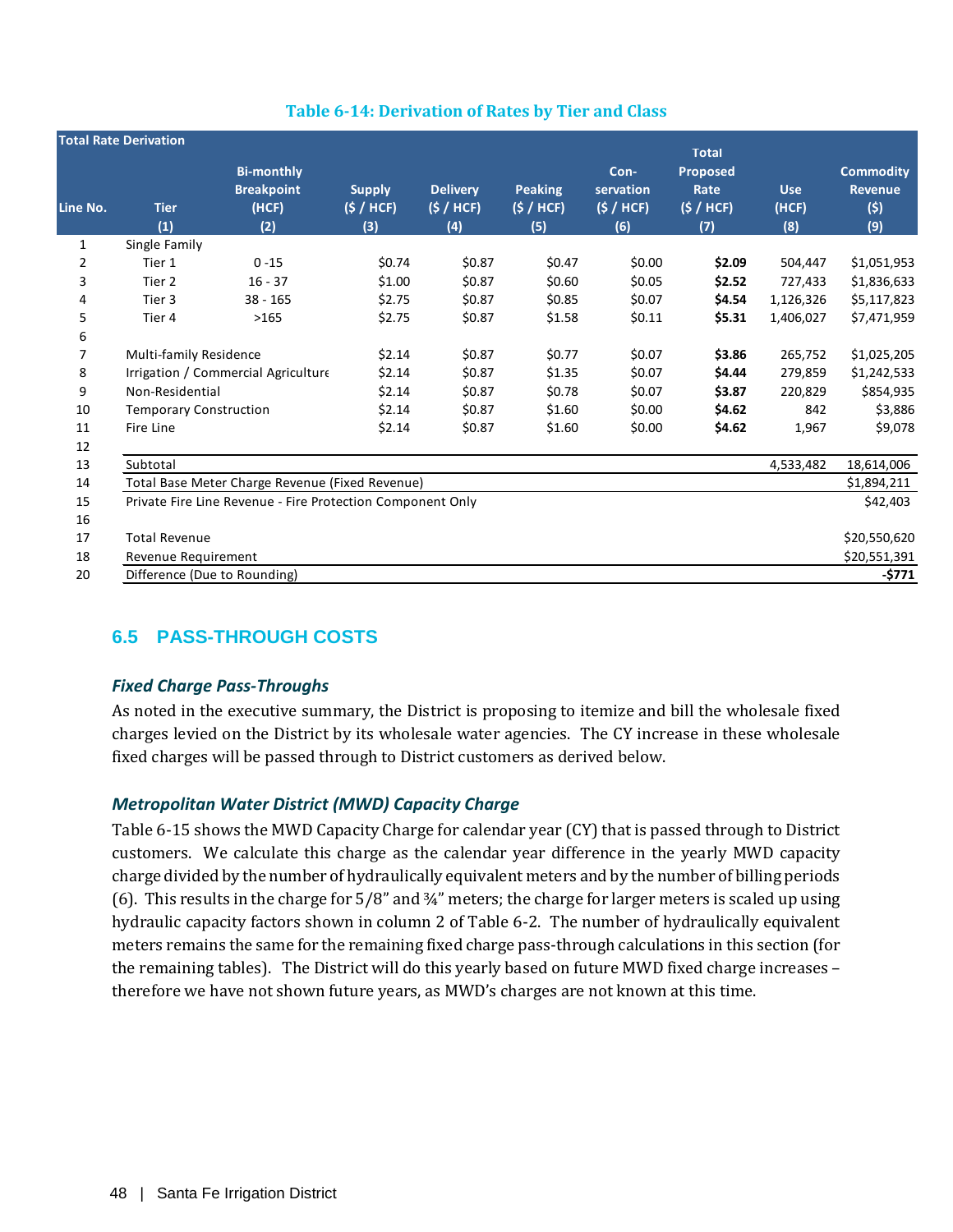#### **Table 6-15: CY 2016 MWD Capacity Charge Pass-Through**

| Line |                                           |                |                |
|------|-------------------------------------------|----------------|----------------|
| No.  |                                           | <b>CY 2015</b> | <b>CY 2016</b> |
|      |                                           |                |                |
| 1    | <b>MWD Capacity Charge</b>                | \$172,644      | \$232,836      |
| 2    | CY Pass Through Amount                    |                | \$30,096       |
| 3    | Number of Hydraulically Equivalent Meters |                | 10,915         |
| 4    | Meter Size                                |                | <b>CY 2016</b> |
| 5    | 5/8"                                      |                | \$0.46         |
| 6    | 3/4"                                      |                | \$0.46         |
| 7    | 1"                                        |                | \$0.77         |
| 8    | 1.5"                                      |                | \$1.53         |
| 9    | 2"                                        |                | \$2.45         |
| 10   | 3"                                        |                | \$4.60         |
| 11   | 4"                                        |                | \$7.66         |
| 12   | 6"                                        |                | \$15.32        |
| 13   | 8"                                        |                | \$24.51        |
| 14   | 10"                                       |                | \$35.23        |

#### *MWD Readiness-to-Serve Charge (RTS)*

The District will also pass through to its customers MWD's RTS Charge. The RTS charge is already incorporated in the Fixed Charge discussed in Table 6.3 because it is charged on a fiscal year basis to the District. For CY 2017, the District will calculate this pass-through in a similar manner as other pass-through charges – the difference in charges between fiscal years divided by the number of hydraulically equivalent meters.

#### *San Diego County Water Authority (SDCWA) Customer Service Charge (CSC)*

The SDCWA also has a fixed CSC charge that the District will pass through to its customers. Table 6- 16 shows the derivation of the SDCWA CSC pass-through. The District will calculate this pass-through as the yearly (calendar) difference in fixed charges and divide by the total number of hydraulically equivalent meters (same number as shown in Table 6-15) to yield the pass-through for small meters. The pass-through for larger meters is then scaled up using AWWA hydraulic capacity ratios (column 2 in Table 6-2).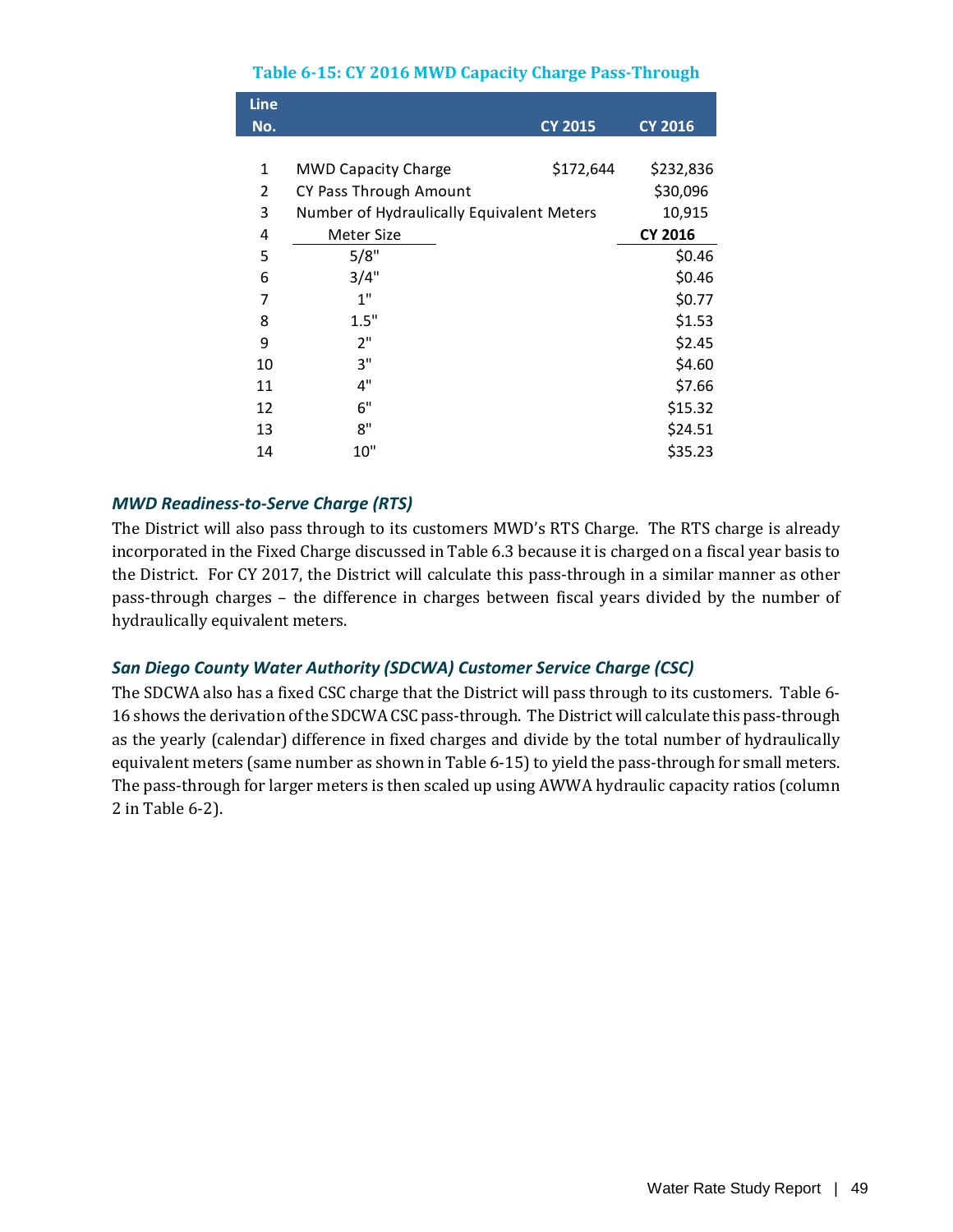#### **Table 6-16: Derivation of SDCWA Customer Service Charge Pass-Through**

| Line No.       |                                | <b>CY 2015</b> | <b>CY 2016</b> |
|----------------|--------------------------------|----------------|----------------|
|                |                                |                |                |
| 1              | <b>Customer Service Charge</b> | \$308,160      | \$409,020      |
| $\overline{2}$ | <b>CY Difference</b>           |                | \$50,430       |
| 3              |                                |                |                |
| 4              | Meter Size                     |                | <b>CY 2016</b> |
| 5              | 5/8"                           |                | \$0.77         |
| 6              | 3/4"                           |                | \$0.77         |
| 7              | 1"                             |                | \$1.28         |
| 8              | 1.5"                           |                | \$2.57         |
| 9              | 2"                             |                | \$4.11         |
| 10             | 3"                             |                | \$7.70         |
| 11             | 4"                             |                | \$12.83        |
| 12             | 6"                             |                | \$25.67        |
| 13             | 8"                             |                | \$41.07        |
| 14             | 10"                            |                | \$59.04        |
|                |                                |                |                |

#### *SDCWA Emergency Storage Charge (ESC)*

Table 6-17 shows the derivation of the SDCWA ESC pass-through. This charge is calculated the same as the above pass-through charges.

|                                 | <b>CY 2015</b> | <b>CY 2016</b> |
|---------------------------------|----------------|----------------|
| <b>Emergency Storage Charge</b> | \$806,556      | \$1,075,596    |
| <b>CY Difference</b>            |                | \$134,520      |
|                                 |                |                |
| <b>Meter Size</b>               |                | <b>CY 2016</b> |
| 5/8"                            |                | \$2.05         |
| 3/4"                            |                | \$2.05         |
| 1"                              |                | \$3.42         |
| 1.5"                            |                | \$6.85         |
| 2"                              |                | \$10.95        |
| 3"                              |                | \$20.54        |
| 4"                              |                | \$34.23        |
| 6"                              |                | \$68.47        |
| 8"                              |                | \$109.55       |
| 10"                             |                | \$157.48       |
|                                 |                |                |

#### **Table 6-17: Derivation of the SDCWA ESC Pass-Through**

#### *SDCWA Supply Reliability Charge (SRC)*

The SDCWA Supply Reliability Charge is a new charge levied at the start of CY 2016, therefore no amount is shown for CY 2015 in Table 6-18. This pass-through charge is calculated the same as the above pass-throughs.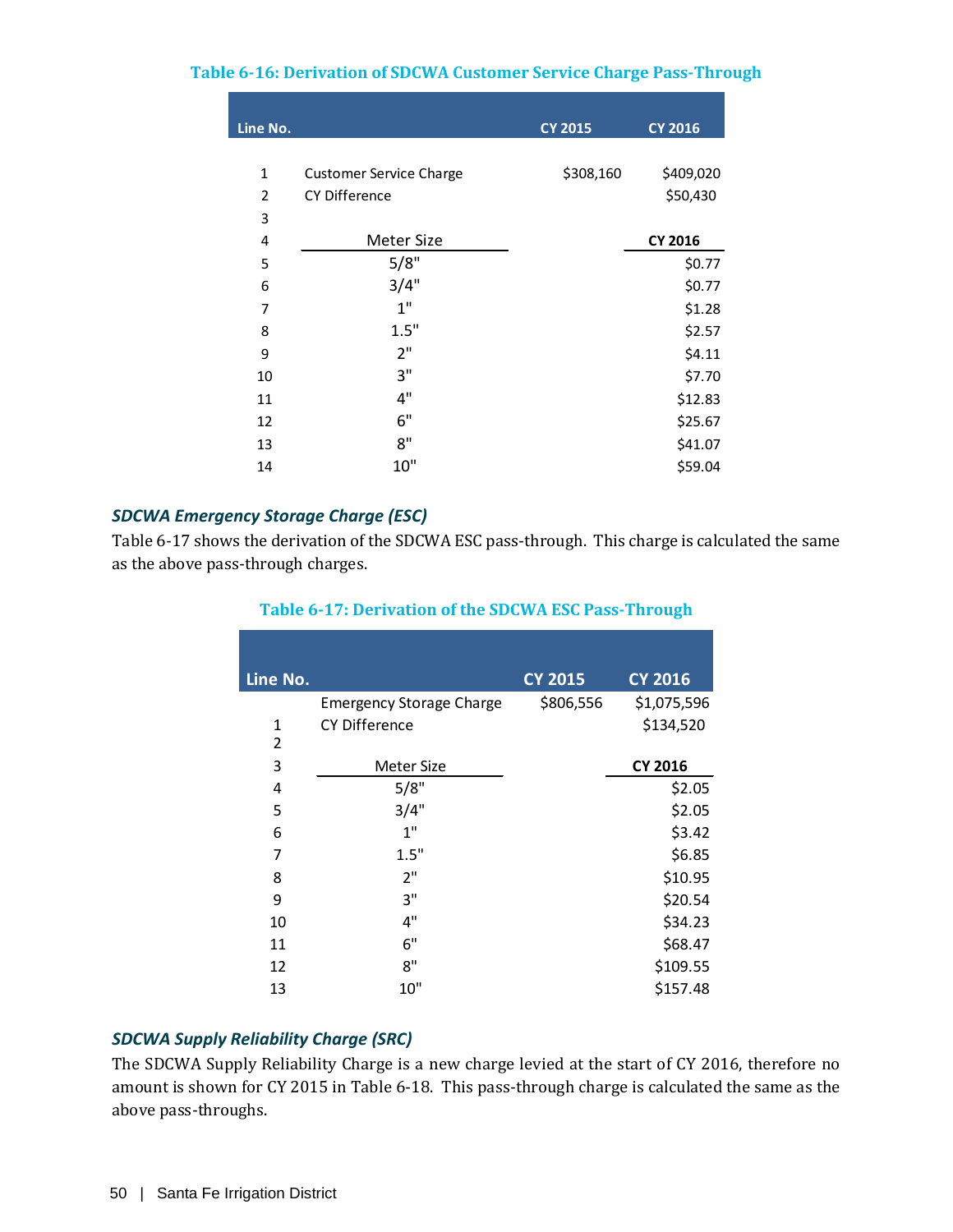| Line No.       |                                  | <b>CY 2015</b> | <b>CY 2016</b> |
|----------------|----------------------------------|----------------|----------------|
|                |                                  |                |                |
| 1              | <b>Supply Reliability Charge</b> |                | \$388,692      |
| $\overline{2}$ | <b>CY Difference</b>             |                | \$194,346      |
| 3              |                                  |                |                |
| 4              | <b>Meter Size</b>                |                | <b>CY 2016</b> |
| 5              | 5/8"                             |                | \$2.97         |
| 6              | 3/4"                             |                | \$2.97         |
| 7              | 1"                               |                | \$4.95         |
| 8              | 1.5"                             |                | \$9.89         |
| 9              | 2"                               |                | \$15.83        |
| 10             | 3"                               |                | \$29.68        |
| 11             | 4"                               |                | \$49.46        |
| 12             | 6"                               |                | \$98.92        |
| 13             | 8"                               |                | \$158.27       |
| 14             | 10"                              |                | \$227.51       |
|                |                                  |                |                |

#### **Table 6-18: Derivation of the SDCWA SRC Pass-Through**

#### *SDCWA Volumetric Cost Increase Pass-Through*

The District will also pass-through volumetric water cost increases from the SDCWA at the start of every calendar year. Table 6-19 shows the derivation of the volumetric pass-through increases for calendar year 2016. This pass-through charge, passes through the increase in the cost of water from the SDCWA. It is calculated as the difference in District water costs in successive calendar years. This difference is divided by the estimated water use for the calendar year to yield the pass-through increase and commodity charge rate shown in line 5.

#### **Table 6-19: Derivation of Commodity Rate Pass-through**

|      | <b>Estimated Pass-Throughs</b>  |                 |                                       |                |  |  |  |  |  |  |  |
|------|---------------------------------|-----------------|---------------------------------------|----------------|--|--|--|--|--|--|--|
|      |                                 |                 |                                       | <b>CY 2016</b> |  |  |  |  |  |  |  |
| Line |                                 |                 |                                       |                |  |  |  |  |  |  |  |
| No.  | Line No.                        | (1)             | (2)                                   | (3)            |  |  |  |  |  |  |  |
|      |                                 |                 |                                       |                |  |  |  |  |  |  |  |
| 1    |                                 |                 | Difference in CY Water Purchase Costs | \$122,104      |  |  |  |  |  |  |  |
| 2    | Pass Through Amount             |                 |                                       | \$122,104      |  |  |  |  |  |  |  |
| 3    |                                 | Water Use (HCF) |                                       |                |  |  |  |  |  |  |  |
| 4    |                                 |                 |                                       |                |  |  |  |  |  |  |  |
| 5    | Uniform Pass Through (\$ / HCF) | S0.03           |                                       |                |  |  |  |  |  |  |  |

## **6.6 RECYCLED WATER RATES**

Table 6-20 shows the derivation of the recycled water rates. Lines 1 through 6 show the costs to operate the recycled water system. This cost is just slightly below the current revenue from the recycled water system. The District has chosen to maintain the recycled variable rate and decrease the Base Meter fee. The yearly Base Meter Fee shown in line 9 of Table 6-20 is calculated by taking the amount collected through the Base Meter Fee (line 8) and dividing it by the total number of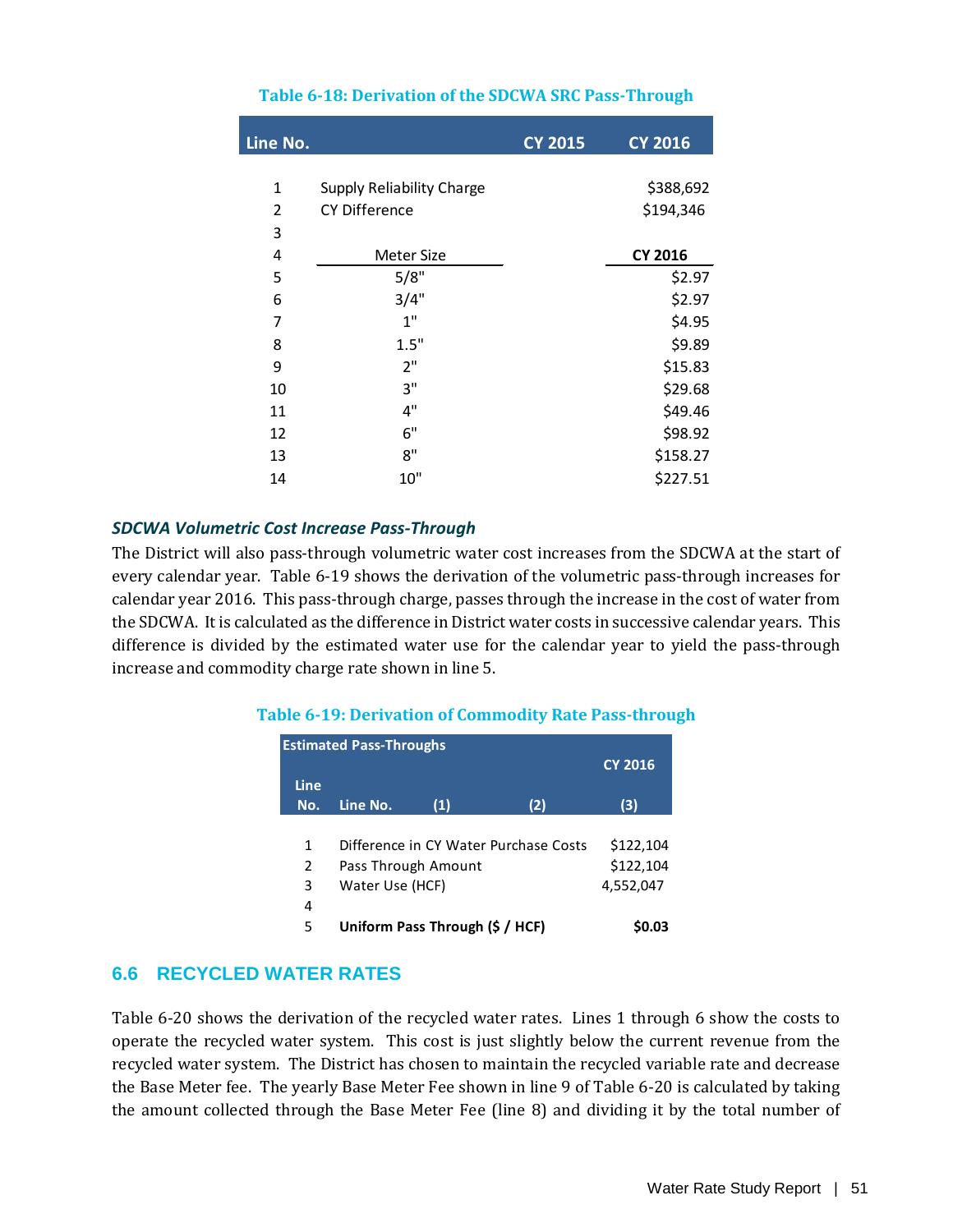equivalent meters shown in column 4 of Table 6-21. Line 13 shows the recycled commodity rate which is calculated by dividing the variable revenue requirement (line 11) by the estimated recycled water use (line 12).

| <b>Line</b> |                                                         |                |
|-------------|---------------------------------------------------------|----------------|
| No.         | <b>Recycled Expense Item</b>                            | <b>FY 2016</b> |
|             | (1)                                                     | (2)            |
|             |                                                         |                |
| 1           | <b>Recycled Water Purchase Costs</b>                    | \$610,299      |
| 2           | General Manager Time (2%)                               | \$5,315        |
| 3           | Engineering Manager Time (5%)                           | \$10,643       |
| 4           | <b>Recycled Cross Connection Staff</b>                  | \$57,500       |
| 5           | Program Costs (Signage, Training, Fees, Meters & Maint) | \$16,750       |
| 6           | Subtotal                                                | \$700,507      |
|             |                                                         |                |
| 7           | Percent Fixed Revenue                                   | 10.8%          |
| 8           | <b>Collected Through Fixed Charge</b>                   | \$75,655       |
| 9           | Yearly Equivalent Fixed Charge                          | \$240.68       |
| 10          | Variable Revenue %                                      | 89.2%          |
| 11          | Variable Revenue - \$                                   | \$624,852      |
| 12          | <b>Recycled Water Use</b>                               | 196,020        |
| 13          | <b>Recycled Variable Rate</b>                           | \$3.19         |
| 14          | <b>Current Recycled Rate</b>                            | \$3.19         |

#### **Table 6-20: Derivation of Recycled Water Rates**

Table 6-21 shows the derivation of the Recycled Base Meter Fee which consists of two components – the fixed charge (recovering a portion of capacity costs) and the customer component (which is the same as potable water). The fixed fee shown in column 5 is the yearly fixed charge shown in line 9 of Table 6-20 divided by 12 (for the smaller meters). We add the customer component (column 6) to yield the total Recycled Base Meter Fee in column 7. The Base Meter Fee for larger meters is derived by scaling up this fee by the capacity ratios shown in column 2 of Table 6-2.

#### **Table 6-21: Derivation of the Recycled Base Meter Fee**

| <b>Line</b>  |                   | <b>Capacity</b> | No. of        | <b>Equivalent</b> | <b>Fixed</b><br><b>Monthly</b><br><b>Capacity</b> |                 | <b>Proposed</b><br><b>Monthly</b><br><b>Base Meter</b> | <b>Current</b> |
|--------------|-------------------|-----------------|---------------|-------------------|---------------------------------------------------|-----------------|--------------------------------------------------------|----------------|
| No.          | <b>Meter Size</b> | <b>Ratio</b>    | <b>Meters</b> | <b>Meters</b>     | <b>Charge</b>                                     | <b>Customer</b> | Fee                                                    | <b>Charge</b>  |
|              | (1)               | (2)             | (3)           | (4)               | (5)                                               | (6)             | (7)                                                    | (8)            |
| $\mathbf{1}$ | 5/8"              | 1.00            | 0             | 0                 | \$20.06                                           | \$6.71          | \$26.77                                                | \$27.58        |
| 2            | 3/4"              | 1.00            | 0             | $\mathbf 0$       | \$20.06                                           | \$6.71          | \$26.77                                                | \$27.58        |
| 3            | 1"                | 1.67            | 15            | 25                | \$33.43                                           | \$6.71          | \$40.14                                                | \$43.84        |
| 4            | 1.5"              | 3.33            | $\mathbf 0$   | $\mathbf 0$       | \$66.86                                           | \$6.71          | \$73.57                                                | \$84.48        |
| 5            | 2"                | 5.33            | 28            | 149               | \$106.97                                          | \$6.71          | \$113.69                                               | \$133.25       |
| 6            | 3"                | 10.00           | 3             | 30                | \$200.57                                          | \$6.71          | \$207.28                                               | \$247.05       |
| 7            | 4"                | 16.67           | 2             | 33                | \$334.28                                          | \$6.71          | \$341.00                                               | \$409.62       |
| 8            | 6"                | 33.33           | 0             | 0                 | \$668.56                                          | \$6.71          | \$675.28                                               | \$816.05       |
| 9            | 8"                | 53.33           | 0             | 0                 | \$1,069.70                                        | \$6.71          | \$1,076.42                                             | \$1,303.76     |
| 10           | 10"               | 76.67           | 1             | 77                | \$1,537.70                                        | \$6.71          | \$1,544.41                                             | \$1,872.76     |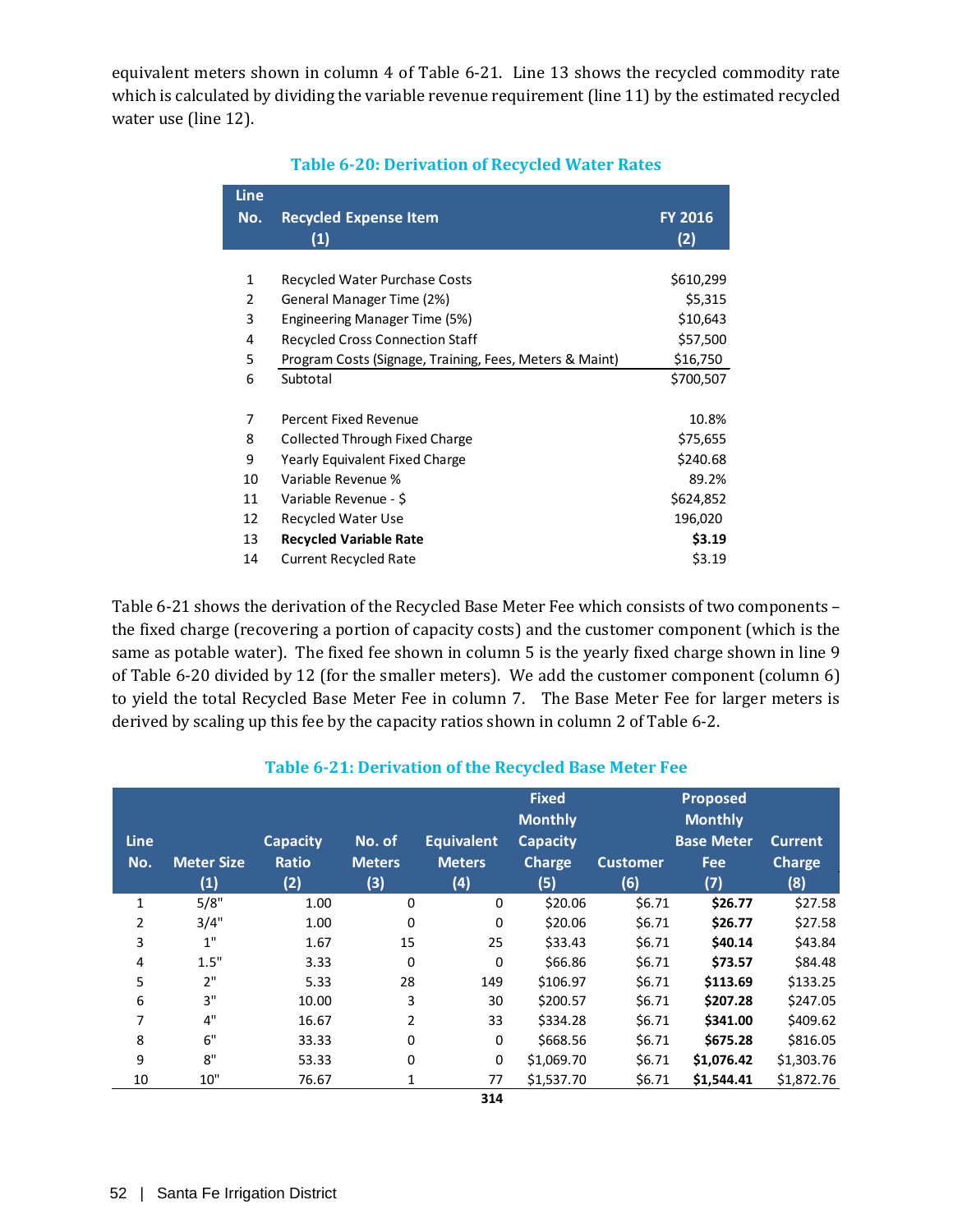## **7 BILL IMPACTS**

Section 7 shows the customer bill impacts for each customer class. The tables shown include passthrough charges for calendar year 2016 (SDCWA volumetric pass-throughs, IAC, CSC, and ESC as well as the MWD RTS and Capacity Charge). For all tables, columns 8 and 9 show the difference between the proposed bi-monthly bill and the current bi-monthly bill in dollars and in percent. The low water user impacts shown are a result of collecting slightly more revenue through the fixed charge and passing through wholesaler fixed costs via the District fixed charge.

## **7.1 CUSTOMER BILL IMPACTS**

#### *Single Family Bill Impacts*

Table 7-1 shows the Single Family customer bill impacts for various use points and assuming a  $\frac{3}{4}$ inch meter – which is the most common meter size for Single Family customers. Column 2 shows the percent of bills that fall below a certain use point during a bi-monthly billing period. For example, 65% of the annual bills are for 100 HCF or less. Column 3 shows the percent of bills that fall within the use points shown in column 1. For example, 18% of annual bills fall between 50 and 100 HCF bimonthly usage. The average and median Single Family use is 120 and 56 HCF bi-monthly respectively. As shown in Table 7-1, due to the higher fixed charge and the new tier structure and breakpoints, the median customer (56 HCF) will realize a small bill decrease, while low and high volume customers will see bill increases.

| Line No. | Bi-<br><b>Monthly</b><br><b>Usage</b><br>(HCF)<br>(1) | % of Bills<br><b>Below</b><br>(2) | $%$ of Bills<br>(3) | <b>Proposed</b><br><b>Base Meter</b><br><b>Charge</b><br>(4) | <b>CY 2016</b><br>MWD&<br><b>CWA Pass-</b><br><b>Throughs</b><br>(5) | <b>Proposed</b><br><b>Commodity</b><br>Charge<br>(6) | <b>Proposed</b><br>Bi-<br>monthly<br><b>Bill</b><br>(7) | <b>Current Bi-</b><br><b>Monthly</b><br><b>Bill</b><br>(8) | Bi-<br>monthly<br>(5)<br>(9) | <b>Difference Difference</b><br>(%)<br>(10) |
|----------|-------------------------------------------------------|-----------------------------------|---------------------|--------------------------------------------------------------|----------------------------------------------------------------------|------------------------------------------------------|---------------------------------------------------------|------------------------------------------------------------|------------------------------|---------------------------------------------|
| 1        | 5                                                     | 3%                                | 3%                  | \$69.00                                                      | \$6.25                                                               | \$10.60                                              | \$85.85                                                 | \$71.97                                                    | \$13.88                      | 19.3%                                       |
| 2        | 15                                                    | 13%                               | 10%                 | \$69.00                                                      | \$6.25                                                               | \$31.80                                              | \$107.05                                                | \$98.97                                                    | \$8.08                       | 8.2%                                        |
| 3        | 50                                                    | 47%                               | 34%                 | \$69.00                                                      | \$6.25                                                               | \$147.31                                             | \$222.56                                                | \$233.37                                                   | $-510.81$                    | $-4.6%$                                     |
| 4        | 100                                                   | 65%                               | 18%                 | \$69.00                                                      | \$6.25                                                               | \$375.81                                             | \$451.06                                                | \$425.37                                                   | \$25.69                      | 6.0%                                        |
| 5        | 150                                                   | 75%                               | 10%                 | \$69.00                                                      | \$6.25                                                               | \$604.31                                             | \$679.56                                                | \$617.37                                                   | \$62.19                      | 10.1%                                       |
| 6        | 200                                                   | 82%                               | 7%                  | \$69.00                                                      | \$6.25                                                               | \$859.76                                             | \$935.01                                                | \$809.37                                                   | \$125.64                     | 15.5%                                       |
| 7        | 250                                                   | 86%                               | 5%                  | \$69.00                                                      | \$6.25                                                               | \$1,126,76                                           | \$1,202.01                                              | \$1,001.37                                                 | \$200.64                     | 20.0%                                       |
| 8        | 300                                                   | 90%                               | 3%                  | \$69.00                                                      | \$6.25                                                               | \$1,393.76                                           | \$1,469.01                                              | \$1,193.37                                                 | \$275.64                     | 23.1%                                       |

#### **Table 7-1: Single Family Bill Impacts (3/4" Meter)**

Tables 7-2, 7-3 and 7-4 show the bill impacts for 1", 1 ½" and 2" Single Family customers respectively.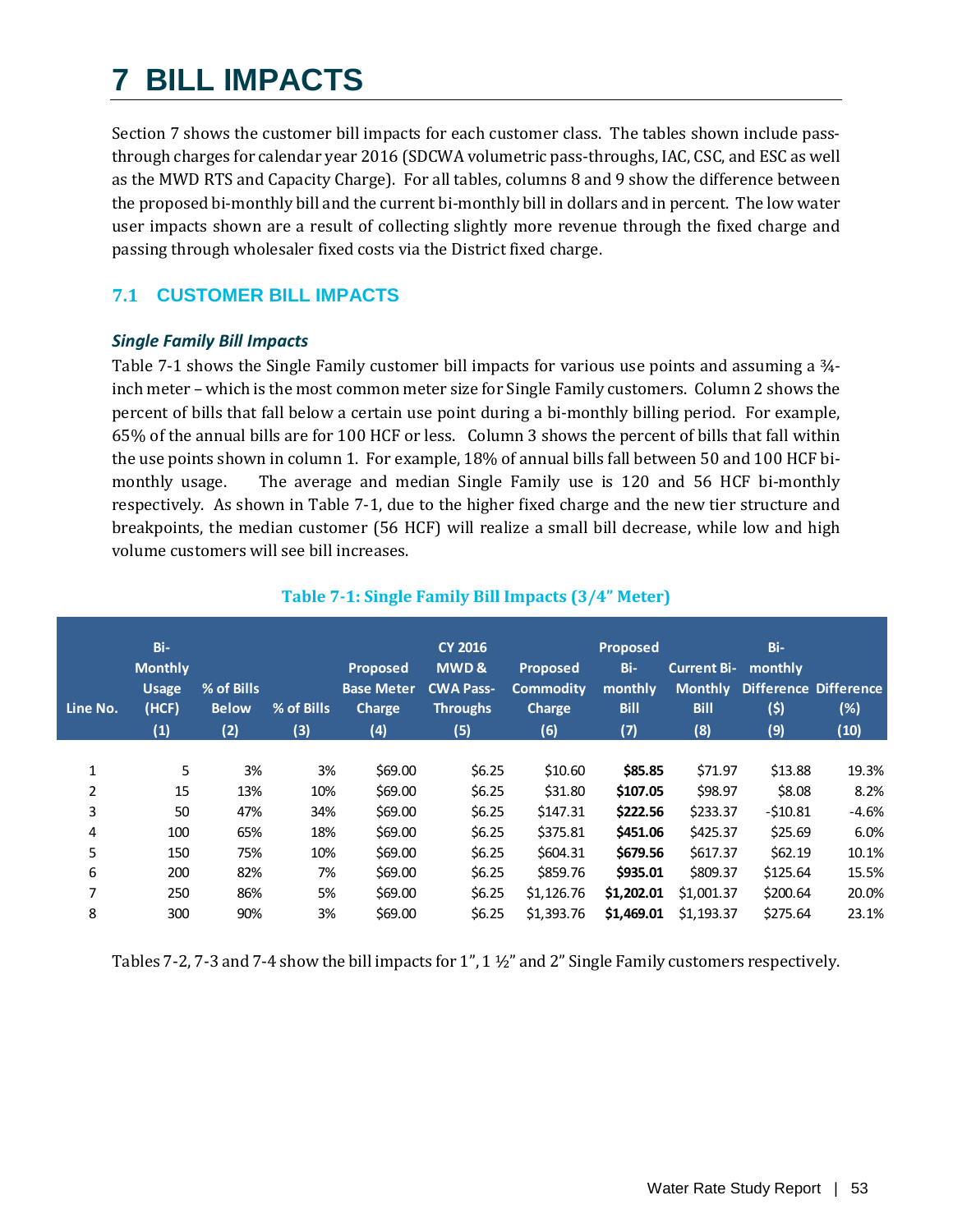| Line No. | Bi-<br><b>Monthly</b><br><b>Usage</b><br>(HCF)<br>(1) | % of Bills<br><b>Below</b><br>(2) | % of Bills<br>(3) | <b>Proposed</b><br><b>Base Meter</b><br><b>Charge</b><br>(4) | <b>CY 2016</b><br>MWD&<br><b>CWA Pass-</b><br><b>Throughs</b><br>(5) | <b>Proposed</b><br><b>Commodity</b><br><b>Charge</b><br>(6) | <b>Proposed</b><br>Bi-<br>monthly<br><b>Bill</b><br>(7) | <b>Current Bi-</b><br><b>Monthly</b><br><b>Bill</b><br>(8) | Bi-<br>monthly<br>(\$)<br>(9) | <b>Difference Difference</b><br>$(\%)$<br>(10) |
|----------|-------------------------------------------------------|-----------------------------------|-------------------|--------------------------------------------------------------|----------------------------------------------------------------------|-------------------------------------------------------------|---------------------------------------------------------|------------------------------------------------------------|-------------------------------|------------------------------------------------|
| 1        | 5                                                     | 3%                                | 3%                | \$110.16                                                     | \$10.42                                                              | \$10.60                                                     | \$131.17                                                | \$106.43                                                   | \$24.74                       | 23.2%                                          |
| 2        | 15                                                    | 13%                               | 10%               | \$110.16                                                     | \$10.42                                                              | \$31.80                                                     | \$152.37                                                | \$133.43                                                   | \$18.94                       | 14.2%                                          |
|          |                                                       |                                   |                   |                                                              |                                                                      |                                                             |                                                         |                                                            |                               |                                                |
| 3        | 50                                                    | 47%                               | 34%               | \$110.16                                                     | \$10.42                                                              | \$147.31                                                    | \$267.88                                                | \$267.83                                                   | \$0.05                        | $0.0\%$                                        |
| 4        | 100                                                   | 65%                               | 18%               | \$110.16                                                     | \$10.42                                                              | \$375.81                                                    | \$496.38                                                | \$459.83                                                   | \$36.55                       | 7.9%                                           |
| 5        | 150                                                   | 75%                               | 10%               | \$110.16                                                     | \$10.42                                                              | \$604.31                                                    | \$724.88                                                | \$651.83                                                   | \$73.05                       | 11.2%                                          |
| 6        | 200                                                   | 82%                               | 7%                | \$110.16                                                     | \$10.42                                                              | \$859.76                                                    | \$980.33                                                | \$843.83                                                   | \$136.50                      | 16.2%                                          |
| 7        | 250                                                   | 86%                               | 5%                | \$110.16                                                     | \$10.42                                                              | \$1,126,76                                                  | \$1,247.33                                              | \$1,035.83                                                 | \$211.50                      | 20.4%                                          |
| 8        | 300                                                   | 90%                               | 3%                | \$110.16                                                     | \$10.42                                                              | \$1,393.76                                                  | \$1,514.33                                              | \$1,227.83                                                 | \$286.50                      | 23.3%                                          |

## **Table 7-2: Single Family Impacts (1" Meter)**

## **Table 7-3: Single Family Impacts (1 ½" Meter)**

| Line No. | Bi-<br><b>Monthly</b><br><b>Usage</b><br>(HCF)<br>(1) | % of Bills<br><b>Below</b><br>(2) | % of Bills<br>(3) | <b>Proposed</b><br><b>Base Meter</b><br><b>Charge</b><br>(4) | <b>CY 2016</b><br>MWD&<br><b>CWA Pass-</b><br><b>Throughs</b><br>(5) | <b>Proposed</b><br><b>Commodity</b><br><b>Charge</b><br>(6) | <b>Proposed</b><br>Bi-<br>monthly<br><b>Bill</b><br>(7) | <b>Current Bi-</b><br><b>Monthly</b><br><b>Bill</b><br>(8) | Bi-<br>monthly<br><b>Difference Difference</b><br>(5)<br>(9) | $(\%)$<br>(10) |
|----------|-------------------------------------------------------|-----------------------------------|-------------------|--------------------------------------------------------------|----------------------------------------------------------------------|-------------------------------------------------------------|---------------------------------------------------------|------------------------------------------------------------|--------------------------------------------------------------|----------------|
| 1        | 5                                                     | 3%                                | 3%                | \$212.50                                                     | \$20.84                                                              | \$10.60                                                     | \$243.93                                                | \$192.60                                                   | \$51.33                                                      | 26.7%          |
| 2        | 15                                                    | 13%                               | 10%               | \$212.50                                                     | \$20.84                                                              | \$31.80                                                     | \$265.13                                                | \$219.60                                                   | \$45.53                                                      | 20.7%          |
| 3        | 50                                                    | 47%                               | 34%               | \$212.50                                                     | \$20.84                                                              | \$147.31                                                    | \$380.64                                                | \$354.00                                                   | \$26.64                                                      | 7.5%           |
| 4        | 100                                                   | 65%                               | 18%               | \$212.50                                                     | \$20.84                                                              | \$375.81                                                    | \$609.14                                                | \$546.00                                                   | \$63.14                                                      | 11.6%          |
| 5        | 150                                                   | 75%                               | 10%               | \$212.50                                                     | \$20.84                                                              | \$604.31                                                    | \$837.64                                                | \$738.00                                                   | \$99.64                                                      | 13.5%          |
| 6        | 200                                                   | 82%                               | 7%                | \$212.50                                                     | \$20.84                                                              | \$859.76                                                    | \$1,093.09                                              | \$930.00                                                   | \$163.09                                                     | 17.5%          |
| 7        | 250                                                   | 86%                               | 5%                | \$212.50                                                     | \$20.84                                                              | \$1,126.76                                                  | \$1,360.09                                              | \$1,122,00                                                 | \$238.09                                                     | 21.2%          |
| 8        | 300                                                   | 90%                               | 3%                | \$212.50                                                     | \$20.84                                                              | \$1,393.76                                                  | \$1,627.09                                              | \$1,314.00                                                 | \$313.09                                                     | 23.8%          |

### **Table 7-4: Single Family Impacts (2" Meter)**

|   | Bi-<br><b>Monthly</b><br><b>Usage</b><br>(HCF)<br>(1) | % of Bills<br><b>Below</b><br>(2) | % of Bills<br>(3) | <b>Proposed</b><br><b>Base Meter</b><br><b>Charge</b><br>(4) | <b>CY 2016</b><br>MWD&<br><b>CWA Pass-</b><br><b>Throughs</b><br>(5) | <b>Proposed</b><br><b>Commodity</b><br><b>Charge</b><br>(6) | <b>Proposed</b><br>Bi-<br>monthly<br><b>Bill</b><br>(7) | <b>Current Bi-</b><br><b>Monthly</b><br><b>Bill</b><br>(8) | Bi-<br>monthly<br>(5)<br>(9) | <b>Difference Difference</b><br>(%)<br>(10) |
|---|-------------------------------------------------------|-----------------------------------|-------------------|--------------------------------------------------------------|----------------------------------------------------------------------|-------------------------------------------------------------|---------------------------------------------------------|------------------------------------------------------------|------------------------------|---------------------------------------------|
| 1 | 5                                                     | 3%                                | 3%                | \$338.17                                                     | \$33.34                                                              | \$10.60                                                     | \$382.11                                                | \$295.99                                                   | \$86.12                      | 29.1%                                       |
| 2 | 15                                                    | 13%                               | 10%               | \$338.17                                                     | \$33.34                                                              | \$31.80                                                     | \$403.31                                                | \$322.99                                                   | \$80.32                      | 24.9%                                       |
| 3 | 50                                                    | 47%                               | 34%               | \$338.17                                                     | \$33.34                                                              | \$147.31                                                    | \$518.82                                                | \$457.39                                                   | \$61.43                      | 13.4%                                       |
| 4 | 100                                                   | 65%                               | 18%               | \$338.17                                                     | \$33.34                                                              | \$375.81                                                    | \$747.32                                                | \$649.39                                                   | \$97.93                      | 15.1%                                       |
| 5 | 150                                                   | 75%                               | 10%               | \$338.17                                                     | \$33.34                                                              | \$604.31                                                    | \$975.82                                                | \$841.39                                                   | \$134.43                     | 16.0%                                       |
| 6 | 200                                                   | 82%                               | 7%                | \$338.17                                                     | \$33.34                                                              | \$859.76                                                    | \$1,231.27                                              | \$1,033.39                                                 | \$197.88                     | 19.1%                                       |
| 7 | 250                                                   | 86%                               | 5%                | \$338.17                                                     | \$33.34                                                              | \$1,126.76                                                  | \$1,498.27                                              | \$1,225.39                                                 | \$272.88                     | 22.3%                                       |
| 8 | 300                                                   | 90%                               | 3%                | \$338.17                                                     | \$33.34                                                              | \$1,393.76                                                  | \$1,765.27                                              | \$1,417.39                                                 | \$347.88                     | 24.5%                                       |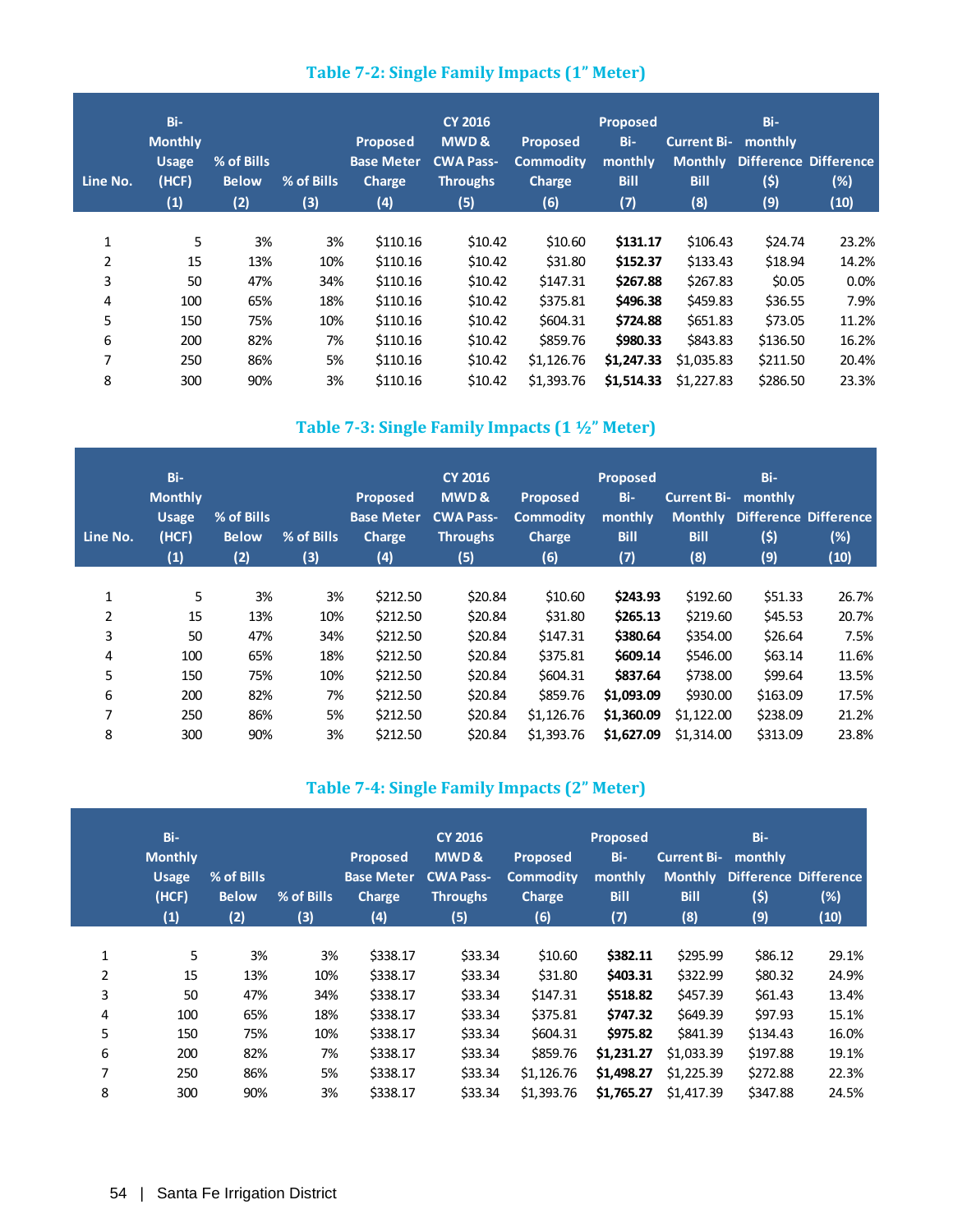#### *Multi-family Bill Impacts*

Table 7-2 shows Multi-family customer bill impacts for various use points, assuming a 34-inch meter – which is the most common meter size for this class.

| Line No. | <b>Monthly</b><br><b>Usage</b><br>(HCF)<br>(1) | <b>Proposed</b><br><b>Base</b><br><b>Meter</b><br><b>Charge</b><br>(2) | CY 2016 -<br>MWD&<br>Throughs<br>(3) | <b>Proposed</b><br><b>Charge</b><br>(4) | CWA Pass- Commodity Proposed Bi- Current Bi- Difference Difference<br>monthly Bill Monthly Bill<br>(5) | (6)      | Bi-<br>monthly<br>(5)<br>(6) | (%)<br>(7) |
|----------|------------------------------------------------|------------------------------------------------------------------------|--------------------------------------|-----------------------------------------|--------------------------------------------------------------------------------------------------------|----------|------------------------------|------------|
| 1        | 50                                             | \$69.00                                                                | \$6.25                               | \$194.50                                | \$269.75                                                                                               | \$250.47 | \$19.28                      | 7.7%       |
| 2        | 100                                            | \$69.00                                                                | \$6.25                               | \$389.00                                | \$464.25                                                                                               | \$442.47 | \$21.78                      | 4.9%       |
| 3        | 150                                            | \$69.00                                                                | \$6.25                               | \$583.50                                | \$658.75                                                                                               | \$634.47 | \$24.28                      | 3.8%       |

### **Table 7-5: Multi-family Bill Impacts (3/4" Meter)**

#### *Irrigation*

Table 7-3 shows the Irrigation customer bill impacts for various use points and assuming a 1.5-inch meter – the most common meter size for this class.

## **Table 7-6: Irrigation/Commercial Agriculture Bill Impacts (1.5" Meter)**

| Line No. | <b>Monthly</b><br><b>Usage</b><br>(HCF)<br>(1) | <b>Proposed</b><br><b>Base</b><br><b>Meter</b><br><b>Charge</b><br>(2) | CY 2016 -<br><b>MWD&amp;</b><br><b>Throughs</b><br>(3) | <b>Proposed</b><br>Charge<br>(4) | CWA Pass- Commodity Proposed Bi- Current Bi- Difference Difference<br>(5) | monthly Bill Monthly Bill<br>(6) | Bi-<br>monthly<br>(5)<br>(6) | (%)<br>(7) |
|----------|------------------------------------------------|------------------------------------------------------------------------|--------------------------------------------------------|----------------------------------|---------------------------------------------------------------------------|----------------------------------|------------------------------|------------|
| 1        | 160                                            | \$212.50                                                               | \$20.84                                                | \$715.20                         | \$948.53                                                                  | \$825.50                         | \$123.03                     | 14.9%      |
| 2        | 360                                            | \$212.50                                                               | \$20.84                                                | \$1,609.20                       | \$1,842.53                                                                | \$1,633.50                       | \$209.03                     | 12.8%      |
| 3        | 560                                            | \$212.50                                                               | \$20.84                                                | \$2,503.20                       | \$2,736.53                                                                | \$2,441.50                       | \$295.03                     | 12.1%      |

## *Non-Residential (Other)*

Table 7-4 shows the Non-Residential (commercial) customer bill impacts assuming a 34-inch meter – the most common meter size for this class.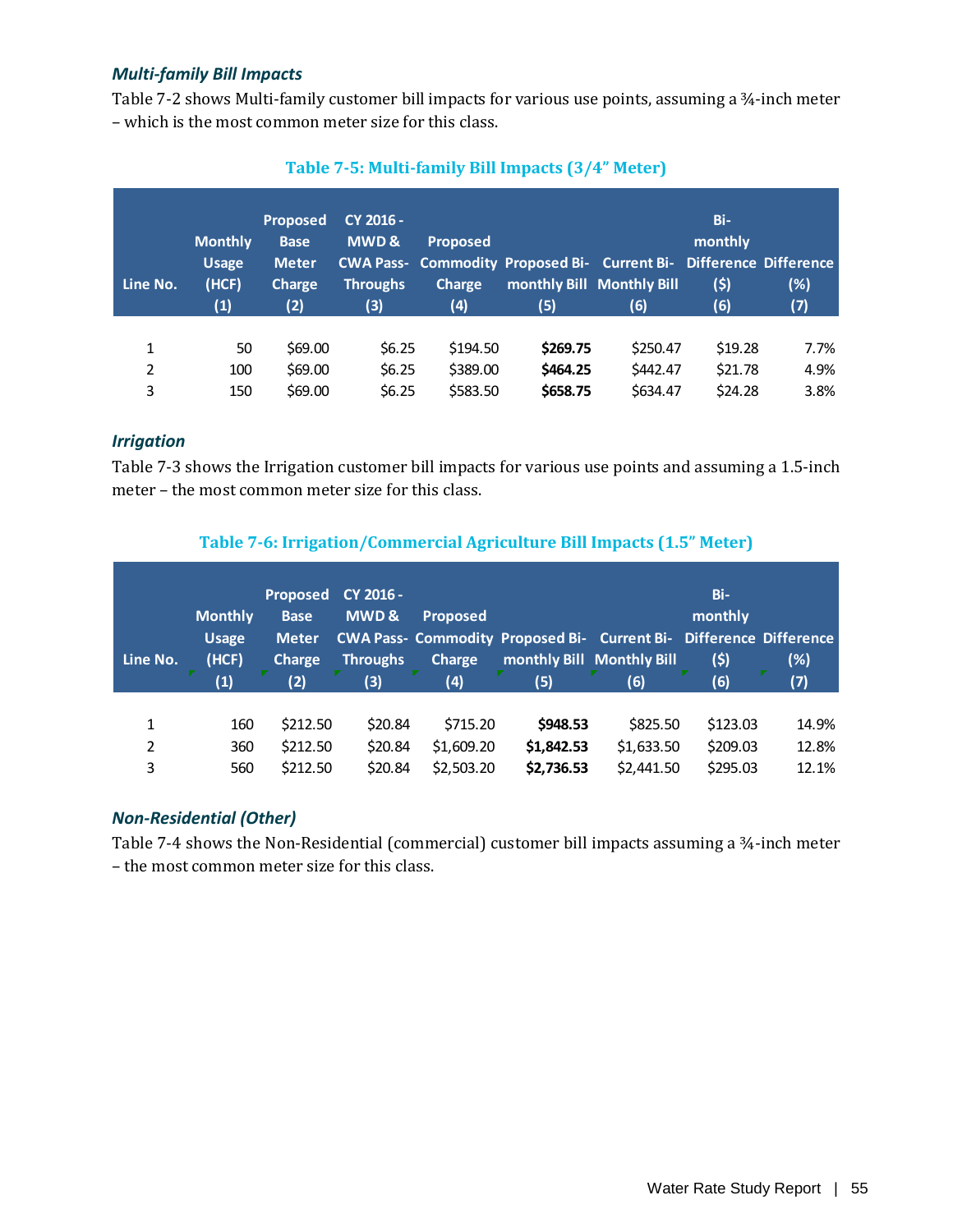| Line No. | <b>Monthly</b><br><b>Usage</b><br>(HCF)<br>(1) | <b>Proposed</b><br><b>Base</b><br><b>Meter</b><br><b>Charge</b><br>(2) | CY 2016 -<br><b>MWD&amp;</b><br><b>Throughs</b><br>(3) | <b>Proposed</b><br><b>Charge</b><br>(4) | CWA Pass- Commodity Proposed Bi- Current Bi- Difference Difference<br>(5) | monthly Bill Monthly Bill<br>(6) | Bi-<br>monthly<br>(\$)<br>(6) | (%)<br>(7) |
|----------|------------------------------------------------|------------------------------------------------------------------------|--------------------------------------------------------|-----------------------------------------|---------------------------------------------------------------------------|----------------------------------|-------------------------------|------------|
| 1        | 15                                             | \$69.00                                                                | \$6.25                                                 | \$58.50                                 | \$133.75                                                                  | \$114.12                         | \$19.63                       | 17.2%      |
| 2        | 30                                             | \$69.00                                                                | \$6.25                                                 | \$117.00                                | \$192.25                                                                  | \$169.77                         | \$22.48                       | 13.2%      |
| 3        | 45                                             | \$69.00                                                                | \$6.25                                                 | \$175.50                                | \$250.75                                                                  | \$225.42                         | \$25.33                       | 11.2%      |

### **Table 7-7: Non-Residential Bill Impacts (3/4" Meter)**

#### *Recycled Water*

Table 7-5 shows Recycled Water customer bill impacts assuming a 2-inch meter- the most common meter size for this customer class. Recycled Water customers are billed monthly.

#### **Line No. Monthly Usage (HCF) Proposed Base Meter Charge Proposed Commodity Charge Proposed Monthly Bill Monthly Difference Monthly Difference Difference (%) (1) (2) (3) (4) (5) (5) (6)** 1 630 \$113.69 \$2,009.70 **\$2,123.39** \$2,292.19 -\$375.10 -15.0% 2 830 \$113.69 \$2,647.70 **\$2,761.39** \$2,930.19 -\$432.52 -13.5% 3 1,030 \$113.69 \$3,285.70 **\$3,399.39** \$3,568.19 -\$489.94 -12.6%

#### **Table 7-8: Recycled Water Bill Impacts (2" Meter)**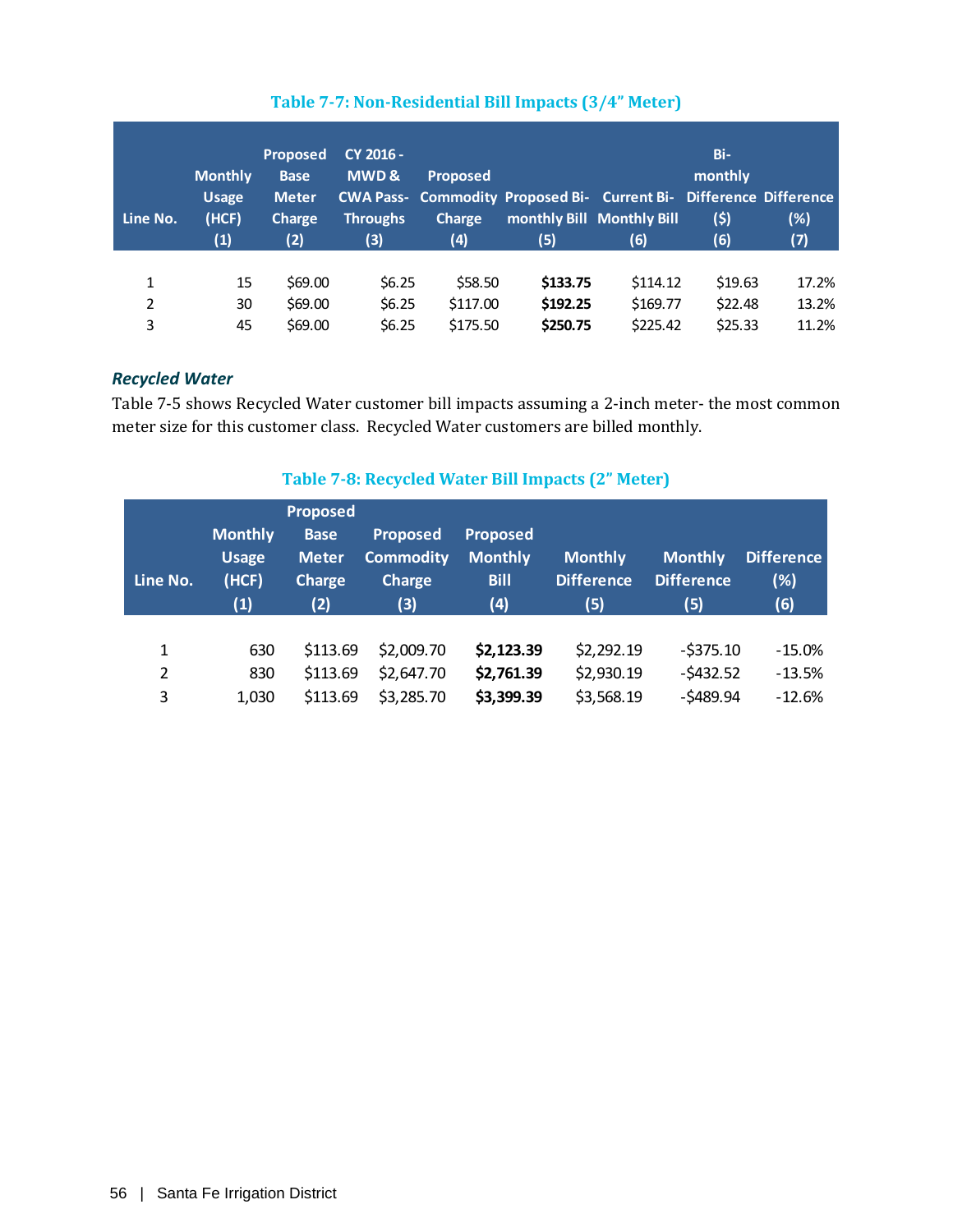## **8 WATER DEMAND REDUCTION RATES**

## **8.1 WATER DEMAND REDUCTION BACKGROUND**

In response to ongoing drought conditions, State mandates, and District requirements, customers have reduced their water usage significantly since June 2015. With the water supply situation being very uncertain and with slow customer response to return to normal usage, the District needs to be prepared to handle demand reductions in the near future. To prepare for reduced demand and the impact on District revenues, the District can establish demand reduction rates to recover lost revenue due to reduced sales.

The District is subject to penalties from the SDCWA/MWD should it exceed its water allocation. Currently the District is below its SDCWA allocation; however to meet the State mandate for 36% reduction, the District has implemented volumetric penalties that are charged to customers for any usage that exceed their allocation.

#### *Revenue Collection for Demand Reduction*

As water sales decrease, the District's revenue requirement (costs) decreases along with revenue. However, the District's revenue decreases more than its costs do. The majority of the District's short term costs are fixed (salaries, benefits, debt service, etc.) and therefore water demand reduction rates are a tool that can be used to recover lost revenue to cover a portion of its fixed costs. With reduced demand, the District's revenue requirement is lower than its normal revenue requirement because as the District serves less water it also purchases and treats less water, thereby saving the associated treatment and delivery costs.

#### *Customer Bills during a Water Demand Reduction*

Provided that customers' reduce their water use in line with the demand reduction cutback goal, their total water bill should be lower than their bill for normal usage. Conversely, those that do not decrease consumption will face higher charges.

## **8.2 WATER DEMAND REDUCTION RATE CALCULATION**

The first step in calculating water demand reduction rates is to estimate the reduction in use from each customer class. RFC modelled the reduction in use by using District customer use data and establishing a minimum use level to provide for basic health and sanitation needs. This minimum use level represents essential indoor water use. The remaining use is considered discretionary and is the target of the cutbacks. The minimum use levels are:

- 1. For the Single Family Residential class, RFC assumed a minimum bi-monthly use per account of 15 HCF. This is approximately equal to an indoor use of 60 gallons per day per person for a three-person household. The 60 gpcd usage is based on an AWWA Research Foundation (AWWARF) Study titled *Residential End Uses of Water*.
- 2. For the Multi-family customer class RFC estimated bi-monthly use per account of 13 HCF, reflecting the fact that multi-family homes usually have a lower density of 2.6 persons per household.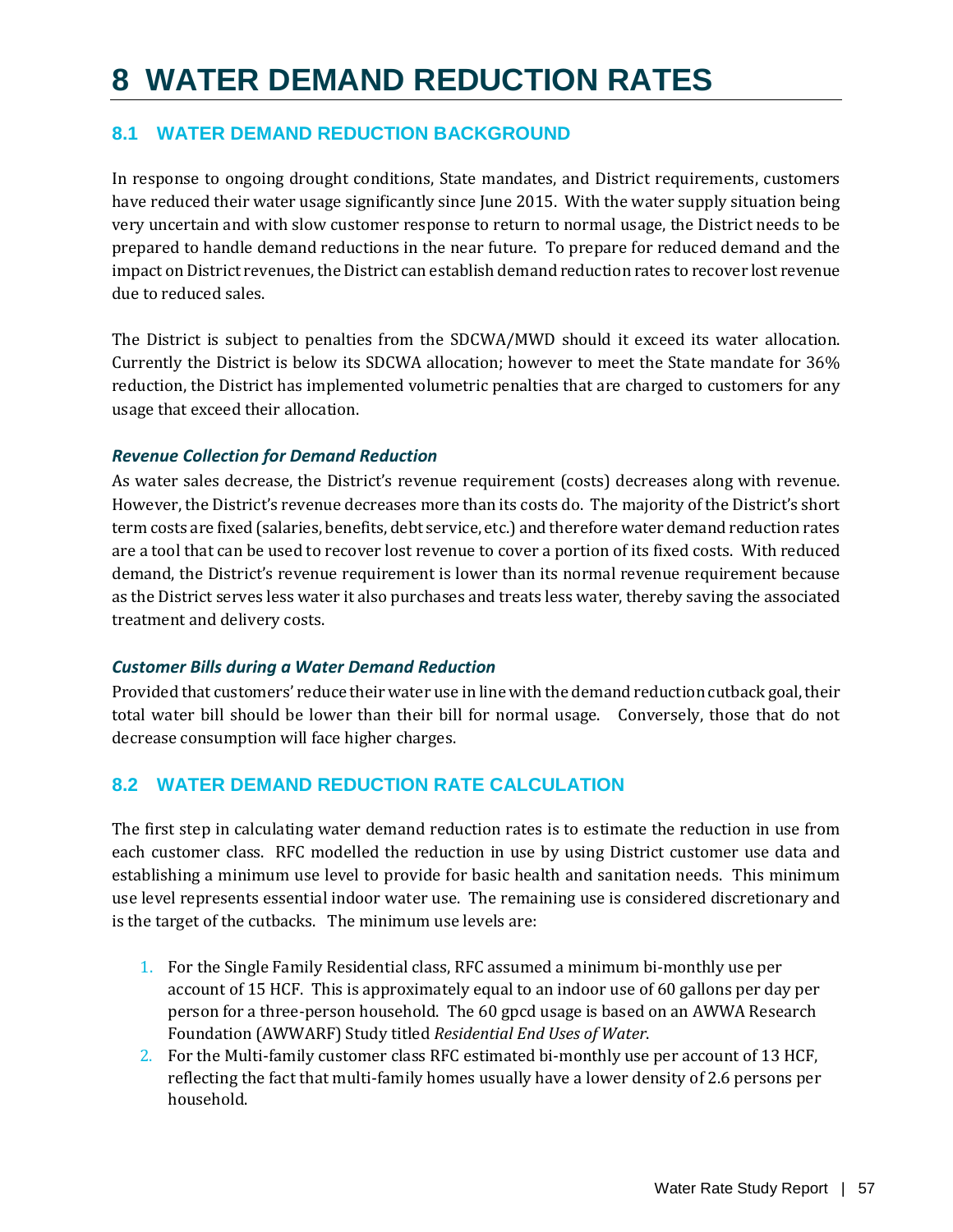3. For the Non-Residential class, RFC assumed the use during a customer's minimum bimonthly billing cycle (winter use) was each customer's essential use. We use winter use for the Non-Residential class because it reflects the limited ability of commercial customers to reduce water use beyond their minimum winter use – which assumes no or low outside irrigation use.

The upper (blue) portion of Table 8-1 shows the estimated demand reduction percentages under assumed water use reductions (as examples). The assumed percentage cutbacks for each class and tier are shown in columns 3, 5, 7 and 9, and the volume cutbacks in columns 4, 6, 8 and 10. The estimated cutbacks (columns 3, 5, 7, 9) in the table are the assumed percent reductions for each tier and class, which when combined, yield the total cutbacks in line 20 during each water use reduction example. For instance, we have assumed that Tier 2 customers will reduce use by 25% (1,126,326 x 25% = 281,581 hcf) during a water use reduction of 30% (column 5). The resulting total cutback for all classes, in HCF and percent for each demand reduction level is shown in lines 19 and 20.

|          |                                     | FY 2015-2016<br><b>Estimated</b><br><b>Water Use</b> | <b>Water Use Reduction</b> |           | <b>Water Use Reduction</b> |           | <b>Water Use Reduction</b> |           |              | <b>Water Use Reduction</b> |
|----------|-------------------------------------|------------------------------------------------------|----------------------------|-----------|----------------------------|-----------|----------------------------|-----------|--------------|----------------------------|
| Line No. | <b>Customer Class</b>               | (HCF)                                                | up to 20%                  |           | up to 30%                  |           | up to 40%                  |           | $>$ than 40% |                            |
|          | (1)                                 | (2)                                                  | (3)                        | (4)       | (5)                        | (6)       | (7)                        | (8)       | (9)          | (10)                       |
|          |                                     |                                                      |                            | Estimated |                            | Estimated |                            | Estimated |              | Estimated                  |
|          |                                     |                                                      | Estimated                  | Cutback   | Estimated                  | Cutback   | Estimated                  | Cutback   | Estimated    | Cutback                    |
|          |                                     |                                                      | Cutback (%)                | (HCF)     | Cutback (%)                | (HCF)     | Cutback (%)                | (HCF)     | Cutback (%)  | (HCF)                      |
| 1        | <b>SF Residential</b>               |                                                      |                            |           |                            |           |                            |           |              |                            |
| 2        | 15<br>Tier 1                        | 504,447                                              | 0%                         | ÷,        | 0%                         |           | 0%                         |           | 0%           |                            |
| 3        | 37<br>Tier 2                        | 727,433                                              | 5%                         | 36,372    | 7%                         | 53,830    | 13%                        | 94,566    | 20%          | 145,487                    |
| 4        | Tier 3<br>165                       | 1,126,326                                            | 15%                        | 168,949   | 25%                        | 281,581   | 39%                        | 439,267   | 52%          | 585,689                    |
| 5        | >165<br>Tier 4                      | 1,406,027                                            | 38%                        | 534,290   | 55%                        | 773,315   | 74%                        | 1,040,460 | 86%          | 1,209,184                  |
| 6        | Single Family Resid. Cutback        | 3,764,233                                            | 20%                        | 739,611   | 29%                        | 1,108,726 | 42%                        | 1,574,294 | 52%          | 1,940,359                  |
| 7        |                                     |                                                      |                            |           |                            |           |                            |           |              |                            |
| 8<br>9   | <b>Multi-family Residence</b>       | 265,752                                              | 20%                        | 53,150    | 22%                        | 58,466    | 22%                        | 58,466    | 22%          | 58,466                     |
| 10       | Irrigation / Commercial Agriculture | 279,859                                              | 20%                        | 55,971.84 | 43%                        | 120,339   | 45%                        | 125,937   | 50%          | 139,930                    |
| 11       |                                     |                                                      |                            |           |                            |           |                            |           |              |                            |
| 12       | Non-Residential                     | 220,829                                              | 19%                        | 41,515.79 | 19%                        | 41,516    | 19%                        | 41,516    | 19%          | 41,516                     |
| 13       |                                     |                                                      |                            |           |                            |           |                            |           |              |                            |
| 14       | <b>Temporary Construction</b>       | 842                                                  | 0%                         |           |                            |           |                            |           |              |                            |
| 15       |                                     |                                                      |                            |           |                            |           |                            |           |              |                            |
| 16       | Fire Line                           | 1,967                                                | 0%                         |           |                            |           |                            |           |              |                            |
| 17       | Subotal Non-SFR                     | 769,249                                              |                            | 20%       |                            | 29%       |                            | 29%       |              | 31%                        |
| 18       |                                     |                                                      |                            |           |                            |           |                            |           |              |                            |
| 19       | <b>Total Cutback - HCF</b>          | 4,533,482                                            |                            | 890,249   |                            | 1,329,047 |                            | 1,800,211 |              | 2,180,270                  |
| 20       | <b>Total Cutback - %</b>            |                                                      |                            | 20%       |                            | 29%       |                            | 40%       |              | 48%                        |

#### **Table 8-1: Estimated Use Cutbacks in Percentages and HCF by Demand reduction Percentage**

Using the estimated reduction cutbacks in water use from Table 8-1, we can calculate the estimated lost revenue as shown in Table 8-2, - line 18.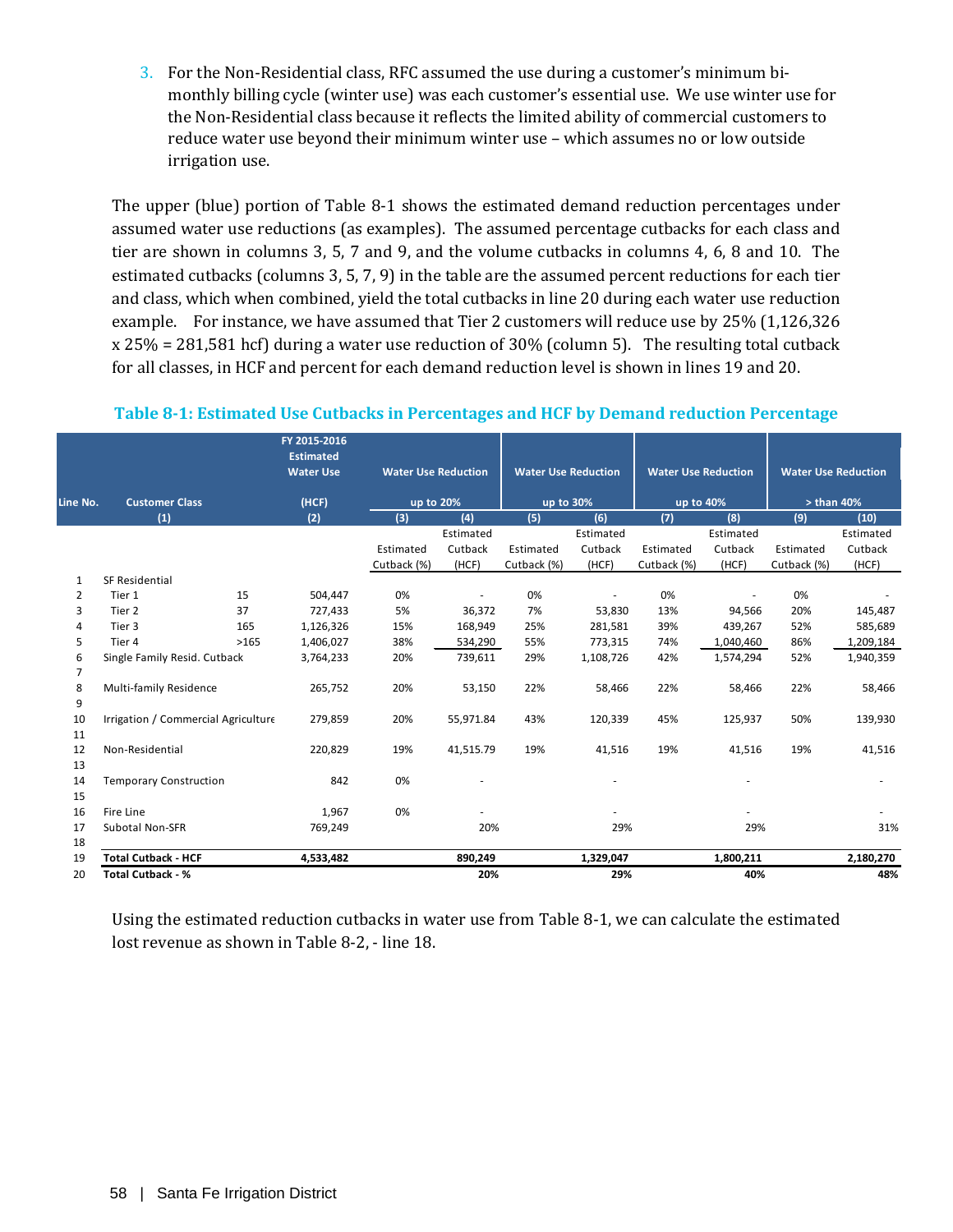|  |  |  |  |  |  | <b>Table 8-2: Calculation of Lost Revenue</b> |
|--|--|--|--|--|--|-----------------------------------------------|
|--|--|--|--|--|--|-----------------------------------------------|

|             |                                     | FY 2015-2016<br><b>Estimated</b> | <b>Water Use</b> | <b>Water Use</b> | <b>Water Use</b> | <b>Water Use</b> |
|-------------|-------------------------------------|----------------------------------|------------------|------------------|------------------|------------------|
|             |                                     | <b>Water Use</b>                 | <b>Reduction</b> | <b>Reduction</b> | <b>Reduction</b> | <b>Reduction</b> |
| Line No.    | <b>Customer Class</b>               | (HCF)                            | up to 20%        | up to 30%        | up to 40%        | $>$ than 40%     |
|             | (1)                                 | (2)                              | (3)              | (4)              | (5)              | (6)              |
|             |                                     | Proposed Non-                    |                  |                  |                  |                  |
|             | <b>SF Residential</b>               | Drought Rate                     | Lost Revenue     | Lost Revenue     | Lost Revenue     | Lost Revenue     |
| 1           | Tier 1                              | \$2.09                           | \$0              | \$0\$            | \$0              | \$0              |
| 2           | Tier 2                              | \$2.52                           | \$91,832         | \$135,911        | \$238,762        | \$367,327        |
| 3           | Tier 3                              | \$4.54                           | \$767,673        | \$1,279,456      | \$1,995,951      | \$2,661,268      |
| 4           | Tier 4                              | \$5.31                           | \$2,839,345      | \$4,109,578      | \$5,529,250      | \$6,425,885      |
| 5           |                                     |                                  | 3,698,850        | 5,524,944        | 7,763,963        | 9,454,480        |
| 7           |                                     |                                  |                  |                  |                  |                  |
| $\,$ 8 $\,$ | Multi-family Residence              | \$3.86                           | \$205,041        | \$225,545        | \$225,545        | \$225,545        |
| 9           |                                     |                                  |                  |                  |                  |                  |
| 10          | Irrigation / Commercial Agriculture | \$4.44                           | \$248,507        | \$534,289        | \$559,140        | \$621,267        |
| 11          |                                     |                                  |                  |                  |                  |                  |
| 12          | Non-Residential                     | \$3.87                           | \$160,728        | \$160,728        | \$160,728        | \$160,728        |
| 13          |                                     |                                  |                  |                  |                  |                  |
| 14          | <b>Temporary Construction</b>       | \$4.62                           | \$0              | \$0              | \$0              | \$0              |
| 15          |                                     |                                  |                  |                  |                  |                  |
| 16          | Fire Line                           | \$4.62                           | \$0              | \$0              | \$0              | \$0              |
| 17          |                                     |                                  |                  |                  |                  |                  |
| 18          | <b>Total Lost Revenue</b>           |                                  | \$4,313,125      | \$6,445,507      | \$8,709,376      | \$10,462,019     |
| 19          | Percent of Commodity Revenue Lost   |                                  | 23%              | 35%              | 47%              | 56%              |

We must adjust the lost revenue for savings due to lower water purchases and water treatment expenses. Table 8-3 shows the estimated savings for example demand reduction percentages in line 10. The savings are calculated by multiplying the estimated cutback for each example demand reduction percentage by the variable water purchase and treatment costs shown in line 7 – which are the estimated variable costs that are reduced when the District purchases and treats less water.

#### **Table 8-3: Calculation of Demand Reduction Savings**

| Line No. |                                               |           | <b>FY 2016</b> | <b>Water Use</b><br><b>Reduction</b><br>up to 20% | <b>Water Use</b><br><b>Reduction</b><br>up to $30\%$ | <b>Water Use</b><br><b>Reduction</b><br>up to $40\%$ | <b>Water Use</b><br><b>Reduction</b><br>$>$ than 40% |
|----------|-----------------------------------------------|-----------|----------------|---------------------------------------------------|------------------------------------------------------|------------------------------------------------------|------------------------------------------------------|
|          | (1)                                           | (2)       | (3)            | (4)                                               | (5)                                                  | (6)                                                  | (7)                                                  |
| 1        | <b>SDCWA Water Purchases</b>                  |           | \$7,882,478    |                                                   |                                                      |                                                      |                                                      |
| 2        |                                               | % to SDWD |                |                                                   |                                                      |                                                      |                                                      |
| 3        | <b>Filtration Plant Chemical:</b>             | 40%       | \$572,940      |                                                   |                                                      |                                                      |                                                      |
| 4        | <b>Treatment Residuals Mgmt</b>               |           | \$54,000       |                                                   |                                                      |                                                      |                                                      |
| 5        | Plant Power                                   |           | \$29,400       |                                                   |                                                      |                                                      |                                                      |
| 6        | San Dieguito Pump Station Elec.               |           | \$120,000      |                                                   |                                                      |                                                      |                                                      |
| 7        | <b>Subtotal Variable Costs</b>                |           | \$8,658,818    |                                                   |                                                      |                                                      |                                                      |
| 8        | Cutback (%)                                   |           |                | 20%                                               | 29%                                                  | 40%                                                  | 48%                                                  |
| 9        | <b>Total Drought Savings</b>                  |           |                | \$1,700,349                                       | \$2,538,441                                          | \$3,438,351                                          | \$4,164,252                                          |
| 10       | Net Revenue Lost After Savings (For One Year) |           |                | \$2,612,776                                       | \$3,907,065                                          | \$5,271,025                                          | \$6,297,767                                          |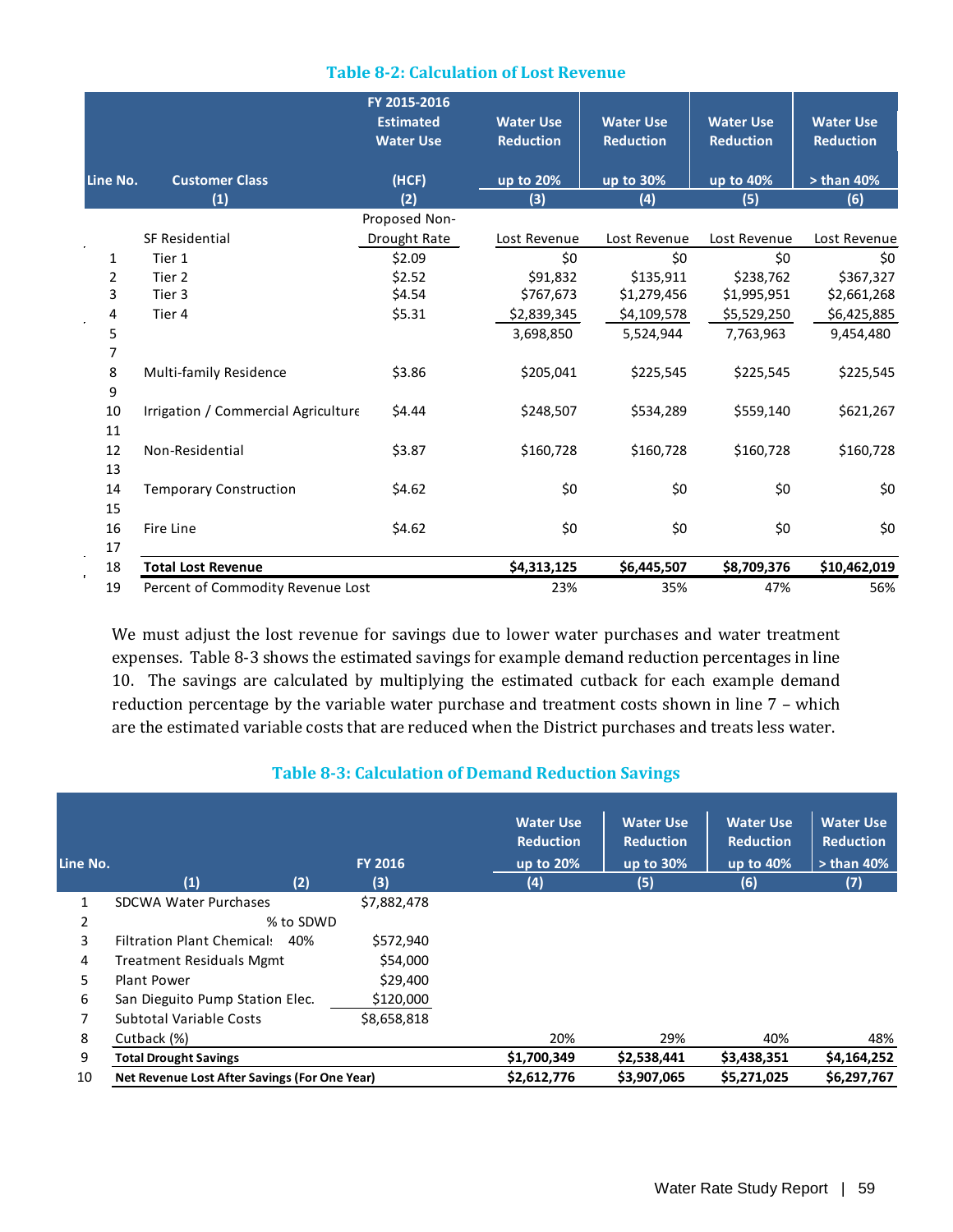Lastly, we calculate the rate percentage increase needed for the demand reduction percentages by dividing the lost revenue (adjusted for savings, line 1, Table 8-4) by the expected demand reduction revenue (line 2, Table 8-4). The result is shown in line 4 of Table 8-4. We apply this percentage increase to the proposed rates in column 2 (which include CY volumetric pass-throughs) to yield the water demand reduction rates shown in columns 3, 5, 7 and 9. Table 8-4 also shows the dollar increase for each demand reduction stage in columns 4, 6, 8 and 10.

|              |                                            |              | <b>Water Use Reduction</b> |          | <b>Water Use Reduction</b> |          | <b>Water Use Reduction</b> |          | <b>Water Use Reduction</b> |             |
|--------------|--------------------------------------------|--------------|----------------------------|----------|----------------------------|----------|----------------------------|----------|----------------------------|-------------|
| Line No.     |                                            |              | up to 20%                  |          | up to 30%                  |          | up to 40%                  |          | $>$ than 40%               |             |
|              | (1)                                        | (2)          | (3)                        | (4)      | (5)                        | (6)      | (7)                        | (8)      | (9)                        | (10)        |
| $\mathbf{1}$ | <b>Estimated Lost Rev after Savings</b>    |              | \$2,612,776                |          | \$3,907,065                |          | \$5,271,025                |          | \$6,297,767                |             |
| 2            | <b>Expected Volumetric Drought Revenue</b> |              | \$14,300,881               |          | \$12,168,499               |          | \$9,904,630                |          | \$8,151,987                |             |
| 3            | Drought Volumetric Revenue Requirement     |              | \$16,913,657               |          | \$16,075,565               |          | \$15,175,655               |          | \$14,449,754               |             |
| 4            | % Increase                                 |              | 18.3%                      |          | 32.1%                      |          | 53.2%                      |          | 77.3%                      |             |
|              |                                            | Non-Drought  |                            |          |                            |          |                            |          |                            |             |
|              |                                            | Rate         |                            |          |                            |          |                            |          |                            |             |
|              |                                            | (Includes CY |                            |          |                            |          |                            |          |                            |             |
|              |                                            | 2016 Pass-   | Drought                    | \$       | Drought                    | \$       | Drought                    | \$       | Drought                    |             |
| 5            |                                            | Through      | Rate                       | Increase | Rate                       | Increase | Rate                       | Increase | Rate                       | \$ Increase |
| 6            | <b>SFR</b>                                 |              |                            |          |                            |          |                            |          |                            |             |
| 7            | Tier 1                                     | \$2.12       | \$2.50                     | \$0.39   | \$2.79                     | \$0.68   | \$3.24                     | \$1.13   | \$3.75                     | \$1.63      |
| 8            | Tier 2                                     | \$2.55       | \$3.02                     | \$0.47   | \$3.38                     | \$0.82   | \$3.91                     | \$1.36   | \$4.53                     | \$1.97      |
| 9            | Tier 3                                     | \$4.57       | \$5.41                     | \$0.84   | \$6.04                     | \$1.47   | \$7.01                     | \$2.43   | \$8.11                     | \$3.53      |
| 10           | Tier 4                                     | \$5.34       | \$6.32                     | \$0.98   | \$7.06                     | \$1.72   | \$8.19                     | \$2.84   | \$9.47                     | \$4.13      |
|              |                                            |              |                            |          |                            |          |                            |          |                            |             |
| 12           | Multi-family Residence                     | \$3.89       | \$4.60                     | \$0.71   | \$5.14                     | \$1.25   | \$5.96                     | \$2.07   | \$6.89                     | \$3.00      |
| 13           | Irrigation / Commercial Agriculture        | \$4.47       | \$5.29                     | \$0.82   | \$5.91                     | \$1.44   | \$6.85                     | \$2.38   | \$7.92                     | \$3.45      |
|              |                                            |              |                            |          |                            |          |                            |          |                            |             |
| 14           | Non-Residential                            | \$3.90       | \$4.61                     | \$0.71   | \$5.15                     | \$1.25   | \$5.98                     | \$2.08   | \$6.92                     | \$3.01      |
| 15           | <b>Temporary Construction</b>              | \$4.65       | \$5.49                     | \$0.85   | \$6.14                     | \$1.49   | \$7.12                     | \$2.47   | \$8.23                     | \$3.59      |
| 16           | Fire Line                                  | \$4.65       | \$5.49                     | \$0.85   | \$6.14                     | \$1.49   | \$7.12                     | \$2.47   | \$8.23                     | \$3.59      |
|              |                                            |              |                            |          |                            |          |                            |          |                            |             |

## **Table 8-4: Demand Reduction Rate Calculation**

We have calculated water demand reduction rates for different water use cutback percentages in the above table. The District may consider implementation of a Water Demand Reduction Rate based on a 36% cutback in use, which is obtained by using linear interpolation between the rates for the 30% and 40% cutback in Table 8-4. The Water Demand reduction Rates for a 36% cutback are shown in Table 8-5 as an illustration.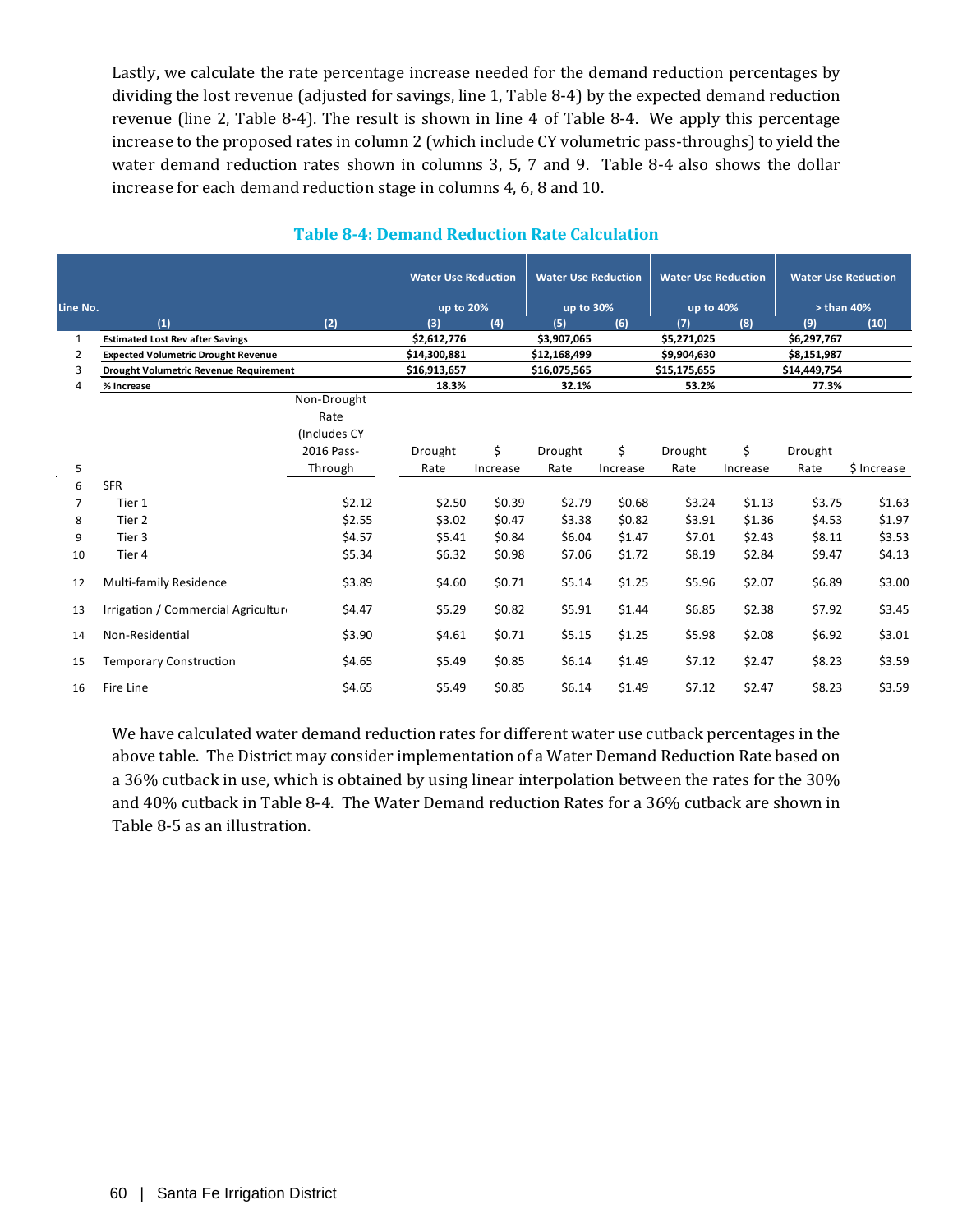| <b>Line</b> |                               | <b>Water</b><br><b>Shortage Rate</b> |             |
|-------------|-------------------------------|--------------------------------------|-------------|
| No.         | <b>Class</b>                  | (S/HCF)                              | \$ Increase |
|             | (1)                           | (2)                                  | (3)         |
|             | <b>SFR</b>                    |                                      |             |
| 1           | Tier 1                        | \$3.06                               | \$0.95      |
| 2           | Tier 2                        | \$3.70                               | \$1.14      |
| 3           | Tier 3                        | \$6.62                               | \$2.05      |
| 4           | Tier 4                        | \$7.74                               | \$2.39      |
| 5           | <b>Multi-family Residence</b> | \$5.63                               | \$1.74      |
| 6           | Irrigation                    | \$6.47                               | \$2.00      |
| 7           | Non-Residential               | \$5.65                               | \$1.75      |
| 8           | <b>Temporary Construction</b> | \$6.73                               | \$2.08      |
| 9           | Fire Line                     | \$6.73                               | \$2.08      |

#### **Table 8-5: Water Demand Reduction Rates for a 36% Water Use Cutback**

#### *Water Demand Reduction Rate Adoption*

The Board could adopt the water demand reduction rates separately from other rate increases. The District would include the Water Demand Reduction Rates in the Proposition 218 notice but the Board would authorize them by separate resolution when and if they need to be implemented. Table 8-6 shows the percentage maximum rate increase per water demand reduction percentage. For the duration of the rate proposal period (FY 2016 to FY 2018 - 3 years), the Board would have the ability to adopt water demand reduction rates by increasing the then current commodity rate, through a public hearing without having to re-issue the Proposition 218 notice.

#### **Table 8-6: Water Demand reduction Rate Increases (%) by Water Demand Reduction Percentage**

| Water Use      | Water Use'     | <b>Water Use</b> | Water Use'     |  |
|----------------|----------------|------------------|----------------|--|
| <b>Cutback</b> | <b>Cutback</b> | <b>Cutback</b>   | <b>Cutback</b> |  |
| up to $20%$    | up to $30\%$   | up to $40\%$     | $>$ than 40%   |  |
| 18.3%          | 32.1%          | 53.2%            | 77.3%          |  |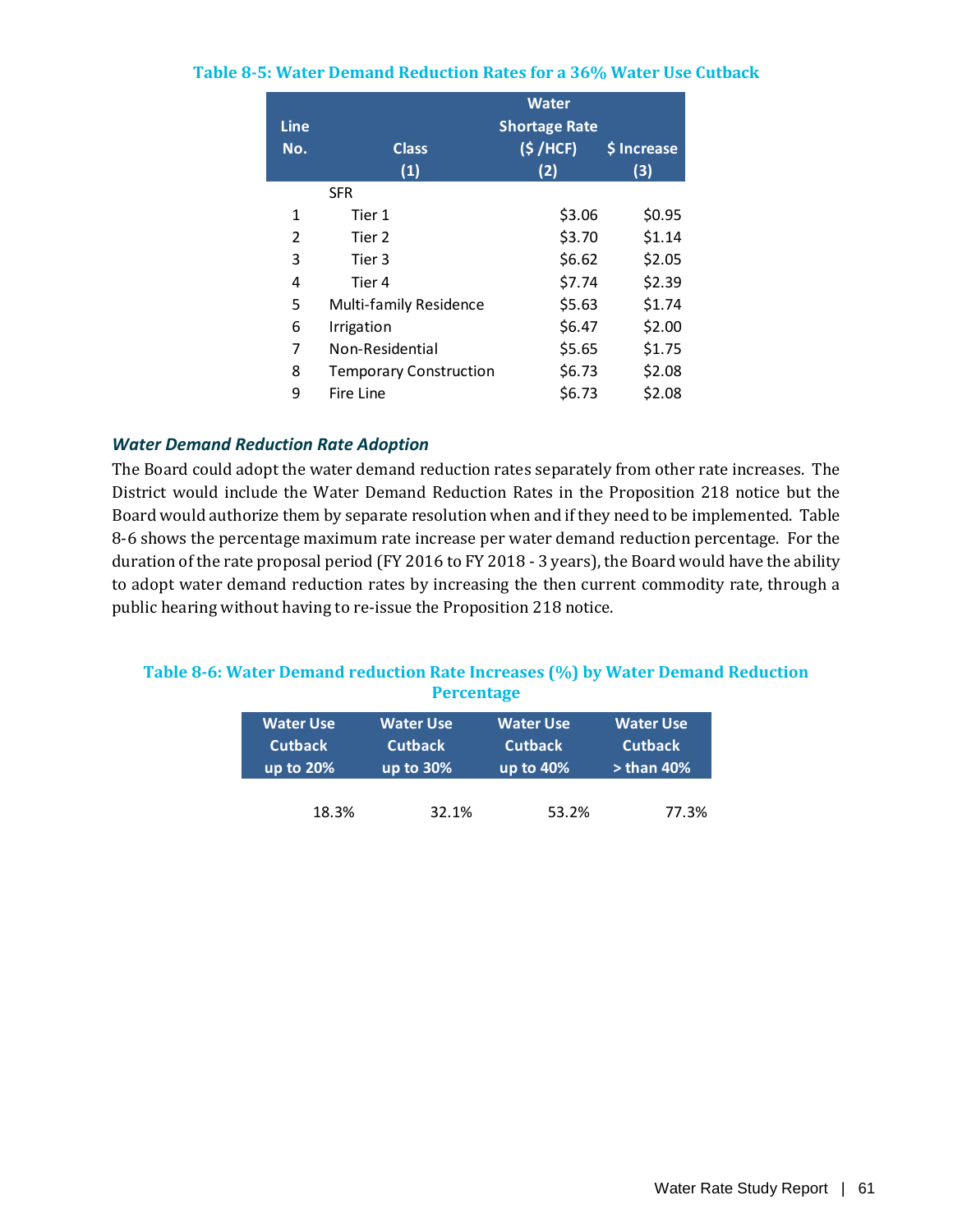## **9 APPENDIX A: CASH FLOW DETAIL**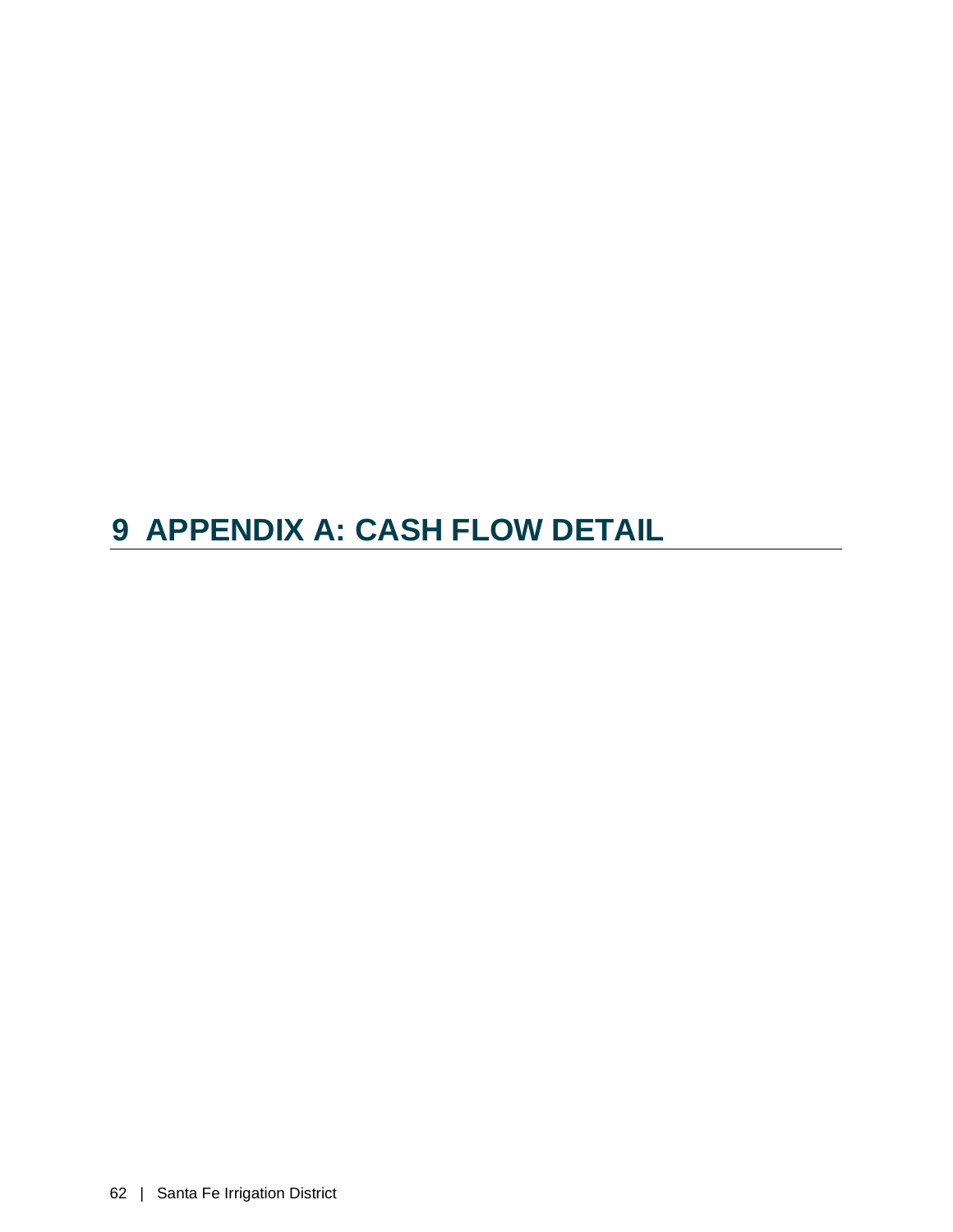| Line           |                                     |                             |       | 2016         | 2017         | 2018         | 2019         | 2020         | 2021         | 2022         | 2023         | 2024         | 2025         |
|----------------|-------------------------------------|-----------------------------|-------|--------------|--------------|--------------|--------------|--------------|--------------|--------------|--------------|--------------|--------------|
| No.            |                                     |                             |       | Projected    | Projected    | Projected    | Projected    | Projected    | Projected    | Projected    | Projected    | Projected    | Projected    |
|                |                                     |                             |       | (1)          | (2)          | (3)          | (4)          | (5)          |              |              |              |              |              |
| $\mathbf{1}$   | Revenue - Potable (Bi-Monthly)      |                             |       |              |              |              |              |              |              |              |              |              |              |
| $\overline{2}$ | Revenue from SFID Rates             |                             |       | \$21,117,280 | \$21,247,465 | \$21,378,628 | \$21,510,774 | \$21,510,774 | \$21,510,774 | \$21,510,774 | \$21,510,774 | \$21,510,774 | \$21,510,774 |
| 8              | <b>Additional Revenue:</b>          |                             |       |              |              |              |              |              |              |              |              |              |              |
| 9              | <b>Fiscal</b>                       | Revenue                     | Month |              |              |              |              |              |              |              |              |              |              |
| 10             | Year                                | <b>Adjustment Effective</b> |       |              |              |              |              |              |              |              |              |              |              |
| 13             | FY 2016                             | 9.0%                        | Feb   | \$791,898    | \$1,912,272  | \$1,924,076  | \$1,935,970  | \$1,935,970  | \$1,935,970  | \$1,935,970  | \$1,935,970  | \$1,935,970  | \$1,935,970  |
| 14             | FY 2017                             | 9.0%                        | Jan   |              | \$1,042,188  | \$2,097,243  | \$2,110,207  | \$2,110,207  | \$2,110,207  | \$2,110,207  | \$2,110,207  | \$2,110,207  | \$2,110,207  |
| 15             | FY 2018                             | 9.0%                        | Jan   |              |              | \$1,142,998  | \$2,300,126  | \$2,300,126  | \$2,300,126  | \$2,300,126  | \$2,300,126  | \$2,300,126  | \$2,300,126  |
| 16             | FY 2019                             | 8.0%                        | Jan   |              |              |              | \$1,114,283  | \$2,228,566  | \$2,228,566  | \$2,228,566  | \$2,228,566  | \$2,228,566  | \$2,228,566  |
| 17             | FY 2020                             | 3.0%                        | Jan   |              |              |              |              | \$451,285    | \$902,569    | \$902,569    | \$902,569    | \$902,569    | \$902,569    |
| 18             | <b>Total Additional Revenue</b>     |                             |       | \$791,898    | \$2,954,460  | \$5,164,318  | \$7,460,585  | \$9,026,153  | \$9,477,437  | \$9,477,437  | \$9,477,437  | \$9,477,437  | \$9,477,437  |
| 19             |                                     |                             |       |              |              |              |              |              |              |              |              |              |              |
| 20             | <b>Other Revenue</b>                |                             |       |              |              |              |              |              |              |              |              |              |              |
| 21             | Pass-through Revenue                |                             |       |              |              |              |              |              |              |              |              |              |              |
| 22             | <b>CWA IAC Revenue</b>              |                             |       | \$0          | \$17,368     | \$43,842     | \$63,295     | \$83,721     | \$105,169    | \$127,688    | \$151,334    | \$176,162    | \$202,232    |
| 23             | MWD RTS and Capacity Charge         |                             |       | \$0          | \$57,140     | \$91,357     | \$127,285    | \$165,010    | \$204,621    | \$246,212    | \$289,883    | \$335,737    | \$383,884    |
| 24             | CWA SRC, ESC and CSC                |                             |       | \$0          | \$426,129    | \$522,136    | \$622,943    | \$728,791    | \$839,931    | \$956,628    | \$1,079,160  | \$1,207,819  | \$1,342,910  |
| 26             | Passthrough MWD Volumetric          |                             |       | \$0          | \$220,447    | \$563,791    | \$931,711    | \$1,311,670  | \$1,710,627  | \$2,129,531  | \$2,569,381  | \$3,031,224  | \$3,516,159  |
| 27             | SDWD Operating Contribution         |                             |       | \$2,080,907  | \$2,172,006  | \$2,248,361  | \$2,328,004  | \$2,411,302  | \$2,498,234  | \$2,588,991  | \$2,683,773  | \$2,782,795  | \$2,886,284  |
| 28             | <b>Other Non-Operating Revenue</b>  |                             |       | \$333,000    | \$332,495    | \$331,994    | \$331,497    | \$331,497    | \$331,497    | \$331,497    | \$331,497    | \$331,497    | \$331,497    |
| 29             | Interest Income                     |                             |       | \$205,500    | \$205,500    | \$205,500    | \$205,500    | \$205,500    | \$205,500    | \$205,500    | \$205,500    | \$205,500    | \$205,500    |
| 30             | <b>Total Revenue</b>                |                             |       | \$24,528,584 | \$27,633,011 | \$30,549,926 | \$33,581,594 | \$35,774,417 | \$36,883,789 | \$37,574,259 | \$38,298,740 | \$39,058,945 | \$39,856,677 |
| 32             | <b>O&amp;M Expenses</b>             |                             |       |              |              |              |              |              |              |              |              |              |              |
| 33             | Personnel                           |                             |       | \$6,393,268  | \$6,695,387  | \$6,981,226  | \$7,282,131  | \$7,599,056  | \$7,933,020  | \$8,285,116  | \$8,656,513  | \$9,048,465  | \$9,462,316  |
| 34             | Admin                               |                             |       | \$1,182,899  | \$1,219,718  | \$1,257,740  | \$1,297,006  | \$1,337,562  | \$1,379,454  | \$1,422,733  | \$1,467,448  | \$1,513,654  | \$1,561,405  |
| 35             | Engineering                         |                             |       | \$170,271    | \$175,379    | \$180,641    | \$186,060    | \$191,642    | \$197,391    | \$203,312    | \$209,412    | \$215,694    | \$222,165    |
| 36             | Operations                          |                             |       | \$1,144,700  | \$1,179,041  | \$1,214,412  | \$1,250,845  | \$1,288,370  | \$1,327,021  | \$1,366,832  | \$1,407,837  | \$1,450,072  | \$1,493,574  |
| 37             | Plant                               |                             |       | \$3,154,295  | \$3,259,100  | \$3,367,456  | \$3,479,486  | \$3,595,317  | \$3,715,081  | \$3,838,914  | \$3,966,958  | \$4,099,357  | \$4,236,264  |
| 39             | <b>Water Costs</b>                  |                             |       |              |              |              |              |              |              |              |              |              |              |
| 40             | Variable Costs                      |                             |       | \$6,456,453  | \$6,746,714  | \$7,160,396  | \$7,599,180  | \$7,979,139  | \$8,378,096  | \$8,797,001  | \$9,236,851  | \$9,698,693  | \$10,183,628 |
| 42             | <b>Fixed Costs</b>                  |                             |       |              |              |              |              |              |              |              |              |              |              |
| 43             | CWA Supply Reliability Charge       |                             |       | \$194,346    | \$398,409    | \$418,330    | \$439,246    | \$461,209    | \$484,269    | \$508,482    | \$533,907    | \$560,602    | \$588,632    |
| 44             | CWA Infrastructure Access Charge    |                             |       | \$345,228    | \$362,596    | \$389,070    | \$408,523    | \$428,949    | \$450,397    | \$472,916    | \$496,562    | \$521,390    | \$547,460    |
| 45             | <b>CWA Customer Service Charge</b>  |                             |       | \$358,590    | \$419,246    | \$440,208    | \$462,218    | \$485,329    | \$509,596    | \$535,075    | \$561,829    | \$589,921    | \$619,417    |
| 46             | <b>CWA Emergency Storage Charge</b> |                             |       | \$941,076    | \$1,102,486  | \$1,157,610  | \$1,215,491  | \$1,276,265  | \$1,340,079  | \$1,407,082  | \$1,477,437  | \$1,551,308  | \$1,628,874  |
| 47             | <b>MWD Capacity Charge</b>          |                             |       | \$202,740    | \$238,657    | \$250,590    | \$263,119    | \$276,275    | \$290,089    | \$304,593    | \$319,823    | \$335,814    | \$352,605    |
| 48             | MWD Readiness-to-Serve Charge       |                             |       | \$424,464    | \$445,687    | \$467,972    | \$491,370    | \$515,939    | \$541,736    | \$568,822    | \$597,263    | \$627,127    | \$658,483    |
| 49             | <b>Subtotal Fixed Costs</b>         |                             |       | \$2,466,444  | \$2,967,081  | \$3,123,779  | \$3,279,968  | \$3,443,966  | \$3,616,164  | \$3,796,972  | \$3,986,821  | \$4,186,162  | \$4,395,470  |
| 50             | Local Water                         |                             |       | \$100,000    | \$102,000    | \$104,040    | \$106,121    | \$108,243    | \$110,408    | \$112,616    | \$114,869    | \$117,166    | \$119,509    |
| 52             | <b>Subtotal Water Costs</b>         |                             |       | \$9,022,897  | \$9,815,795  | \$10,388,214 | \$10,985,268 | \$11,531,348 | \$12,104,668 | \$12,706,589 | \$13,338,540 | \$14,002,021 | \$14,698,607 |
| 53             | <b>Total O&amp;M Expenses</b>       |                             |       | \$21,068,329 | \$22,344,420 | \$23,389,688 | \$24,480,795 | \$25,543,294 | \$26,656,636 | \$27,823,496 | \$29,046,707 | \$30,329,263 | \$31,674,332 |
| 54             | <b>Existing Debt</b>                |                             |       | \$1,351,150  | \$1,347,750  | \$1,346,575  | \$1,346,875  | \$1,349,975  | \$0          | \$0          | \$0          | \$0          | \$0          |
| 55             | <b>Total Expenses</b>               |                             |       | \$22,419,479 | \$23,692,170 | \$24,736,263 | \$25,827,670 | \$26,893,269 | \$26,656,636 | \$27,823,496 | \$29,046,707 | \$30,329,263 | \$31,674,332 |
| 56             |                                     |                             |       |              |              |              |              |              |              |              |              |              |              |
| 57             | <b>Net Cash Flow</b>                |                             |       | \$2,109,105  | \$3,940,841  | \$5,813,663  | \$7,753,924  | \$8,881,148  | \$10,227,153 | \$9,750,762  | \$9,252,032  | \$8,729,682  | \$8,182,345  |
| 58             | Coverage                            |                             |       | 256%         | 392%         | 532%         | 676%         | 758%         |              |              |              | #N/A         | #N/A         |
| 59             | <b>Target Coverage</b>              |                             |       | 115%         | 115%         | 115%         | 115%         | 115%         | 115%         | 115%         | 115%         | 115%         | 115%         |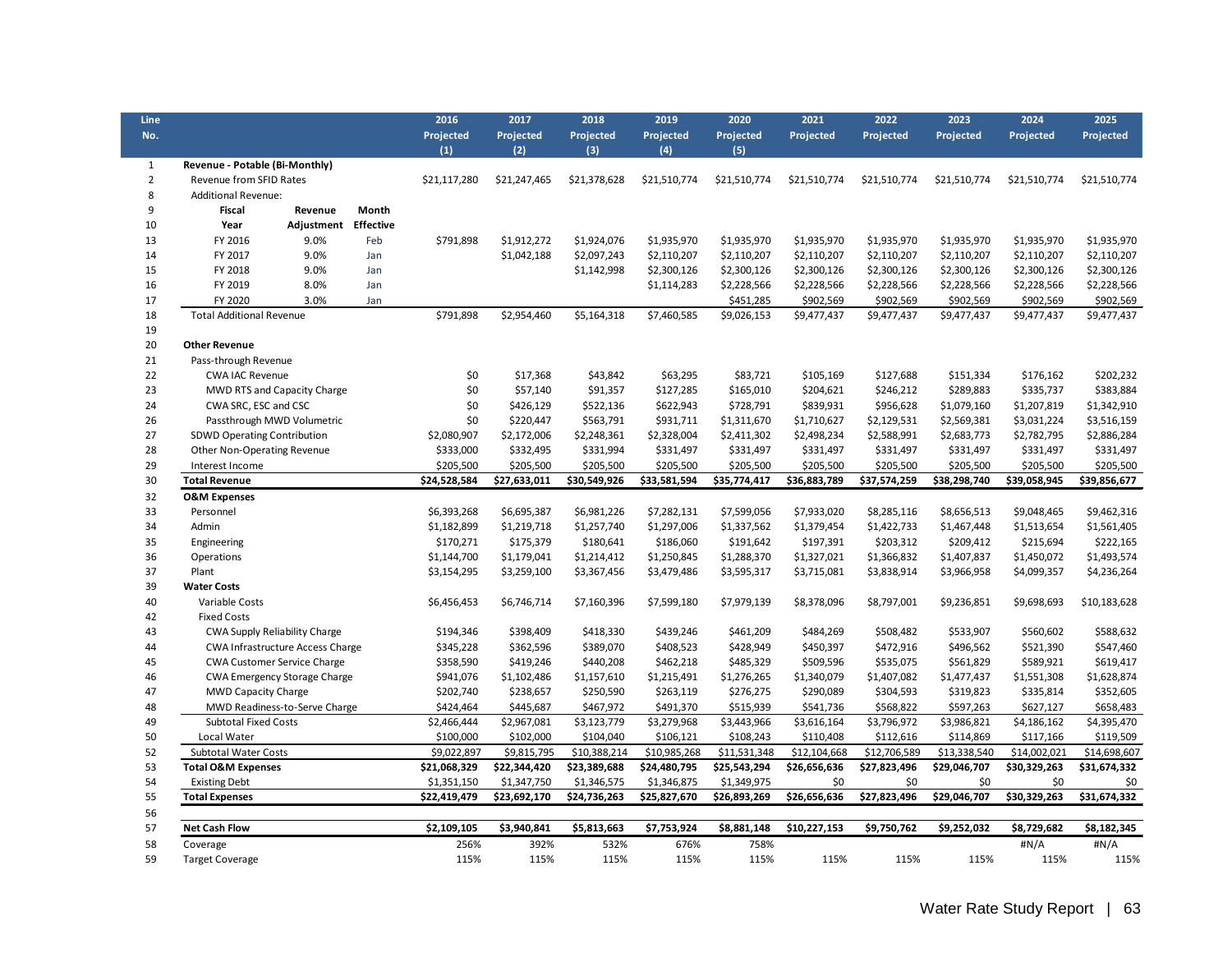| <b>Fund Balance - Utility</b> |                                                                                                  | 2016               | 2017                           | 2018                       | 2019                           | 2020                                  | 2021                       | 2022                        | 2023                          | 2024                   | 2025                           |
|-------------------------------|--------------------------------------------------------------------------------------------------|--------------------|--------------------------------|----------------------------|--------------------------------|---------------------------------------|----------------------------|-----------------------------|-------------------------------|------------------------|--------------------------------|
|                               |                                                                                                  | Projected          | Projected                      | Projected                  | Projected                      | Projected                             | Projected                  | Projected                   | Projected                     | Projected              | Projected                      |
| 60                            | <b>Operating Fund</b>                                                                            |                    |                                |                            |                                |                                       |                            |                             |                               |                        |                                |
| 61                            | <b>Beginning Balance</b>                                                                         | \$3,675,336        | \$5,267,082                    | \$4,179,434                | \$902,497                      | \$869,782                             | \$963,578                  | \$5,165,275                 | \$6,955,874                   | \$7,261,677            | \$7,582,316                    |
| 62                            | Net Cash Flow                                                                                    | \$2,109,105        | \$3,940,841                    | \$5,813,663                | \$7,753,924                    | \$8,881,148                           | \$10,227,153               | \$9,750,762                 | \$9,252,032                   | \$8,729,682            | \$8,182,345                    |
| 63                            | Intermediate Balance                                                                             | \$5,784,441        | \$9,207,924                    | \$9,993,097                | \$8,656,421                    | \$9,750,930                           | \$11,190,731               | \$14,916,037                | \$16,207,906                  | \$15,991,359           | \$15,764,660                   |
| 64                            | Transfers In                                                                                     | \$0                | \$0                            | \$0                        | \$0                            | \$0                                   | \$0                        | \$0                         | \$0                           | \$0                    | \$0                            |
| 65                            | Transfers Out to Capital to meet Capital Min Tar                                                 | \$0                | (55,028,490)                   | (\$9,090,600)              | (57, 786, 638)                 | (58, 787, 352)                        | ( \$6,025,457)             | (54, 366, 800)              | \$0                           | \$0                    | \$0                            |
| 66                            | Intermediate Balance                                                                             | \$5,784,441        | \$4,179,434                    | \$902,497                  | \$869,782                      | \$963,578                             | \$5,165,275                | \$10,549,237                | \$16,207,906                  | \$15,991,359           | \$15,764,660                   |
| 67                            | Transfer Out to Capital Fund to meet Oper Res N                                                  | (5517, 358)        | \$0                            | \$0                        | \$0                            | \$0                                   | \$0                        | (53,593,363)                | (58,946,230)                  | ( \$8,409,043)         | (\$7,846,077)                  |
| 68                            | <b>Ending Balance</b>                                                                            | \$5,267,082        | \$4,179,434                    | \$902,497                  | \$869,782                      | \$963,578                             | \$5,165,275                | \$6,955,874                 | \$7,261,677                   | \$7,582,316            | \$7,918,583                    |
| 69                            | Interest Income(Accted for in income above)                                                      | \$55,258           | \$66,937                       | \$54,478                   | \$47,631                       | \$53,573                              | \$81,780                   | \$109,360                   | \$117,348                     | \$117,868              | \$118,416                      |
| 70                            |                                                                                                  |                    |                                |                            |                                |                                       |                            |                             |                               |                        |                                |
| 71                            | <b>Fund Requirements</b>                                                                         |                    |                                |                            |                                |                                       |                            |                             |                               |                        |                                |
| 72                            | Policy Maximum                                                                                   |                    |                                |                            |                                |                                       |                            |                             |                               |                        |                                |
| 64                            | Average of current year operati<br>90 Days                                                       | \$5,267,082        | \$5,586,105                    | \$5,847,422                | \$6,120,199                    | \$6,385,824                           | \$6,664,159                | \$6,955,874                 | \$7,261,677                   | \$7,582,316            | \$7,918,583                    |
| 65                            | Policy Minimum                                                                                   |                    |                                |                            |                                |                                       |                            |                             |                               |                        |                                |
| 66<br>67                      | 60 Days<br>Average of current year operati<br>Desired Transfers In to meet Min Target            | \$3,511,388<br>\$0 | \$3,724,070<br>\$0             | \$3,898,281<br>\$0         | \$4,080,133<br>\$0             | \$4,257,216<br>\$0                    | \$4,442,773<br>\$0         | \$4,637,249<br>\$0          | \$4,841,118<br>\$0            | \$5,054,877<br>\$0     | \$5,279,055<br>\$0             |
| 68                            | Required Transfers Out to meet Max Target                                                        | \$517,358          | \$0                            | \$0                        | \$0                            | \$0                                   | \$0                        |                             | \$8,946,230                   |                        | \$7,846,077                    |
| 69                            |                                                                                                  |                    |                                |                            |                                |                                       |                            | \$3,593,363                 |                               | \$8,409,043            |                                |
| 70                            | <b>Capital Improvement Fund</b>                                                                  |                    |                                |                            |                                |                                       |                            |                             |                               |                        |                                |
| 71                            | <b>Beginning Balance</b>                                                                         | \$20,885,786       | \$15,096,331                   | \$13,047,336               | \$14,098,068                   | \$14,085,041                          | \$14,238,925               | \$12,389,813                | \$13,677,285                  | \$17,907,920           | \$22,103,229                   |
| 72                            | Property Tax Revenue                                                                             | \$1,900,000        | \$1,900,000                    | \$1,900,000                | \$1,900,000                    | \$1,900,000                           | \$1,900,000                | \$1,900,000                 | \$1,900,000                   | \$1,900,000            | \$1,900,000                    |
| 73                            | SDWD Capital Contribution                                                                        | \$3,408,061        | \$2,363,717                    | \$1,927,899                | \$2,402,470                    | \$2,840,960                           | \$2,567,753                | \$1,996,573                 | \$2,414,042                   | \$2,490,184            | \$2,375,450                    |
| 75                            |                                                                                                  |                    |                                |                            |                                |                                       |                            |                             |                               |                        |                                |
| 76                            | Market Debt Proceeds - Proposed                                                                  | \$0<br>\$0         | \$0<br>\$0                     | \$0<br>\$0                 | \$0<br>\$0                     | \$0<br>\$0                            | \$0<br>\$0                 | \$0<br>\$0                  | \$0<br>\$0                    | \$0<br>\$0             | \$0<br>\$0                     |
| 77                            | SRF Proceeds - Proposed                                                                          | \$35,000           |                                |                            |                                |                                       |                            |                             |                               |                        |                                |
|                               | Transfer from Capacity Charge Fund                                                               |                    | \$35,000                       | \$35,000                   | \$35,000                       | \$35,000                              | \$35,000                   | \$35,000<br>( \$10,604,264) | \$35,000                      | \$35,000               | \$35,000                       |
| 78<br>79                      | Total CIP - Both SFID and SDWD Funded Projects (\$11,649,874)<br>Intermediate Balance            | \$14,578,973       | (511, 376, 202)<br>\$8,018,846 | ( \$11,902,768)            | (512, 137, 135)<br>\$6,298,403 | ( \$13,409,428)                       | (512, 377, 322)            | \$5,717,122                 | ( \$9,064,637)<br>\$8,961,690 | (58, 638, 918)         | (58, 114, 185)<br>\$18,299,494 |
| 80                            |                                                                                                  | \$0                | \$5,028,490                    | \$5,007,467<br>\$9,090,600 | \$7,786,638                    | \$5,451,573<br>\$8,787,352            | \$6,364,357<br>\$6,025,457 | \$4,366,800                 | \$0                           | \$13,694,186<br>\$0    | \$0                            |
| 81                            | Transfers In from Oper Reserve to meet Capital<br>Transfer In from Oper Reserve to meet Oper Res | \$517,358          | \$0                            |                            | \$0                            | \$0                                   | \$0                        | \$3,593,363                 | \$8,946,230                   |                        | \$7,846,077                    |
| 82                            |                                                                                                  |                    | ŚΩ                             | \$0<br>ŚΩ                  | ŚΩ                             | ŚΩ                                    | ŚO                         | Śſ                          |                               | \$8,409,043            | Śſ                             |
| 83                            |                                                                                                  | \$15,096,331       | \$13,047,336                   | \$14,098,068               | \$14,085,041                   | \$14,238,925                          | \$12,389,813               |                             | \$17,907,920                  | \$22,103,229           | \$26,145,571                   |
| 84                            | <b>Ending Balance</b><br>Interest Income                                                         | \$148,377          | \$105,331                      | \$95,528                   | \$101,917                      | \$98,452                              | \$93,771                   | \$13,677,285<br>\$96,972    | \$134,348                     | \$178,987              | \$222,225                      |
| 85                            | \$9,506,460<br>5 Yr Avg                                                                          |                    |                                |                            |                                |                                       |                            |                             |                               |                        |                                |
| 86                            | SFID CIP Portion                                                                                 | 8,241,813 \$<br>\$ |                                | 9,012,485 \$ 9,974,868 \$  |                                | 9,734,665 \$10,568,468 \$9,809,569 \$ |                            | 8,607,691 \$                | 6,650,595                     | - \$<br>$6,148,733$ \$ | 5,738,736                      |
| 87                            | <b>Fund Requirements</b>                                                                         |                    |                                |                            |                                |                                       |                            |                             |                               |                        |                                |
| 88                            | Policy Maximum                                                                                   |                    |                                |                            |                                |                                       |                            |                             |                               |                        |                                |
| 89                            | % of 10-year CIP costs                                                                           | \$79,848,851       | \$79,848,851                   | \$79,848,851               | \$79,848,851                   | \$79,848,851                          | \$79,848,851               | \$79,848,851                | \$79,848,851                  | \$79,848,851           | \$79,848,851                   |
| 90                            | Policy Minimum                                                                                   |                    |                                |                            |                                |                                       |                            |                             |                               |                        |                                |
| 91                            | % of current year Budgeted Pay-Go                                                                | \$11,855,523       | \$13,047,336                   | \$14,098,068               | \$14,085,041                   | \$14,238,925                          | \$12,389,813               | \$10,083,922                | \$7,773,396                   | \$6,867,597            | \$6,455,451                    |
| 92                            | % of next year Budgeted Pay-Go                                                                   |                    |                                |                            |                                |                                       |                            |                             |                               |                        |                                |
| 93<br>94                      | % of 3rd year Budgeted Pay-Go                                                                    |                    |                                |                            |                                |                                       |                            |                             |                               |                        |                                |
| 95                            | SFID Portion of CIP                                                                              | \$8,241,813        | \$9,012,485                    | \$9,974,868                | \$9.734.665                    | \$10.568.468                          | \$9,809,569                | \$8.607.691                 | \$6.650.595                   | \$6,148,733            | \$5,738,736                    |
| 96                            | Property Tax                                                                                     | \$1,900,000        | \$1,900,000                    | \$1,900,000                | \$1,900,000                    | \$1,900,000                           | \$1,900,000                | \$1,900,000                 | \$1,900,000                   | \$1,900,000            | \$1,900,000                    |
| 97                            | <b>System Development Charges</b>                                                                | \$35,000           | \$35,000                       | \$35,000                   | \$35,000                       | \$35,000                              | \$35,000                   | \$35,000                    | \$35,000                      | \$35,000               | \$35,000                       |
| 98                            | <b>Remaining CIP</b>                                                                             | \$6,306,813        | \$7,077,485                    | \$8,039,868                | \$7,799,665                    | \$8,633,468                           | \$7,874,569                | \$6,672,691                 | \$4,715,595                   | \$4,213,733            | \$3,803,736                    |
| 99                            | Debt Issue                                                                                       | \$0                | \$0                            | \$0                        | \$0                            | \$0                                   | \$0                        | \$0                         | \$0                           | \$0                    | \$0                            |
| 100                           | Debt Funds Used                                                                                  | \$0                | \$0                            | \$0                        | \$0                            | \$0                                   | \$0                        | \$0                         | \$0                           | \$0                    | \$0                            |
| 101                           | Debt Funds Remaining                                                                             | \$0                | \$0                            | \$0                        | \$0                            | \$0                                   | \$0                        | \$0                         | \$0                           |                        |                                |
| 102                           | Remaining CIP - Paygo Funded                                                                     | \$6,306,813        | \$7,077,485                    | \$8,039,868                | \$7,799,665                    | \$8,633,468                           | \$7,874,569                | \$6,672,691                 | \$4,715,595                   | \$4,213,733            | \$3,803,736                    |
| 103<br>104                    | <b>Total Policy Minimum</b>                                                                      |                    |                                |                            |                                |                                       |                            |                             |                               |                        |                                |
| 105                           | <b>Required Transfers In</b>                                                                     | \$0                | \$5,028,490                    | \$9,090,600                | \$7,786,638                    | \$8,787,352                           | \$6,025,457                | \$4,366,800                 | \$0                           | \$0                    | \$0                            |
| 106                           | <b>Required Transfers Out</b>                                                                    | \$0                | \$0                            | \$0                        | \$0                            | \$0                                   | \$0                        | \$0                         | \$0                           | \$0                    | \$0                            |
|                               |                                                                                                  |                    |                                |                            |                                |                                       |                            |                             |                               |                        |                                |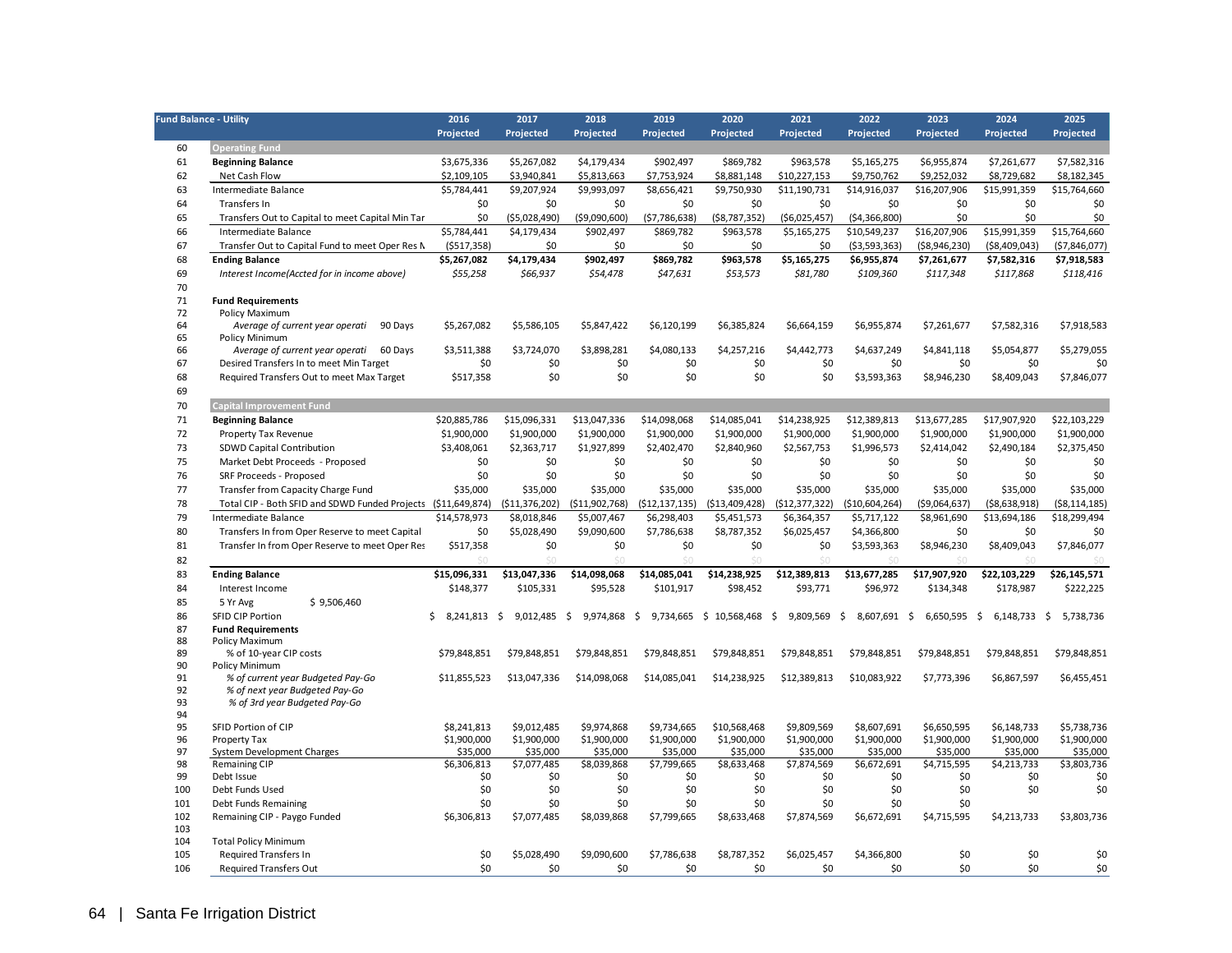|                                                                         | 2016        | 2017        | 2018         | 2019             | 2020         | 2021             | 2022             | 2023             | 2024             | 2025             |
|-------------------------------------------------------------------------|-------------|-------------|--------------|------------------|--------------|------------------|------------------|------------------|------------------|------------------|
|                                                                         | Projected   | Projected   | Projected    | <b>Projected</b> | Projected    | <b>Projected</b> | <b>Projected</b> | <b>Projected</b> | <b>Projected</b> | <b>Projected</b> |
| Capacity Charge Fund                                                    |             |             |              |                  |              |                  |                  |                  |                  |                  |
| <b>Beginning Balance</b>                                                | \$0         | \$0         | \$0          | \$0              | \$0          | \$0              | \$0              | \$0              | \$0              | \$0              |
| <b>Connection Fees</b>                                                  | \$35,000    | \$35,000    | \$35,000     | \$35,000         | \$35,000     | \$35,000         | \$35,000         | \$35,000         | \$35,000         | \$35,000         |
| Trasnfer to Capital Improvement Fund                                    | ( \$35,000) | ( \$35,000) | ( \$35,000)  | ( \$35,000)      | ( \$35,000)  | ( \$35,000)      | ( \$35,000)      | ( \$35,000)      | ( \$35,000)      | ( \$35,000)      |
| Intermediate Balance                                                    | \$0         | \$0         | \$0          | \$0              | \$0          | \$0              | \$0              | \$0              | \$0              | \$0              |
| Transfers In                                                            | \$0         | \$0         | \$0          | \$0              | \$0          | \$0              | \$0              | \$0              | \$0              | \$0              |
| <b>Transfers Out</b>                                                    | \$0         | \$0         | \$0          | \$0              | \$0          | \$0              | \$0              | \$0              | \$0              | \$0              |
| <b>Ending Balance</b>                                                   | \$0         | \$0         | \$0          | \$0              | \$0          | \$0              | \$0              | \$0              | \$0              | \$0              |
| Interest Income                                                         | \$0         | \$0         | \$0          | \$0              | \$0          | \$0              | \$0              | \$0              | \$0              | \$0              |
|                                                                         |             |             |              |                  |              |                  |                  |                  |                  |                  |
| <b>Fund Requirements</b>                                                |             |             |              |                  |              |                  |                  |                  |                  |                  |
| <b>Policy Maximum</b>                                                   |             |             |              |                  |              |                  |                  |                  |                  |                  |
| Average of current year operati<br>Days                                 | \$0         | \$0         | \$0          | \$0              | \$0          | \$0              | \$0              | \$0              | \$0              | \$0              |
| Policy Minimum                                                          | \$0         | \$0         | \$0          | \$0              | \$0          | \$0              | \$0              | \$0              | \$0              |                  |
| Average of current year operati<br>Days<br><b>Required Transfers In</b> | \$0         | \$0         | \$0          | \$0              | \$0          | \$0              | \$0              | \$0              | \$0              | \$0<br>\$0       |
| <b>Required Transfers Out</b>                                           | \$0         | \$0         | \$0          | \$0              | \$0          | \$0              | \$0              | \$0              | \$0              | \$0              |
|                                                                         |             |             |              |                  |              |                  |                  |                  |                  |                  |
| <b>Rate Stabilization</b>                                               |             |             |              |                  |              |                  |                  |                  |                  |                  |
| <b>Beginning Balance</b>                                                | \$3,145,036 | \$1,540,792 | \$1,540,792  | \$1,540,792      | \$1,540,792  | \$1,540,792      | \$1,540,792      | \$1,540,792      | \$1,540,792      | \$1,540,792      |
|                                                                         |             |             |              |                  |              |                  |                  |                  |                  |                  |
| Intermediate Balance                                                    | \$3,145,036 | \$1,540,792 | \$1,540,792  | \$1,540,792      | \$1,540,792  | \$1,540,792      | \$1,540,792      | \$1,540,792      | \$1,540,792      | \$1,540,792      |
| Transfers In<br>Currently these transfers do                            | \$0         | \$0         | \$0          | \$0              | \$0          | \$0              | \$0              | \$0              | \$0              | \$0              |
| <b>Transfers Out</b>                                                    | \$1,604,244 | \$0         | \$0          | \$0              | \$0          | \$0              | \$0              | \$0              | \$0              | \$0              |
| <b>Ending Balance</b>                                                   | \$1,540,792 | \$1,540,792 | \$1,540,792  | \$1,540,792      | \$1,540,792  | \$1,540,792      | \$1,540,792      | \$1,540,792      | \$1,540,792      | \$1,540,792      |
| Interest Income                                                         | \$23,429    | \$15,408    | \$15,408     | \$15,408         | \$15,408     | \$15,408         | \$15,408         | \$15,408         | \$15,408         | \$15,408         |
|                                                                         |             |             |              |                  |              |                  |                  |                  |                  |                  |
| <b>Fund Requirements</b>                                                |             |             |              |                  |              |                  |                  |                  |                  |                  |
| Policy Maximum                                                          | \$9,550,750 | \$9,808,874 | \$10,012,171 | \$10,201,078     | \$10,337,598 | \$10,480,928     | \$10,631,408     | \$10,789,396     | \$10,955,266     | \$11,129,413     |
| 100%<br>% of current property tax                                       |             |             |              |                  |              |                  |                  |                  |                  |                  |
| 30%<br>% of current water sales                                         |             |             |              |                  |              |                  |                  |                  |                  |                  |
| 25%<br>% of current water costs.                                        |             |             |              |                  |              |                  |                  |                  |                  |                  |
| Policy Minimum                                                          | \$2,401,487 | \$2,461,098 | \$2,509,783  | \$2,552,850      | \$2,580,154  | \$2,608,820      | \$2,638,916      | \$2,670,514      | \$2,703,688      | \$2,738,517      |
| 8%<br>% of current property tax<br>10%<br>% of current water sales      |             |             |              |                  |              |                  |                  |                  |                  |                  |
| 5%<br>% of current water costs.                                         |             |             |              |                  |              |                  |                  |                  |                  |                  |
| <b>Required Transfers In</b>                                            | \$0         | \$920,306   | \$968,991    | \$1,012,059      | \$1,039,363  | \$1,068,029      | \$1,098,125      | \$1,129,722      | \$1,162,896      | \$1,197,726      |
| <b>Required Transfers Out</b>                                           | \$0         | \$0         | \$0          | \$0              | \$0          | \$0              | \$0              | \$0              | \$0              | \$0              |
|                                                                         |             |             |              |                  |              |                  |                  |                  |                  |                  |
| <b>Total Interest</b>                                                   | \$227,063   | \$187,676   | \$165,414    | \$164,956        | \$167,433    | \$190,959        | \$221,740        | \$267,104        | \$312,263        | \$356,049        |
|                                                                         |             |             |              |                  |              |                  |                  |                  |                  |                  |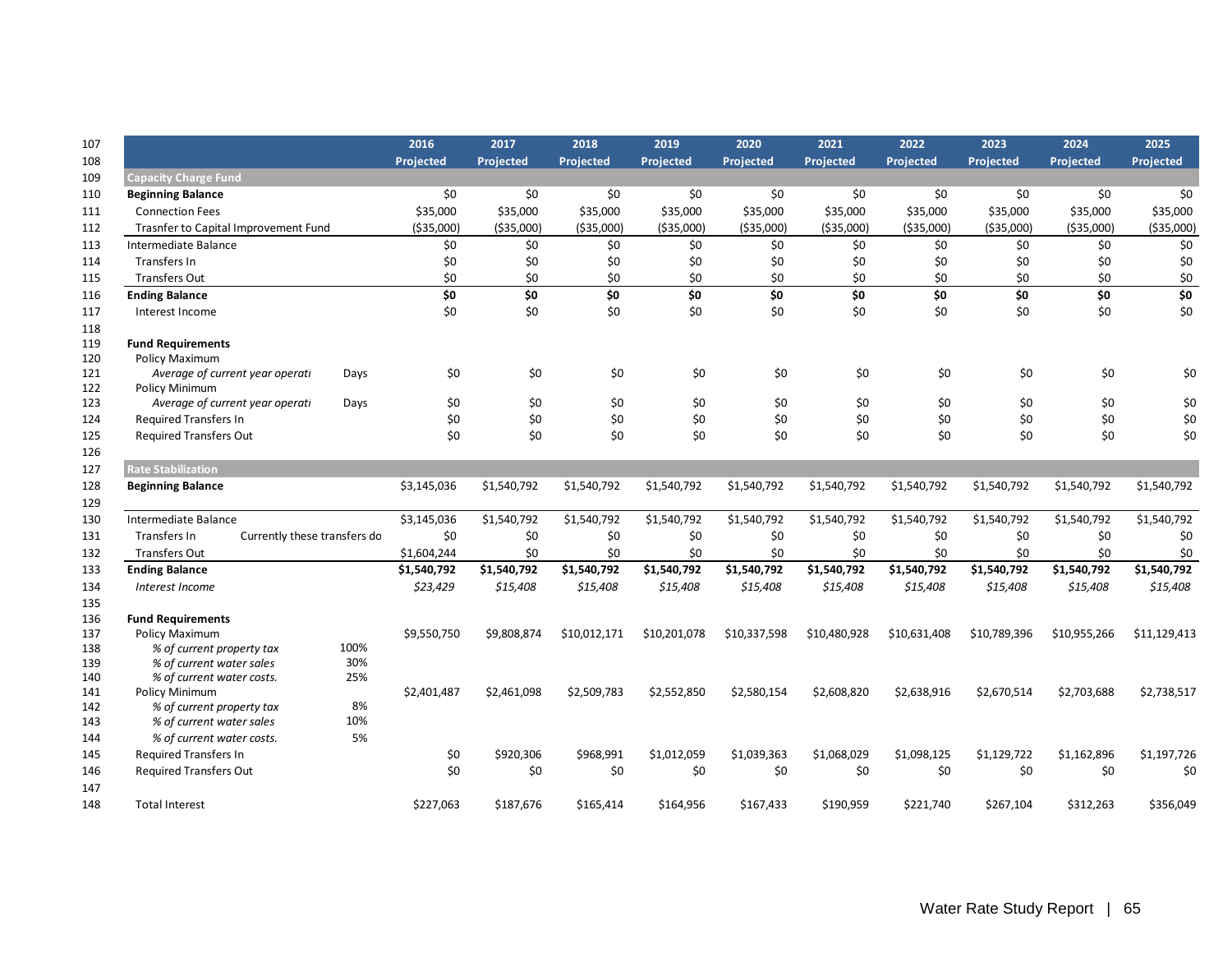## **10 APPENDIX B: WATER SUPPLY COST DERIVATION**